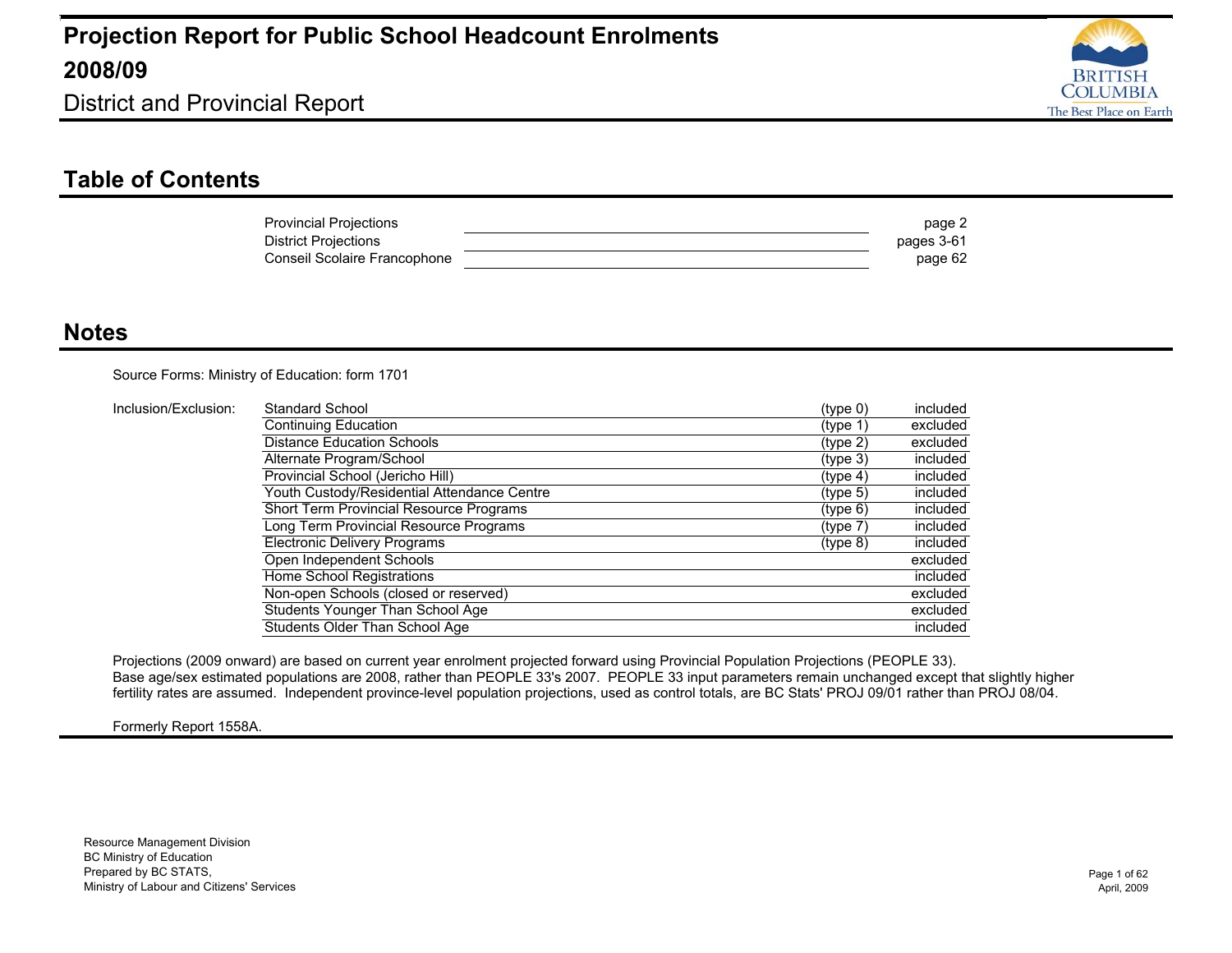

### District and Provincial Report

#### **Provincial Totals**

|      |         |        |                |        |        |        |        |        |       |          |        |        |        |        |        |       |         | All               |               |              | Yearly    |
|------|---------|--------|----------------|--------|--------|--------|--------|--------|-------|----------|--------|--------|--------|--------|--------|-------|---------|-------------------|---------------|--------------|-----------|
|      | Kinder- |        |                |        | Grade  |        |        |        | Elem. | Elem.    |        |        | Grade  |        |        | Sec.  | Sec.    | Grades            | Home          | Grand        | $\%$      |
| Year | garten  |        | $\overline{2}$ | 3      | 4      | 5      | 6      |        | Ungr. | Subtotal | 8      | 9      | 10     | 11     | 12     | Ungr. |         | Subtotal Subtotal | <b>School</b> | <b>Total</b> | Change    |
|      |         |        |                |        |        |        |        |        |       |          |        |        |        |        |        |       |         |                   |               |              |           |
| 2003 | 36,552  | 38.715 | 40.426         | 41.930 | 43,210 | 43.673 | 45.313 | 46,143 | 486   | 336.448  | 49.179 | 49.500 | 51.758 | 55,012 | 49,181 | 3.475 | 258.105 | 594,553           | 284           | 594.837      |           |
| 2004 | 35,939  | 37,619 | 38,865         | 40,861 | 42,279 | 43.787 | 44,233 | 45,904 | 482   | 329,969  | 48,387 | 50,091 | 50,934 | 56,576 | 50,102 | 3,047 | 259.137 | 589,106           | 258           | 589,364      | $-0.92%$  |
| 2005 | 35,316  | 36.961 | 37,957         | 39,397 | 41,471 | 42.920 | 44.551 | 44,941 | 406   | 323.920  | 48.092 | 49.423 | 52,691 | 54.424 | 51.596 | 3.110 | 259.336 | 583,256           | 214           | 583.470      | $-1.00\%$ |
| 2006 | 35.131  | 36.044 | 37.020         | 38,184 | 39,473 | 41.459 | 42.840 | 44.347 | 404   | 314.902  | 46.179 | 48.344 | 51.092 | 52,690 | 48,778 | 3,119 | 250.202 | 565,104           | 252           | 565.356      | $-3.10%$  |
| 2007 | 34,927  | 36.087 | 36,390         | 37.418 | 38,658 | 40,007 | 41.908 | 43,505 | 391   | 309,291  | 46.245 | 47.096 | 51.078 | 52,776 | 51.786 | 3,407 | 252.388 | 561,679           | 247           | 561.926      | $-0.61%$  |
| 2008 | 35,370  | 36.011 | 36.415         | 36.962 | 37,905 | 39.068 | 40.747 | 42.638 | 302   | 305.418  | 45.282 | 47.249 | 50.102 | 52.527 | 51.870 | 5.302 | 252.332 | 557.750           | 279           | 558.029      | $-0.69%$  |
| 2009 | 35.488  | 36,272 | 36,396         | 36,590 | 37,371 | 38.642 | 39.770 | 41.520 | 303   | 302.352  | 44.530 | 46.806 | 49,390 | 51,511 | 50,717 | 5,324 | 248.278 | 550.630           | 279           | 550.909      | $-1.28%$  |
| 2010 | 35.808  | 36,458 | 36.717         | 36.616 | 37,033 | 38,129 | 39,381 | 40,558 | 302   | 301.002  | 43.42' | 46.109 | 48,982 | 50.852 | 49,817 | 5,337 | 244.518 | 545.520           | 279           | 545.799      | $-0.93%$  |
| 2011 | 36.482  | 36.784 | 36,911         | 36,932 | 37.066 | 37.810 | 38.877 | 40.164 | 300   | 301.326  | 42.462 | 44.998 | 48,290 | 50.471 | 49.197 | 5.352 | 240.770 | 542.096           | 279           | 542.375      | $-0.63%$  |
| 2012 | 37.403  | 37.479 | 37,254         | 37.122 | 37,391 | 37,845 | 38,555 | 39,666 | 300   | 303.015  | 42.063 | 44.032 | 47,204 | 49.826 | 48.845 | 5.362 | 237.332 | 540.347           | 276           | 540.623      | $-0.32%$  |
| 2013 | 38,818  | 38.449 | 37,964         | 37.478 | 37,625 | 38.187 | 38,615 | 39,364 | 301   | 306,801  | 41.586 | 43,640 | 46,247 | 48.799 | 48,296 | 5,378 | 233.946 | 540.747           | 277           | 541,024      | 0.07%     |
| 2014 | 40.165  | 39,884 | 38,947         | 38,202 | 38,011 | 38,425 | 38,969 | 39,444 | 303   | 312,350  | 41,297 | 43,167 | 45,818 | 47,848 | 47,367 | 5,400 | 230.897 | 543,247           | 280           | 543,527      | 0.46%     |
| 2015 | 40.779  | 41.246 | 40.410         | 39,187 | 38,747 | 38.794 | 39,225 | 39,797 | 308   | 318.493  | 41.361 | 42.856 | 45,313 | 47.407 | 46,477 | 5,418 | 228.832 | 547.325           | 282           | 547,607      | 0.75%     |
| 2016 | 41.404  | 41,883 | 41,782         | 40,623 | 39,723 | 39,518 | 39,614 | 40,066 | 316   | 324,929  | 41,730 | 42,918 | 44,996 | 46,938 | 46,082 | 5,444 | 228,108 | 553,037           | 288           | 553,325      | 1.04%     |
| 2017 | 42,050  | 42,520 | 42,422         | 42,022 | 41,179 | 40,505 | 40,355 | 40,458 | 325   | 331,836  | 42,002 | 43,296 | 45,042 | 46,635 | 45,664 | 5,465 | 228.104 | 559,940           | 290           | 560,230      | 1.25%     |
| 2018 | 42.724  | 43.171 | 43.067         | 42.656 | 42.559 | 41.976 | 41.352 | 41.210 | 335   | 339,050  | 42.396 | 43.586 | 45.401 | 46.690 | 45.386 | 5.499 | 228.958 | 568.008           | 296           | 568.304      | .44%      |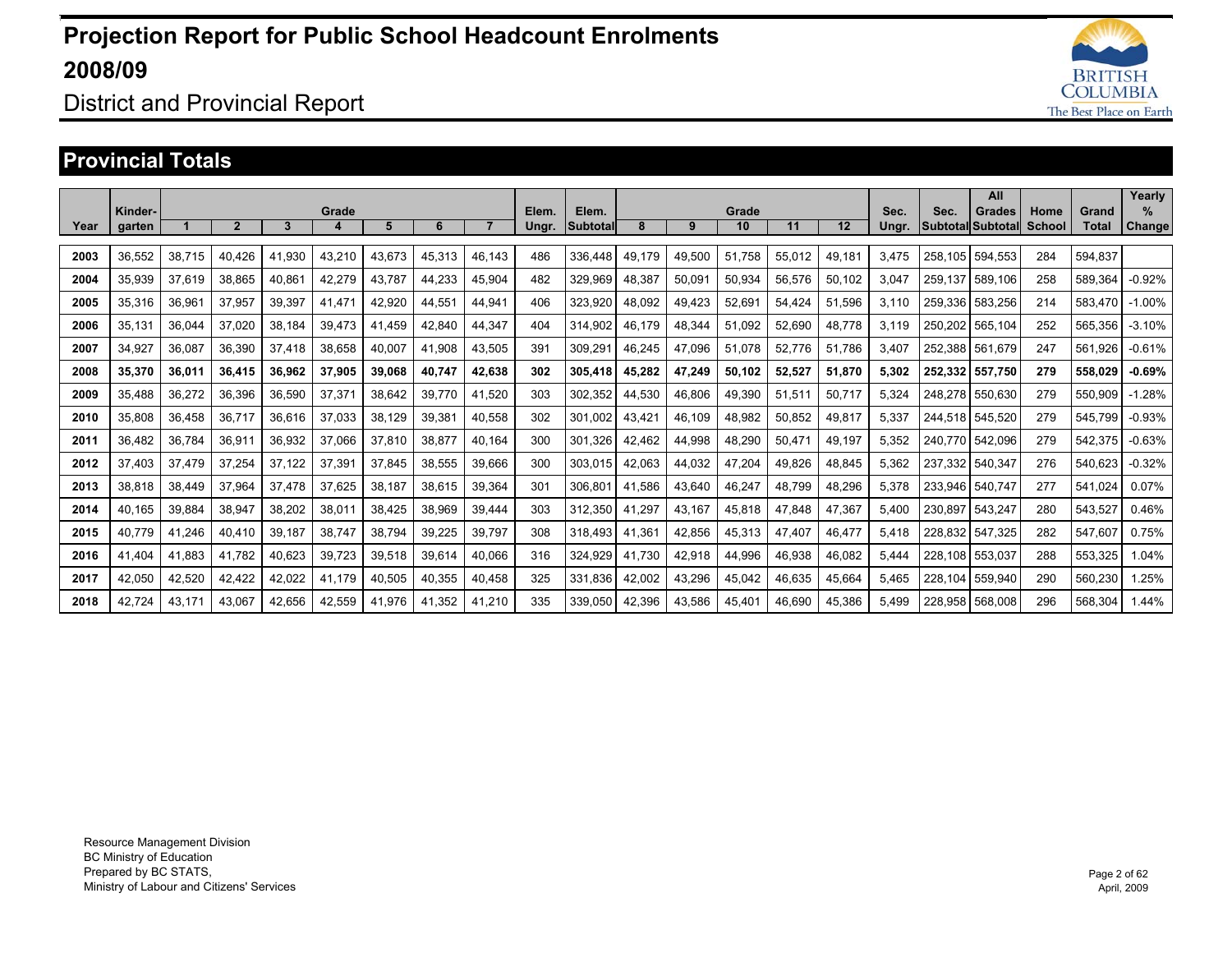

District and Provincial Report

### **5 Southeast Kootenay**

|      |                   |     |                |     |            |     |     |                |                |                          |     |     |             |     |     |                   |       | All                                       |                |                | Yearly             |
|------|-------------------|-----|----------------|-----|------------|-----|-----|----------------|----------------|--------------------------|-----|-----|-------------|-----|-----|-------------------|-------|-------------------------------------------|----------------|----------------|--------------------|
| Year | Kinder-<br>garten |     | $\overline{2}$ | 3   | Grade<br>4 | 5   | 6   | $\overline{7}$ | Elem.<br>Ungr. | Elem.<br><b>Subtotal</b> | 8   | 9   | Grade<br>10 | 11  | 12  | Sec.<br>Ungr.     | Sec.  | <b>Grades</b><br><b>Subtotal Subtotal</b> | Home<br>School | Grand<br>Total | %<br><b>Change</b> |
|      |                   |     |                |     |            |     |     |                |                |                          |     |     |             |     |     |                   |       |                                           |                |                |                    |
| 2003 | 368               | 389 | 391            | 394 | 433        | 420 | 471 | 498            | 0              | 3.364                    | 531 | 582 | 551         | 597 | 534 | 45                | 2,840 | 6.204                                     | 1              | 6.205          |                    |
| 2004 | 335               | 365 | 375            | 379 | 383        | 417 | 412 | 474            | 0              | 3.140                    | 548 | 530 | 527         | 552 | 558 | 47                | 2.762 | 5.902                                     | 1              | 5.903          | $-4.87%$           |
| 2005 | 332               | 355 | 375            | 387 | 386        | 388 | 431 | 454            | $\Omega$       | 3.108                    | 514 | 558 | 515         | 540 | 567 | 37                | 2.731 | 5.839                                     | $\Omega$       | 5.839          | $-1.08%$           |
| 2006 | 348               | 331 | 351            | 375 | 395        | 393 | 391 | 483            | 0              | 3.067                    | 474 | 488 | 535         | 508 | 535 | $12 \overline{ }$ | 2,552 | 5.619                                     | $\Omega$       | 5.619          | $-3.77%$           |
| 2007 | 346               | 359 | 350            | 363 | 399        | 409 | 399 | 449            | 0              | 3.074                    | 507 | 487 | 480         | 537 | 458 | $\Omega$          | 2,469 | 5,543                                     | $\Omega$       | 5,543          | $-1.35%$           |
| 2008 | 352               | 352 | 366            | 338 | 362        | 396 | 409 | 429            | 0              | 3.004                    | 447 | 515 | 483         | 482 | 526 | 17                | 2,470 | 5,474                                     | 0              | 5,474          | $-1.24%$           |
| 2009 | 352               | 346 | 364            | 329 | 347        | 391 | 387 | 414            | 0              | 2,930                    | 438 | 522 | 466         | 452 | 500 | 17                | 2,395 | 5,325                                     | 0              | 5,325          | $-2.72%$           |
| 2010 | 349               | 346 | 358            | 328 | 338        | 375 | 383 | 393            | 0              | 2.870                    | 425 | 514 | 473         | 438 | 471 | 17                | 2,338 | 5,208                                     | $\Omega$       | 5,208          | $-2.20%$           |
| 2011 | 356               | 343 | 358            | 322 | 337        | 366 | 367 | 389            | 0              | 2.838                    | 404 | 500 | 467         | 444 | 457 | 17                | 2,289 | 5.127                                     | $\Omega$       | 5,127          | $-1.56%$           |
| 2012 | 361               | 352 | 356            | 323 | 331        | 364 | 359 | 374            | 0              | 2.820                    | 399 | 476 | 455         | 439 | 463 | 16                | 2,248 | 5.068                                     | 0              | 5.068          | $-1.15%$           |
| 2013 | 352               | 357 | 366            | 322 | 333        | 360 | 358 | 365            | 0              | 2.813                    | 384 | 470 | 435         | 428 | 459 | 16                | 2,192 | 5.005                                     | $\Omega$       | 5.005          | $-1.24%$           |
| 2014 | 323               | 348 | 371            | 330 | 332        | 362 | 354 | 365            | 0              | 2,785                    | 376 | 453 | 429         | 411 | 449 | 16                | 2,134 | 4.919                                     | 0              | 4,919          | $-1.72%$           |
| 2015 | 324               | 320 | 362            | 335 | 341        | 361 | 356 | 361            | 0              | 2.760                    | 376 | 443 | 414         | 405 | 430 | 16                | 2,084 | 4.844                                     | 0              | 4,844          | $-1.52%$           |
| 2016 | 327               | 321 | 333            | 327 | 346        | 370 | 355 | 363            | 0              | 2.742                    | 372 | 443 | 404         | 391 | 423 | 16                | 2,049 | 4.791                                     | $\Omega$       | 4.791          | $-1.09%$           |
| 2017 | 330               | 325 | 334            | 301 | 337        | 376 | 364 | 361            | 0              | 2,728                    | 374 | 438 | 403         | 382 | 409 | 16                | 2,022 | 4.750                                     | 0              | 4,750          | $-0.86%$           |
| 2018 | 333               | 328 | 339            | 303 | 311        | 367 | 369 | 371            | 0              | 2.721                    | 373 | 440 | 399         | 381 | 401 | 16                | 2,010 | 4.731                                     | $\Omega$       | 4.731          | $-0.40%$           |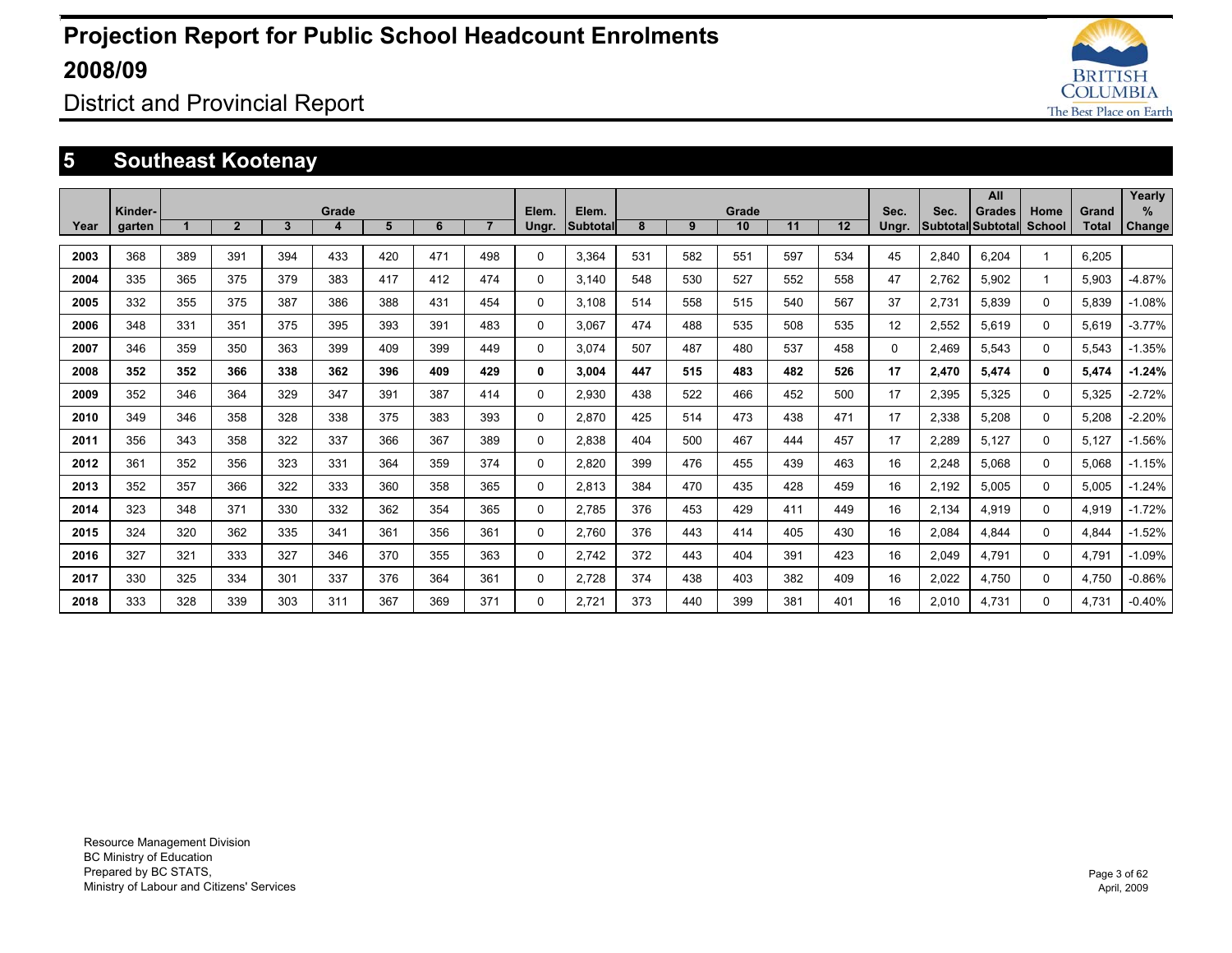

District and Provincial Report

### **6 Rocky Mountain**

|      |         |     |                |              |       |     |     |     |          |          |     |     |       |     |     |       |       | All                      |          |       | Yearly   |
|------|---------|-----|----------------|--------------|-------|-----|-----|-----|----------|----------|-----|-----|-------|-----|-----|-------|-------|--------------------------|----------|-------|----------|
|      | Kinder- |     |                |              | Grade |     |     |     | Elem.    | Elem.    |     |     | Grade |     |     | Sec.  | Sec.  | <b>Grades</b>            | Home     | Grand | %        |
| Year | garten  |     | $\overline{2}$ | $\mathbf{3}$ | 4     | 5   | 6   |     | Ungr.    | Subtotal | 8   | 9   | 10    | 11  | 12  | Ungr. |       | <b>Subtotal Subtotal</b> | School   | Total | Change   |
| 2003 | 263     | 250 | 223            | 249          | 292   | 275 | 288 | 325 | 0        | 2.165    | 310 | 324 | 344   | 347 | 324 | 9     | 1.658 | 3.823                    |          | 3.824 |          |
| 2004 | 221     | 253 | 255            | 228          | 250   | 296 | 269 | 297 | 0        | 2.069    | 333 | 301 | 327   | 354 | 309 | 9     | 1,633 | 3.702                    |          | 3,703 | $-3.16%$ |
| 2005 | 222     | 212 | 242            | 250          | 227   | 244 | 308 | 270 | 0        | 1.975    | 308 | 346 | 310   | 352 | 334 | 10    | 1,660 | 3.635                    |          | 3,636 | $-1.81%$ |
| 2006 | 208     | 222 | 215            | 244          | 244   | 221 | 246 | 301 | 0        | 1,901    | 273 | 301 | 345   | 314 | 296 | 13    | 1,542 | 3.443                    | $\Omega$ | 3,443 | $-5.31%$ |
| 2007 | 208     | 217 | 222            | 222          | 247   | 249 | 225 | 253 | 0        | 1.843    | 307 | 289 | 312   | 335 | 293 | 17    | 1,553 | 3.396                    | $\Omega$ | 3,396 | $-1.37%$ |
| 2008 | 218     | 206 | 202            | 229          | 229   | 236 | 259 | 226 | 0        | 1.805    | 260 | 321 | 285   | 296 | 311 | 11    | 1,484 | 3.289                    | 0        | 3,289 | $-3.15%$ |
| 2009 | 227     | 209 | 209            | 215          | 227   | 208 | 278 | 234 | 0        | 1.807    | 235 | 305 | 279   | 279 | 298 | 11    | 1.407 | 3.214                    | 0        | 3,214 | $-2.28%$ |
| 2010 | 234     | 219 | 213            | 223          | 214   | 207 | 245 | 252 | 0        | 1.807    | 244 | 277 | 266   | 274 | 283 | 11    | 1,355 | 3.162                    | 0        | 3,162 | $-1.62%$ |
| 2011 | 226     | 224 | 222            | 226          | 221   | 194 | 243 | 222 | 0        | 1.778    | 264 | 288 | 244   | 263 | 279 | 11    | 1,349 | 3.127                    | 0        | 3,127 | $-1.11%$ |
| 2012 | 224     | 217 | 227            | 235          | 224   | 200 | 228 | 220 | 0        | 1.775    | 232 | 310 | 253   | 243 | 270 | 11    | 1,319 | 3.094                    | 0        | 3.094 | $-1.06%$ |
| 2013 | 219     | 216 | 221            | 241          | 233   | 203 | 236 | 207 | 0        | 1.776    | 230 | 275 | 270   | 250 | 250 | 11    | 1,286 | 3.062                    | 0        | 3,062 | $-1.03%$ |
| 2014 | 220     | 211 | 221            | 235          | 240   | 212 | 240 | 214 | 0        | 1.793    | 216 | 272 | 242   | 267 | 255 | 11    | 1,263 | 3.056                    | 0        | 3,056 | $-0.20%$ |
| 2015 | 216     | 212 | 216            | 236          | 235   | 218 | 251 | 218 | 0        | 1.802    | 224 | 255 | 239   | 241 | 271 | 11    | 1,241 | 3.043                    | $\Omega$ | 3,043 | $-0.43%$ |
| 2016 | 213     | 208 | 217            | 231          | 235   | 214 | 258 | 228 | 0        | 1.804    | 229 | 264 | 225   | 238 | 248 | 11    | 1,215 | 3.019                    | $\Omega$ | 3,019 | $-0.79%$ |
| 2017 | 211     | 205 | 213            | 232          | 231   | 215 | 253 | 236 | 0        | 1.796    | 240 | 270 | 232   | 225 | 244 | 11    | 1,222 | 3.018                    | $\Omega$ | 3,018 | $-0.03%$ |
| 2018 | 214     | 204 | 210            | 227          | 232   | 210 | 255 | 232 | $\Omega$ | 1.784    | 248 | 283 | 237   | 230 | 231 | 11    | 1.240 | 3.024                    | $\Omega$ | 3,024 | 0.20%    |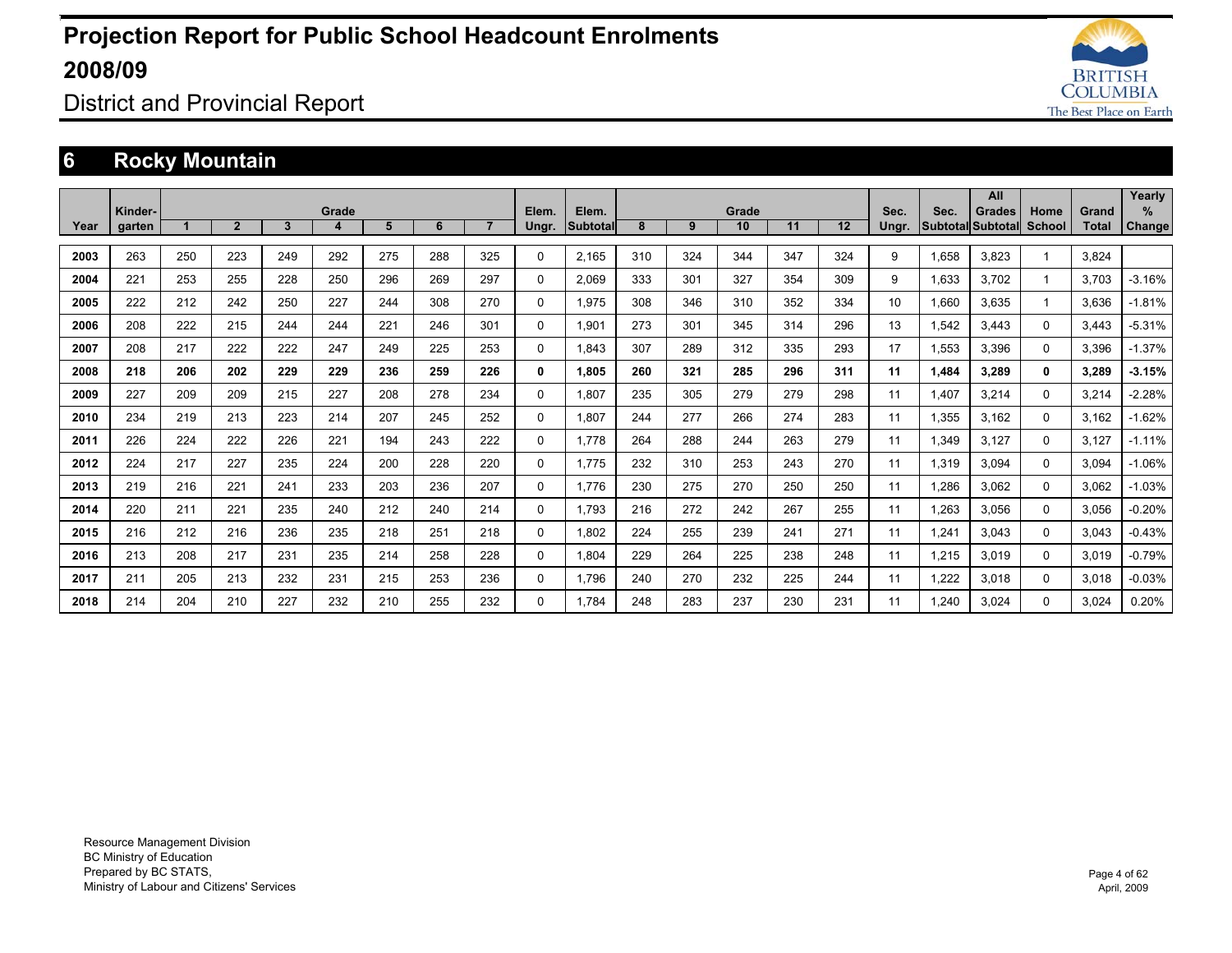

District and Provincial Report

### **8 Kootenay Lake**

|      |                   |     |                |              |            |     |     |                |                |                   |     |     |             |     |     |               |       | <b>All</b>                                |                |                       | Yearly             |
|------|-------------------|-----|----------------|--------------|------------|-----|-----|----------------|----------------|-------------------|-----|-----|-------------|-----|-----|---------------|-------|-------------------------------------------|----------------|-----------------------|--------------------|
| Year | Kinder-<br>garten |     | $\overline{2}$ | $\mathbf{3}$ | Grade<br>4 | 5   | 6   | $\overline{7}$ | Elem.<br>Ungr. | Elem.<br>Subtotal | 8   | 9   | Grade<br>10 | 11  | 12  | Sec.<br>Ungr. | Sec.  | <b>Grades</b><br><b>Subtotal Subtotal</b> | Home<br>School | Grand<br><b>Total</b> | %<br><b>Change</b> |
|      |                   |     |                |              |            |     |     |                |                |                   |     |     |             |     |     |               |       |                                           |                |                       |                    |
| 2003 | 333               | 331 | 356            | 364          | 388        | 428 | 440 | 482            | $\Omega$       | 3.122             | 543 | 534 | 592         | 610 | 597 | 115           | 2,991 | 6.113                                     | 3              | 6,116                 |                    |
| 2004 | 328               | 344 | 329            | 370          | 369        | 402 | 410 | 448            | 0              | 3.000             | 527 | 552 | 553         | 592 | 601 | 63            | 2,888 | 5.888                                     | 5              | 5,893                 | $-3.65%$           |
| 2005 | 330               | 329 | 336            | 324          | 349        | 352 | 402 | 423            | 0              | 2.845             | 472 | 526 | 585         | 575 | 539 | 81            | 2,778 | 5,623                                     | $\Omega$       | 5.623                 | $-4.58%$           |
| 2006 | 317               | 331 | 321            | 344          | 319        | 346 | 361 | 406            | $\Omega$       | 2.745             | 426 | 465 | 549         | 558 | 520 | 55            | 2,573 | 5,318                                     | 5              | 5,323                 | $-5.34%$           |
| 2007 | 323               | 304 | 335            | 319          | 353        | 320 | 374 | 395            | 0              | 2.723             | 446 | 433 | 530         | 550 | 653 | 22            | 2,634 | 5.357                                     | 0              | 5.357                 | 0.64%              |
| 2008 | 299               | 321 | 300            | 341          | 338        | 351 | 351 | 408            | 0              | 2.709             | 403 | 473 | 465         | 520 | 615 | 114           | 2,590 | 5,299                                     | 5              | 5,304                 | $-0.99%$           |
| 2009 | 293               | 320 | 280            | 331          | 339        | 364 | 346 | 388            | 0              | 2.661             | 389 | 470 | 439         | 502 | 592 | 113           | 2,505 | 5.166                                     | 5              | 5.171                 | $-2.51%$           |
| 2010 | 288               | 314 | 279            | 309          | 330        | 366 | 360 | 383            | $\Omega$       | 2.629             | 370 | 456 | 437         | 477 | 574 | 111           | 2,425 | 5.054                                     | 5              | 5.059                 | $-2.17%$           |
| 2011 | 290               | 310 | 275            | 310          | 309        | 357 | 363 | 399            | 0              | 2.613             | 366 | 434 | 424         | 475 | 548 | 111           | 2.358 | 4.971                                     | 5              | 4.976                 | $-1.64%$           |
| 2012 | 292               | 313 | 272            | 305          | 310        | 335 | 354 | 402            | 0              | 2.583             | 382 | 429 | 404         | 462 | 544 | 110           | 2.331 | 4.914                                     | 5              | 4.919                 | $-1.15%$           |
| 2013 | 297               | 316 | 275            | 302          | 306        | 338 | 333 | 393            | 0              | 2.560             | 386 | 449 | 399         | 440 | 530 | 109           | 2,313 | 4.873                                     | 5              | 4.878                 | $-0.83%$           |
| 2014 | 300               | 322 | 278            | 307          | 304        | 334 | 337 | 372            | 0              | 2.554             | 378 | 454 | 417         | 436 | 507 | 109           | 2,301 | 4.855                                     | 5              | 4.860                 | $-0.37%$           |
| 2015 | 302               | 325 | 283            | 310          | 309        | 331 | 333 | 376            | 0              | 2.569             | 358 | 445 | 422         | 454 | 500 | 109           | 2,288 | 4.857                                     | 5              | 4,862                 | 0.04%              |
| 2016 | 306               | 328 | 287            | 316          | 312        | 337 | 331 | 372            | $\Omega$       | 2,589             | 362 | 423 | 415         | 460 | 520 | 109           | 2,289 | 4,878                                     | 5              | 4,883                 | 0.43%              |
| 2017 | 310               | 332 | 290            | 321          | 320        | 342 | 337 | 370            | 0              | 2.622             | 358 | 426 | 395         | 453 | 528 | 110           | 2,270 | 4,892                                     | 5              | 4,897                 | 0.29%              |
| 2018 | 313               | 337 | 294            | 324          | 324        | 350 | 341 | 376            | 0              | 2.659             | 356 | 422 | 397         | 433 | 522 | 111           | 2.241 | 4.900                                     | 5              | 4.905                 | 0.16%              |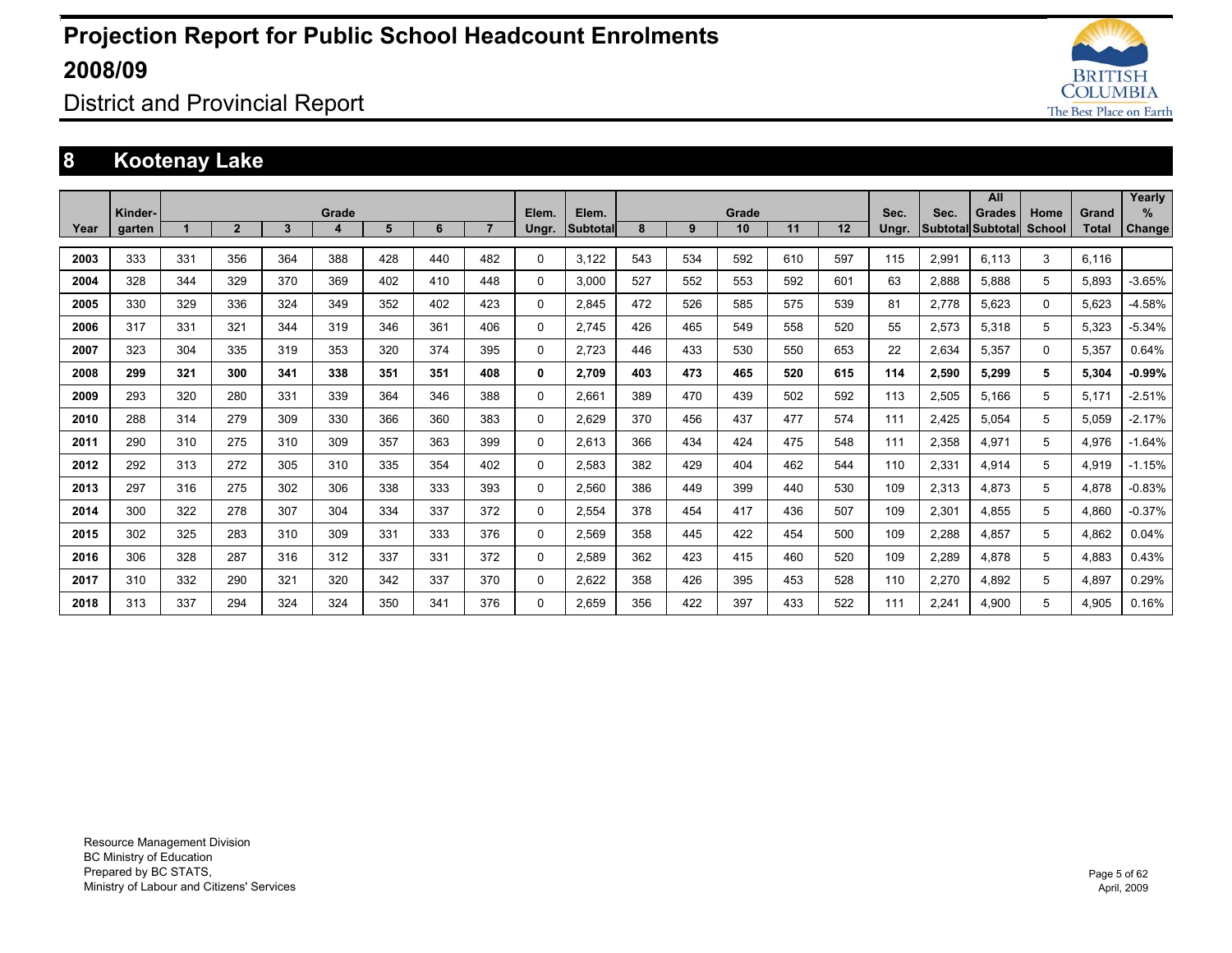

District and Provincial Report

#### **10 Arrow Lakes**

| Year | Kinder-<br>garten |    | $\overline{2}$ | $\mathbf{3}$ | Grade<br>4 | 5  | 6  | $\overline{7}$ | Elem.<br>Ungr. | Elem.<br>Subtotal | 8  | 9  | Grade<br>10 | 11 | 12 | Sec.<br>Ungr.  | Sec. | All<br><b>Grades</b><br>Subtotal Subtotal | Home<br>School | Grand<br><b>Total</b> | Yearly<br>%<br>Change |
|------|-------------------|----|----------------|--------------|------------|----|----|----------------|----------------|-------------------|----|----|-------------|----|----|----------------|------|-------------------------------------------|----------------|-----------------------|-----------------------|
|      |                   |    |                |              |            |    |    |                |                |                   |    |    |             |    |    |                |      |                                           |                |                       |                       |
| 2003 | 40                | 40 | 40             | 59           | 64         | 57 | 58 | 56             | $\Omega$       | 414               | 69 | 35 | 63          | 58 | 53 | 0              | 278  | 692                                       | 6              | 698                   |                       |
| 2004 | 43                | 42 | 41             | 41           | 59         | 65 | 60 | 54             | 0              | 405               | 57 | 66 | 35          | 58 | 57 | 0              | 273  | 678                                       | 4              | 682                   | $-2.29%$              |
| 2005 | 41                | 46 | 45             | 39           | 43         | 61 | 62 | 59             | 0              | 396               | 52 | 57 | 67          | 35 | 61 | 0              | 272  | 668                                       | 3              | 671                   | $-1.61%$              |
| 2006 | 38                | 38 | 47             | 40           | 34         | 46 | 55 | 57             | 0              | 355               | 58 | 58 | 52          | 63 | 39 | 0              | 270  | 625                                       | $\mathbf 0$    | 625                   | $-6.86%$              |
| 2007 | 35                | 34 | 34             | 52           | 46         | 34 | 43 | 56             | $\Omega$       | 334               | 57 | 62 | 56          | 55 | 59 | 0              | 289  | 623                                       | $\overline{2}$ | 625                   | $0.00\%$              |
| 2008 | 32                | 35 | 33             | 38           | 50         | 45 | 34 | 46             | 0              | 313               | 56 | 55 | 67          | 52 | 56 | $\overline{2}$ | 288  | 601                                       | 4              | 605                   | $-3.20%$              |
| 2009 | 31                | 33 | 30             | 36           | 48         | 54 | 29 | 43             | 0              | 304               | 46 | 52 | 76          | 48 | 63 | $\overline{2}$ | 287  | 591                                       | 4              | 595                   | $-1.65%$              |
| 2010 | 29                | 32 | 28             | 32           | 46         | 53 | 34 | 36             | 0              | 290               | 43 | 43 | 72          | 54 | 59 | $\overline{2}$ | 273  | 563                                       | 4              | 567                   | $-4.71%$              |
| 2011 | 34                | 30 | 27             | 30           | 41         | 49 | 33 | 43             | 0              | 287               | 36 | 40 | 61          | 52 | 65 | $\overline{2}$ | 256  | 543                                       | 4              | 547                   | $-3.53%$              |
| 2012 | 32                | 35 | 25             | 29           | 38         | 45 | 31 | 42             | 0              | 277               | 43 | 34 | 56          | 44 | 63 | $\overline{2}$ | 242  | 519                                       | 4              | 523                   | $-4.39%$              |
| 2013 | 29                | 33 | 30             | 28           | 37         | 42 | 29 | 39             | 0              | 267               | 42 | 40 | 48          | 40 | 54 | $\overline{2}$ | 226  | 493                                       | 3              | 496                   | $-5.16%$              |
| 2014 | 27                | 30 | 28             | 32           | 35         | 40 | 27 | 36             | 0              | 255               | 39 | 39 | 56          | 35 | 50 | 2              | 221  | 476                                       | 3              | 479                   | $-3.43%$              |
| 2015 | 28                | 27 | 26             | 30           | 41         | 38 | 26 | 34             | 0              | 250               | 36 | 37 | 55          | 40 | 43 | $\overline{2}$ | 213  | 463                                       | 3              | 466                   | $-2.71%$              |
| 2016 | 27                | 28 | 23             | 28           | 38         | 44 | 25 | 32             | 0              | 245               | 34 | 34 | 52          | 40 | 49 | $\overline{2}$ | 211  | 456                                       | 3              | 459                   | $-1.50%$              |
| 2017 | 27                | 28 | 24             | 25           | 35         | 41 | 28 | 31             | 0              | 239               | 33 | 32 | 49          | 39 | 50 | $\overline{2}$ | 205  | 444                                       | 3              | 447                   | $-2.61%$              |
| 2018 | 28                | 28 | 24             | 26           | 32         | 39 | 27 | 36             | 0              | 240               | 31 | 31 | 46          | 36 | 48 | $\overline{2}$ | 194  | 434                                       | 3              | 437                   | $-2.24%$              |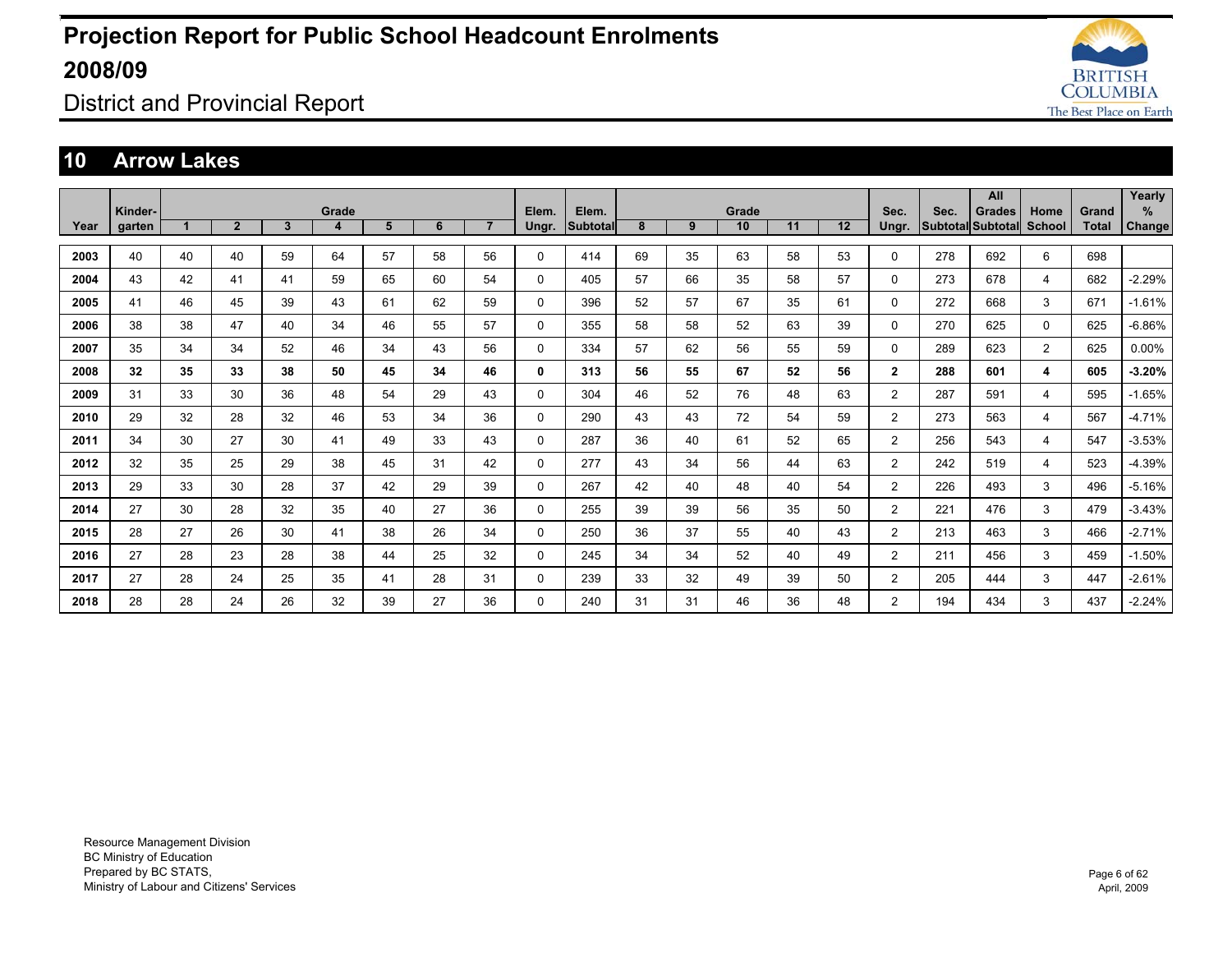

### District and Provincial Report

#### **19 Revelstoke**

|      |         |    |                |     |       |     |     |                |          |                 |     |     |       |     |     |                |      | All                      |                |       | Yearly   |
|------|---------|----|----------------|-----|-------|-----|-----|----------------|----------|-----------------|-----|-----|-------|-----|-----|----------------|------|--------------------------|----------------|-------|----------|
|      | Kinder- |    |                |     | Grade |     |     |                | Elem.    | Elem.           |     |     | Grade |     |     | Sec.           | Sec. | <b>Grades</b>            | Home           | Grand | %        |
| Year | garten  |    | $\overline{2}$ | 3   | 4     | 5   | 6   | $\overline{7}$ | Ungr.    | <b>Subtotal</b> | 8   | 9   | 10    | 11  | 12  | Ungr.          |      | <b>Subtotal Subtotal</b> | <b>School</b>  | Total | Change   |
| 2003 | 89      | 92 | 98             | 107 | 107   | 96  | 101 | 98             | 0        | 788             | 118 | 120 | 128   | 137 | 113 | 5              | 621  | 1.409                    | 4              | 1,413 |          |
|      |         |    |                |     |       |     |     |                |          |                 |     |     |       |     |     |                |      |                          |                |       |          |
| 2004 | 73      | 88 | 85             | 102 | 106   | 104 | 91  | 98             | 0        | 747             | 101 | 113 | 123   | 146 | 109 | 6              | 598  | 1.345                    | 4              | 1,349 | $-4.53%$ |
| 2005 | 73      | 70 | 86             | 76  | 98    | 98  | 101 | 85             | 0        | 687             | 101 | 96  | 111   | 125 | 137 | 6              | 576  | 1,263                    | 4              | .267  | $-6.08%$ |
| 2006 | 76      | 68 | 70             | 84  | 80    | 99  | 101 | 107            | 0        | 685             | 85  | 102 | 98    | 124 | 122 | $\mathbf 1$    | 532  | 1,217                    | $\overline{2}$ | .219  | $-3.79%$ |
| 2007 | 74      | 78 | 72             | 72  | 80    | 79  | 97  | 97             | 0        | 649             | 108 | 78  | 94    | 113 | 98  | 3              | 494  | 1.143                    | $\overline{2}$ | 1.145 | $-6.07%$ |
| 2008 | 78      | 71 | 78             | 74  | 70    | 84  | 79  | 95             | 0        | 629             | 98  | 94  | 80    | 98  | 105 | $\overline{7}$ | 482  | 1.111                    | 0              | 1,111 | $-2.97%$ |
| 2009 | 72      | 81 | 81             | 86  | 70    | 70  | 71  | 98             | 0        | 629             | 94  | 90  | 79    | 101 | 102 | $\overline{7}$ | 473  | 1.102                    | 0              | 1.102 | $-0.81%$ |
| 2010 | 67      | 75 | 92             | 89  | 81    | 70  | 59  | 88             | 0        | 621             | 97  | 86  | 76    | 100 | 105 | $\overline{7}$ | 471  | 1.092                    | $\Omega$       | 1.092 | $-0.91%$ |
| 2011 | 69      | 69 | 84             | 100 | 83    | 80  | 59  | 74             | 0        | 618             | 87  | 89  | 73    | 97  | 105 | $\overline{7}$ | 458  | 1.076                    | $\Omega$       | 1,076 | $-1.47%$ |
| 2012 | 72      | 71 | 77             | 91  | 93    | 82  | 68  | 74             | $\Omega$ | 628             | 73  | 81  | 75    | 93  | 101 | $\overline{7}$ | 430  | 1.058                    | $\Omega$       | 1,058 | $-1.67%$ |
| 2013 | 71      | 74 | 79             | 83  | 85    | 92  | 69  | 84             | 0        | 637             | 73  | 68  | 68    | 95  | 97  | $\overline{7}$ | 408  | 1.045                    | 0              | 1,045 | $-1.23%$ |
| 2014 | 76      | 73 | 83             | 86  | 78    | 84  | 78  | 86             | 0        | 644             | 83  | 67  | 58    | 87  | 99  | $\overline{7}$ | 401  | 1.045                    | 0              | 1,045 | 0.00%    |
| 2015 | 77      | 78 | 82             | 90  | 80    | 77  | 71  | 97             | 0        | 652             | 85  | 76  | 57    | 74  | 92  | $\overline{7}$ | 391  | 1.043                    | 0              | 1.043 | $-0.19%$ |
| 2016 | 76      | 79 | 88             | 89  | 84    | 79  | 65  | 88             | 0        | 648             | 95  | 78  | 64    | 73  | 78  | $\overline{7}$ | 395  | 1.043                    | 0              | 1,043 | $0.00\%$ |
| 2017 | 75      | 79 | 89             | 95  | 83    | 83  | 67  | 81             | 0        | 652             | 87  | 88  | 66    | 81  | 77  | $\overline{7}$ | 406  | 1.058                    | $\Omega$       | 1.058 | 1.44%    |
| 2018 | 76      | 78 | 89             | 96  | 89    | 83  | 70  | 83             | $\Omega$ | 664             | 80  | 80  | 73    | 84  | 85  | $\overline{7}$ | 409  | 1.073                    | 0              | 1.073 | 1.42%    |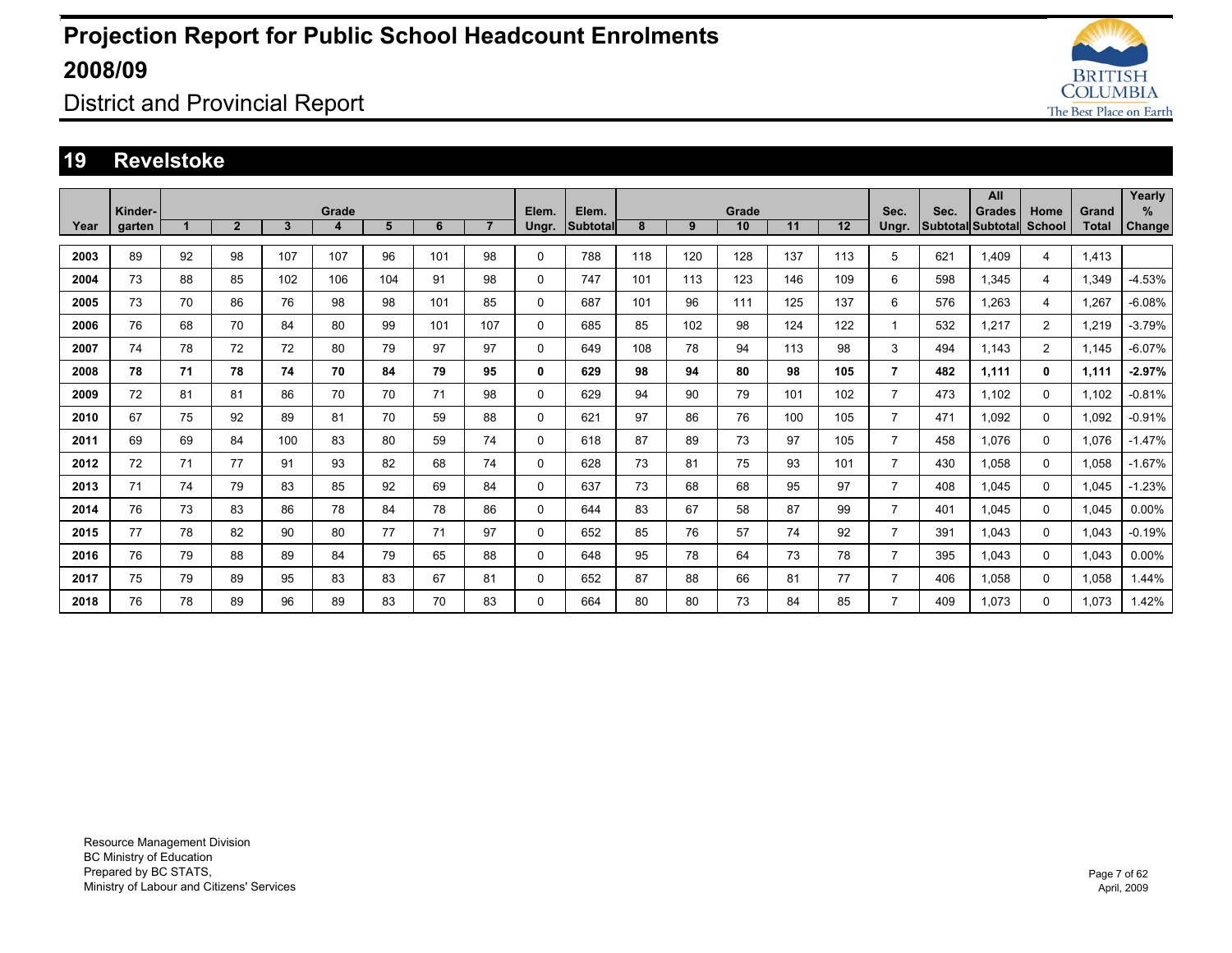

District and Provincial Report

### **20 Kootenay-Columbia**

|      |                   |     |              |     |            |     |     |                |                |                          |     |     |             |     |     |               |       | All                                       |                |                | Yearly             |
|------|-------------------|-----|--------------|-----|------------|-----|-----|----------------|----------------|--------------------------|-----|-----|-------------|-----|-----|---------------|-------|-------------------------------------------|----------------|----------------|--------------------|
| Year | Kinder-<br>garten |     | $\mathbf{2}$ | 3   | Grade<br>4 | 5   | 6   | $\overline{7}$ | Elem.<br>Ungr. | Elem.<br><b>Subtotal</b> | 8   | 9   | Grade<br>10 | 11  | 12  | Sec.<br>Ungr. | Sec.  | <b>Grades</b><br><b>Subtotal Subtotal</b> | Home<br>School | Grand<br>Total | %<br><b>Change</b> |
|      |                   |     |              |     |            |     |     |                |                |                          |     |     |             |     |     |               |       |                                           |                |                |                    |
| 2003 | 265               | 284 | 312          | 333 | 342        | 342 | 369 | 410            | $\Omega$       | 2.657                    | 441 | 437 | 460         | 456 | 475 | 0             | 2.269 | 4.926                                     | 0              | 4.926          |                    |
| 2004 | 253               | 267 | 290          | 300 | 334        | 342 | 354 | 390            | $\Omega$       | 2.530                    | 449 | 437 | 431         | 474 | 430 | 0             | 2.221 | 4.751                                     | $\Omega$       | 4.751          | $-3.55%$           |
| 2005 | 254               | 263 | 275          | 291 | 304        | 353 | 352 | 352            | $\Omega$       | 2.444                    | 434 | 445 | 473         | 439 | 451 | 0             | 2.242 | 4.686                                     | $\Omega$       | 4.686          | $-1.37%$           |
| 2006 | 252               | 257 | 272          | 267 | 291        | 313 | 348 | 353            | $\mathbf{0}$   | 2.353                    | 370 | 438 | 494         | 447 | 426 | $\Omega$      | 2.175 | 4.528                                     |                | 4.529          | $-3.35%$           |
| 2007 | 240               | 269 | 261          | 274 | 279        | 305 | 315 | 359            | $\Omega$       | 2.302                    | 388 | 381 | 464         | 439 | 434 | $\Omega$      | 2,106 | 4,408                                     | 2              | 4,410          | $-2.63%$           |
| 2008 | 248               | 236 | 280          | 260 | 276        | 285 | 313 | 332            | 0              | 2,230                    | 370 | 381 | 410         | 423 | 425 | 0             | 2,009 | 4,239                                     | 0              | 4,239          | $-3.88%$           |
| 2009 | 249               | 230 | 276          | 243 | 270        | 288 | 295 | 296            | 0              | 2.147                    | 366 | 369 | 397         | 375 | 418 | 0             | 1,925 | 4.072                                     | 0              | 4,072          | $-3.94%$           |
| 2010 | 233               | 231 | 269          | 239 | 252        | 282 | 299 | 279            | $\Omega$       | 2.084                    | 327 | 366 | 386         | 363 | 372 | $\Omega$      | 1,814 | 3.898                                     | $\Omega$       | 3.898          | $-4.27%$           |
| 2011 | 209               | 216 | 270          | 233 | 248        | 263 | 292 | 283            | $\Omega$       | 2.014                    | 308 | 328 | 382         | 354 | 359 | 0             | 1.731 | 3.745                                     | $\Omega$       | 3.745          | $-3.93%$           |
| 2012 | 215               | 194 | 253          | 234 | 241        | 260 | 273 | 277            | $\mathbf 0$    | 1,947                    | 312 | 309 | 344         | 349 | 350 | 0             | 1,664 | 3.611                                     | 0              | 3,611          | $-3.58%$           |
| 2013 | 242               | 200 | 228          | 220 | 243        | 253 | 270 | 259            | 0              | 1.915                    | 306 | 312 | 325         | 318 | 346 | 0             | 1,607 | 3.522                                     | 0              | 3,522          | $-2.46%$           |
| 2014 | 232               | 226 | 235          | 199 | 229        | 255 | 263 | 256            | 0              | 1.895                    | 287 | 306 | 327         | 300 | 317 | 0             | 1,537 | 3.432                                     | 0              | 3,432          | $-2.56%$           |
| 2015 | 239               | 217 | 266          | 205 | 208        | 242 | 265 | 250            | 0              | 1.892                    | 284 | 288 | 320         | 300 | 299 | 0             | 1.491 | 3.383                                     | 0              | 3,383          | $-1.43%$           |
| 2016 | 245               | 224 | 257          | 233 | 215        | 220 | 252 | 252            | 0              | 1.898                    | 277 | 284 | 301         | 294 | 298 | 0             | 1.454 | 3.352                                     | 0              | 3,352          | $-0.92%$           |
| 2017 | 252               | 230 | 266          | 225 | 243        | 226 | 229 | 240            | $\Omega$       | 1,911                    | 278 | 277 | 298         | 278 | 292 | 0             | 1.423 | 3.334                                     | 0              | 3,334          | $-0.54%$           |
| 2018 | 255               | 236 | 271          | 232 | 236        | 256 | 236 | 218            | $\Omega$       | 1.940                    | 265 | 279 | 291         | 275 | 277 | 0             | 1.387 | 3,327                                     | 0              | 3,327          | $-0.21%$           |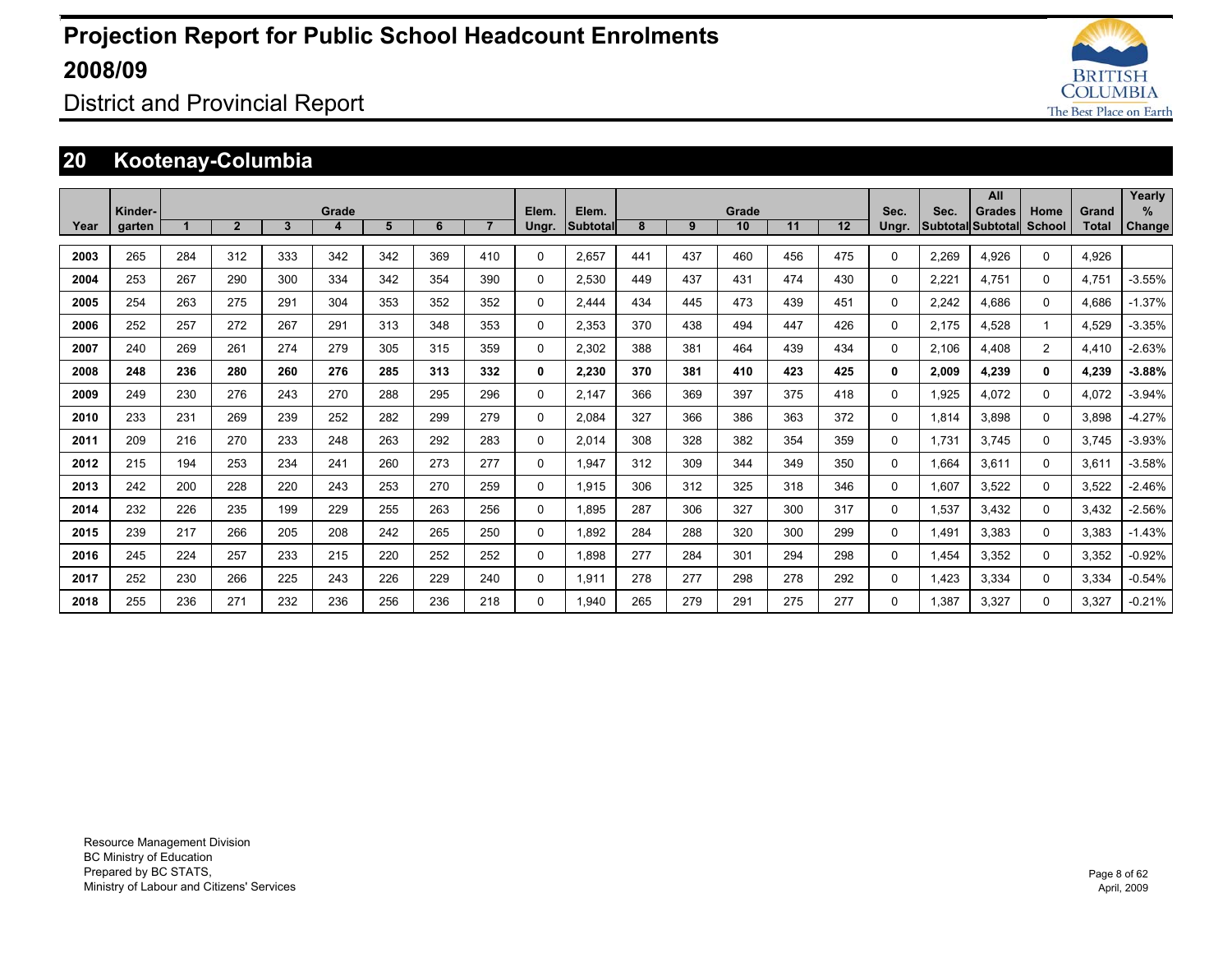

District and Provincial Report

#### **22 Vernon**

|      |         |     |                |     |       |     |     |     |              |                 |     |     |       |     |     |              |       | All               |        |              | Yearly        |
|------|---------|-----|----------------|-----|-------|-----|-----|-----|--------------|-----------------|-----|-----|-------|-----|-----|--------------|-------|-------------------|--------|--------------|---------------|
|      | Kinder- |     |                |     | Grade |     |     |     | Elem.        | Elem.           |     |     | Grade |     |     | Sec.         | Sec.  | Grades            | Home   | Grand        | $\%$          |
| Year | garten  |     | $\overline{2}$ | 3   | 4     | 5   | 6   |     | Ungr.        | <b>Subtotal</b> | 8   | 9   | 10    | 11  | 12  | Ungr.        |       | Subtotal Subtotal | School | <b>Total</b> | <b>Change</b> |
|      |         |     |                |     |       |     |     |     |              |                 |     |     |       |     |     |              |       |                   |        |              |               |
| 2003 | 568     | 563 | 593            | 661 | 656   | 673 | 745 | 757 | 0            | 5,216           | 806 | 822 | 877   | 910 | 845 | 0            | 4,260 | 9,476             | 5      | 9,481        |               |
| 2004 | 573     | 610 | 577            | 596 | 697   | 682 | 688 | 754 | 0            | 5,177           | 789 | 812 | 836   | 966 | 846 | $\mathbf{1}$ | 4,250 | 9.427             | 13     | 9.440        | $-0.43%$      |
| 2005 | 497     | 588 | 604            | 588 | 627   | 697 | 704 | 712 | 0            | 5,017           | 789 | 824 | 890   | 868 | 868 | $\mathbf{1}$ | 4,240 | 9,257             | 5      | 9,262        | $-1.89%$      |
| 2006 | 556     | 511 | 593            | 616 | 593   | 639 | 716 | 711 | 0            | 4,935           | 746 | 807 | 893   | 856 | 794 | 0            | 4,096 | 9,031             | 8      | 9.039        | $-2.41%$      |
| 2007 | 519     | 601 | 529            | 603 | 631   | 615 | 649 | 713 | 0            | 4.860           | 761 | 792 | 873   | 854 | 804 | 13           | 4,097 | 8.957             | 5      | 8,962        | $-0.85%$      |
| 2008 | 550     | 526 | 593            | 535 | 602   | 619 | 627 | 652 | $\mathbf{0}$ | 4.704           | 750 | 771 | 842   | 824 | 798 | 8            | 3,993 | 8.697             | 8      | 8.705        | $-2.87%$      |
| 2009 | 549     | 512 | 611            | 541 | 605   | 600 | 621 | 619 | 0            | 4.658           | 743 | 761 | 834   | 816 | 761 | 8            | 3,923 | 8,581             | 8      | 8.589        | $-1.33%$      |
| 2010 | 539     | 510 | 594            | 558 | 613   | 603 | 602 | 613 | 0            | 4,632           | 707 | 754 | 824   | 809 | 753 | 8            | 3,855 | 8,487             | 8      | 8.495        | $-1.09%$      |
| 2011 | 524     | 501 | 593            | 543 | 630   | 610 | 605 | 595 | 0            | 4.601           | 700 | 719 | 816   | 800 | 747 | 8            | 3.790 | 8,391             | 8      | 8.399        | $-1.13%$      |
| 2012 | 544     | 488 | 583            | 541 | 613   | 626 | 611 | 598 | 0            | 4.604           | 680 | 712 | 781   | 793 | 739 | 8            | 3.713 | 8,317             | 8      | 8.325        | $-0.88%$      |
| 2013 | 579     | 507 | 568            | 532 | 611   | 610 | 627 | 604 | 0            | 4.638           | 683 | 692 | 772   | 760 | 733 | 8            | 3.648 | 8,286             | 8      | 8.294        | $-0.37%$      |
| 2014 | 599     | 538 | 588            | 519 | 602   | 609 | 612 | 619 | 0            | 4.686           | 689 | 694 | 751   | 751 | 705 | 8            | 3.598 | 8.284             | 8      | 8.292        | $-0.02%$      |
| 2015 | 608     | 556 | 624            | 537 | 587   | 599 | 610 | 604 | 0            | 4,725           | 706 | 700 | 753   | 732 | 695 | 8            | 3,594 | 8,319             | 8      | 8,327        | 0.42%         |
| 2016 | 615     | 564 | 644            | 568 | 607   | 585 | 601 | 603 | 0            | 4.787           | 690 | 717 | 758   | 733 | 678 | 8            | 3,584 | 8,371             | 8      | 8,379        | 0.62%         |
| 2017 | 621     | 571 | 654            | 587 | 642   | 604 | 587 | 594 | 0            | 4,860           | 689 | 702 | 775   | 738 | 679 | 8            | 3,591 | 8,451             | 8      | 8.459        | 0.95%         |
| 2018 | 634     | 576 | 661            | 596 | 662   | 638 | 606 | 581 | 0            | 4.954           | 679 | 700 | 761   | 754 | 684 | 8            | 3.586 | 8.540             | 8      | 8.548        | 1.05%         |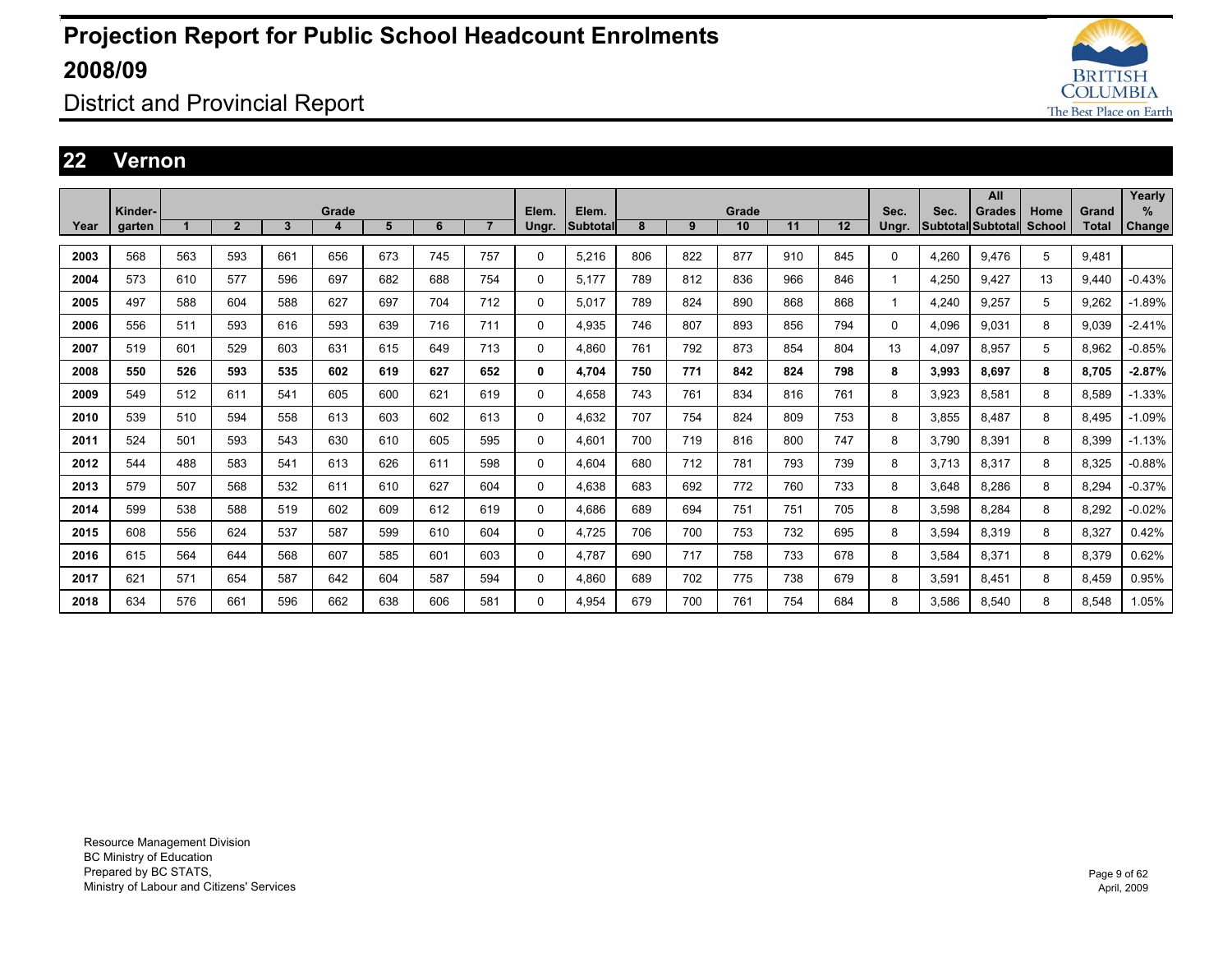

### District and Provincial Report

### **23 Central Okanagan**

|      |         |       |                |       |       |       |       |                |          |                 |       |       |       |       |       |                |                   | All           |          |        | Yearly   |
|------|---------|-------|----------------|-------|-------|-------|-------|----------------|----------|-----------------|-------|-------|-------|-------|-------|----------------|-------------------|---------------|----------|--------|----------|
|      | Kinder- |       |                |       | Grade |       |       |                | Elem.    | Elem.           |       |       | Grade |       |       | Sec.           | Sec.              | <b>Grades</b> | Home     | Grand  | $\%$     |
| Year | garten  |       | $\overline{2}$ | 3     | Δ     | 5     | 6     | $\overline{7}$ | Ungr.    | <b>Subtotal</b> | 8     | 9     | 10    | 11    | 12    | Ungr.          | Subtotal Subtotal |               | School   | Total  | Change   |
| 2003 | 1,247   | 1.431 | 1.452          | 1.547 | 1.624 | 1.631 | 1.694 | 1.773          | $\Omega$ | 12,399          | 1.861 | 1,935 | 2,010 | 2.066 | 1.981 | 4              | 9.857             | 22,256        | 4        | 22.260 |          |
| 2004 | 1.353   | 1,308 | 1.458          | 1,504 | 1,591 | 1.646 | 1.664 | 1.743          | 0        | 12,267          | 1.786 | 1,898 | 2,022 | 2.149 | 1.924 |                | 9.780             | 22,047        | $\Omega$ | 22.047 | $-0.96%$ |
| 2005 | 1.333   | 1.401 | 1.338          | 1,517 | 1.545 | 1.625 | 1.716 | 1.727          | 0        | 12,202          | 1.840 | 1.827 | 1.974 | 2.092 | 2.017 | $\overline{7}$ | 9.757             | 21.959        | 4        | 21.963 | $-0.38%$ |
| 2006 | 1.328   | 1.400 | 1.444          | 1.420 | .592  | 1.584 | 1.683 | 1.742          | $\Omega$ | 12.193          | 1.777 | 1.876 | 1.893 | 1.937 | 2.063 | 9              | 9.555             | 21.748        | 5        | 21.753 | $-0.96%$ |
| 2007 | 1.326   | 1,389 | 1.441          | 1.494 | 1.452 | 1,643 | 1.621 | 1.728          | 0        | 12.094          | 1.797 | 1,826 | 1,950 | 1,913 | 1.961 | 15             | 9.462             | 21.556        | 11       | 21.567 | $-0.86%$ |
| 2008 | 1.389   | 1,379 | 1.448          | 1.488 | 1,535 | 1.475 | 1.693 | 1.666          | 0        | 12.073          | 1.808 | 1,831 | 1.898 | 1.962 | 1.942 | 91             | 9.532             | 21.605        | 9        | 21.614 | 0.22%    |
| 2009 | 1,382   | 1,431 | 1.439          | 1.479 | ,529  | 1,464 | 1.680 | 1.615          | $\Omega$ | 12.019          | 1.786 | 1,832 | 1.899 | 1.896 | 1.899 | 92             | 9.404             | 21.423        | 9        | 21.432 | $-0.84%$ |
| 2010 | 1.400   | 1,425 | 1.492          | 1.469 | ,520  | 1,459 | 1.669 | 1.604          | $\Omega$ | 12,038          | 1.735 | 1,812 | 1,900 | 1.897 | 1,841 | 92             | 9,277             | 21,315        | 9        | 21,324 | $-0.50%$ |
| 2011 | 1.445   | 1,441 | 1.483          | 1,521 | 1,509 | 1.450 | 1.661 | 1.592          | 0        | 12.102          | 1.721 | 1.761 | 1.879 | 1.897 | 1.838 | 93             | 9.189             | 21.291        | 9        | 21,300 | $-0.11%$ |
| 2012 | 1,508   | 1.488 | 1,500          | 1,512 | 1,560 | 1,440 | 1,651 | 1.584          | $\Omega$ | 12,243          | 1.709 | 1,747 | 1,831 | 1.880 | 1,841 | 93             | 9,101             | 21,344        | 9        | 21,353 | 0.25%    |
| 2013 | 1,579   | 1,551 | 1,547          | 1,529 | 1,551 | 1,486 | 1,639 | 1.575          | $\Omega$ | 12,457          | 1.700 | 1,734 | 1,815 | 1,834 | 1.825 | 94             | 9,002             | 21,459        | 9        | 21,468 | 0.54%    |
| 2014 | 1.682   | 1,623 | 1.613          | 1,576 | 1,569 | 1,479 | 1.691 | 1.564          | 0        | 12.797          | 1.690 | 1.726 | 1.801 | 1.819 | 1.784 | 95             | 8,915             | 21.712        | 9        | 21.721 | 1.18%    |
| 2015 | 1.710   | 1.727 | 1,686          | 1,642 | 1,617 | 1,495 | 1,683 | 1.612          | 0        | 13,172          | 1,678 | 1,715 | 1,792 | 1,805 | 1.768 | 96             | 8,854             | 22,026        | 9        | 22,035 | .45%     |
| 2016 | 1.737   | 1,755 | 1,792          | 1.714 | 1,682 | 1,540 | 1.701 | 1,605          | $\Omega$ | 13,526          | 1,728 | 1,704 | 1,780 | 1.797 | 1.756 | 96             | 8,861             | 22,387        | 10       | 22,397 | 1.64%    |
| 2017 | 1.761   | 1.782 | 1,820          | 1.820 | 1.754 | 1,600 | 1.749 | 1.621          | 0        | 13,907          | 1.720 | 1.752 | 1.769 | 1.786 | 1.748 | 97             | 8,872             | 22,779        | 10       | 22.789 | 1.75%    |
| 2018 | 1.794   | 1.805 | 1.848          | 1.849 | 1.860 | 1.667 | 1.817 | 1.666          | $\Omega$ | 14.306          | 1.737 | 1.744 | 1.814 | 1.776 | 1.739 | 98             | 8.908             | 23.214        | 10       | 23.224 | 1.91%    |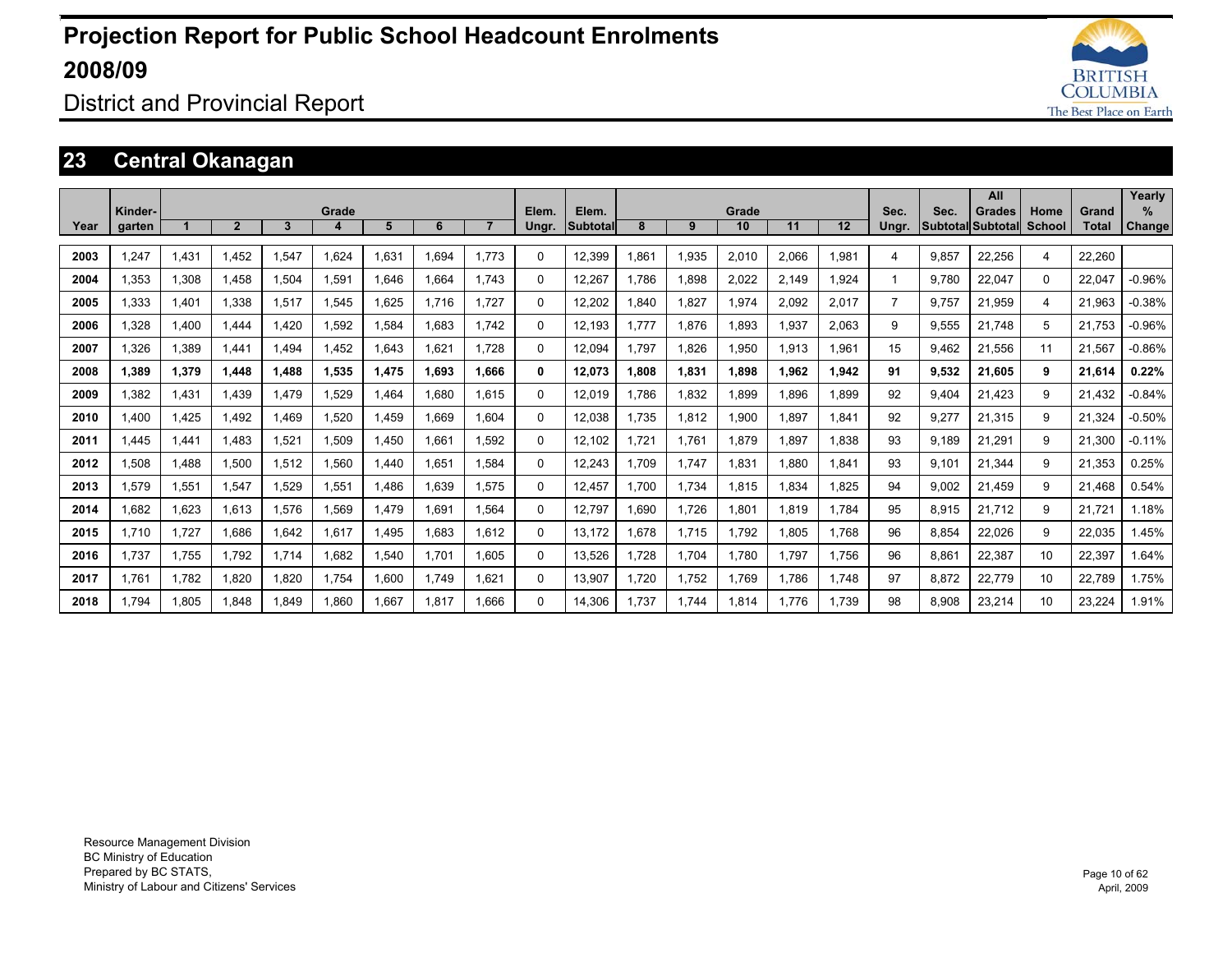

District and Provincial Report

#### **27 Cariboo - Chilcotin**

|      |                   |     |                |              |            |     |     |                |                |                   |     |     |             |       |     |               |       | All                                       |                |                | Yearly             |
|------|-------------------|-----|----------------|--------------|------------|-----|-----|----------------|----------------|-------------------|-----|-----|-------------|-------|-----|---------------|-------|-------------------------------------------|----------------|----------------|--------------------|
| Year | Kinder-<br>garten |     | $\overline{2}$ | $\mathbf{3}$ | Grade<br>4 | 5   | 6   | $\overline{7}$ | Elem.<br>Ungr. | Elem.<br>Subtotal | 8   | 9   | Grade<br>10 | 11    | 12  | Sec.<br>Ungr. | Sec.  | <b>Grades</b><br><b>Subtotal Subtotal</b> | Home<br>School | Grand<br>Total | %<br><b>Change</b> |
| 2003 | 391               | 421 | 410            | 434          | 466        | 446 | 488 | 515            | 0              | 3,571             | 572 | 620 | 701         | 1.067 | 863 | 6             | 3,829 | 7.400                                     | 3              | 7.403          |                    |
| 2004 | 354               | 410 | 402            | 407          | 428        | 448 | 441 | 486            | 0              | 3,376             | 563 | 575 | 663         | 1,055 | 930 | 39            | 3,825 | 7,201                                     | 3              | 7,204          | $-2.69%$           |
| 2005 | 353               | 371 | 406            | 408          | 434        | 424 | 467 | 441            | 0              | 3.304             | 517 | 573 | 615         | 1,032 | 877 | 42            | 3,656 | 6,960                                     | 3              | 6,963          | $-3.35%$           |
| 2006 | 354               | 369 | 377            | 418          | 410        | 440 | 442 | 469            | 0              | 3.279             | 491 | 584 | 597         | 1,016 | 785 | 37            | 3,510 | 6.789                                     | 5              | 6.794          | $-2.43%$           |
| 2007 | 341               | 368 | 367            | 396          | 422        | 410 | 455 | 445            | 0              | 3.204             | 513 | 507 | 599         | 497   | 481 | 144           | 2.741 | 5.945                                     | 6              | 5.951          | $-12.41%$          |
| 2008 | 361               | 367 | 360            | 369          | 397        | 425 | 401 | 454            | 0              | 3.134             | 476 | 526 | 523         | 503   | 432 | 34            | 2.494 | 5.628                                     | $\mathbf{2}$   | 5.630          | $-5.39%$           |
| 2009 | 349               | 357 | 349            | 355          | 382        | 418 | 384 | 461            | 0              | 3.055             | 439 | 515 | 520         | 467   | 399 | 33            | 2,373 | 5.428                                     | $\overline{2}$ | 5.430          | $-3.55%$           |
| 2010 | 342               | 345 | 340            | 345          | 368        | 403 | 378 | 441            | 0              | 2.962             | 447 | 476 | 510         | 465   | 372 | 33            | 2,303 | 5,265                                     | $\overline{2}$ | 5,267          | $-3.00%$           |
| 2011 | 358               | 338 | 329            | 336          | 358        | 390 | 365 | 434            | 0              | 2.908             | 427 | 485 | 474         | 458   | 370 | 32            | 2,246 | 5.154                                     | $\overline{2}$ | 5.156          | $-2.11%$           |
| 2012 | 358               | 354 | 323            | 326          | 349        | 380 | 355 | 421            | 0              | 2.866             | 421 | 465 | 483         | 428   | 367 | 32            | 2,196 | 5.062                                     | $\overline{2}$ | 5.064          | $-1.78%$           |
| 2013 | 366               | 355 | 338            | 321          | 340        | 371 | 346 | 410            | 0              | 2,847             | 409 | 458 | 465         | 436   | 346 | 32            | 2,146 | 4,993                                     | 2              | 4,995          | $-1.36%$           |
| 2014 | 350               | 362 | 339            | 337          | 334        | 361 | 338 | 400            | 0              | 2,821             | 400 | 447 | 460         | 422   | 351 | 32            | 2,112 | 4,933                                     | $\overline{2}$ | 4,935          | $-1.20%$           |
| 2015 | 350               | 347 | 347            | 338          | 352        | 356 | 330 | 391            | 0              | 2.811             | 390 | 438 | 449         | 417   | 342 | 31            | 2,067 | 4.878                                     | $\overline{2}$ | 4.880          | $-1.11%$           |
| 2016 | 348               | 348 | 334            | 346          | 354        | 375 | 325 | 382            | 0              | 2.812             | 382 | 427 | 440         | 408   | 337 | 31            | 2,025 | 4.837                                     | 2              | 4.839          | $-0.84%$           |
| 2017 | 349               | 346 | 334            | 333          | 363        | 377 | 343 | 377            | 0              | 2,822             | 373 | 418 | 429         | 400   | 330 | 31            | 1,981 | 4.803                                     | $\overline{c}$ | 4.805          | $-0.70%$           |
| 2018 | 350               | 348 | 333            | 333          | 349        | 386 | 345 | 398            | 0              | 2.842             | 369 | 409 | 420         | 391   | 324 | 31            | 1.944 | 4.786                                     | $\overline{c}$ | 4.788          | $-0.35%$           |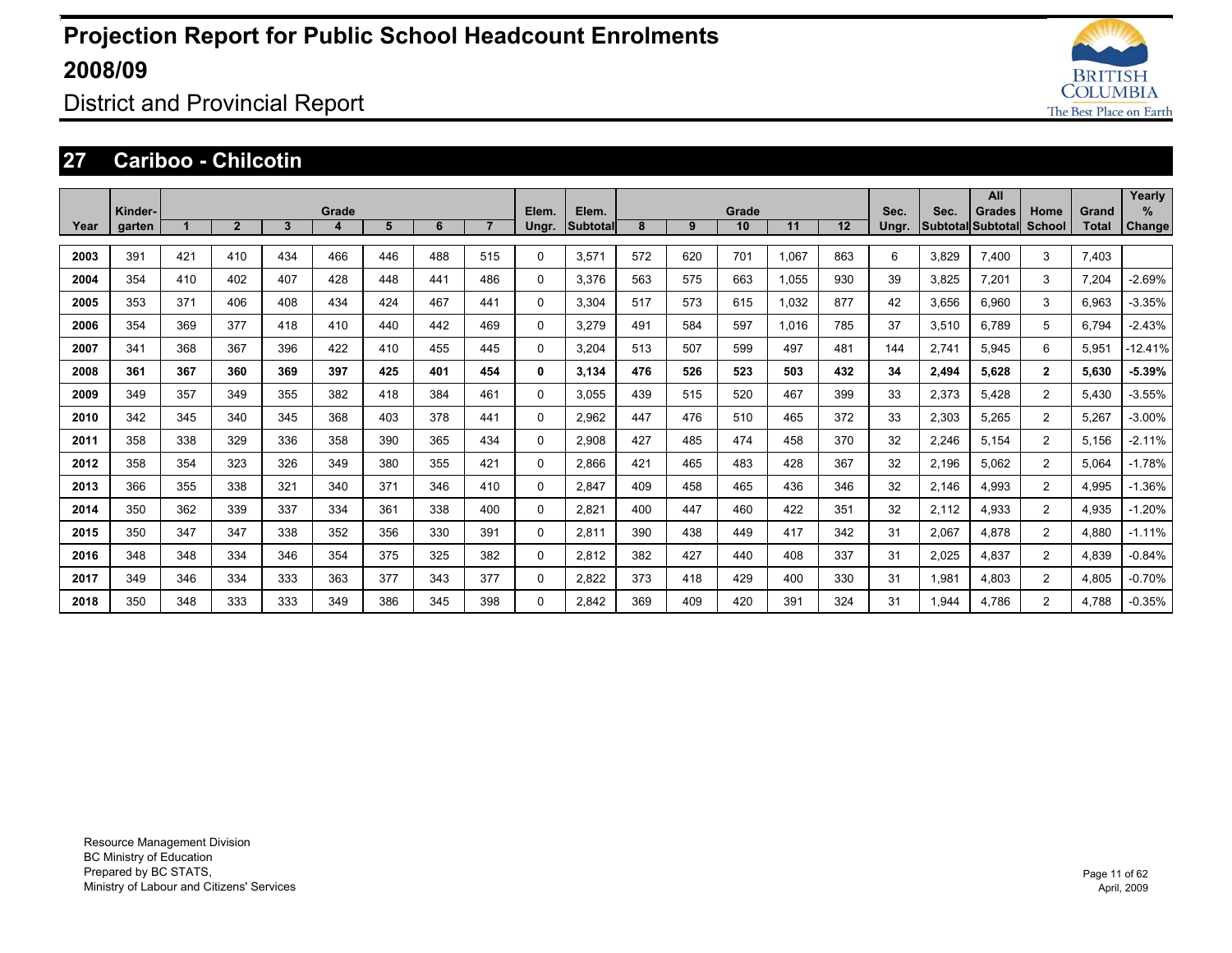

District and Provincial Report

#### **28 Quesnel**

|      |         |     |                |     |       |     |     |                |             |          |     |     |       |     |     |          |       | All                      |                |       | Yearly        |
|------|---------|-----|----------------|-----|-------|-----|-----|----------------|-------------|----------|-----|-----|-------|-----|-----|----------|-------|--------------------------|----------------|-------|---------------|
|      | Kinder- |     |                |     | Grade |     |     |                | Elem.       | Elem.    |     |     | Grade |     |     | Sec.     | Sec.  | <b>Grades</b>            | Home           | Grand | %             |
| Year | garten  |     | $\overline{2}$ | 3   | 4     | 5   | 6   | $\overline{7}$ | Ungr.       | Subtotal | 8   | 9   | 10    | 11  | 12  | Ungr.    |       | <b>Subtotal Subtotal</b> | School         | Total | <b>Change</b> |
|      |         | 282 |                |     | 306   |     |     |                |             |          |     |     |       |     |     |          |       |                          |                |       |               |
| 2003 | 249     |     | 308            | 301 |       | 319 | 321 | 298            | $\mathbf 0$ | 2,384    | 399 | 374 | 403   | 409 | 391 | 0        | 1,976 | 4,360                    |                | 4,361 |               |
| 2004 | 269     | 248 | 266            | 300 | 291   | 297 | 310 | 315            | $\mathbf 0$ | 2,296    | 336 | 394 | 404   | 368 | 349 | 35       | 1,886 | 4,182                    |                | 4,183 | $-4.08%$      |
| 2005 | 198     | 282 | 248            | 278 | 308   | 295 | 313 | 324            | $\mathbf 0$ | 2,246    | 347 | 324 | 411   | 367 | 339 | 16       | 1,804 | 4,050                    | $\Omega$       | 4,050 | $-3.18%$      |
| 2006 | 236     | 192 | 285            | 256 | 274   | 315 | 301 | 313            | $\Omega$    | 2,172    | 351 | 351 | 387   | 359 | 348 | 0        | 1,796 | 3,968                    | $\overline{2}$ | 3,970 | $-1.98%$      |
| 2007 | 195     | 244 | 188            | 295 | 266   | 280 | 322 | 307            | 0           | 2,097    | 326 | 356 | 358   | 337 | 380 | 0        | 1.757 | 3.854                    | 0              | 3,854 | $-2.92%$      |
| 2008 | 213     | 199 | 240            | 198 | 291   | 277 | 275 | 324            | 0           | 2,017    | 325 | 330 | 359   | 346 | 366 | 0        | 1,726 | 3.743                    | $\mathbf{2}$   | 3.745 | $-2.83%$      |
| 2009 | 239     | 193 | 242            | 187 | 268   | 273 | 241 | 300            | $\mathbf 0$ | 1.943    | 340 | 324 | 331   | 348 | 339 | 0        | 1.682 | 3.625                    | 2              | 3.627 | $-3.15%$      |
| 2010 | 236     | 216 | 234            | 188 | 253   | 251 | 237 | 264            | $\Omega$    | 1,879    | 316 | 339 | 326   | 323 | 340 | 0        | 1.644 | 3.523                    | $\overline{2}$ | 3.525 | $-2.81%$      |
| 2011 | 232     | 213 | 262            | 182 | 255   | 237 | 219 | 260            | $\Omega$    | 1.860    | 278 | 316 | 340   | 318 | 319 | 0        | 1.571 | 3.431                    | $\overline{2}$ | 3.433 | $-2.61%$      |
| 2012 | 256     | 210 | 259            | 204 | 247   | 240 | 206 | 240            | $\Omega$    | 1.862    | 274 | 279 | 319   | 331 | 313 | $\Omega$ | 1,516 | 3.378                    | 2              | 3.380 | $-1.54%$      |
| 2013 | 261     | 232 | 254            | 201 | 276   | 231 | 209 | 226            | 0           | 1,890    | 253 | 274 | 284   | 313 | 326 | 0        | 1,450 | 3,340                    | $\overline{2}$ | 3,342 | $-1.12%$      |
| 2014 | 236     | 236 | 281            | 197 | 273   | 259 | 202 | 229            | 0           | 1,913    | 239 | 254 | 278   | 281 | 311 | 0        | 1,363 | 3,276                    | $\overline{2}$ | 3,278 | $-1.92%$      |
| 2015 | 235     | 213 | 286            | 219 | 268   | 256 | 225 | 221            | 0           | 1.923    | 242 | 240 | 257   | 274 | 280 | 0        | 1.293 | 3.216                    | $\overline{2}$ | 3.218 | $-1.83%$      |
| 2016 | 237     | 213 | 259            | 223 | 296   | 251 | 223 | 247            | $\Omega$    | 1.949    | 234 | 242 | 243   | 254 | 272 | 0        | 1.245 | 3.194                    | $\overline{2}$ | 3.196 | $-0.68%$      |
| 2017 | 239     | 215 | 259            | 202 | 302   | 278 | 219 | 245            | $\Omega$    | 1.959    | 260 | 234 | 244   | 240 | 253 | 0        | 1,231 | 3.190                    | 2              | 3.192 | $-0.13%$      |
| 2018 | 244     | 218 | 262            | 201 | 274   | 284 | 243 | 241            | $\Omega$    | 1.967    | 259 | 260 | 236   | 241 | 239 | $\Omega$ | .235  | 3.202                    | 2              | 3,204 | 0.38%         |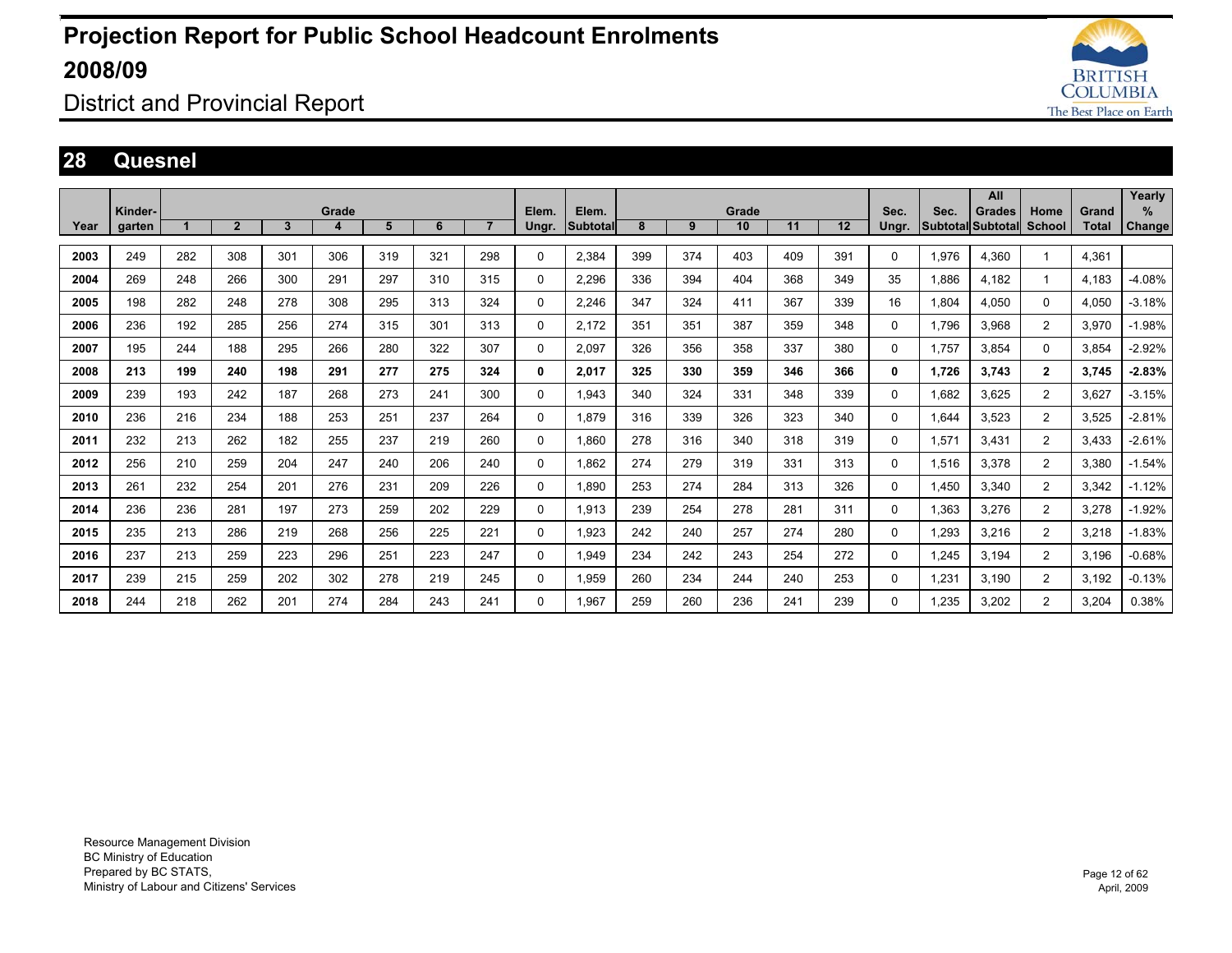

### District and Provincial Report

#### **33 Chilliwack**

|      |         |     |                |              |       |     |       |                |       |                 |       |       |       |       |       |       |       | All               |        |              | Yearly        |
|------|---------|-----|----------------|--------------|-------|-----|-------|----------------|-------|-----------------|-------|-------|-------|-------|-------|-------|-------|-------------------|--------|--------------|---------------|
|      | Kinder- |     |                |              | Grade |     |       |                | Elem. | Elem.           |       |       | Grade |       |       | Sec.  | Sec.  | Grades            | Home   | Grand        | $\%$          |
| Year | garten  |     | $\overline{2}$ | $\mathbf{3}$ | 4     | 5   | 6     | $\overline{7}$ | Ungr. | <b>Subtotal</b> | 8     | 9     | 10    | 11    | 12    | Ungr. |       | Subtotal Subtotal | School | <b>Total</b> | <b>Change</b> |
|      |         |     |                |              |       |     |       |                |       |                 |       |       |       |       |       |       |       |                   |        |              |               |
| 2003 | 743     | 835 | 892            | 896          | 914   | 961 | 981   | 1.047          | 0     | 7,269           | 1,019 | 995   | 1,025 | 1,296 | 926   | 264   | 5,525 | 12,794            | 1      | 12,795       |               |
| 2004 | 769     | 759 | 848            | 919          | 925   | 962 | 996   | 1.045          | 0     | 7,223           | 1,062 | 952   | 1.006 | 1,306 | 1.153 | 105   | 5,584 | 12,807            | 0      | 12,807       | 0.09%         |
| 2005 | 758     | 806 | 788            | 858          | 954   | 921 | 999   | 1.030          | 0     | 7.114           | 1.082 | 1,002 | 1.038 | 1,351 | 1.022 | 153   | 5,648 | 12,762            | 0      | 12.762       | $-0.35%$      |
| 2006 | 800     | 808 | 840            | 824          | 901   | 989 | 928   | 1.060          | 0     | 7.150           | 1.024 | 1.021 | 993   | 1,343 | 811   | 624   | 5,816 | 12,966            | 4      | 12.970       | 1.63%         |
| 2007 | 772     | 839 | 813            | 861          | 831   | 912 | 1,001 | 995            | 2     | 7.026           | 1.062 | 967   | 1.065 | 1,431 | 925   | 845   | 6,295 | 13,321            | 5      | 13.326       | 2.74%         |
| 2008 | 835     | 806 | 842            | 818          | 882   | 850 | 950   | 1,051          | 0     | 7.034           | 989   | 1.049 | 1,067 | 1,333 | 1,177 | 981   | 6,596 | 13,630            | 4      | 13,634       | 2.31%         |
| 2009 | 846     | 821 | 858            | 799          | 901   | 854 | 886   | 1.057          | 0     | 7.022           | 957   | 1,053 | 1.062 | 1,289 | 1.216 | 994   | 6,571 | 13.593            | 4      | 13.597       | $-0.27%$      |
| 2010 | 866     | 832 | 874            | 814          | 880   | 872 | 889   | 987            | 0     | 7.014           | 963   | 1.022 | 1.066 | 1.284 | 1.183 | 1.005 | 6,523 | 13,537            | 4      | 13.541       | $-0.41%$      |
| 2011 | 917     | 851 | 885            | 828          | 896   | 852 | 908   | 990            | 0     | 7.127           | 901   | 1.027 | 1.037 | .289  | 1.176 | 1.017 | 6.447 | 13.574            | 4      | 13.578       | 0.27%         |
| 2012 | 928     | 900 | 904            | 838          | 912   | 867 | 887   | 1.010          | 0     | 7,246           | 903   | 963   | 1.041 | 1,257 | 1,181 | 1,021 | 6,366 | 13,612            | 4      | 13,616       | 0.28%         |
| 2013 | 941     | 912 | 957            | 856          | 923   | 882 | 903   | 988            | 0     | 7,362           | 921   | 965   | 980   | 1.261 | 1.154 | 0.029 | 6,310 | 13,672            | 4      | 13.676       | 0.44%         |
| 2014 | 961     | 925 | 970            | 906          | 944   | 893 | 918   | 1.005          | 0     | 7,522           | 902   | 983   | 980   | 1.193 | 1,157 | 1,036 | 6,251 | 13.773            | 4      | 13.777       | 0.74%         |
| 2015 | 966     | 944 | 984            | 919          | 998   | 913 | 929   | 1,022          | 0     | 7,675           | 917   | 963   | 996   | 1,191 | 1,098 | 1,041 | 6,206 | 13,881            | 4      | 13,885       | 0.78%         |
| 2016 | 975     | 950 | 1,005          | 933          | 1,012 | 965 | 950   | 1.035          | 0     | 7,825           | 932   | 978   | 978   | 1,208 | 1,094 | 1,048 | 6,238 | 14,063            | 4      | 14,067       | 1.31%         |
| 2017 | 989     | 958 | 1.011          | 952          | 1,027 | 979 | 1,004 | 1,057          | 0     | 7,977           | 943   | 994   | 992   | 1,188 | 1.110 | 1,052 | 6,279 | 14,256            | 4      | 14,260       | 1.37%         |
| 2018 | 1.008   | 972 | 1.019          | 958          | 1.048 | 994 | 1.018 | 1.116          | 0     | 8.133           | 963   | 1.006 | 1.007 | .205  | 1.094 | .065  | 6,340 | 14.473            | 4      | 14,477       | .52%          |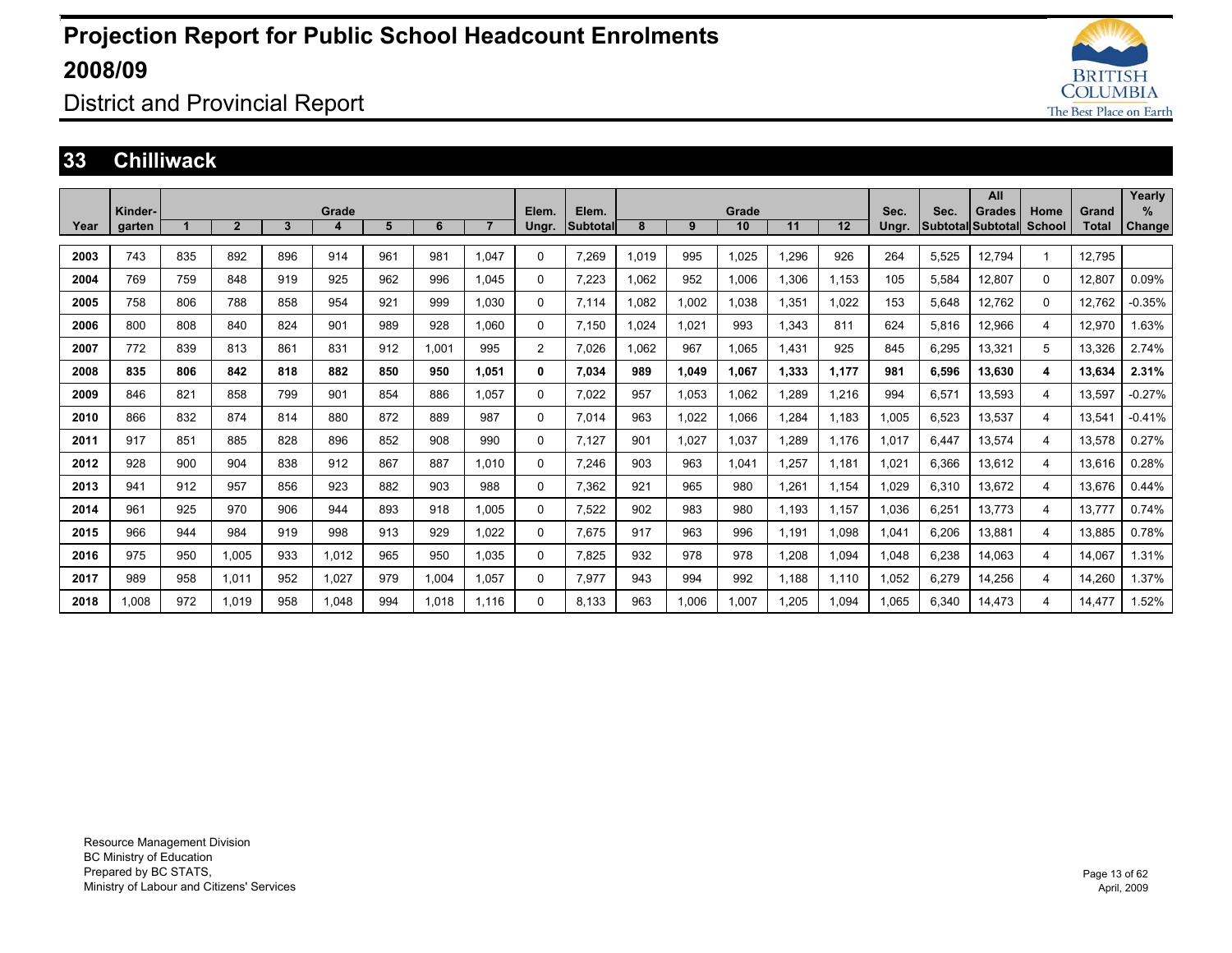

### District and Provincial Report

#### **34 Abbotsford**

|      |         |       |                |       |       |              |       |                |       |          |       |       |       |       |       |       |                          | All           |        |        | Yearly        |
|------|---------|-------|----------------|-------|-------|--------------|-------|----------------|-------|----------|-------|-------|-------|-------|-------|-------|--------------------------|---------------|--------|--------|---------------|
|      | Kinder- |       |                |       | Grade |              |       |                | Elem. | Elem.    |       |       | Grade |       |       | Sec.  | Sec.                     | <b>Grades</b> | Home   | Grand  | $\%$          |
| Year | garten  |       | $\overline{2}$ | 3     | 4     | 5            | 6     | $\overline{7}$ | Ungr. | Subtotal | 8     | 9     | 10    | 11    | 12    | Ungr. | <b>Subtotal Subtotal</b> |               | School | Total  | <b>Change</b> |
| 2003 | 1.445   | 1,431 | 1.430          | .431  | 1.482 | 1,497        | 1,519 | 1.519          | 0     | 11.754   | 1,527 | 1.463 | 1.619 | 1,982 | 1.676 | 69    | 8,336                    | 20,090        | 8      | 20.098 |               |
|      |         |       |                |       |       |              |       |                |       |          |       |       |       |       |       |       |                          |               |        |        |               |
| 2004 | 1.360   | 1.445 | 1.396          | .458  | 1.439 | 1.489        | 1.511 | .548           | 0     | 11.646   | 1.550 | 1,594 | 1.508 | 2,035 | 1.581 | 62    | 8,330                    | 19,976        | 6      | 19.982 | $-0.58%$      |
| 2005 | 1,308   | 1,373 | 1,420          | .405  | 1.462 | 1,467        | 1.483 | .523           | 0     | 11.441   | 1,592 | 1,580 | 1,665 | 1,813 | 1.691 | 82    | 8,423                    | 19.864        | 15     | 19.879 | $-0.52%$      |
| 2006 | 1.316   | 1,288 | 1,312          | 1,372 | 1.402 | 1,434        | 1,433 | 1.475          | 0     | 11.032   | 1,490 | 1,607 | 1.612 | 1.741 | 1.485 | 90    | 8,025                    | 19,057        | 34     | 19,091 | $-3.96%$      |
| 2007 | 1.316   | 1.305 | 1.298          | .294  | 1.397 | 1.418        | 1.414 | 1.457          | 0     | 10.899   | 1.482 | 1,557 | 1.656 | 1.760 | 1.588 | 112   | 8.155                    | 19.054        | 39     | 19.093 | 0.01%         |
| 2008 | 1.342   | 1,325 | 1,316          | 1,333 | 1,297 | 1,402        | 1,412 | 1,434          | 0     | 10,861   | 1,478 | 1,563 | 1,619 | 1,804 | 1,612 | 173   | 8,249                    | 19,110        | 36     | 19,146 | 0.28%         |
| 2009 | 1.356   | 1.348 | 1.343          | 1.351 | 1.293 | 1.400        | 1.380 | 1.410          | 0     | 10.881   | 1.489 | 1.567 | 1.586 | 1.802 | 1.581 | 174   | 8.199                    | 19.080        | 36     | 19.116 | $-0.16%$      |
| 2010 | 1.366   | 1,363 | 1.368          | .380  | 1,312 | 1.398        | 1.380 | 1.380          | 0     | 10.947   | 1.466 | 1.580 | 1.591 | 1.772 | 1,582 | 176   | 8.167                    | 19.114        | 36     | 19.150 | 0.18%         |
| 2011 | 1.414   | 1.373 | 1.382          | .404  | 1.339 | 1.416        | 1.376 | 1.379          | 0     | 11.083   | .436  | 1.558 | 1.604 | 1.777 | 1,557 | 177   | 8.109                    | 19.192        | 36     | 19.228 | 0.41%         |
| 2012 | .457    | 1,421 | 1.392          | 1.418 | 1,362 | .445         | 1.395 | 1.376          | 0     | 11.266   | 1.436 | 1,527 | 1.583 | 1.791 | .562  | 179   | 8,078                    | 19.344        | 37     | 19.381 | 0.80%         |
| 2013 | 1.532   | 1,465 | 1.441          | .429  | 1.376 | <b>1.470</b> | 1.423 | 1.395          | 0     | 11.531   | 1.433 | 1,526 | 1.554 | 1.771 | 1,574 | 181   | 8,039                    | 19,570        | 37     | 19.607 | 1.17%         |
| 2014 | 1.614   | 1.540 | 1.486          | .480  | 1.388 | .486         | .448  | 1.423          | 0     | 11.865   | .452  | 1,523 | 1.552 | 1.741 | .560  | 183   | 8.011                    | 19.876        | 38     | 19.914 | 1.57%         |
| 2015 | .632    | 1,621 | 1.561          | .525  | 1.436 | ,499         | .464  | .447           | 0     | 12.185   | .480  | 1,543 | 1.549 | 1.739 | 1,535 | 185   | 8,031                    | 20,216        | 39     | 20,255 | 1.71%         |
| 2016 | 1.654   | 1.640 | 1.644          | .602  | 1.480 | 1,550        | 1.476 | 1.463          | 0     | 12,509   | 1,505 | 1,572 | 1.568 | 1.736 | 1,533 | 187   | 8.101                    | 20.610        | 40     | 20,650 | 1.95%         |
| 2017 | 1.681   | 1,662 | 1,662          | .687  | 1,554 | 1,597        | 1,525 | 1.474          | 0     | 12,842   | 1,521 | 1,598 | 1,595 | 1.756 | 1,531 | 189   | 8,190                    | 21,032        | 41     | 21,073 | 2.05%         |
| 2018 | 1.705   | 1.688 | 1.685          | 1.706 | 1.635 | 1.677        | 1.572 | .523           | 0     | 13.191   | 1.533 | 1.615 | 1.621 | 1.785 | .548  | 191   | 8.293                    | 21.484        | 42     | 21,526 | 2.15%         |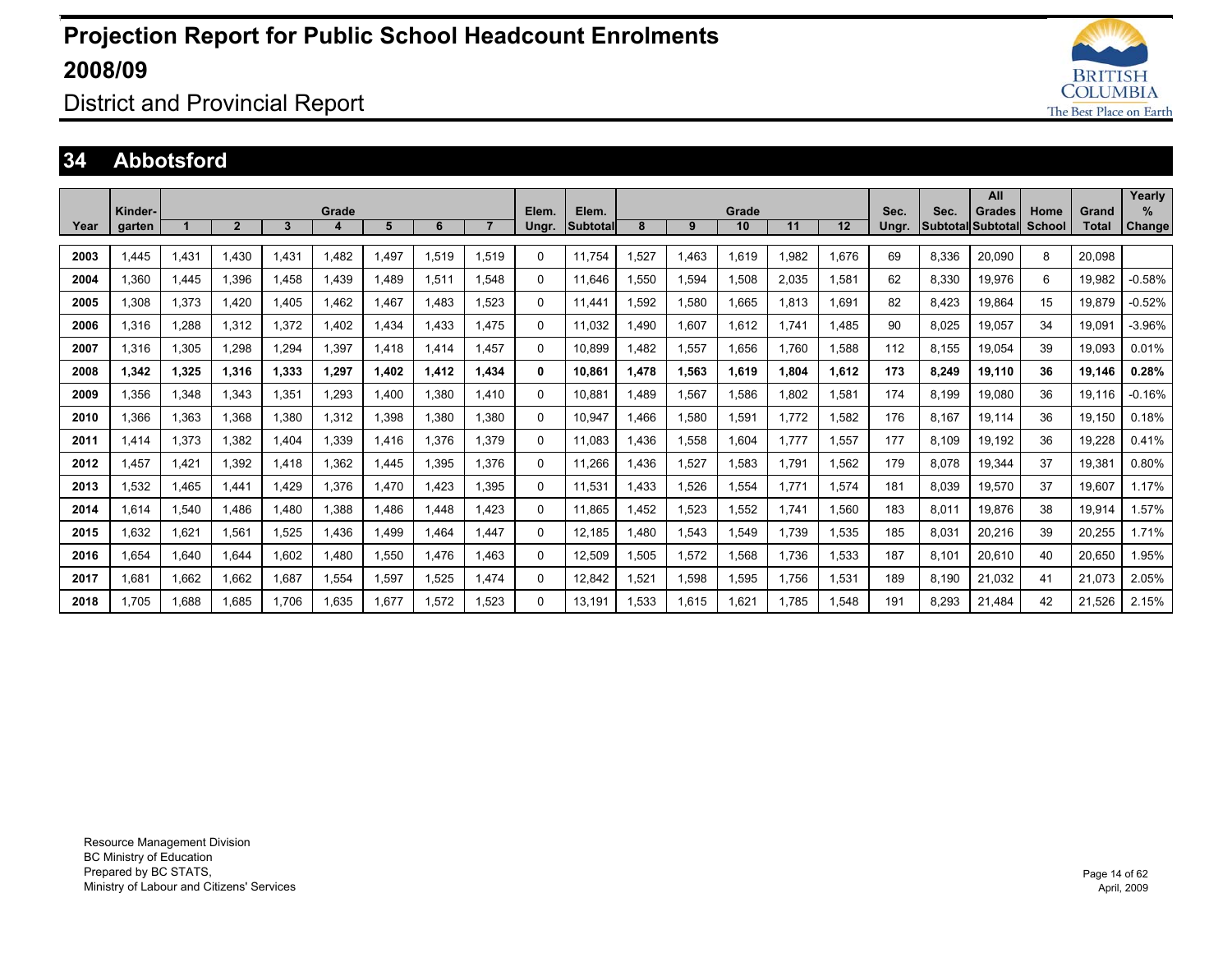

### District and Provincial Report

### **35 Langley**

|      |         |       |                |             |       |       |       |       |       |                 |       |       |       |       |       |       |       | All               |        |              | Yearly   |
|------|---------|-------|----------------|-------------|-------|-------|-------|-------|-------|-----------------|-------|-------|-------|-------|-------|-------|-------|-------------------|--------|--------------|----------|
|      | Kinder- |       |                |             | Grade |       |       |       | Elem. | Elem.           |       |       | Grade |       |       | Sec.  | Sec.  | Grades            | Home   | Grand        | %        |
| Year | garten  |       | $\overline{2}$ | 3           | 4     | 5     | 6     |       | Ungr. | <b>Subtotal</b> | 8     | 9     | 10    | 11    | 12    | Ungr. |       | Subtotal Subtotal | School | <b>Total</b> | Change   |
|      |         |       |                |             |       |       |       |       |       |                 |       |       |       |       |       |       |       |                   |        |              |          |
| 2003 | 1,176   | 1,235 | 1,364          | <b>.463</b> | 1,521 | .539  | 1,628 | 1,666 | 0     | 11,592          | 1,714 | 1,732 | 1,801 | 1,635 | 1,556 | 11    | 8,449 | 20,041            | 11     | 20,052       |          |
| 2004 | 1,240   | 1,211 | 1.235          | 1.349       | 1.428 | 1,515 | 1,542 | 1.618 | 0     | 11.138          | 1.731 | 1.772 | 1.755 | 1,733 | 1.537 | 0     | 8.528 | 19,666            | 12     | 19.678       | $-1.87%$ |
| 2005 | 1.144   | 1.293 | 1.219          | 1.297       | 1.402 | 1.456 | 1.556 | 1,551 | 0     | 10.918          | 1.740 | 1.795 | 1.871 | 1,695 | 1.652 | 8     | 8.761 | 19.679            | 5      | 19.684       | 0.03%    |
| 2006 | 1,229   | 1,169 | 1,290          | 1,239       | 1,278 | .405  | 1.448 | 1,539 | 0     | 10,597          | .618  | 1,725 | 1,835 | 1,611 | 1,630 | 14    | 8.433 | 19,030            | 5      | 19,035       | $-3.30%$ |
| 2007 | 1,225   | 1,266 | 1.233          | 1.321       | 1.259 | .307  | 1.460 | 1.480 | 0     | 10.551          | .582  | 1.678 | 1.814 | 1.801 | 1.619 | 9     | 8.503 | 19.054            | 13     | 19.067       | 0.17%    |
| 2008 | 1,285   | 1,294 | 1,278          | 1,264       | 1,353 | 1,320 | 1,353 | 1,473 | 0     | 10,620          | 1,543 | 1,626 | 1,739 | 1,783 | 1.709 | 15    | 8,415 | 19,035            | 13     | 19.048       | $-0.10%$ |
| 2009 | 1.255   | 1,330 | 1.319          | 1.292       | 1.343 | .335  | 1.308 | 1.439 | 0     | 10.621          | 1.517 | 1.610 | 1,714 | 1.706 | 1.675 | 15    | 8.237 | 18.858            | 13     | 18.871       | $-0.93%$ |
| 2010 | 1,308   | 1,302 | 1,357          | 1,334       | 1,374 | .326  | 1,323 | 1,394 | 0     | 10.718          | .485  | 1,587 | 1,700 | 1,685 | 1,609 | 15    | 8,081 | 18,799            | 13     | 18,812       | $-0.31%$ |
| 2011 | 1,349   | 1,359 | 1,333          | 1.376       | 1,422 | .361  | 1,319 | 1.414 | 0     | 10.933          | .444  | 1,558 | 1,679 | 1,675 | 1,592 | 16    | 7,964 | 18.897            | 13     | 18.910       | 0.52%    |
| 2012 | 1.388   | 1.401 | 1.389          | 1.351       | 1.465 | .407  | 1,352 | 1.410 | 0     | 11.163          | .464  | 1,518 | 1.651 | 1.658 | 1.584 | 16    | 7.891 | 19.054            | 13     | 19.067       | 0.83%    |
| 2013 | 1.463   | 1,441 | 1,432          | .408        | 1,440 | ,448  | 1,397 | 1.444 | 0     | 11.473          | .460  | 1,536 | 1,611 | 1,633 | 1,570 | 16    | 7,826 | 19,299            | 14     | 19,313       | .29%     |
| 2014 | 1.581   | 1,519 | 1.474          | l.451       | 1,500 | ,426  | 1.439 | 1.491 | 0     | 11.881          | .494  | 1,534 | 1,628 | 1,597 | 1.550 | 16    | 7,819 | 19,700            | 14     | 19,714       | 2.08%    |
| 2015 | 1,624   | 1,637 | 1,550          | <b>.492</b> | 1,544 | ,482  | 1.416 | 1,534 | 0     | 12,279          | .540  | 1,567 | 1,624 | 1,611 | 1,516 | 17    | 7,875 | 20,154            | 14     | 20,168       | 2.30%    |
| 2016 | 1,675   | 1,681 | 1,668          | 1,567       | 1,587 | .526  | 1.471 | 1,511 | 0     | 12,686          | .583  | 1,613 | 1,656 | 1,608 | 1,528 | 17    | 8,005 | 20,691            | 15     | 20,706       | 2.67%    |
| 2017 | 1.715   | 1,732 | 1,712          | 1,684       | 1,665 | .568  | 1,514 | 1,567 | 0     | 13,157          | .561  | 1,658 | 1,703 | 1,638 | 1,527 | 17    | 8.104 | 21,261            | 15     | 21,276       | 2.75%    |
| 2018 | 1.755   | 1.773 | 1.763          | 1.728       | 1.786 | .643  | 1,554 | 1,612 | 0     | 13.614          | .617  | 1.636 | 1.747 | 1.682 | 1.555 | 17    | 8.254 | 21.868            | 16     | 21.884       | 2.86%    |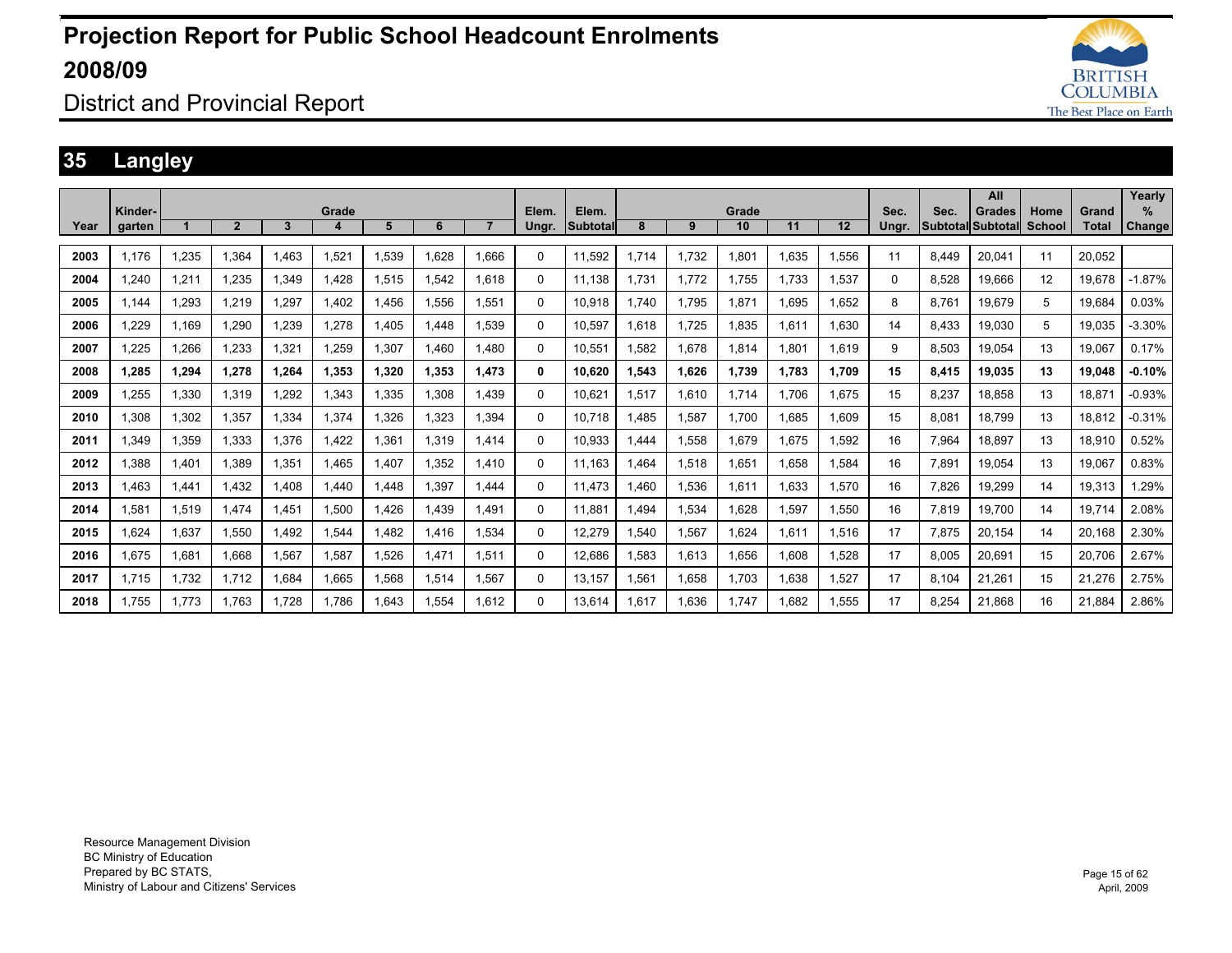

### District and Provincial Report

#### **36 Surrey**

|      |         |       |              |       |       |       |       |                |                |                 |       |       |       |       |       |       |                   | All           |                |        | Yearly   |
|------|---------|-------|--------------|-------|-------|-------|-------|----------------|----------------|-----------------|-------|-------|-------|-------|-------|-------|-------------------|---------------|----------------|--------|----------|
|      | Kinder- |       |              |       | Grade |       |       |                | Elem.          | Elem.           |       |       | Grade |       |       | Sec.  | Sec.              | <b>Grades</b> | Home           | Grand  | $\%$     |
| Year | garten  |       | $\mathbf{2}$ | 3     | 4     | 5     | 6     | $\overline{7}$ | Ungr.          | <b>Subtotal</b> | 8     | 9     | 10    | 11    | 12    | Ungr. | Subtotal Subtotal |               | School         | Total  | Change   |
| 2003 | 4,403   | 4,490 | 4.615        | 4,918 | 4,816 | 4,798 | 4,927 | 4.716          | 6              | 37,689          | 5,014 | 4,855 | 5,397 | 5.260 | 4,627 | 33    | 25,186            | 62,875        | $\overline{7}$ | 62.882 |          |
|      |         |       |              |       |       |       |       |                |                |                 |       |       |       |       |       |       |                   |               |                |        |          |
| 2004 | 4.233   | 4,521 | 4.624        | 4.689 | 4,999 | 4,984 | 4,903 | 5.007          | $\overline{7}$ | 37,967          | 4,883 | 5,081 | 5.469 | 5,463 | 4,718 | 38    | 25.652            | 63,619        | 10             | 63.629 | 1.19%    |
| 2005 | 4.186   | 4,351 | 4.673        | 4.673 | 4,822 | 5.135 | 5,081 | 5.016          | 6              | 37,943          | 5.174 | 5,003 | 5.775 | 5.524 | 4,962 | 45    | 26.483            | 64.426        | 9              | 64.435 | 1.27%    |
| 2006 | 4.229   | 4,302 | 4.431        | 4.742 | 4.755 | 4.819 | 5.188 | 5.098          | 6              | 37.570          | 5.138 | 5,149 | 5.780 | 5.482 | 5.044 | 20    | 26.613            | 64.183        | 15             | 64.198 | $-0.37%$ |
| 2007 | 4.281   | 4.375 | 4,348        | 4.478 | 4,838 | 4,855 | 4,938 | 5,349          | 6              | 37.468          | 5,347 | 5,236 | 5,800 | 5,513 | 5,919 | 46    | 27.861            | 65,329        | 17             | 65.346 | 1.79%    |
| 2008 | 4.340   | 4,486 | 4,474        | 4.520 | 4,614 | 4,960 | 5.046 | 5,092          | 4              | 37,536          | 5,548 | 5,408 | 5,909 | 5,479 | 5,509 | 349   | 28,202            | 65,738        | 22             | 65.760 | 0.63%    |
| 2009 | 4.390   | 4.505 | 4.536        | 4.556 | 4,545 | 4.907 | 5.051 | 5.007          | 4              | 37.501          | 5.572 | 5.427 | 5.918 | 5.565 | 5.493 | 355   | 28.330            | 65.831        | 22             | 65.853 | 0.14%    |
| 2010 | 4.477   | 4.558 | 4.556        | 4.620 | 4.584 | 4.837 | 5.000 | 5.015          | 4              | 37.651          | 5.487 | 5.454 | 5.944 | 5.582 | 5.579 | 361   | 28.407            | 66.058        | 22             | 66.080 | 0.34%    |
| 2011 | 4.475   | 4.645 | 4.606        | 4.639 | 4.644 | 4.876 | 4.928 | 4.965          | 4              | 37.782          | 5.495 | 5,374 | 5.972 | 5.609 | 5.601 | 367   | 28.418            | 66.200        | 22             | 66.222 | 0.21%    |
| 2012 | 4.497   | 4,643 | 4,692        | 4.687 | 4,662 | 4,939 | 4,966 | 4.893          | 4              | 37,983          | 5.440 | 5,380 | 5,894 | 5.637 | 5.628 | 373   | 28,352            | 66,335        | 22             | 66,357 | 0.20%    |
| 2013 | 4.735   | 4,668 | 4.691        | 4.773 | 4.709 | 4,956 | 5.028 | 4.927          | 4              | 38.491          | 5.360 | 5,324 | 5.892 | 5,567 | 5.652 | 378   | 28.173            | 66.664        | 22             | 66.686 | 0.50%    |
| 2014 | 5.080   | 4,913 | 4.716        | 4.775 | 4.794 | 5,005 | 5.044 | 4.986          | 4              | 39,317          | 5.394 | 5,248 | 5.834 | 5,566 | 5,590 | 383   | 28,015            | 67.332        | 23             | 67,355 | 1.00%    |
| 2015 | 5.165   | 5,264 | 4,958        | 4.797 | 4,795 | 5,094 | 5,091 | 5,001          | 4              | 40.169          | 5,455 | 5,277 | 5,753 | 5,515 | 5,584 | 387   | 27,971            | 68,140        | 23             | 68.163 | .20%     |
| 2016 | 5,228   | 5,355 | 5,314        | 5.041 | 4,821 | 5,096 | 5,183 | 5.050          | 4              | 41,092          | 5.474 | 5,337 | 5,782 | 5,448 | 5,543 | 392   | 27,976            | 69,068        | 23             | 69,091 | 1.36%    |
| 2017 | 5.286   | 5,425 | 5.411        | 5.408 | 5,070 | 5,129 | 5,192 | 5.146          | 4              | 42,071          | 5,533 | 5,364 | 5,851 | 5,482 | 5.492 | 397   | 28,119            | 70,190        | 24             | 70,214 | 1.63%    |
| 2018 | 5.305   | 5.483 | 5.480        | 5.507 | 5.432 | 5,391 | 5.224 | 5.155          | 4              | 42.981          | 5.635 | 5.421 | 5.882 | 5.546 | 5.523 | 402   | 28.409            | 71.390        | 24             | 71.414 | 1.71%    |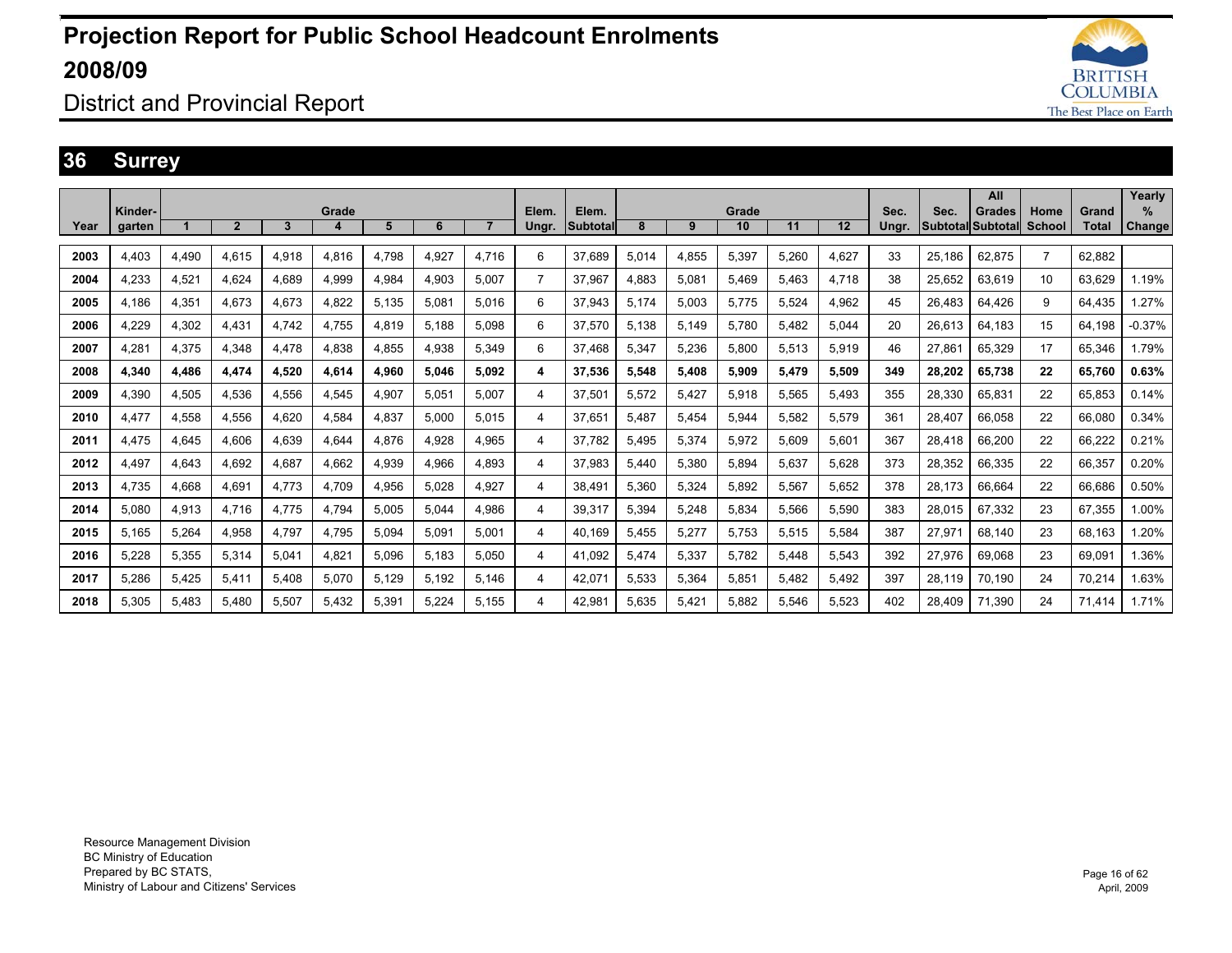

### District and Provincial Report

#### **37 Delta**

|      |         |       |                |       |       |       |       |       |             |          |       |       |       |       |       |       |       | All                      |                |        | Yearly              |
|------|---------|-------|----------------|-------|-------|-------|-------|-------|-------------|----------|-------|-------|-------|-------|-------|-------|-------|--------------------------|----------------|--------|---------------------|
|      | Kinder- |       |                |       | Grade |       |       |       | Elem.       | Elem.    |       |       | Grade |       |       | Sec.  | Sec.  | Grades                   | Home           | Grand  | $\%$                |
| Year | garten  |       | $\overline{2}$ | 3     | 4     | 5     | 6     |       | Ungr.       | Subtotal | 8     | 9     | 10    | 11    | 12    | Ungr. |       | <b>SubtotallSubtotal</b> | School         | Total  | Change <sup>®</sup> |
|      |         |       |                |       |       |       |       |       |             |          |       |       |       |       |       |       |       |                          |                |        |                     |
| 2003 | 1,173   | 1,139 | 1.174          | 1,278 | 1,272 | 1,305 | 1,372 | 1.369 | 0           | 10,082   | 1.449 | 1,392 | 1,514 | 1,513 | .476  | 0     | 7,344 | 17,426                   |                | 17.427 |                     |
| 2004 | 1.032   | 1,174 | 1.130          | 1.187 | .299  | 1.291 | 1,332 | 1.409 | 0           | 9.854    | 1.455 | 1,441 | 1.432 | 1,526 | 1,514 | 0     | 7,368 | 17,222                   | $\overline{2}$ | 17.224 | $-1.16%$            |
| 2005 | 1,026   | 1,037 | 1,170          | 1,149 | 1,198 | 1,330 | 1,333 | 1,361 | $\Omega$    | 9,604    | 1,488 | 1,461 | 1,500 | 1,386 | 1,553 | 0     | 7,388 | 16,992                   | 4              | 16,996 | $-1.32%$            |
| 2006 | 976     | 1,025 | 1,011          | 1,172 | 1.111 | 1.192 | 1,303 | 1,303 | $\mathbf 0$ | 9,093    | .457  | 1,462 | 1,477 | 1,416 | 1,328 |       | 7,141 | 16,234                   | 4              | 16,238 | $-4.46%$            |
| 2007 | 1.026   | 981   | 1.046          | 1,010 | 1.163 | 1.119 | 1.207 | 1.302 | 0           | 8.854    | 1.412 | 1.481 | 1.484 | 1.459 | 1,506 | 0     | 7,342 | 16.196                   | 3              | 16.199 | $-0.24%$            |
| 2008 | 1.017   | 1.036 | 980            | 1,056 | 1.031 | 1.162 | 1,132 | 1.233 | 0           | 8.647    | 1.450 | 1,445 | 1,508 | 1.505 | 1.471 | 19    | 7,398 | 16.045                   | 3              | 16.048 | $-0.93%$            |
| 2009 | 935     | 1,022 | 967            | 1,027 | 980   | 1,049 | 1,128 | 1,205 | $\mathbf 0$ | 8,313    | 1,359 | 1,374 | 1,538 | 1,447 | 1.420 | 19    | 7,157 | 15,470                   | 3              | 15,473 | $-3.58%$            |
| 2010 | 886     | 942   | 956            | 1,015 | 955   | 999   | 1,020 | 1,202 | 0           | 7,975    | 1.329 | 1,292 | 1,470 | 1,475 | 1,370 | 19    | 6,955 | 14,930                   | 3              | 14,933 | $-3.49%$            |
| 2011 | 877     | 893   | 882            | 1,006 | 945   | 975   | 972   | 1.089 | $\Omega$    | 7,639    | 1.328 | 1,263 | 1,386 | 1,415 | 1,393 | 19    | 6.804 | 14.443                   | 3              | 14.446 | $-3.26%$            |
| 2012 | 868     | 884   | 836            | 929   | 935   | 965   | 949   | 1.038 | $\Omega$    | 7.404    | .204  | 1.260 | 1,353 | 1.338 | 1,342 | 19    | 6.516 | 13.920                   | 3              | 13.923 | $-3.62%$            |
| 2013 | 886     | 877   | 829            | 881   | 865   | 955   | 940   | 1.013 | $\Omega$    | 7.246    | .147  | 1.147 | 1.348 | 1.305 | 1,270 | 19    | 6,236 | 13.482                   | 3              | 13.485 | $-3.15%$            |
| 2014 | 947     | 896   | 823            | 873   | 821   | 883   | 930   | 1.003 | $\Omega$    | 7.176    | 1.119 | 1,091 | 1,232 | ,299  | 1,237 | 19    | 5,997 | 13,173                   | $\overline{2}$ | 13.175 | $-2.30%$            |
| 2015 | 954     | 956   | 839            | 866   | 814   | 838   | 860   | 993   | 0           | 7.120    | 1.107 | 1,063 | 1.171 | 1.193 | 1,230 | 18    | 5.782 | 12,902                   | $\overline{2}$ | 12.904 | $-2.06%$            |
| 2016 | 966     | 963   | 896            | 882   | 807   | 831   | 815   | 918   | 0           | 7.078    | 1.096 | 1,051 | 1.139 | 1.134 | 1.135 | 18    | 5,573 | 12,651                   | $\overline{2}$ | 12.653 | $-1.95%$            |
| 2017 | 977     | 975   | 903            | 942   | 822   | 824   | 808   | 870   | 0           | 7.121    | 1.014 | 1,040 | 1,124 | 1.102 | 1.077 | 18    | 5,375 | 12,496                   | 2              | 12.498 | $-1.23%$            |
| 2018 | 994     | 986   | 914            | 950   | 878   | 840   | 802   | 863   | $\Omega$    | 7.227    | 962   | 964   | 1.111 | 1.086 | 1.046 | 18    | 5.187 | 12.414                   | 2              | 12.416 | $-0.66%$            |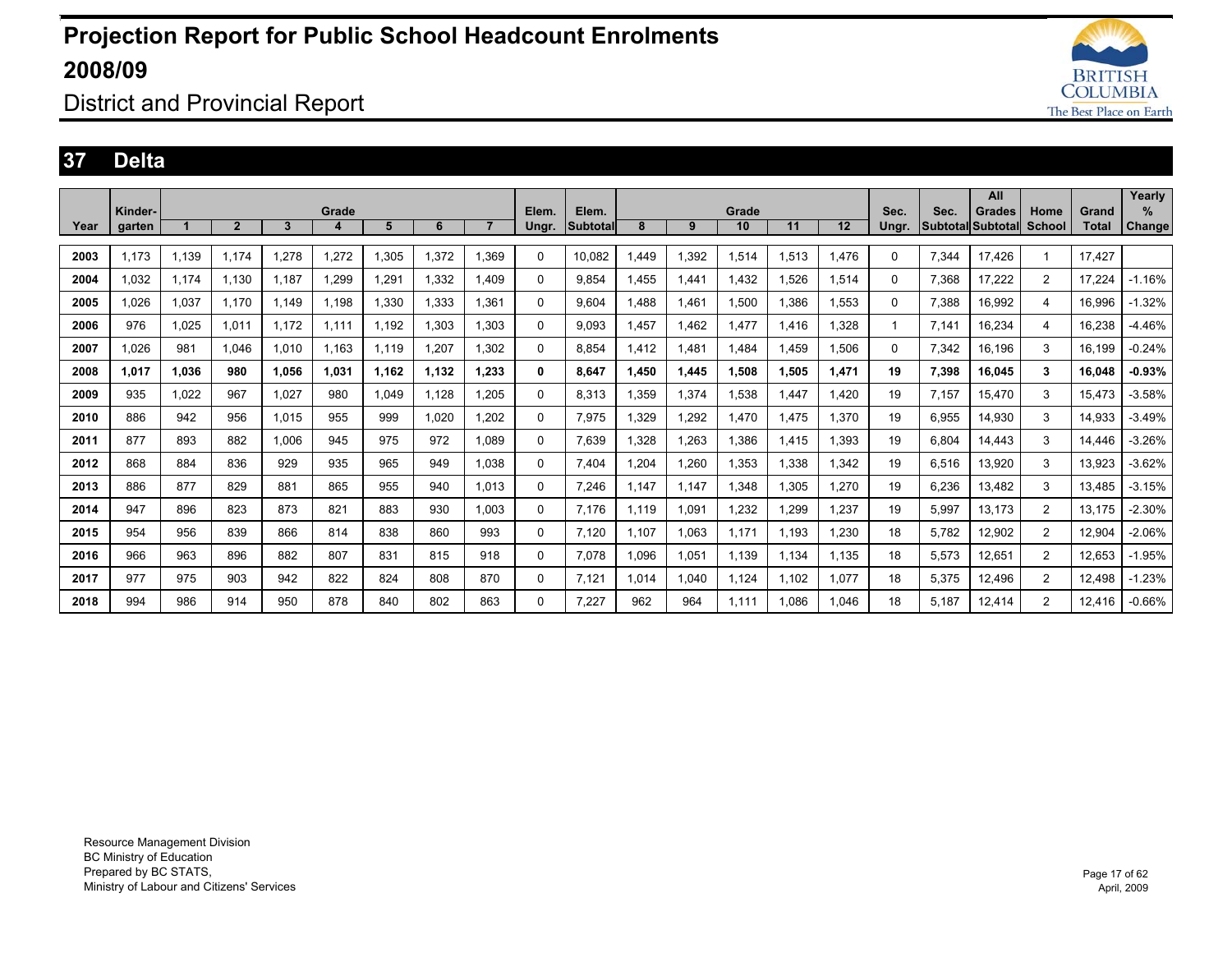

### District and Provincial Report

#### **38 Richmond**

|      |                   |       |                |       |            |       |       |       |                |                   |       |       |             |       |       |               |                                         | All    |      |                       | Yearly      |
|------|-------------------|-------|----------------|-------|------------|-------|-------|-------|----------------|-------------------|-------|-------|-------------|-------|-------|---------------|-----------------------------------------|--------|------|-----------------------|-------------|
| Year | Kinder-<br>garten |       | $\overline{2}$ | 3     | Grade<br>4 | 5     | 6     |       | Elem.<br>Ungr. | Elem.<br>Subtotal | 8     | 9     | Grade<br>10 | 11    | 12    | Sec.<br>Unar. | Sec.<br><b>Subtotal Subtotal School</b> | Grades | Home | Grand<br><b>Total</b> | %<br>Change |
|      |                   |       |                |       |            |       |       |       |                |                   |       |       |             |       |       |               |                                         |        |      |                       |             |
| 2003 | 1.414             | 1.444 | 1.547          | 1.596 | 1.663      | 1.679 | 1.758 | 1.766 | $\Omega$       | 12.867            | 1.943 | 1,985 | 2,026       | 2,293 | 2,178 | 54            | 10.479                                  | 23,346 |      | 23.353                |             |
| 2004 | 1.311             | 1.466 | 1.475          | 1,575 | 1,653      | 1.683 | 1.708 | 1.829 | $\Omega$       | 12.700            | 1.895 | 1,999 | 2,021       | 2,298 | 2,206 | 53            | 10.472                                  | 23,172 | 5    | 23.177                | $-0.75%$    |
| 2005 | 1.367             | 1,341 | 1.484          | 1,504 | 1,614      | .665  | 1.746 | 1.769 | $\Omega$       | 12.490            | 1.935 | 1,961 | 2,107       | 2,225 | 2,302 | 63            | 10,593                                  | 23,083 |      | 23.090                | $-0.38%$    |
| 2006 | 1.389             | 1,423 | 1.376          | 1,505 | 1.524      | .659  | 1.730 | 1.780 | $\mathbf{0}$   | 12,386            | .853  | 2,018 | 1,997       | 2,225 | 2.179 | 56            | 10.328                                  | 22,714 |      | 22.721                | $-1.60%$    |
| 2007 | 1.326             | 1.443 | 1.430          | 1.405 | 1.535      | 1.569 | 1.703 | 1.780 | $\mathbf{0}$   | 12.191            | .883  | 1,918 | 2.061       | 2.140 | 2.265 | 19            | 10.286                                  | 22.477 | 5    | 22.482                | $-1.05%$    |
| 2008 | 1.303             | 1.388 | 1.451          | 1.494 | 1.437      | 1.585 | 1.654 | 1.758 | 0              | 12.070            | 1.879 | 1.980 | 1.980       | 2.213 | 2.170 | 17            | 10.239                                  | 22.309 | 10   | 22.319                | $-0.73%$    |
| 2009 | 1.310             | 1,367 | 1.420          | 1,551 | 1.407      | 1.544 | 1.611 | 1.643 | $\mathbf{0}$   | 11.853            | .857  | 1,978 | 1,889       | 2,178 | 2.089 | 17            | 10,008                                  | 21,861 | 10   | 21.871                | $-2.01%$    |
| 2010 | .281              | 1.374 | 1.398          | 1,519 | 1.460      | 1,512 | 1.569 | 1.601 | $\Omega$       | 11.714            | 1.739 | 1,955 | 1.884       | 2.084 | 2.055 | 17            | 9.734                                   | 21.448 | 10   | 21.458                | $-1.89%$    |
| 2011 | 1,251             | 1,343 | 1.405          | .494  | 1.430      | 1,568 | 1.536 | 1.559 | $\Omega$       | 11.586            | .694  | 1,834 | 1,861       | 2,076 | 1.972 | 17            | 9,454                                   | 21.040 | 10   | 21.050                | $-1.90%$    |
| 2012 | .267              | 1,313 | 1,374          | 1,502 | 1,407      | 1,536 | 1,592 | 1,527 | $\Omega$       | 11,518            | .650  | 1,785 | 1,753       | 2,054 | 1,963 | 17            | 9,222                                   | 20,740 | 9    | 20,749                | $-1.43%$    |
| 2013 | .356              | 1,332 | 1.344          | 1,471 | 1,414      | 1,511 | 1,560 | 1.583 | $\Omega$       | 11,571            | 1,616 | 1,741 | 1.707       | .944  | 1,947 | 17            | 8,972                                   | 20,543 | 9    | 20,552                | $-0.95%$    |
| 2014 | 1,377             | 1,424 | 1,363          | A39.  | 1,386      | 1,520 | 1,536 | 1,552 | $\Omega$       | 11,597            | .675  | 1,707 | 1,666       | .896  | 1,852 | 17            | 8,813                                   | 20,410 | 9    | 20,419                | $-0.65%$    |
| 2015 | .397              | 1.446 | 1.458          | .458  | 1.356      | .489  | 1.545 | 1.528 | $\Omega$       | 11.677            | .644  | 1.766 | 1.635       | .852  | 1.806 | 17            | 8,720                                   | 20,397 | 9    | 20.406                | $-0.06%$    |
| 2016 | .421              | 1.468 | 1.481          | 1.560 | 1.375      | 1.458 | 1.514 | 1.537 | $\Omega$       | 11.814            | .619  | 1.736 | 1.685       | .820  | 1.768 | 17            | 8.645                                   | 20.459 | 9    | 20.468                | 0.30%       |
| 2017 | 1.439             | 1,493 | 1,503          | 1.586 | 1.470      | 1.479 | 1.483 | 1.507 | $\Omega$       | 11,960            | .628  | 1,711 | 1.660       | 1.871 | 1.739 | 17            | 8,626                                   | 20,586 | 9    | 20,595                | 0.62%       |
| 2018 | .458              | 1,512 | 1.529          | 1.609 | 1.494      | .580  | 1.504 | 1.475 | $\Omega$       | 12.161            | .596  | 1.719 | 1.637       | .847  | 1.784 | 17            | 8.600                                   | 20.761 | 10   | 20.771                | 0.85%       |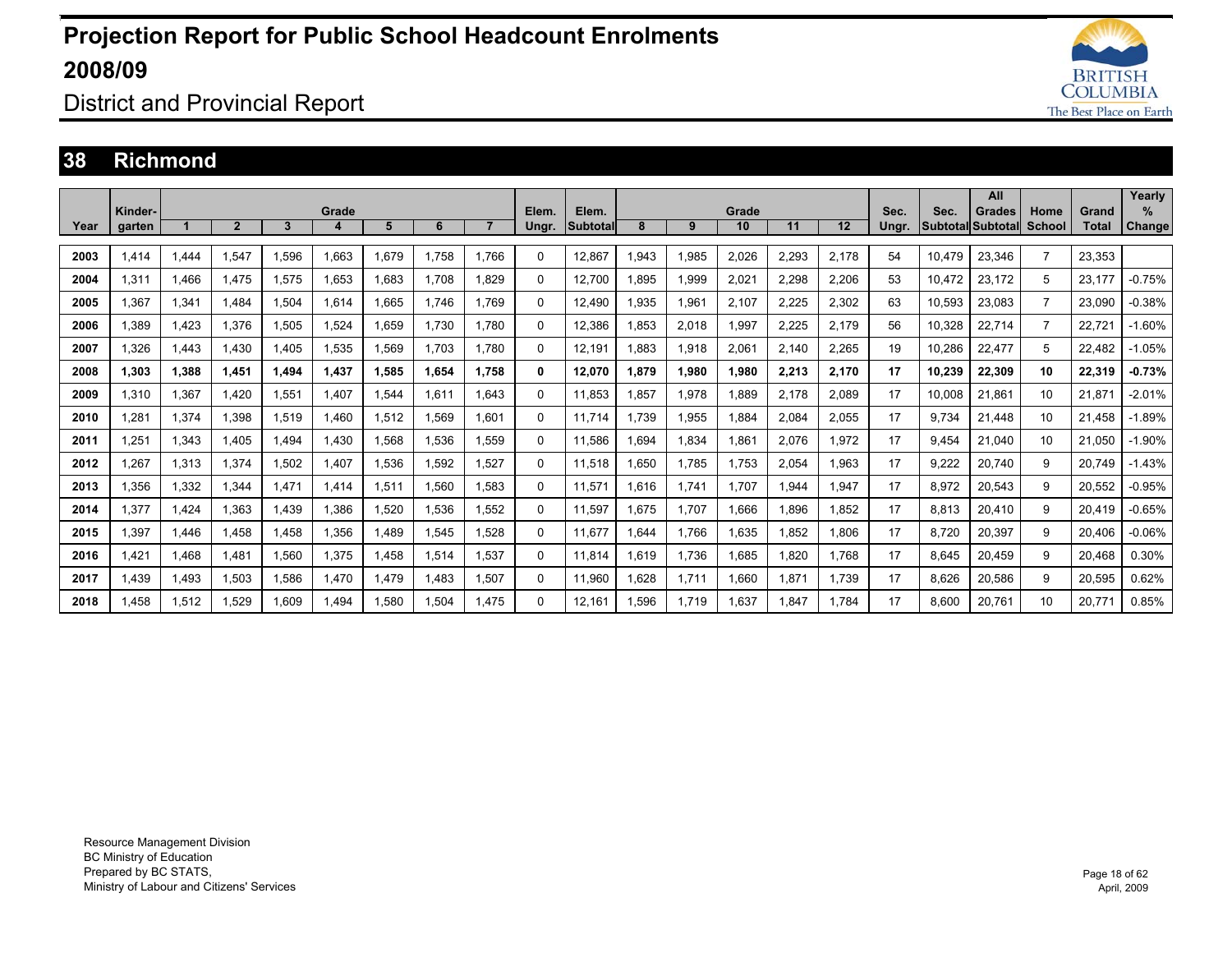

### District and Provincial Report

#### **39 Vancouver**

|      |         |       |                |       |       |       |       |                |       |          |       |       |       |       |       |       |                          | All    |        |        | Yearly   |
|------|---------|-------|----------------|-------|-------|-------|-------|----------------|-------|----------|-------|-------|-------|-------|-------|-------|--------------------------|--------|--------|--------|----------|
|      | Kinder- |       |                |       | Grade |       |       |                | Elem. | Elem.    |       |       | Grade |       |       | Sec.  | Sec.                     | Grades | Home   | Grand  | $\%$     |
| Year | garten  |       | $\overline{2}$ | 3     | 4     | 5     | 6     | $\overline{7}$ | Ungr. | Subtotal | 8     | 9     | 10    | 11    | 12    | Ungr. | <b>Subtotal Subtotal</b> |        | School | Total  | Change   |
| 2003 | 3.694   | 3,985 | 4.067          | 4.127 | 4.161 | 4.029 | 4.064 | 3.966          | 290   | 32,383   | 4,346 | 4,593 | 4.944 | 5.136 | 4.498 | 654   | 24.171                   | 56.554 | 14     | 56.568 |          |
| 2004 | 3.811   | 3,765 | 3,914          | 4.043 | 4,095 | 4,175 | 4,032 | 4.131          | 306   | 32,272   | 4,180 | 4,550 | 4.747 | 5,435 | 4,727 | 464   | 24.103                   | 56,375 | 16     | 56,391 | $-0.31%$ |
| 2005 | 3.849   | 3,912 | 3.713          | 3.919 | 4,041 | 4.122 | 4.196 | 4.048          | 325   | 32,125   | 4,404 | 4,364 | 4.813 | 5.184 | 5.062 | 435   | 24,262                   | 56,387 | 19     | 56.406 | 0.03%    |
| 2006 | 3.580   | 3.853 | 3.803          | 3.695 | 3.836 | 4.018 | 4.087 | 4.186          | 316   | 31.374   | 4.271 | 4.437 | 4.402 | 4.914 | 4.810 | 341   | 23.175                   | 54.549 | 22     | 54.571 | $-3.25%$ |
| 2007 | 3.590   | 3,613 | 3.819          | 3.783 | 3,679 | 3,851 | 3.987 | 4.061          | 306   | 30.689   | 4.386 | 4,352 | 4.715 | 4.792 | 5.167 | 252   | 23.664                   | 54.353 | 16     | 54.369 | $-0.37%$ |
| 2008 | 3.591   | 3.618 | 3.584          | 3.778 | 3.766 | 3.669 | 3.876 | 4.035          | 234   | 30.151   | 4.386 | 4,555 | 4.680 | 4.981 | 5.033 | 352   | 23.987                   | 54.138 | 17     | 54.155 | $-0.39%$ |
| 2009 | 3.606   | 3,527 | 3.438          | 3.727 | 3.771 | 3.604 | 3.835 | 4.037          | 236   | 29.781   | 4.298 | 4,611 | 4.739 | 5.099 | 5.085 | 358   | 24.190                   | 53.971 | 17     | 53.988 | $-0.31%$ |
| 2010 | 3.674   | 3,595 | 3,395          | 3.618 | 3.747 | 3,627 | 3.783 | 3.998          | 236   | 29.673   | 4,280 | 4,541 | 4.796 | 5.148 | 5.170 | 361   | 24,296                   | 53.969 | 17     | 53,986 | $0.00\%$ |
| 2011 | 3.895   | 3.659 | 3.460          | 3.570 | 3.632 | 3.597 | 3.802 | 3.928          | 235   | 29.778   | 4.208 | 4,498 | 4.705 | 5.172 | 5.181 | 364   | 24.128                   | 53.906 | 17     | 53.923 | $-0.12%$ |
| 2012 | 4.036   | 3,871 | 3.514          | 3.637 | 3.584 | 3.486 | 3.770 | 3.950          | 236   | 30.084   | 4.128 | 4,418 | 4.654 | 5.077 | 5.195 | 366   | 23,838                   | 53.922 | 17     | 53.939 | 0.03%    |
| 2013 | 4.129   | 4,021 | 3.730          | 3.711 | 3,670 | 3,461 | 3.680 | 3.946          | 237   | 30,585   | 4,176 | 4,375 | 4.615 | 5.069 | 5.154 | 369   | 23.758                   | 54.343 | 18     | 54,361 | 0.78%    |
| 2014 | 4,347   | 4,112 | 3,871          | 3,934 | 3,746 | 3,546 | 3,659 | 3.861          | 238   | 31,314   | 4,181 | 4,430 | 4,582 | 5,040 | 5,155 | 372   | 23,760                   | 55,074 | 18     | 55,092 | 1.34%    |
| 2015 | 4.415   | 4,327 | 3.951          | 4.075 | 3,964 | 3.616 | 3.744 | 3.837          | 243   | 32.172   | 4,088 | 4,426 | 4.618 | 4.991 | 5.110 | 373   | 23,606                   | 55.778 | 18     | 55.796 | .28%     |
| 2016 | 4.481   | 4,397 | 4,158          | 4,153 | 4,101 | 3,823 | 3,818 | 3,926          | 250   | 33,107   | 4,065 | 4,338 | 4,617 | 5,025 | 5,065 | 375   | 23,485                   | 56,592 | 19     | 56,611 | 1.46%    |
| 2017 | 4.562   | 4,464 | 4,223          | 4,367 | 4,176 | 3,951 | 4,031 | 4.003          | 258   | 34,035   | 4,159 | 4,319 | 4,538 | 5,027 | 5.095 | 376   | 23,514                   | 57,549 | 19     | 57,568 | 1.69%    |
| 2018 | 4.646   | 4.547 | 4.287          | 4.432 | 4.383 | 4.020 | 4.165 | 4.222          | 266   | 34.968   | 4.243 | 4.416 | 4.521 | 4.953 | 5.100 | 378   | 23.611                   | 58.579 | 19     | 58.598 | 1.79%    |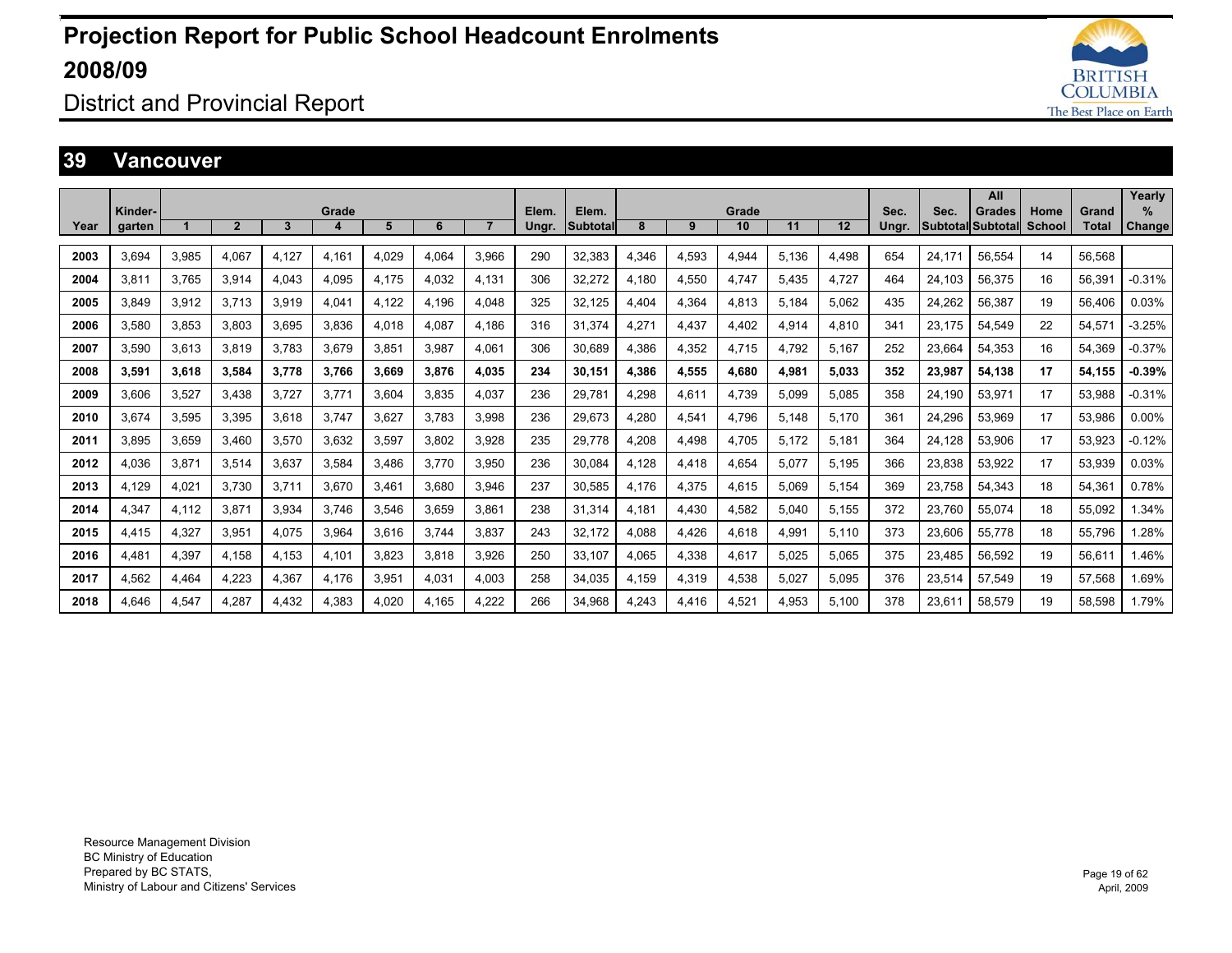

District and Provincial Report

#### **40 New Westminster**

|      | Kinder- |     |              |              | Grade |     |     |                | Elem. | Elem.           |     |     | Grade |     |     | Sec.           | Sec.  | All<br>Grades     | Home          | Grand        | Yearly<br>$\%$ |
|------|---------|-----|--------------|--------------|-------|-----|-----|----------------|-------|-----------------|-----|-----|-------|-----|-----|----------------|-------|-------------------|---------------|--------------|----------------|
| Year | garten  |     | $\mathbf{2}$ | $\mathbf{3}$ | 4     | 5   | 6   | $\overline{7}$ | Ungr. | <b>Subtotal</b> | 8   | 9   | 10    | 11  | 12  | Ungr.          |       | Subtotal Subtotal | <b>School</b> | <b>Total</b> | <b>Change</b>  |
| 2003 | 460     | 438 | 480          | 478          | 470   | 463 | 490 | 423            | 0     | 3.702           | 487 | 434 | 515   | 588 | 472 | $\overline{2}$ | 2.498 | 6.200             | 5             | 6,205        |                |
| 2004 | 412     | 450 | 432          | 472          | 493   | 478 | 466 | 485            | 0     | 3.688           | 482 | 515 | 487   | 634 | 482 | $\Omega$       | 2.600 | 6.288             | 0             | 6.288        | 1.34%          |
| 2005 | 464     | 407 | 454          | 444          | 480   | 483 | 490 | 472            | 0     | 3.694           | 486 | 467 | 557   | 572 | 521 | 0              | 2,603 | 6,297             | 8             | 6,305        | 0.27%          |
| 2006 | 429     | 473 | 421          | 441          | 441   | 466 | 466 | 482            | 0     | 3.619           | 475 | 476 | 540   | 562 | 494 | 0              | 2,547 | 6.166             | 6             | 6.172        | $-2.11%$       |
| 2007 | 430     | 460 | 461          | 424          | 448   | 450 | 477 | 480            | 0     | 3.630           | 484 | 486 | 587   | 516 | 504 | $\Omega$       | 2,577 | 6.207             | 5             | 6.212        | 0.65%          |
| 2008 | 449     | 417 | 453          | 473          | 436   | 448 | 463 | 471            | 0     | 3.610           | 469 | 463 | 577   | 599 | 508 | 130            | 2,746 | 6.356             | 4             | 6.360        | 2.38%          |
| 2009 | 440     | 423 | 430          | 488          | 428   | 443 | 452 | 446            | 0     | 3,550           | 446 | 477 | 585   | 625 | 503 | 132            | 2,768 | 6,318             | 4             | 6,322        | $-0.60%$       |
| 2010 | 469     | 415 | 437          | 463          | 442   | 436 | 448 | 436            | 0     | 3,546           | 423 | 455 | 601   | 633 | 522 | 133            | 2,767 | 6,313             | 4             | 6,317        | $-0.08%$       |
| 2011 | 511     | 443 | 428          | 471          | 419   | 450 | 440 | 432            | 0     | 3,594           | 414 | 433 | 578   | 651 | 530 | 135            | 2,741 | 6.335             | 4             | 6,339        | 0.35%          |
| 2012 | 523     | 483 | 458          | 461          | 427   | 426 | 454 | 425            | 0     | 3.657           | 410 | 424 | 553   | 629 | 544 | 137            | 2,697 | 6.354             | 4             | 6,358        | 0.30%          |
| 2013 | 547     | 496 | 500          | 493          | 418   | 434 | 431 | 438            | 0     | 3,757           | 403 | 420 | 541   | 604 | 528 | 138            | 2,634 | 6.391             | 4             | 6,395        | 0.58%          |
| 2014 | 576     | 519 | 513          | 539          | 447   | 425 | 438 | 416            | 0     | 3.873           | 416 | 414 | 535   | 593 | 509 | 140            | 2,607 | 6.480             | 4             | 6.484        | 1.39%          |
| 2015 | 584     | 546 | 537          | 553          | 489   | 455 | 429 | 423            | 0     | 4,016           | 396 | 426 | 529   | 587 | 500 | 140            | 2,578 | 6,594             | 4             | 6,598        | 1.76%          |
| 2016 | 592     | 554 | 565          | 579          | 501   | 497 | 459 | 415            | 0     | 4,162           | 402 | 408 | 542   | 582 | 497 | 141            | 2,572 | 6,734             | 4             | 6,738        | 2.12%          |
| 2017 | 600     | 561 | 574          | 611          | 525   | 510 | 502 | 443            | 0     | 4,326           | 394 | 413 | 522   | 594 | 493 | 142            | 2,558 | 6,884             | 4             | 6,888        | 2.23%          |
| 2018 | 608     | 568 | 581          | 620          | 553   | 534 | 514 | 483            | 0     | 4.461           | 421 | 406 | 528   | 576 | 503 | 144            | 2,578 | 7.039             | 5             | 7.044        | 2.26%          |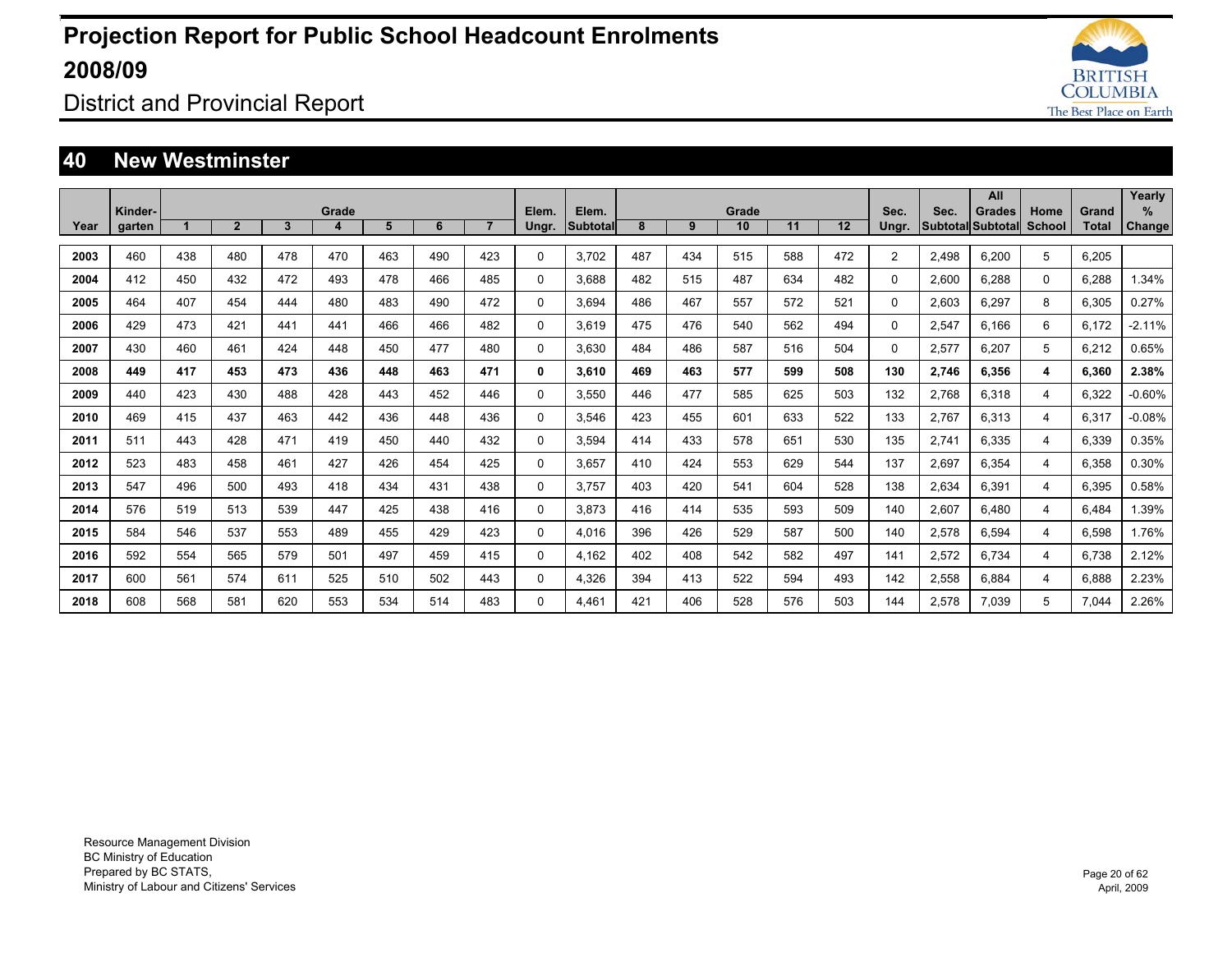

### District and Provincial Report

### **41 Burnaby**

|      |         |       |                |       |       |       |       |       |              |          |       |       |       |       |       |          |        | All               |                |              | Yearly   |
|------|---------|-------|----------------|-------|-------|-------|-------|-------|--------------|----------|-------|-------|-------|-------|-------|----------|--------|-------------------|----------------|--------------|----------|
|      | Kinder- |       |                |       | Grade |       |       |       | Elem.        | Elem.    |       |       | Grade |       |       | Sec.     | Sec.   | Grades            | Home           | Grand        | %        |
| Year | garten  |       | $\overline{2}$ | 3     | 4     | 5     | 6     |       | Ungr.        | Subtotal | 8     | 9     | 10    | 11    | 12    | Ungr.    |        | Subtotal Subtotal | School         | <b>Total</b> | Change   |
| 2003 | 1,559   | 1,551 | 1,602          | 1,792 | 1,847 | 1,773 | 1,843 | 1.895 | $\Omega$     | 13,862   | 2,067 | 2,103 | 2,142 | 2,345 | 2,078 | $\Omega$ | 10,735 | 24,597            | 2              | 24,599       |          |
| 2004 | 1.489   | 1.581 | 1.595          | 1,605 | 1.773 | 1,867 | 1.850 | 849.  | 0            | 13.609   | .985  | 2.105 | 2,186 | 2,359 | 2.246 | 0        | 10.881 | 24,490            | $\overline{2}$ | 24.492       | $-0.43%$ |
| 2005 | 1.537   | 1.551 | 1.579          | 1.610 | 1.652 | 1.797 | 1,930 | 1.847 | $\Omega$     | 13.503   | 2,048 | 2,118 | 2,285 | 2,411 | 2,297 | 0        | 11.159 | 24.662            | $\overline{2}$ | 24.664       | 0.70%    |
| 2006 | 1.481   | 1,554 | 1,567          | 1,570 | 1,647 | 1,670 | 1,803 | 1,928 | $\Omega$     | 13,220   | .913  | 2,079 | 2,188 | 2,350 | 2,258 | 0        | 10.788 | 24,008            | 2              | 24.010       | $-2.65%$ |
| 2007 | 1.543   | 1,544 | 1.578          | 1.588 | 1.637 | 1.661 | 1.722 | 1.836 | 0            | 13,109   | 2.027 | 2,013 | 2,218 | 2,349 | 2,338 |          | 10.946 | 24,055            |                | 24.056       | 0.19%    |
| 2008 | 1,507   | 1.615 | 1,570          | 1.636 | 1,609 | 1,663 | 1,714 | 1.757 | $\mathbf{0}$ | 13.071   | ,994  | 2,121 | 2,165 | 2,378 | 2,268 | 74       | 11.000 | 24,071            | 6              | 24,077       | 0.09%    |
| 2009 | 1.520   | 1.690 | 1.624          | 1.625 | 1,599 | 1.715 | 1.698 | 1.717 | $\Omega$     | 13.188   | .938  | 2.148 | 2.171 | 2,390 | 2,223 | 75       | 10.945 | 24,133            | 6              | 24.139       | 0.26%    |
| 2010 | 1,558   | 1,697 | 1,691          | 1,673 | 1,586 | 1.704 | 1,752 | 1.709 | $\Omega$     | 13,370   | .908  | 2,109 | 2,216 | 2,421 | 2,256 | 76       | 10,986 | 24,356            | 6              | 24,362       | 0.92%    |
| 2011 | .667    | 1.738 | 1.696          | 1.740 | 1,631 | 1,689 | 1.741 | 1.761 | $\Omega$     | 13.663   | .898  | 2,076 | 2,181 | 2.467 | 2,284 | 77       | 10.983 | 24,646            | 6              | 24.652       | 1.19%    |
| 2012 | 1.789   | 1.860 | 1.737          | 1.746 | .695  | 1.737 | 1.727 | 1.750 | $\Omega$     | 14.041   | .952  | 2,066 | 2.150 | 2.435 | 2,325 | 78       | 11.006 | 25.047            | 6              | 25.053       | 1.63%    |
| 2013 | .829    | 1,995 | 1,857          | 1.788 | 1,701 | 1,804 | 1.774 | 1.738 | $\Omega$     | 14.486   | .943  | 2,123 | 2,142 | 2,407 | 2,302 | 79       | 10,996 | 25,482            | 6              | 25.488       | 1.74%    |
| 2014 | .848    | 2,041 | 1,995          | 1,912 | 1.744 | 1,814 | 1.844 | 1.787 | 0            | 14.985   | .935  | 2,121 | 2,200 | 2,406 | 2,285 | 80       | 11,027 | 26,012            | $\overline{7}$ | 26.019       | 2.08%    |
| 2015 | .885    | 2,064 | 2,042          | 2,054 | 1,866 | 1,861 | 1,857 | 1.858 | $\Omega$     | 15,487   | .993  | 2,119 | 2,208 | 2,475 | 2,294 | 81       | 11,170 | 26,657            | $\overline{7}$ | 26,664       | 2.48%    |
| 2016 | 1.920   | 2,105 | 2,064          | 2,103 | 2,002 | 1,988 | 1,905 | 1.873 | 0            | 15,960   | 2,070 | 2,180 | 2,211 | 2,488 | 2,355 | 82       | 11,386 | 27,346            | $\overline{7}$ | 27,353       | 2.58%    |
| 2017 | 949. ا  | 2,143 | 2,105          | 2,126 | 2,048 | 2,130 | 2,032 | 1.920 | 0            | 16.453   | 2,086 | 2,259 | 2,268 | 2,493 | 2,371 | 84       | 11,561 | 28,014            | $\overline{7}$ | 28,021       | 2.44%    |
| 2018 | .980    | 2.175 | 2.144          | 2.168 | 2,071 | 2.179 | 2.173 | 2.043 | $\Omega$     | 16.933   | 2.136 | 2,277 | 2,343 | 2,552 | 2.376 | 85       | 11,769 | 28.702            | 7              | 28.709       | 2.46%    |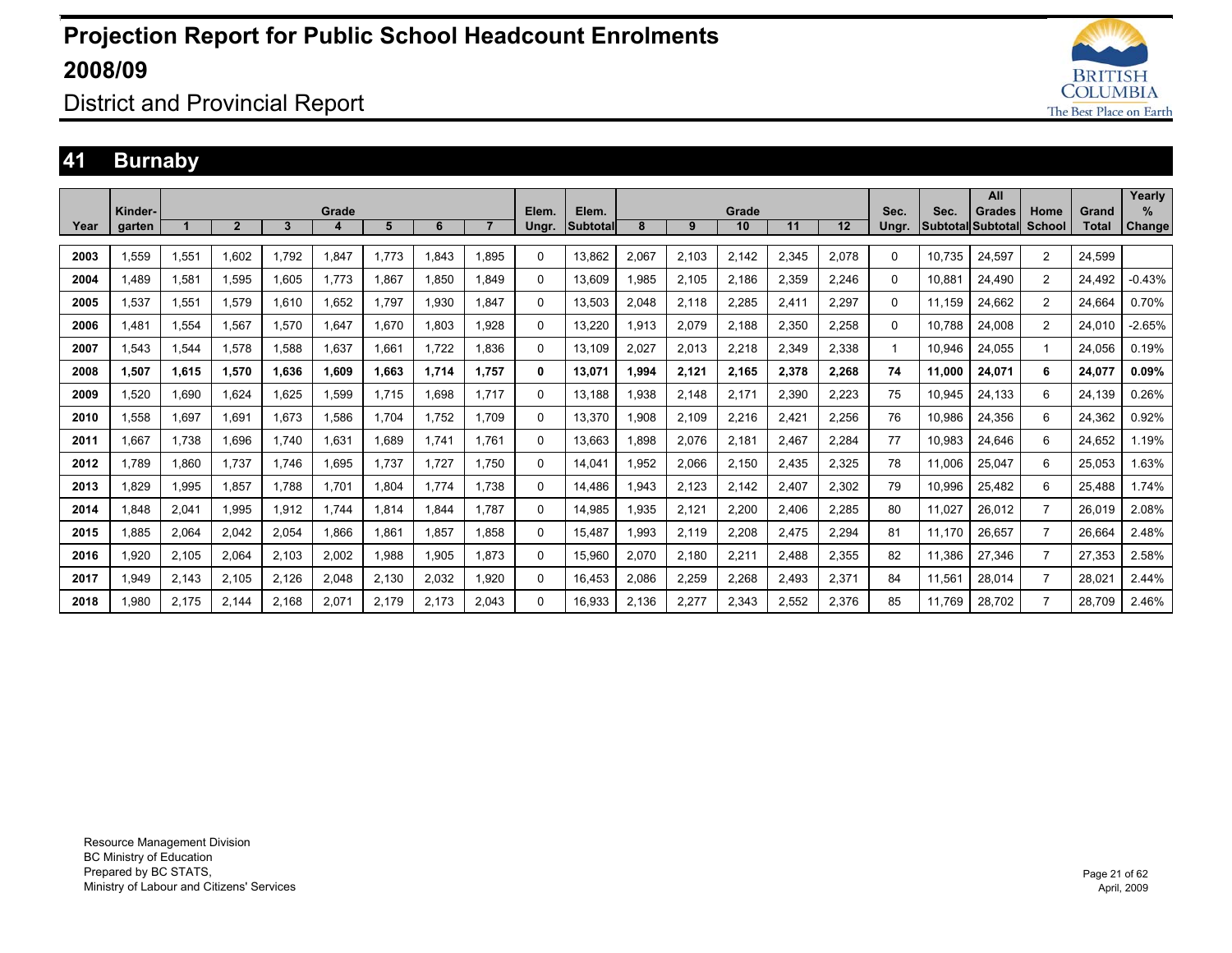

District and Provincial Report

### **42 Maple Ridge-Pitt Meadows**

|      |                   |       |                |       |            |       |       |       |                |                   |       |       |             |       |       |               |                                  | All    |                |                | Yearly                |
|------|-------------------|-------|----------------|-------|------------|-------|-------|-------|----------------|-------------------|-------|-------|-------------|-------|-------|---------------|----------------------------------|--------|----------------|----------------|-----------------------|
| Year | Kinder-<br>garten |       | $\overline{2}$ | 3     | Grade<br>4 | 5     | 6     |       | Elem.<br>Ungr. | Elem.<br>Subtotal | 8     | 9     | Grade<br>10 | 11    | 12    | Sec.<br>Ungr. | Sec.<br><b>Subtotal Subtotal</b> | Grades | Home<br>School | Grand<br>Total | $\%$<br><b>Change</b> |
|      |                   |       |                |       |            |       |       |       |                |                   |       |       |             |       |       |               |                                  |        |                |                |                       |
| 2003 | 984               | 1,010 | 1.110          | 1.106 | 1.180      | 1,211 | .258  | 1,317 | 0              | 9.176             | 1,332 | 1,271 | 1,224       | 1,374 | 1.133 | 49            | 6,383                            | 15,559 | 4              | 15.563         |                       |
| 2004 | 934               | 1.008 | 1.023          | 1.120 | 1.141      | 1,202 | 1.263 | 1.260 | 0              | 8.951             | 1.365 | 1,352 | 1.290       | 1.277 | .265  | 48            | 6,597                            | 15.548 | 5              | 15.553         | $-0.06%$              |
| 2005 | 917               | 939   | 1.019          | 1.028 | 1.129      | 1.143 | 1.237 | 1.259 | 0              | 8.671             | 1,318 | 1.362 | 1.390       | 1.365 | .226  | 83            | 6.744                            | 15.415 | 3              | 15.418         | $-0.87%$              |
| 2006 | 884               | 935   | 938            | 1.014 | 1.015      | 1.138 | 1.136 | 1.201 | 0              | 8.261             | 1.264 | 1.293 | 1.386       | 1.356 | 1.148 | 40            | 6.487                            | 14.748 | $\Omega$       | 14,748         | $-4.35%$              |
| 2007 | 937               | 896   | 944            | 947   | 1.010      | 1.036 | 1,150 | 1.166 | 0              | 8.086             | 1.249 | 1,292 | 1,378       | 1,333 | 1,318 | $\Omega$      | 6,570                            | 14.656 |                | 14.657         | $-0.62%$              |
| 2008 | 946               | 969   | 936            | 963   | 970        | 1,034 | 1.056 | 1.174 | 0              | 8.048             | 1.207 | 1.283 | 1,330       | 1,377 | 1,341 | 25            | 6,563                            | 14,611 | 5              | 14.616         | $-0.28%$              |
| 2009 | 904               | 982   | 986            | 954   | 909        | 1.050 | 1.004 | 1.141 | 0              | 7.930             | 1.170 | 1.250 | 1.294       | 1.360 | 1.315 | 25            | 6.414                            | 14.344 | 5              | 14.349         | $-1.83%$              |
| 2010 | 916               | 940   | 1.000          | 1.004 | 900        | 985   | 1.020 | 1.086 | 0              | 7.851             | 1.139 | 1,213 | 1.262       | 1.326 | .299  | 26            | 6.265                            | 14.116 | 5              | 14.121         | $-1.59%$              |
| 2011 | 925               | 952   | 956            | 1.018 | 947        | 975   | 957   | 1.103 | 0              | 7.833             | 1.084 | 1.180 | 1.226       | 1.295 | .269  | 26            | 6.080                            | 13.913 | 5              | 13.918         | $-1.44%$              |
| 2012 | 950               | 961   | 969            | 974   | 959        | 1.025 | 948   | 1.036 | 0              | 7.822             | 1.100 | 1.125 | 1.193       | 1.259 | .240  | 26            | 5,943                            | 13.765 | 5              | 13.770         | $-1.06%$              |
| 2013 | 970               | 987   | 978            | 987   | 919        | 1,039 | 995   | 1,025 | 0              | 7,900             | 1.035 | 1.140 | 1,139       | 1,227 | ,207  | 26            | 5,774                            | 13,674 | 5              | 13,679         | $-0.66%$              |
| 2014 | .002              | 1,008 | 1,005          | 997   | 932        | 996   | 1.010 | 1.077 | 0              | 8,027             | 1,024 | 1,074 | 1,150       | 1,174 | 1.178 | 26            | 5,626                            | 13,653 | 5              | 13,658         | $-0.15%$              |
| 2015 | 1.009             | 1,041 | 1,027          | .024  | 942        | 1,011 | 969   | 1.092 | 0              | 8.115             | 1.073 | 1,063 | 1,088       | 1.183 | 1.129 | 26            | 5,562                            | 13,677 | 5              | 13,682         | 0.18%                 |
| 2016 | 1.019             | 1,049 | 1.061          | 1.047 | 967        | 1,022 | 983   | 1.049 | 0              | 8.197             | 1.089 | 1,112 | 1.075       | 1,124 | 1.135 | 26            | 5,561                            | 13.758 | 5              | 13.763         | 0.59%                 |
| 2017 | 1.035             | 1,059 | 1,069          | 1,081 | 988        | 1,049 | 994   | 1.063 | 0              | 8.338             | 1.047 | 1.128 | 1,119       | 1,109 | 1.083 | 27            | 5,513                            | 13,851 | 5              | 13,856         | 0.68%                 |
| 2018 | 1.059             | 1.076 | 1.078          | .089  | 1.020      | 1.071 | 1.019 | 1.075 | 0              | 8.487             | 1.061 | 1.087 | 1.136       | 1.151 | 1.067 | 27            | 5.529                            | 14.016 | 5              | 14.021         | 1.19%                 |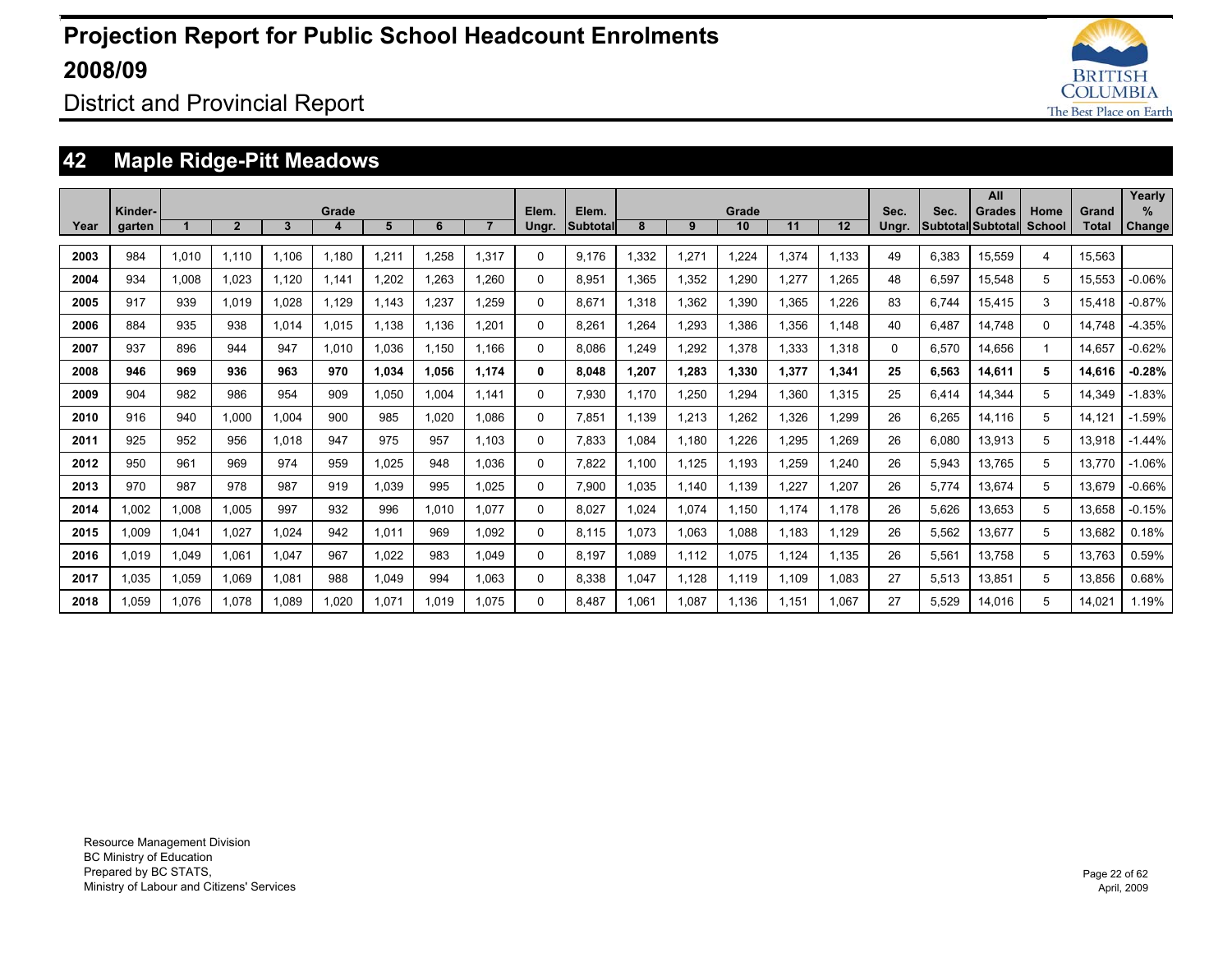

### District and Provincial Report

### **43 Coquitlam**

|      |         |       |                |       |       |       |       |                |          |          |       |       |       |       |       |          |        | All               |          |        | Yearly   |
|------|---------|-------|----------------|-------|-------|-------|-------|----------------|----------|----------|-------|-------|-------|-------|-------|----------|--------|-------------------|----------|--------|----------|
|      | Kinder- |       |                |       | Grade |       |       |                | Elem.    | Elem.    |       |       | Grade |       |       | Sec.     | Sec.   | <b>Grades</b>     | Home     | Grand  | %        |
| Year | garten  |       | $\overline{2}$ | 3     | 4     | 5     | 6     | $\overline{7}$ | Ungr.    | Subtotal | 8     | 9     | 10    | 11    | 12    | Ungr.    |        | Subtotal Subtotal | School   | Total  | Change   |
|      |         |       |                |       |       |       |       |                |          |          |       |       |       |       |       |          |        |                   |          |        |          |
| 2003 | 1,982   | 2,078 | 2,223          | 2,338 | 2,391 | 2,502 | 2,571 | 2,687          | $\Omega$ | 18,772   | 2,636 | 2,747 | 2,953 | 2,924 | 2,798 | 8        | 14,066 | 32,838            | 3        | 32,841 |          |
| 2004 | 1.923   | 2,001 | 2,073          | 2,261 | 2,327 | 2.403 | 2,533 | 2,590          | 0        | 18.111   | 2,736 | 2,754 | 2,816 | 3.160 | 2.828 | $\Omega$ | 14.294 | 32,405            | 2        | 32.407 | $-1.32%$ |
| 2005 | 1.920   | 1,998 | 2,029          | 2,109 | 2,303 | 2.398 | 2,484 | 2,581          | 0        | 17.822   | 2,591 | 2,804 | 2,845 | 2.953 | 3.123 | $\Omega$ | 14,316 | 32,138            | 2        | 32.140 | $-0.82%$ |
| 2006 | 1,924   | 1,956 | 2,003          | 2,027 | 2,124 | 2,255 | 2,330 | 2,305          | $\Omega$ | 16.924   | 2,620 | 2,581 | 2,817 | 2,784 | 2,841 | $\Omega$ | 13.643 | 30,567            | 2        | 30.569 | $-4.89%$ |
| 2007 | 1.871   | 1.997 | 1.976          | 2,031 | 2.036 | 2.157 | 2.281 | 2.404          | 0        | 16.753   | 2,472 | 2,541 | 2.709 | 2.900 | 2.868 | 58       | 13.548 | 30.301            | 2        | 30.303 | $-0.87%$ |
| 2008 | 1,890   | 1,933 | 2,049          | 2,006 | 2,074 | 2,090 | 2,198 | 2,348          | $\bf{0}$ | 16,588   | 2,442 | 2,536 | 2,672 | 2,810 | 3,009 | 100      | 13,569 | 30,157            | $\bf{0}$ | 30,157 | $-0.48%$ |
| 2009 | 1.958   | 1.928 | 2,011          | 1.984 | 2,101 | 2.054 | 2,123 | 2,258          | $\Omega$ | 16.417   | 2.376 | 2,513 | 2,652 | 2.755 | 2,921 | 101      | 13,318 | 29,735            | $\Omega$ | 29.735 | $-1.40%$ |
| 2010 | 1,978   | 2,008 | 2,016          | 1,959 | 2,092 | 2,094 | 2,102 | 2,198          | $\Omega$ | 16.447   | 2,304 | 2,465 | 2,648 | 2.757 | 2,889 | 103      | 13.166 | 29,613            | $\Omega$ | 29.613 | $-0.41%$ |
| 2011 | 1,970   | 2,032 | 2.103          | 1.969 | 2,072 | 2,091 | 2,147 | 2.182          | $\Omega$ | 16,566   | 2,249 | 2,399 | 2,608 | 2.761 | 2.898 | 104      | 13.019 | 29,585            | $\Omega$ | 29.585 | $-0.09%$ |
| 2012 | 2.077   | 2,024 | 2.128          | 2.050 | 2.080 | 2.069 | 2.142 | 2.226          | $\Omega$ | 16.796   | 2.232 | 2,343 | 2,541 | 2.724 | 2.904 | 106      | 12.850 | 29.646            | $\Omega$ | 29.646 | 0.21%    |
| 2013 | 2,166   | 2,131 | 2.118          | 2,074 | 2,162 | 2.076 | 2,119 | 2,219          | $\Omega$ | 17.065   | 2,273 | 2,323 | 2,482 | 2,658 | 2,867 | 108      | 12,711 | 29,776            | $\Omega$ | 29.776 | 0.44%    |
| 2014 | 2,275   | 2,222 | 2,230          | 2,065 | 2,188 | 2,158 | 2,127 | 2.197          | 0        | 17.462   | 2,268 | 2,365 | 2,463 | 2,603 | 2,804 | 110      | 12,613 | 30.075            | $\Omega$ | 30,075 | 1.00%    |
| 2015 | 2,350   | 2,333 | 2,325          | 2,174 | 2,183 | 2,185 | 2,210 | 2,207          | $\Omega$ | 17,967   | 2,248 | 2,362 | 2,503 | 2,586 | 2,752 | 111      | 12,562 | 30,529            | $\Omega$ | 30,529 | 1.51%    |
| 2016 | 2,439   | 2,408 | 2,437          | 2,264 | 2,293 | 2.178 | 2,236 | 2,289          | 0        | 18,544   | 2,257 | 2,341 | 2,500 | 2,623 | 2,734 | 113      | 12,568 | 31.112            | $\Omega$ | 31,112 | 1.91%    |
| 2017 | 2,546   | 2,491 | 2,509          | 2,366 | 2,379 | 2,280 | 2,223 | 2,309          | 0        | 19.103   | 2,330 | 2,342 | 2,472 | 2,614 | 2,762 | 114      | 12,634 | 31.737            | $\Omega$ | 31.737 | 2.01%    |
| 2018 | 2.644   | 2,599 | 2.594          | 2.433 | 2.484 | 2,364 | 2,324 | 2.296          | $\Omega$ | 19.738   | 2.351 | 2,414 | 2.472 | 2.588 | 2.756 | 116      | 12.697 | 32,435            | $\Omega$ | 32.435 | 2.20%    |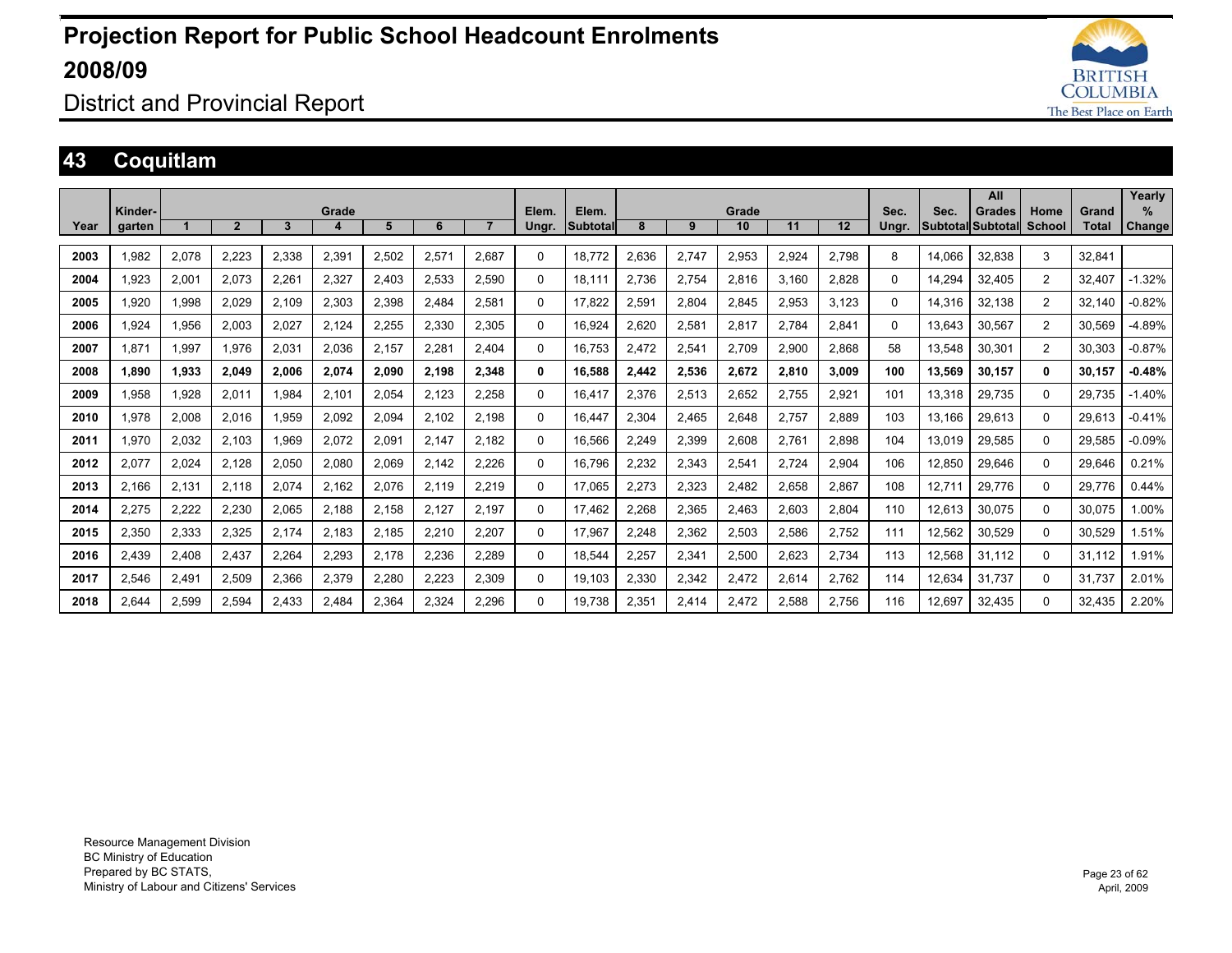

### District and Provincial Report

#### **44 North Vancouver**

|      |                   |       |                |       |            |       |       |       |                |                   |       |       |             |       |       |               |       | All                                       |                |                | Yearly                |
|------|-------------------|-------|----------------|-------|------------|-------|-------|-------|----------------|-------------------|-------|-------|-------------|-------|-------|---------------|-------|-------------------------------------------|----------------|----------------|-----------------------|
| Year | Kinder-<br>garten |       | $\overline{2}$ | 3     | Grade<br>4 | 5     | 6     |       | Elem.<br>Ungr. | Elem.<br>Subtotal | 8     | 9     | Grade<br>10 | 11    | 12    | Sec.<br>Ungr. | Sec.  | <b>Grades</b><br><b>Subtotal Subtotal</b> | Home<br>School | Grand<br>Total | $\%$<br><b>Change</b> |
|      |                   |       |                |       |            |       |       |       |                |                   |       |       |             |       |       |               |       |                                           |                |                |                       |
| 2003 | 1.080             | 1.165 | 1.278          | ,347  | 1,275      | 1,371 | 1.453 | 1.422 | 112            | 10,503            | 1,511 | 1,517 | 1.498       | 1,539 | 1,507 | 57            | 7,629 | 18.132                                    | 13             | 18.145         |                       |
| 2004 | 1.133             | 1,099 | 1.177          | ,285  | 1,374      | 1,278 | 1.406 | 1.495 | 87             | 10,334            | 1.492 | 1,549 | 1,509       | 1,529 | 1.476 | 53            | 7,608 | 17,942                                    | 11             | 17.953         | $-1.06%$              |
| 2005 | 1.080             | 1.168 | 1.116          | 1.217 | 1,285      | 1.400 | 1.315 | 1.422 | 0              | 10,003            | 1,506 | 1,544 | 1,547       | 1,503 | 1,502 | $\Omega$      | 7,602 | 17,605                                    | 12             | 17.617         | $-1.87%$              |
| 2006 | 973               | 1.075 | 1.143          | 1.110 | 1.166      | .254  | 1.364 | 1.260 | 0              | 9.345             | 1.353 | 1.465 | 1.487       | 1.462 | 1.355 | $\Omega$      | 7,122 | 16.467                                    | 10             | 16.477         | $-6.47%$              |
| 2007 | 969               | 976   | 1.064          | 1.151 | 1.114      | 1.181 | 1.259 | 1.357 | 0              | 9.071             | 1.232 | 1.391 | 1.458       | 1.474 | 1.409 | 0             | 6.964 | 16.035                                    | 9              | 16.044         | $-2.63%$              |
| 2008 | 1.034             | 1.001 | 995            | 1.068 | 1.154      | 1.126 | 1.197 | 1.265 | 0              | 8.840             | 1.357 | 1.249 | 1.396       | 1.482 | 1.486 | 14            | 6.984 | 15.824                                    | 9              | 15.833         | $-1.32%$              |
| 2009 | 1.030             | 1,011 | 1.008          | 1.019 | 1.103      | 1,151 | 1.146 | 1.200 | 0              | 8.668             | 1.338 | 1.252 | 1.373       | 1.448 | .485  | 14            | 6,910 | 15.578                                    | 9              | 15.587         | $-1.55%$              |
| 2010 | 1.001             | 1,008 | 1.018          | 1,032 | 1,053      | 1.100 | 1.170 | 1.149 | 0              | 8,531             | 1,272 | 1,234 | 1.374       | 1.425 | .454  | 14            | 6.773 | 15,304                                    | 9              | 15,313         | $-1.76%$              |
| 2011 | 1.011             | 979   | 1.014          | .041  | 1.066      | 1,051 | 1,120 | 1.173 | 0              | 8.455             | 1,219 | 1.175 | 1.356       | 1.425 | 1.431 | 14            | 6,620 | 15.075                                    | 9              | 15.084         | $-1.50%$              |
| 2012 | 976               | 989   | 985            | 038   | 1,075      | 1,063 | 1.070 | 1.123 | 0              | 8.319             | 1,242 | 1,128 | 1,295       | 1.408 | 1.431 | 14            | 6,518 | 14,837                                    | 8              | 14.845         | $-1.58%$              |
| 2013 | 981               | 955   | 996            | 1,009 | 1,073      | 1,073 | 1,083 | 1.075 | 0              | 8.245             | 1,192 | 1.148 | 1.246       | 1,351 | 1.417 | 14            | 6,368 | 14,613                                    | 8              | 14,621         | $-1.51%$              |
| 2014 | 1.017             | 961   | 963            | 1,021 | 1,044      | 1,071 | 1,093 | 1.087 | 0              | 8,257             | 1.142 | 1,103 | 1,264       | 1,303 | .364  | 14            | 6,190 | 14,447                                    | 8              | 14,455         | $-1.14%$              |
| 2015 | 1.027             | 996   | 968            | 987   | 1.055      | 1.042 | 1.091 | 1.097 | 0              | 8.263             | 1.153 | 1,058 | 1.218       | 1,318 | 1.315 | 14            | 6.076 | 14.339                                    | 8              | 14.347         | $-0.75%$              |
| 2016 | 1.043             | 1,005 | 1.003          | 992   | 1.020      | 1,052 | 1.061 | 1.095 | 0              | 8.271             | 1.163 | 1,067 | 1.171       | 1.274 | .327  | 14            | 6,016 | 14.287                                    | 8              | 14.295         | $-0.36%$              |
| 2017 | 1.061             | 1,020 | 1.013          | 1.027 | 1.026      | 1,019 | 1.071 | 1.066 | 0              | 8.303             | 1.161 | 1,076 | 1.178       | 1.227 | .288  | 14            | 5,944 | 14.247                                    | 8              | 14.255         | $-0.28%$              |
| 2018 | .087              | 1.038 | 1.028          | 1.037 | 1.062      | .024  | 1.037 | 1.075 | 0              | 8.388             | 1.130 | 1,073 | 1.184       | 1.231 | .241  | 14            | 5.873 | 14.261                                    | 8              | 14,269         | 0.10%                 |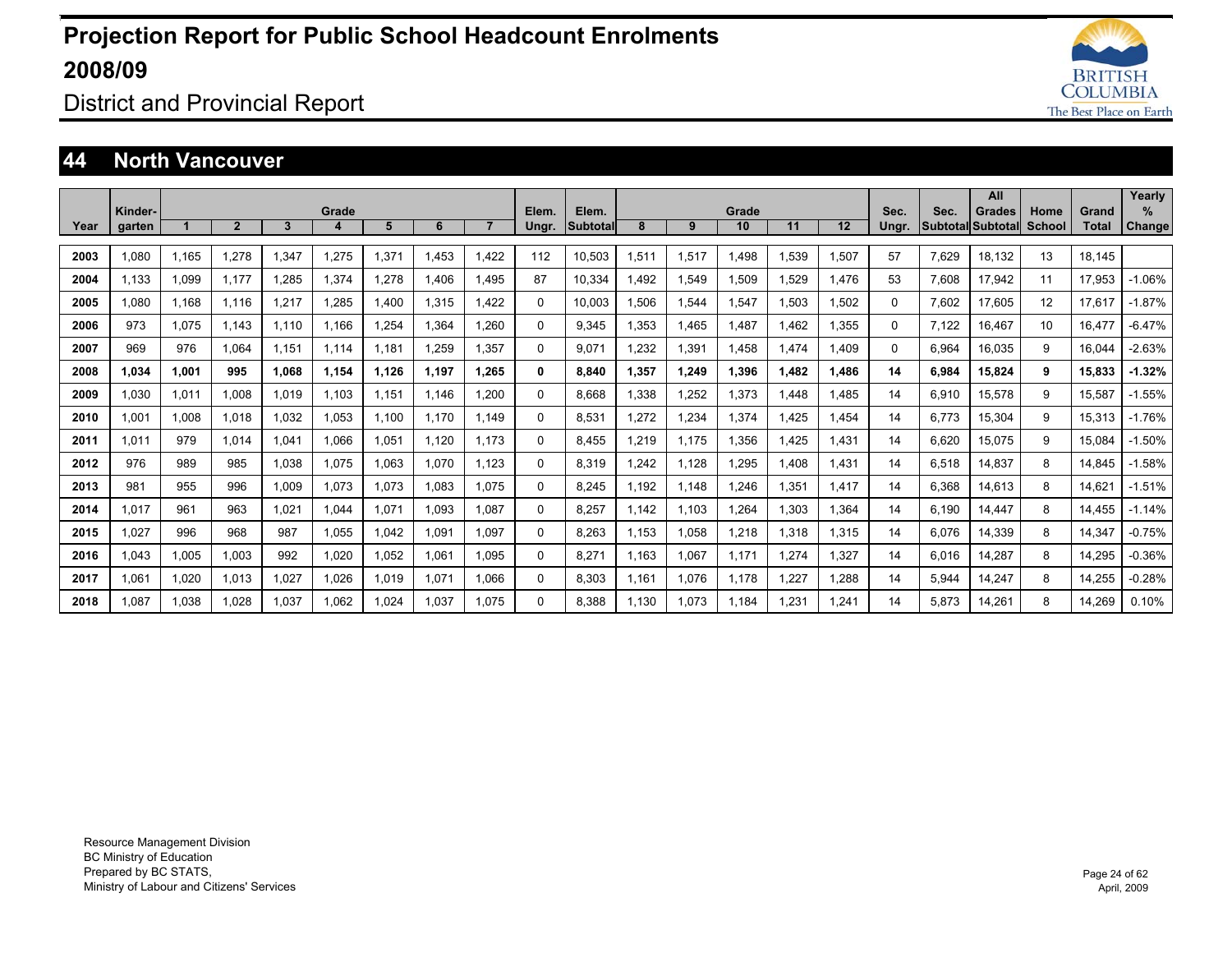

District and Provincial Report

#### **45 West Vancouver**

|      |         |     |                |     |       |     |     |                |          |                 |     |     |       |     |     |                |       | All                      |                |              | Yearly        |
|------|---------|-----|----------------|-----|-------|-----|-----|----------------|----------|-----------------|-----|-----|-------|-----|-----|----------------|-------|--------------------------|----------------|--------------|---------------|
|      | Kinder- |     |                |     | Grade |     |     |                | Elem.    | Elem.           |     |     | Grade |     |     | Sec.           | Sec.  | <b>Grades</b>            | Home           | Grand        | %             |
| Year | garten  |     | $\overline{2}$ | 3   | 4     | 5   | 6   | $\overline{7}$ | Ungr.    | <b>Subtotal</b> | 8   | 9   | 10    | 11  | 12  | Ungr.          |       | <b>Subtotal Subtotal</b> | <b>School</b>  | <b>Total</b> | <b>Change</b> |
| 2003 | 316     | 367 | 384            | 406 | 430   | 460 | 490 | 492            | $\Omega$ | 3.345           | 613 | 625 | 661   | 784 | 673 | $\Omega$       | 3.356 | 6.701                    | 6              | 6.707        |               |
| 2004 | 304     | 348 | 374            | 402 | 425   | 453 | 471 | 506            | 0        | 3.283           | 565 | 652 | 696   | 810 | 679 | 0              | 3,402 | 6.685                    | 5              | 6,690        | $-0.25%$      |
| 2005 | 325     | 352 | 364            | 385 | 427   | 453 | 482 | 503            | 0        | 3,291           | 574 | 624 | 729   | 794 | 671 | 63             | 3,455 | 6.746                    | $\overline{2}$ | 6.748        | 0.87%         |
| 2006 | 352     | 354 | 363            | 390 | 392   | 408 | 444 | 470            | 0        | 3.173           | 529 | 579 | 611   | 714 | 623 | $\overline{2}$ | 3.058 | 6.231                    | 4              | 6.235        | $-7.60%$      |
| 2007 | 340     | 386 | 366            | 374 | 424   | 409 | 425 | 448            | 0        | 3,172           | 557 | 564 | 627   | 661 | 671 | 0              | 3,080 | 6,252                    | 4              | 6,256        | 0.34%         |
| 2008 | 362     | 351 | 410            | 402 | 385   | 439 | 423 | 454            | 0        | 3.226           | 535 | 583 | 628   | 675 | 630 | 0              | 3.051 | 6.277                    | 10             | 6.287        | 0.50%         |
| 2009 | 346     | 362 | 382            | 414 | 405   | 450 | 404 | 448            | $\Omega$ | 3,211           | 529 | 567 | 652   | 661 | 606 | $\Omega$       | 3,015 | 6,226                    | 10             | 6,236        | $-0.81%$      |
| 2010 | 347     | 345 | 392            | 385 | 414   | 470 | 412 | 429            | $\Omega$ | 3.194           | 529 | 561 | 636   | 684 | 591 | $\Omega$       | 3,001 | 6.195                    | 10             | 6,205        | $-0.50%$      |
| 2011 | 344     | 348 | 376            | 396 | 388   | 482 | 431 | 432            | 0        | 3.197           | 516 | 560 | 629   | 669 | 613 | 0              | 2,987 | 6.184                    | 10             | 6.194        | $-0.18%$      |
| 2012 | 364     | 348 | 381            | 383 | 401   | 456 | 445 | 456            | 0        | 3,234           | 547 | 560 | 640   | 676 | 616 | 0              | 3,039 | 6,273                    | 9              | 6,282        | 1.42%         |
| 2013 | 368     | 367 | 382            | 389 | 391   | 469 | 423 | 472            | 0        | 3.261           | 588 | 591 | 639   | 687 | 629 | 0              | 3.134 | 6.395                    | 9              | 6.404        | 1.94%         |
| 2014 | 394     | 370 | 399            | 388 | 395   | 454 | 433 | 450            | 0        | 3.283           | 612 | 624 | 660   | 678 | 632 | 0              | 3,206 | 6.489                    | 9              | 6.498        | 1.47%         |
| 2015 | 393     | 389 | 397            | 400 | 389   | 453 | 416 | 455            | 0        | 3,292           | 581 | 631 | 675   | 681 | 611 | 0              | 3,179 | 6.471                    | 9              | 6,480        | $-0.28%$      |
| 2016 | 398     | 390 | 418            | 398 | 401   | 448 | 416 | 438            | $\Omega$ | 3.307           | 587 | 601 | 683   | 696 | 612 | 0              | 3.179 | 6.486                    | 9              | 6.495        | 0.23%         |
| 2017 | 408     | 395 | 418            | 418 | 399   | 460 | 412 | 439            | $\Omega$ | 3.349           | 569 | 606 | 654   | 704 | 624 | 0              | 3,157 | 6.506                    | 9              | 6,515        | 0.31%         |
| 2018 | 427     | 404 | 423            | 419 | 418   | 459 | 423 | 435            | $\Omega$ | 3.408           | 570 | 589 | 659   | 677 | 633 | $\Omega$       | 3.128 | 6.536                    | 9              | 6.545        | 0.46%         |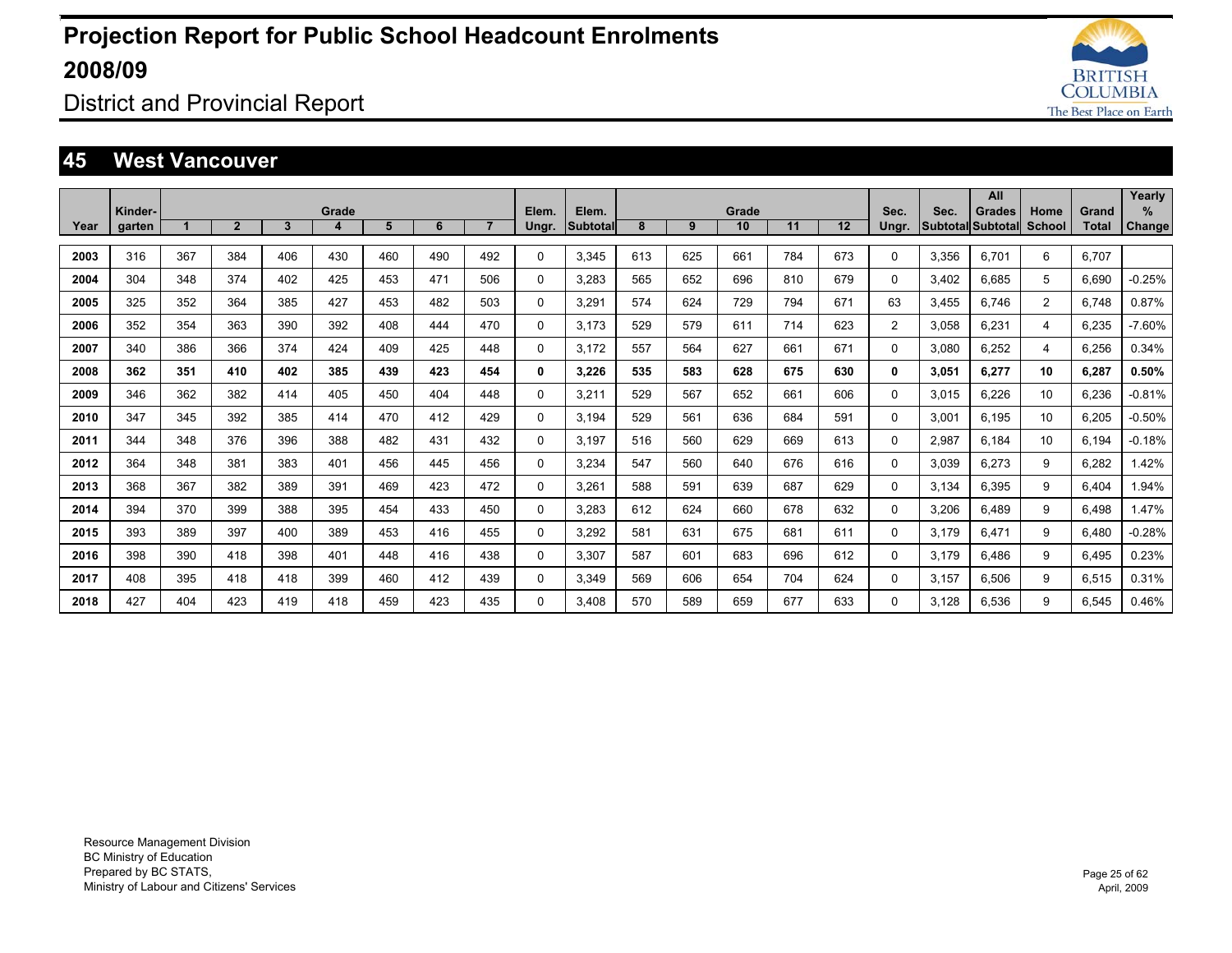

District and Provincial Report

#### **46 Sunshine Coast**

|      |                   |     |              |     |            |     |     |                |                |                          |     |     |             |     |     |               |       | All                                |                |                       | Yearly                |
|------|-------------------|-----|--------------|-----|------------|-----|-----|----------------|----------------|--------------------------|-----|-----|-------------|-----|-----|---------------|-------|------------------------------------|----------------|-----------------------|-----------------------|
| Year | Kinder-<br>garten |     | $\mathbf{2}$ | 3   | Grade<br>4 | 5   | 6   | $\overline{7}$ | Elem.<br>Ungr. | Elem.<br><b>Subtotal</b> | 8   | 9   | Grade<br>10 | 11  | 12  | Sec.<br>Ungr. | Sec.  | Grades<br><b>Subtotal Subtotal</b> | Home<br>School | Grand<br><b>Total</b> | $\%$<br><b>Change</b> |
|      |                   |     |              |     |            |     |     |                |                |                          |     |     |             |     |     |               |       |                                    |                |                       |                       |
| 2003 | 215               | 242 | 297          | 272 | 279        | 311 | 331 | 345            | 0              | 2.292                    | 390 | 358 | 381         | 404 | 309 | 115           | 1,957 | 4,249                              | 6              | 4,255                 |                       |
| 2004 | 191               | 234 | 246          | 292 | 265        | 271 | 308 | 333            | 0              | 2.140                    | 352 | 391 | 383         | 395 | 327 | 111           | 1.959 | 4.099                              | $\overline{2}$ | 4.101                 | $-3.62%$              |
| 2005 | 209               | 194 | 236          | 240 | 294        | 270 | 279 | 307            | 0              | 2.029                    | 350 | 367 | 437         | 383 | 303 | 84            | 1.924 | 3.953                              | 11             | 3.964                 | $-3.34%$              |
| 2006 | 170               | 210 | 206          | 226 | 259        | 289 | 268 | 286            | 0              | 1.914                    | 317 | 358 | 418         | 388 | 319 | 75            | 1.875 | 3.789                              | 5              | 3.794                 | $-4.29%$              |
| 2007 | 205               | 185 | 216          | 201 | 230        | 256 | 300 | 282            | 0              | 1.875                    | 286 | 325 | 385         | 405 | 328 | 68            | 1.797 | 3.672                              | 6              | 3.678                 | $-3.06%$              |
| 2008 | 185               | 221 | 198          | 219 | 207        | 236 | 264 | 301            | 0              | 1,831                    | 299 | 285 | 318         | 382 | 356 | 37            | 1,677 | 3.508                              | 8              | 3,516                 | $-4.40%$              |
| 2009 | 190               | 235 | 208          | 197 | 200        | 236 | 241 | 264            | 0              | 1,771                    | 325 | 287 | 291         | 367 | 351 | 37            | 1,658 | 3,429                              | 8              | 3,437                 | $-2.25%$              |
| 2010 | 198               | 242 | 221          | 206 | 181        | 228 | 241 | 242            | 0              | 1,759                    | 286 | 311 | 293         | 338 | 338 | 37            | 1,603 | 3,362                              | 8              | 3,370                 | $-1.95%$              |
| 2011 | 183               | 251 | 226          | 219 | 188        | 206 | 234 | 242            | 0              | 1,749                    | 263 | 276 | 315         | 339 | 313 | 37            | 1,543 | 3,292                              | 8              | 3,300                 | $-2.08%$              |
| 2012 | 184               | 234 | 235          | 224 | 200        | 215 | 212 | 234            | 0              | 1,738                    | 263 | 254 | 282         | 363 | 313 | 37            | 1,512 | 3,250                              | $\overline{7}$ | 3,257                 | $-1.30%$              |
| 2013 | 182               | 235 | 220          | 234 | 206        | 229 | 221 | 213            | 0              | 1.740                    | 255 | 254 | 261         | 329 | 333 | 37            | 1.469 | 3.209                              | $\overline{7}$ | 3,216                 | $-1.26%$              |
| 2014 | 180               | 232 | 220          | 218 | 213        | 234 | 234 | 222            | 0              | 1.753                    | 233 | 246 | 260         | 306 | 307 | 37            | 1,389 | 3.142                              | $\overline{7}$ | 3.149                 | $-2.08%$              |
| 2015 | 185               | 229 | 217          | 218 | 199        | 242 | 239 | 234            | 0              | 1,763                    | 242 | 225 | 253         | 304 | 285 | 37            | 1,346 | 3,109                              | 7              | 3.116                 | $-1.05%$              |
| 2016 | 188               | 235 | 215          | 215 | 199        | 226 | 247 | 239            | 0              | 1,764                    | 254 | 233 | 232         | 297 | 282 | 37            | 1,335 | 3,099                              | $\overline{7}$ | 3,106                 | $-0.32%$              |
| 2017 | 188               | 238 | 219          | 212 | 196        | 226 | 231 | 247            | 0              | 1,757                    | 259 | 244 | 238         | 273 | 276 | 37            | 1,327 | 3.084                              | $\overline{7}$ | 3,091                 | $-0.48%$              |
| 2018 | 194               | 239 | 222          | 216 | 193        | 222 | 231 | 231            | 0              | 1,748                    | 268 | 250 | 249         | 279 | 255 | 37            | 1,338 | 3.086                              | $\overline{7}$ | 3,093                 | 0.06%                 |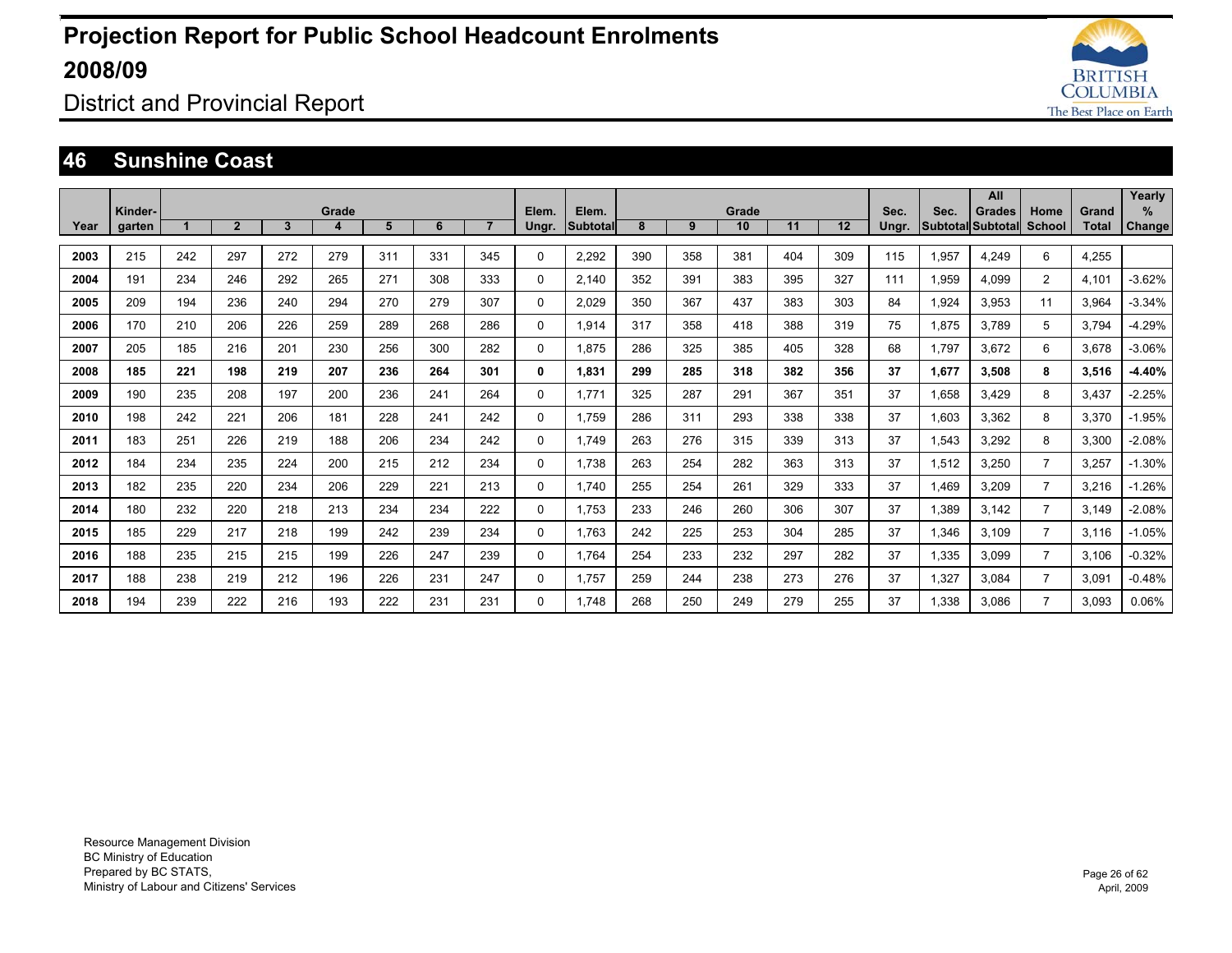

District and Provincial Report

#### **47 Powell River**

|      |                   |     |                |              |            |     |     |                |                |                          |     |     |             |     |     |               |       | All                                       |                |                | Yearly             |
|------|-------------------|-----|----------------|--------------|------------|-----|-----|----------------|----------------|--------------------------|-----|-----|-------------|-----|-----|---------------|-------|-------------------------------------------|----------------|----------------|--------------------|
| Year | Kinder-<br>garten |     | $\overline{2}$ | $\mathbf{3}$ | Grade<br>4 | 5   | 6   | $\overline{7}$ | Elem.<br>Ungr. | Elem.<br><b>Subtotal</b> | 8   | 9   | Grade<br>10 | 11  | 12  | Sec.<br>Ungr. | Sec.  | <b>Grades</b><br><b>Subtotal Subtotal</b> | Home<br>School | Grand<br>Total | %<br><b>Change</b> |
|      |                   |     |                |              |            |     |     |                |                |                          |     |     |             |     |     |               |       |                                           |                |                |                    |
| 2003 | 150               | 155 | 158            | 187          | 223        | 190 | 217 | 211            | 0              | 1.491                    | 263 | 255 | 260         | 282 | 266 | 0             | 1.326 | 2,817                                     | 0              | 2.817          |                    |
| 2004 | 127               | 148 | 163            | 160          | 185        | 223 | 194 | 201            | $\Omega$       | 1.401                    | 213 | 255 | 262         | 269 | 296 | 0             | 1.295 | 2.696                                     | $\Omega$       | 2.696          | $-4.30%$           |
| 2005 | 136               | 133 | 147            | 170          | 160        | 201 | 222 | 200            | 0              | 1.369                    | 201 | 224 | 296         | 291 | 248 | 0             | 1.260 | 2.629                                     | 0              | 2.629          | $-2.49%$           |
| 2006 | 127               | 142 | 137            | 151          | 169        | 175 | 194 | 216            | 0              | 1.311                    | 206 | 220 | 249         | 304 | 266 | 0             | 1.245 | 2.556                                     | $\Omega$       | 2.556          | $-2.78%$           |
| 2007 | 139               | 129 | 143            | 134          | 154        | 177 | 174 | 197            | 0              | 1.247                    | 224 | 216 | 241         | 246 | 309 | 0             | 1,236 | 2.483                                     | $\Omega$       | 2,483          | $-2.86%$           |
| 2008 | 132               | 142 | 123            | 147          | 134        | 150 | 177 | 176            | 0              | 1.181                    | 208 | 236 | 238         | 246 | 265 | 6             | 1,199 | 2,380                                     | 0              | 2,380          | $-4.15%$           |
| 2009 | 125               | 136 | 118            | 160          | 119        | 157 | 168 | 161            | 0              | 1.144                    | 189 | 217 | 246         | 249 | 252 | 6             | 1,159 | 2,303                                     | 0              | 2,303          | $-3.24%$           |
| 2010 | 112               | 129 | 112            | 154          | 129        | 139 | 176 | 153            | 0              | 1.104                    | 173 | 197 | 227         | 257 | 255 | 6             | 1.115 | 2,219                                     | $\Omega$       | 2,219          | $-3.65%$           |
| 2011 | 110               | 115 | 107            | 147          | 124        | 151 | 155 | 160            | 0              | 1.069                    | 165 | 182 | 208         | 239 | 263 | 6             | 1,063 | 2.132                                     | 0              | 2,132          | $-3.92%$           |
| 2012 | 101               | 113 | 96             | 139          | 118        | 145 | 169 | 141            | 0              | 1.022                    | 172 | 173 | 192         | 219 | 246 | 6             | 1,008 | 2.030                                     | 0              | 2,030          | $-4.78%$           |
| 2013 | 98                | 104 | 94             | 125          | 113        | 138 | 162 | 154            | 0              | 988                      | 152 | 179 | 181         | 202 | 225 | 6             | 945   | 1.933                                     | 0              | 1,933          | $-4.78%$           |
| 2014 | 105               | 102 | 88             | 124          | 101        | 132 | 155 | 148            | 0              | 955                      | 166 | 159 | 186         | 189 | 206 | 6             | 912   | 1.867                                     | 0              | 1,867          | $-3.41%$           |
| 2015 | 107               | 110 | 86             | 116          | 101        | 119 | 148 | 141            | 0              | 928                      | 159 | 172 | 166         | 194 | 193 | 5             | 889   | 1.817                                     | 0              | 1,817          | $-2.68%$           |
| 2016 | 109               | 111 | 92             | 113          | 95         | 119 | 134 | 135            | 0              | 908                      | 152 | 165 | 179         | 174 | 197 | 5             | 872   | 1.780                                     | 0              | 1,780          | $-2.04%$           |
| 2017 | 112               | 114 | 94             | 122          | 93         | 113 | 134 | 122            | 0              | 904                      | 145 | 158 | 171         | 185 | 177 | 5             | 841   | 1.745                                     | 0              | 1.745          | $-1.97%$           |
| 2018 | 117               | 118 | 97             | 125          | 101        | 110 | 128 | 123            | $\Omega$       | 919                      | 131 | 151 | 164         | 179 | 186 | 5             | 816   | 1.735                                     | 0              | 1.735          | $-0.57%$           |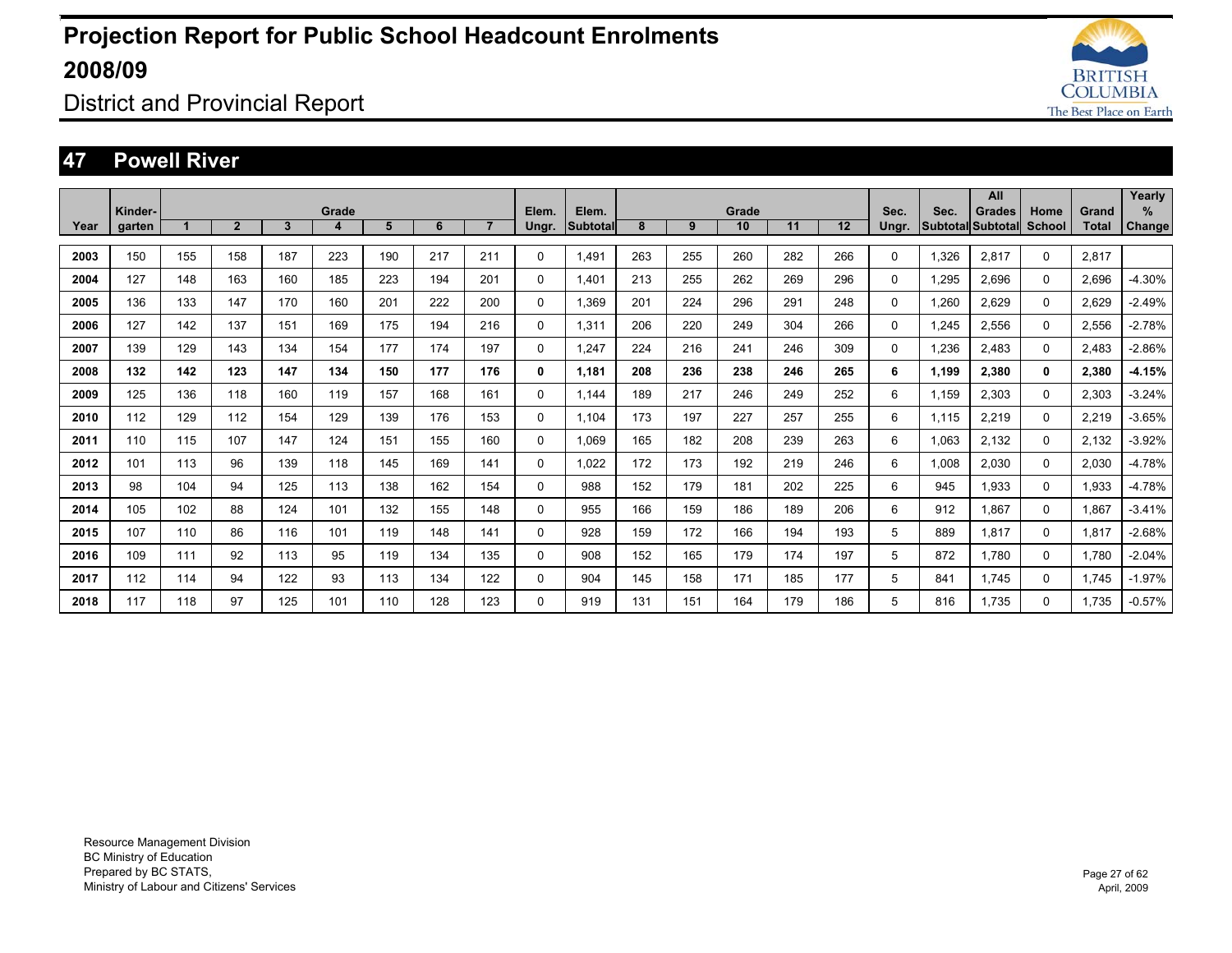

### District and Provincial Report

### **48 Sea to Sky**

|      | Kinder- |     |                |     | Grade |     |     |                | Elem.          | Elem.           |     |     | Grade |     |     | Sec.           | Sec.  | All<br><b>Grades</b>     | Home          | Grand        | Yearly<br>%   |
|------|---------|-----|----------------|-----|-------|-----|-----|----------------|----------------|-----------------|-----|-----|-------|-----|-----|----------------|-------|--------------------------|---------------|--------------|---------------|
| Year | garten  |     | $\overline{2}$ | 3   | 4     | 5   | 6   | $\overline{7}$ | Ungr.          | <b>Subtotal</b> | 8   | 9   | 10    | 11  | 12  | Ungr.          |       | <b>Subtotal Subtotal</b> | <b>School</b> | <b>Total</b> | <b>Change</b> |
| 2003 | 299     | 308 | 326            | 313 | 362   | 364 | 403 | 373            | 0              | 2,748           | 359 | 373 | 321   | 335 | 328 | 72             | 1,788 | 4,536                    |               | 4,537        |               |
| 2004 | 305     | 305 | 293            | 343 | 330   | 381 | 371 | 389            | $\overline{7}$ | 2,724           | 367 | 351 | 372   | 333 | 308 | 86             | 1.817 | 4.541                    | 6             | 4,547        | 0.22%         |
| 2005 | 284     | 297 | 300            | 304 | 327   | 342 | 372 | 366            | 0              | 2,592           | 393 | 351 | 354   | 408 | 338 | 45             | 1.889 | 4.481                    |               | 4.482        | $-1.43%$      |
| 2006 | 287     | 299 | 285            | 294 | 296   | 311 | 305 | 358            | 0              | 2.435           | 362 | 373 | 350   | 359 | 338 | 32             | 1.814 | 4.249                    |               | 4.250        | $-5.18%$      |
| 2007 | 274     | 289 | 300            | 303 | 299   | 308 | 317 | 308            | 0              | 2,398           | 371 | 358 | 372   | 349 | 330 | 20             | 1,800 | 4.198                    | $\Omega$      | 4,198        | $-1.22%$      |
| 2008 | 279     | 295 | 283            | 306 | 300   | 306 | 313 | 328            | 0              | 2,410           | 323 | 358 | 371   | 373 | 319 | 6              | 1,750 | 4,160                    | $\mathbf{0}$  | 4,160        | $-0.91%$      |
| 2009 | 288     | 287 | 279            | 312 | 282   | 324 | 310 | 311            | 0              | 2.393           | 310 | 340 | 376   | 382 | 357 | 6              | 1.771 | 4.164                    | 0             | 4.164        | 0.10%         |
| 2010 | 295     | 297 | 271            | 309 | 288   | 306 | 329 | 309            | 0              | 2.404           | 296 | 327 | 359   | 386 | 364 | $\overline{7}$ | 1.739 | 4.143                    | 0             | 4.143        | $-0.50%$      |
| 2011 | 308     | 303 | 281            | 300 | 285   | 312 | 311 | 329            | 0              | 2.429           | 293 | 312 | 346   | 370 | 365 | $\overline{7}$ | 1.693 | 4.122                    | 0             | 4.122        | $-0.51%$      |
| 2012 | 348     | 317 | 287            | 311 | 277   | 309 | 318 | 310            | 0              | 2.477           | 312 | 310 | 329   | 356 | 351 | $\overline{7}$ | 1.665 | 4.142                    | $\Omega$      | 4.142        | 0.49%         |
| 2013 | 356     | 358 | 299            | 318 | 287   | 300 | 314 | 317            | $\Omega$       | 2.549           | 295 | 328 | 327   | 341 | 338 | $\overline{7}$ | 1,636 | 4.185                    | $\Omega$      | 4,185        | 1.04%         |
| 2014 | 327     | 366 | 339            | 332 | 294   | 311 | 305 | 314            | 0              | 2,588           | 301 | 311 | 344   | 338 | 325 | $\overline{7}$ | 1,626 | 4,214                    | $\Omega$      | 4,214        | 0.69%         |
| 2015 | 338     | 337 | 347            | 376 | 306   | 319 | 316 | 305            | 0              | 2.644           | 298 | 317 | 328   | 353 | 322 | $\overline{7}$ | 1,625 | 4,269                    | 0             | 4,269        | 1.31%         |
| 2016 | 349     | 348 | 319            | 385 | 347   | 332 | 324 | 316            | 0              | 2,720           | 289 | 314 | 333   | 339 | 335 | $\overline{7}$ | 1.617 | 4.337                    | 0             | 4,337        | 1.59%         |
| 2017 | 361     | 360 | 329            | 354 | 356   | 377 | 338 | 324            | 0              | 2,799           | 300 | 305 | 330   | 344 | 324 | $\overline{7}$ | 1,610 | 4.409                    | 0             | 4,409        | 1.66%         |
| 2018 | 366     | 371 | 340            | 365 | 328   | 387 | 384 | 338            | $\Omega$       | 2.879           | 307 | 316 | 322   | 340 | 326 | $\overline{7}$ | 1.618 | 4.497                    | 0             | 4,497        | 2.00%         |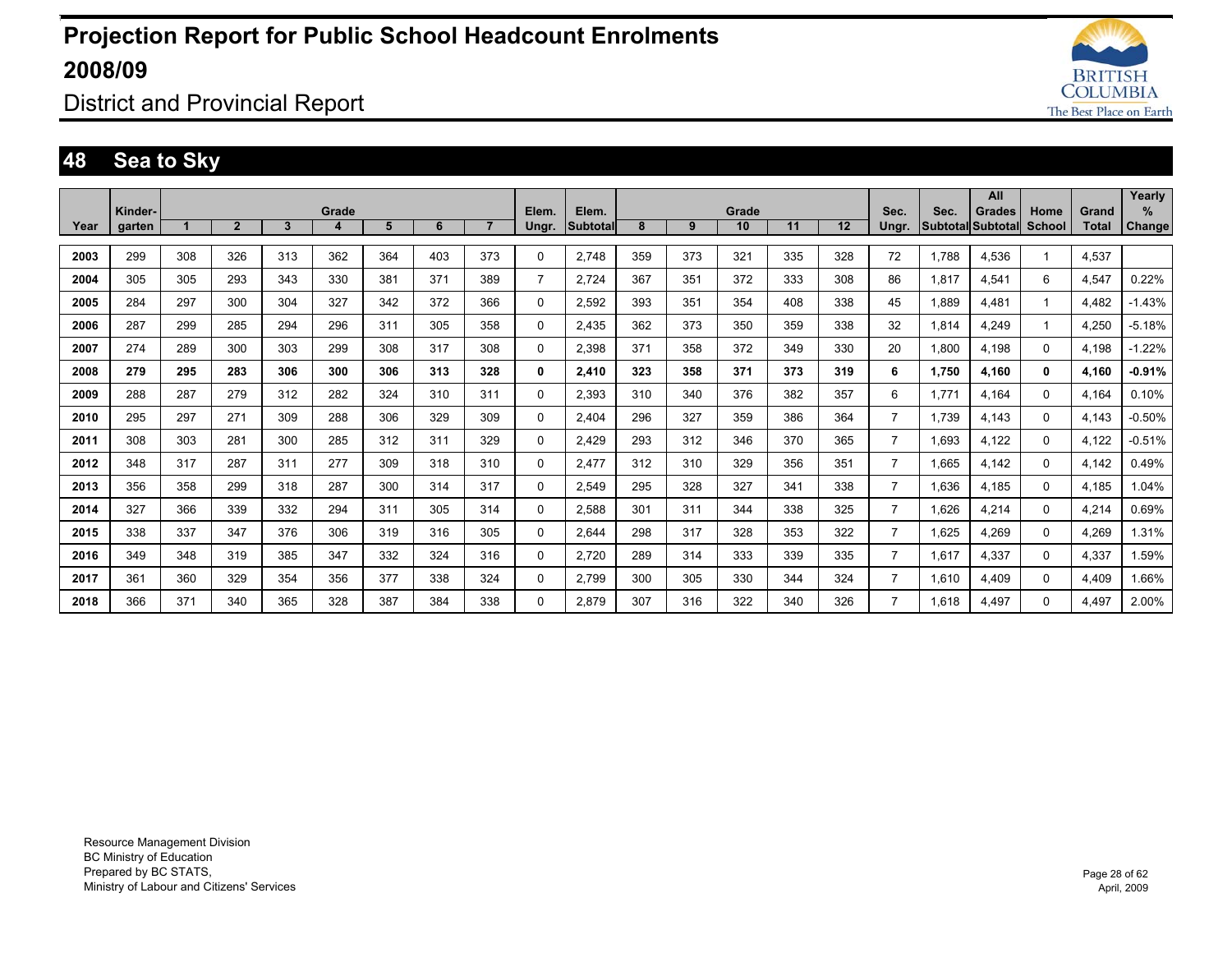

District and Provincial Report

#### **49 Central Coast**

| Year | Kinder-<br>garten |    | $\overline{2}$ | $\mathbf{3}$ | Grade<br>4 | 5  | 6  | $\overline{7}$ | Elem.<br>Ungr. | Elem.<br>Subtotal | 8  | 9  | Grade<br>10     | 11 | 12              | Sec.<br>Ungr. | Sec. | All<br><b>Grades</b><br>Subtotal Subtotal | Home<br>School | Grand<br><b>Total</b> | Yearly<br>%<br>Change |
|------|-------------------|----|----------------|--------------|------------|----|----|----------------|----------------|-------------------|----|----|-----------------|----|-----------------|---------------|------|-------------------------------------------|----------------|-----------------------|-----------------------|
|      |                   |    |                |              |            |    |    |                |                |                   |    |    |                 |    |                 |               |      |                                           |                |                       |                       |
| 2003 | 18                | 26 | 21             | 19           | 12         | 29 | 25 | 26             | 0              | 176               | 28 | 23 | 22              | 34 | 29              | 14            | 150  | 326                                       | $\Omega$       | 326                   |                       |
| 2004 | 22                | 18 | 23             | 16           | 20         | 15 | 21 | 27             | 0              | 162               | 17 | 26 | 17              | 20 | 21              | 52            | 153  | 315                                       | $\mathbf 0$    | 315                   | $-3.37%$              |
| 2005 | 23                | 19 | 19             | 20           | 15         | 18 | 20 | 18             | 0              | 152               | 22 | 16 | 27              | 17 | 16              | 62            | 160  | 312                                       | $\mathbf 0$    | 312                   | $-0.95%$              |
| 2006 | 19                | 23 | 18             | 23           | 20         | 19 | 17 | 19             | 0              | 158               | 18 | 19 | 18              | 19 | 12              | 65            | 151  | 309                                       | $\mathbf 0$    | 309                   | $-0.96%$              |
| 2007 | 12                | 14 | 19             | 16           | 18         | 18 | 19 | 14             | $\Omega$       | 130               | 15 | 16 | 13              | 14 | 17              | 71            | 146  | 276                                       | $\Omega$       | 276                   | $-10.68%$             |
| 2008 | 12                | 11 | 18             | 15           | 18         | 9  | 25 | 17             | 0              | 125               | 18 | 12 | 12              | 16 | 11              | 79            | 148  | 273                                       | 0              | 273                   | $-1.09%$              |
| 2009 | 16                | 12 | 18             | 14           | 16         | 10 | 24 | 18             | 0              | 128               | 15 | 12 | 11              | 16 | 12              | 77            | 143  | 271                                       | $\mathbf 0$    | 271                   | $-0.73%$              |
| 2010 | 15                | 16 | 20             | 14           | 15         | 10 | 30 | 18             | 0              | 138               | 16 | 10 | 11              | 15 | 12              | 76            | 140  | 278                                       | $\mathbf 0$    | 278                   | 2.58%                 |
| 2011 | 16                | 14 | 26             | 15           | 15         | 9  | 26 | 22             | 0              | 143               | 16 | 10 | 9               | 15 | 11              | 76            | 137  | 280                                       | $\mathbf 0$    | 280                   | 0.72%                 |
| 2012 | 14                | 16 | 23             | 20           | 16         | 9  | 24 | 19             | 0              | 141               | 19 | 10 | 10 <sup>°</sup> | 13 | 11              | 76            | 139  | 280                                       | $\mathbf 0$    | 280                   | $0.00\%$              |
| 2013 | 14                | 14 | 26             | 18           | 21         | 10 | 25 | 18             | 0              | 146               | 17 | 12 | 10 <sup>°</sup> | 13 | 10              | 75            | 137  | 283                                       | $\mathbf 0$    | 283                   | 1.07%                 |
| 2014 | 14                | 14 | 23             | 20           | 19         | 13 | 27 | 18             | 0              | 148               | 16 | 11 | 11              | 13 | 10              | 75            | 136  | 284                                       | $\mathbf 0$    | 284                   | 0.35%                 |
| 2015 | 14                | 14 | 24             | 18           | 22         | 11 | 35 | 20             | 0              | 158               | 16 | 11 | 11              | 15 | 10 <sup>°</sup> | 75            | 138  | 296                                       | $\mathbf 0$    | 296                   | 4.23%                 |
| 2016 | 13                | 13 | 24             | 18           | 19         | 13 | 32 | 26             | 0              | 158               | 18 | 11 | 10 <sup>1</sup> | 14 | 11              | 76            | 140  | 298                                       | $\mathbf 0$    | 298                   | 0.68%                 |
| 2017 | 13                | 13 | 23             | 19           | 20         | 11 | 37 | 24             | 0              | 160               | 23 | 12 | 10 <sup>1</sup> | 14 | 11              | 77            | 147  | 307                                       | $\mathbf 0$    | 307                   | 3.02%                 |
| 2018 | 13                | 12 | 22             | 18           | 20         | 12 | 32 | 27             | 0              | 156               | 21 | 15 | 11              | 14 | 10              | 79            | 150  | 306                                       | 0              | 306                   | $-0.33%$              |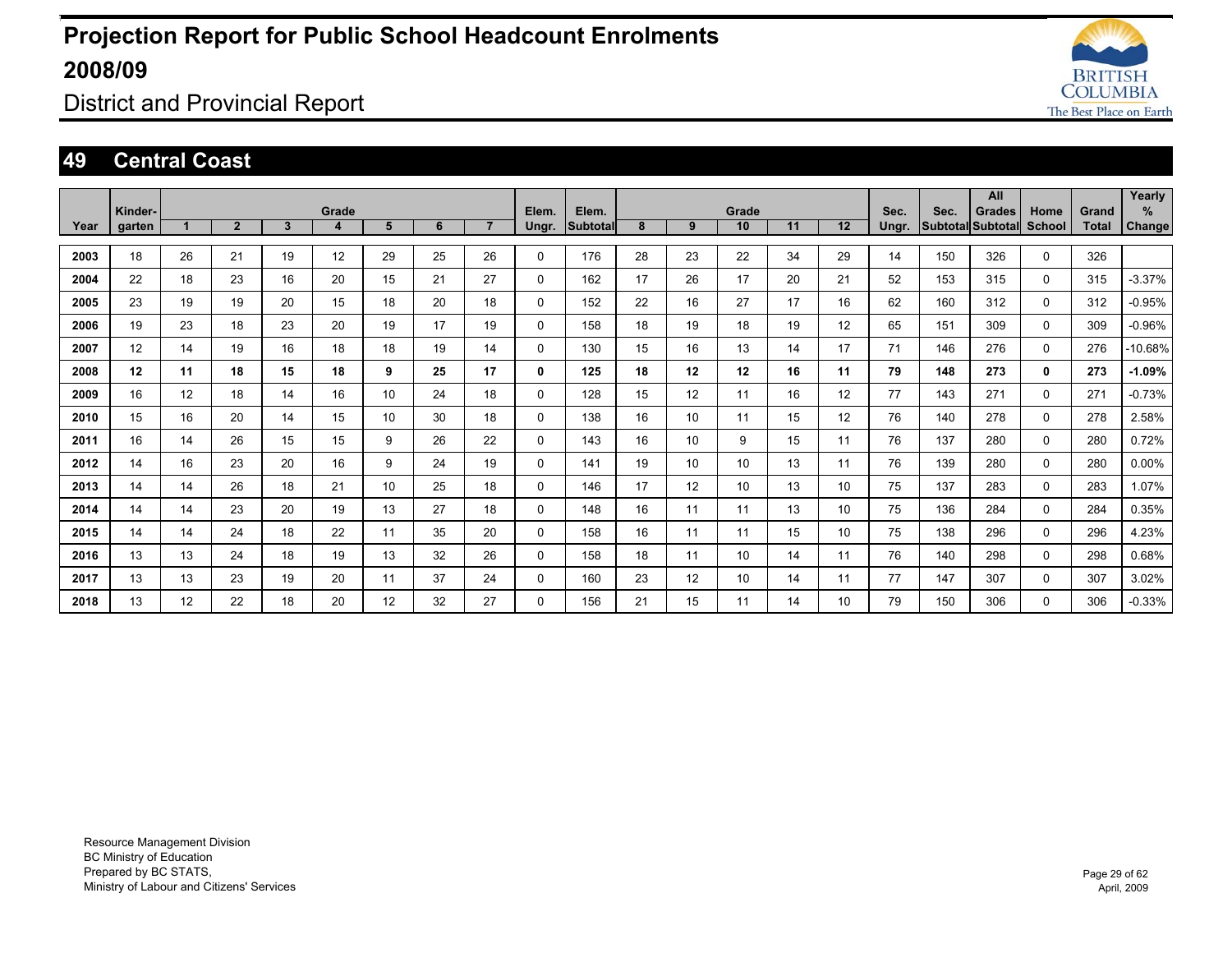

District and Provincial Report

### **50 Haida Qwaii/Queen Charlotte**

|      |                   |    |                |    |            |    |    |                |          |                          |    |    |                          |    |    |       |      | All                                |                |                       | Yearly      |
|------|-------------------|----|----------------|----|------------|----|----|----------------|----------|--------------------------|----|----|--------------------------|----|----|-------|------|------------------------------------|----------------|-----------------------|-------------|
| Year | Kinder-<br>garten |    | $\overline{2}$ | 3  | Grade<br>4 | 5  | 6  | $\overline{7}$ | Elem.    | Elem.<br><b>Subtotal</b> | 8  | 9  | Grade<br>10 <sup>°</sup> | 11 | 12 | Sec.  | Sec. | <b>Grades</b><br>Subtotal Subtotal | Home<br>School | Grand<br><b>Total</b> | %<br>Change |
|      |                   |    |                |    |            |    |    |                | Ungr.    |                          |    |    |                          |    |    | Ungr. |      |                                    |                |                       |             |
| 2003 | 58                | 47 | 70             | 45 | 56         | 63 | 76 | 79             | 0        | 494                      | 74 | 84 | 77                       | 66 | 58 | 94    | 453  | 947                                | 4              | 951                   |             |
| 2004 | 46                | 53 | 39             | 59 | 47         | 65 | 61 | 70             | 0        | 440                      | 89 | 73 | 81                       | 63 | 62 | 40    | 408  | 848                                |                | 849                   | $-10.73%$   |
| 2005 | 53                | 42 | 52             | 45 | 58         | 55 | 60 | 60             | 0        | 425                      | 78 | 74 | 74                       | 66 | 52 | 32    | 376  | 801                                |                | 802                   | $-5.54%$    |
| 2006 | 40                | 56 | 41             | 57 | 42         | 65 | 48 | 57             | $\Omega$ | 406                      | 60 | 73 | 75                       | 66 | 61 | 28    | 363  | 769                                | $\Omega$       | 769                   | $-4.11%$    |
| 2007 | 38                | 41 | 55             | 43 | 51         | 53 | 66 | 53             | 0        | 400                      | 65 | 58 | 71                       | 69 | 56 | 23    | 342  | 742                                |                | 743                   | $-3.38%$    |
| 2008 | 53                | 38 | 32             | 48 | 38         | 60 | 49 | 63             | 0        | 381                      | 59 | 74 | 65                       | 75 | 72 | 20    | 365  | 746                                | 0              | 746                   | 0.40%       |
| 2009 | 65                | 44 | 24             | 45 | 36         | 70 | 46 | 63             | 0        | 393                      | 58 | 68 | 67                       | 65 | 73 | 20    | 351  | 744                                | $\Omega$       | 744                   | $-0.27%$    |
| 2010 | 49                | 54 | 28             | 34 | 33         | 64 | 53 | 59             | 0        | 374                      | 58 | 66 | 61                       | 67 | 64 | 20    | 336  | 710                                | $\Omega$       | 710                   | $-4.57%$    |
| 2011 | 43                | 41 | 36             | 40 | 25         | 61 | 50 | 71             | $\Omega$ | 367                      | 55 | 66 | 60                       | 61 | 65 | 20    | 327  | 694                                | $\Omega$       | 694                   | $-2.25%$    |
| 2012 | 42                | 36 | 27             | 52 | 31         | 47 | 48 | 67             | 0        | 350                      | 66 | 65 | 60                       | 60 | 60 | 19    | 330  | 680                                | $\Omega$       | 680                   | $-2.02%$    |
| 2013 | 47                | 35 | 24             | 39 | 39         | 57 | 37 | 64             | 0        | 342                      | 63 | 77 | 59                       | 61 | 59 | 19    | 338  | 680                                | 0              | 680                   | $0.00\%$    |
| 2014 | 54                | 41 | 23             | 34 | 30         | 72 | 45 | 49             | 0        | 348                      | 60 | 74 | 69                       | 59 | 60 | 19    | 341  | 689                                | $\Omega$       | 689                   | 1.32%       |
| 2015 | 54                | 46 | 26             | 33 | 26         | 56 | 57 | 59             | 0        | 357                      | 47 | 70 | 66                       | 69 | 59 | 19    | 330  | 687                                | $\Omega$       | 687                   | $-0.29%$    |
| 2016 | 52                | 45 | 30             | 38 | 26         | 49 | 43 | 76             | 0        | 359                      | 56 | 55 | 64                       | 67 | 68 | 20    | 330  | 689                                | $\Omega$       | 689                   | 0.29%       |
| 2017 | 52                | 44 | 30             | 43 | 29         | 47 | 38 | 58             | 0        | 341                      | 71 | 65 | 51                       | 65 | 66 | 20    | 338  | 679                                | 0              | 679                   | $-1.45%$    |
| 2018 | 52                | 44 | 29             | 43 | 33         | 54 | 37 | 51             | 0        | 343                      | 55 | 82 | 60                       | 53 | 64 | 20    | 334  | 677                                | 0              | 677                   | $-0.29%$    |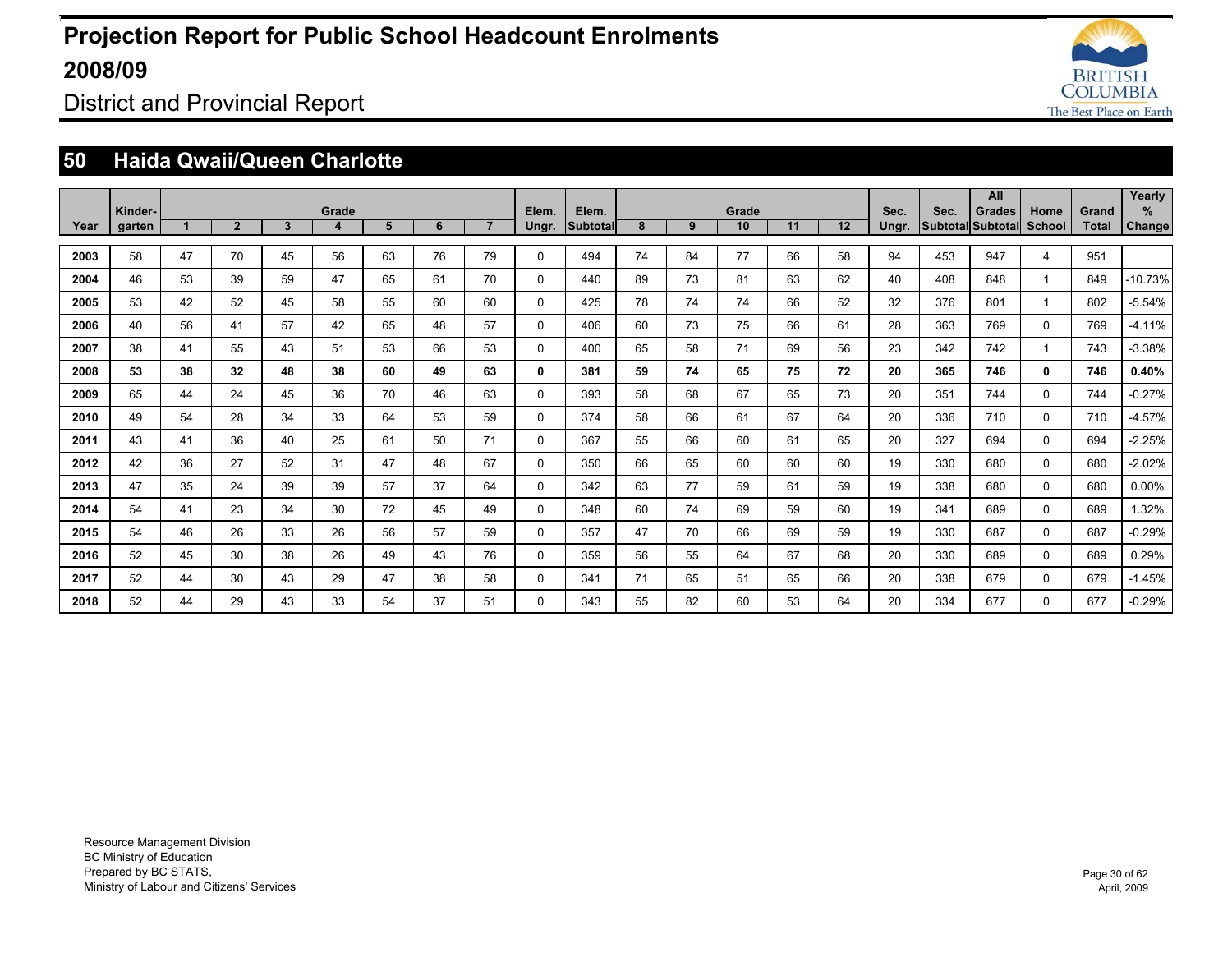

District and Provincial Report

### **51 Boundary**

|      |         |     |                |     |       |     |     |                |              |          |     |     |       |     |     |       |      | All                      |        |       | Yearly   |
|------|---------|-----|----------------|-----|-------|-----|-----|----------------|--------------|----------|-----|-----|-------|-----|-----|-------|------|--------------------------|--------|-------|----------|
|      | Kinder- |     |                |     | Grade |     |     |                | Elem.        | Elem.    |     |     | Grade |     |     | Sec.  | Sec. | <b>Grades</b>            | Home   | Grand | %        |
| Year | garten  |     | $\overline{2}$ | 3   | 4     | 5   | 6   | $\overline{7}$ | Ungr.        | Subtotal | 8   | 9   | 10    | 11  | 12  | Ungr. |      | <b>Subtotal Subtotal</b> | School | Total | Change   |
| 2003 | 108     | 103 | 120            | 129 | 128   | 145 | 149 | 166            |              | 1,049    | 170 | 177 | 169   | 159 | 152 | 47    | 874  | 1,923                    | 0      | 1,923 |          |
| 2004 | 108     | 106 | 107            | 123 | 121   | 139 | 149 | 148            | $\mathbf 0$  | 1,001    | 174 | 184 | 182   | 162 | 151 | 42    | 895  | 1.896                    | 0      | 1.896 | $-1.40%$ |
| 2005 | 98      | 117 | 106            | 103 | 124   | 133 | 135 | 151            | $\mathbf 0$  | 967      | 155 | 175 | 170   | 161 | 147 | 37    | 845  | 1.812                    | 0      | 1.812 | $-4.43%$ |
| 2006 | 114     | 103 | 104            | 109 | 87    | 113 | 131 | 127            | 0            | 888      | 134 | 139 | 167   | 156 | 163 | 0     | 759  | 1.647                    | 3      | 1.650 | $-8.94%$ |
| 2007 | 97      | 100 | 96             | 96  | 101   | 83  | 111 | 131            | $\Omega$     | 815      | 130 | 142 | 131   | 150 | 148 | 10    | 711  | 1.526                    | 4      | 1,530 | $-7.27%$ |
| 2008 | 94      | 101 | 111            | 102 | 100   | 103 | 83  | 113            | 0            | 807      | 126 | 127 | 137   | 135 | 134 | 5     | 664  | 1,471                    | 4      | 1,475 | $-3.59%$ |
| 2009 | 96      | 100 | 107            | 109 | 93    | 99  | 86  | 106            | 0            | 796      | 133 | 115 | 128   | 132 | 138 | 5     | 651  | 1.447                    | 4      | 1.451 | $-1.63%$ |
| 2010 | 93      | 102 | 106            | 105 | 100   | 93  | 83  | 109            | $\mathbf{0}$ | 791      | 124 | 121 | 116   | 125 | 136 | 5     | 627  | 1.418                    | 4      | 1.422 | $-2.00%$ |
| 2011 | 85      | 99  | 109            | 104 | 96    | 100 | 78  | 107            | $\Omega$     | 778      | 129 | 113 | 121   | 114 | 129 | 5     | 611  | 1.389                    | 4      | 1.393 | $-2.04%$ |
| 2012 | 77      | 91  | 105            | 107 | 96    | 97  | 84  | 99             | $\mathbf 0$  | 756      | 126 | 117 | 114   | 118 | 117 | 5     | 597  | 1.353                    | 4      | 1,357 | $-2.58%$ |
| 2013 | 77      | 83  | 98             | 104 | 99    | 97  | 82  | 108            | 0            | 748      | 117 | 114 | 118   | 111 | 120 | 5     | 585  | 1.333                    | 4      | 1,337 | $-1.47%$ |
| 2014 | 84      | 83  | 90             | 98  | 96    | 99  | 82  | 105            | 0            | 737      | 128 | 108 | 115   | 113 | 114 | 5     | 583  | 1.320                    | 4      | 1,324 | $-0.97%$ |
| 2015 | 84      | 91  | 89             | 90  | 91    | 97  | 84  | 105            | $\Omega$     | 731      | 126 | 117 | 109   | 112 | 117 | 5     | 586  | 1,317                    | 4      | 1,321 | $-0.23%$ |
| 2016 | 82      | 91  | 98             | 90  | 84    | 92  | 82  | 108            | $\mathbf{0}$ | 727      | 125 | 115 | 117   | 106 | 116 | 5     | 584  | 1.311                    | 4      | 1,315 | $-0.45%$ |
| 2017 | 84      | 88  | 98             | 98  | 84    | 85  | 78  | 106            | $\mathbf{0}$ | 721      | 129 | 115 | 115   | 113 | 110 | 5     | 587  | 1,308                    | 4      | 1,312 | $-0.23%$ |
| 2018 | 86      | 90  | 95             | 99  | 92    | 85  | 73  | 101            | $\Omega$     | 721      | 127 | 119 | 116   | 112 | 117 | 5     | 596  | 1.317                    | 4      | 1,321 | 0.69%    |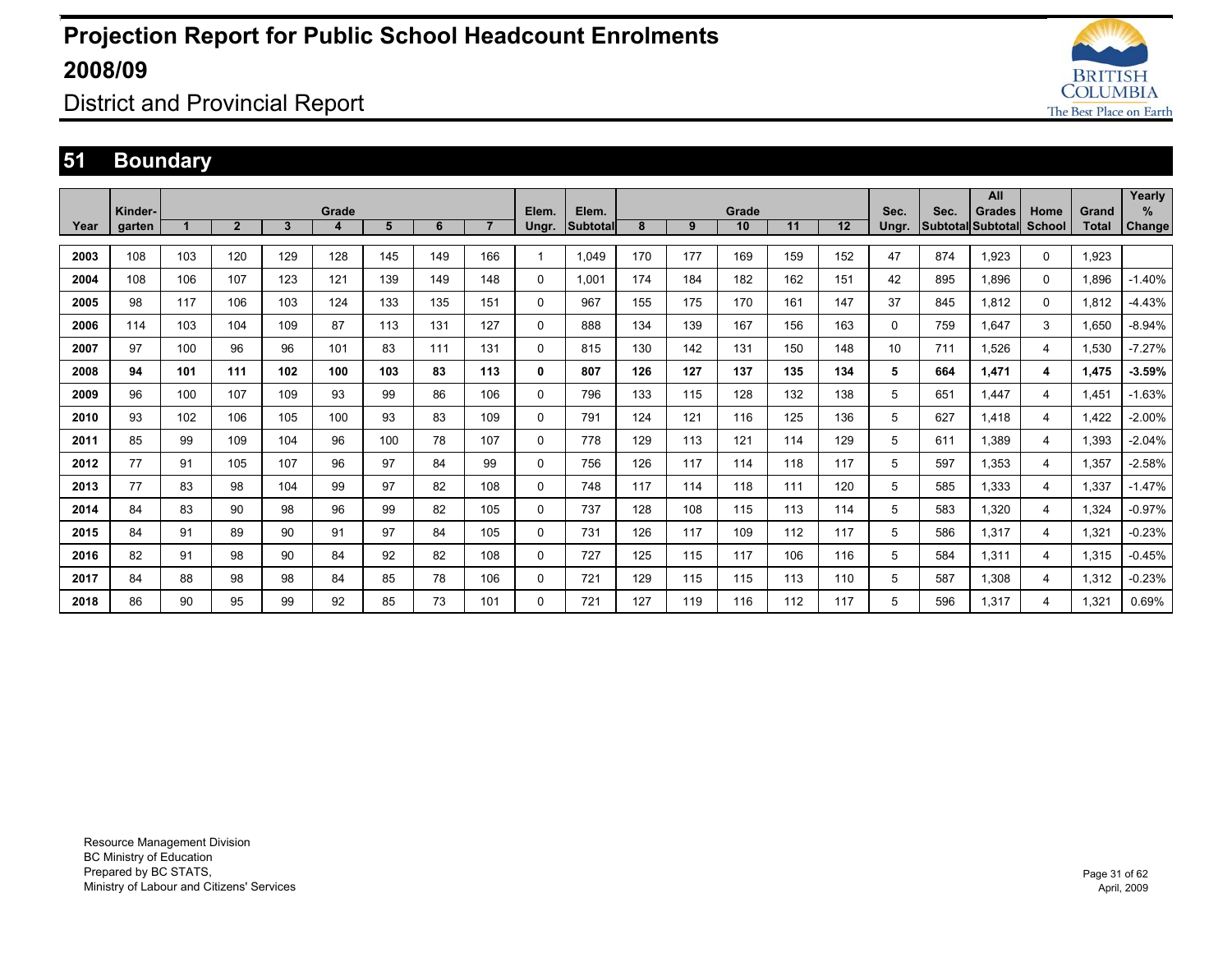

District and Provincial Report

### **52 Prince Rupert**

|      | Kinder- |     |              |              | Grade |     |     |                | Elem.        | Elem.           |     |     | Grade |     |     | Sec.           | Sec.  | All<br><b>Grades</b>     | Home     | Grand        | Yearly<br>% |
|------|---------|-----|--------------|--------------|-------|-----|-----|----------------|--------------|-----------------|-----|-----|-------|-----|-----|----------------|-------|--------------------------|----------|--------------|-------------|
| Year | garten  |     | $\mathbf{2}$ | $\mathbf{3}$ | 4     | 5   | 6   | $\overline{7}$ | Ungr.        | <b>Subtotal</b> | 8   | 9   | 10    | 11  | 12  | Ungr.          |       | <b>Subtotal Subtotal</b> | School   | <b>Total</b> | Change      |
| 2003 | 183     | 189 | 174          | 183          | 207   | 218 | 200 | 211            | $\mathbf{0}$ | 1.565           | 253 | 251 | 302   | 257 | 269 | 40             | 1,372 | 2.937                    | $\Omega$ | 2,937        |             |
| 2004 | 157     | 183 | 181          | 166          | 170   | 202 | 206 | 199            | $\mathbf{0}$ | 1.464           | 237 | 240 | 299   | 275 | 285 | 34             | 1.370 | 2,834                    | $\Omega$ | 2,834        | $-3.51%$    |
| 2005 | 157     | 157 | 185          | 185          | 166   | 174 | 197 | 208            | $\mathbf{0}$ | 1,429           | 227 | 235 | 298   | 247 | 310 | 43             | 1,360 | 2.789                    | $\Omega$ | 2.789        | $-1.59%$    |
| 2006 | 164     | 151 | 155          | 180          | 185   | 169 | 177 | 201            | 0            | 1,382           | 244 | 202 | 259   | 245 | 269 | 81             | 1.300 | 2.682                    | 0        | 2,682        | $-3.84%$    |
| 2007 | 174     | 162 | 152          | 151          | 173   | 185 | 178 | 177            | 0            | 1.352           | 222 | 248 | 263   | 250 | 288 | $\overline{2}$ | 1.273 | 2.625                    | $\Omega$ | 2.625        | $-2.13%$    |
| 2008 | 172     | 173 | 163          | 168          | 153   | 178 | 184 | 171            | 0            | 1.362           | 208 | 229 | 271   | 265 | 221 | 1              | 1.195 | 2,557                    | 1        | 2,558        | $-2.55%$    |
| 2009 | 157     | 164 | 169          | 172          | 155   | 157 | 164 | 176            | $\mathbf{0}$ | 1,314           | 191 | 236 | 277   | 253 | 207 | 1              | 1,165 | 2.479                    |          | 2,480        | $-3.05%$    |
| 2010 | 149     | 150 | 160          | 179          | 159   | 160 | 145 | 156            | $\mathbf{0}$ | 1,258           | 197 | 218 | 286   | 259 | 199 | 1              | 1.160 | 2.418                    |          | 2.419        | $-2.46%$    |
| 2011 | 167     | 142 | 146          | 170          | 164   | 164 | 148 | 139            | $\Omega$     | 1,240           | 176 | 225 | 267   | 269 | 204 |                | 1,142 | 2,382                    |          | 2,383        | $-1.49%$    |
| 2012 | 175     | 160 | 139          | 154          | 156   | 170 | 151 | 141            | 0            | 1.246           | 155 | 201 | 274   | 253 | 212 | 1              | 1,096 | 2.342                    |          | 2,343        | $-1.68%$    |
| 2013 | 181     | 167 | 157          | 146          | 141   | 161 | 157 | 144            | 0            | 1,254           | 158 | 178 | 246   | 258 | 200 |                | 1,041 | 2.295                    |          | 2,296        | $-2.01%$    |
| 2014 | 161     | 171 | 163          | 165          | 134   | 145 | 147 | 150            | $\mathbf 0$  | 1,236           | 161 | 180 | 219   | 233 | 203 |                | 997   | 2,233                    |          | 2,234        | $-2.70%$    |
| 2015 | 162     | 154 | 168          | 172          | 151   | 137 | 133 | 141            | $\Omega$     | 1,218           | 167 | 184 | 221   | 208 | 185 |                | 966   | 2,184                    |          | 2,185        | $-2.19%$    |
| 2016 | 164     | 156 | 151          | 177          | 158   | 155 | 127 | 128            | $\Omega$     | 1,216           | 157 | 191 | 225   | 208 | 165 |                | 947   | 2.163                    |          | 2,164        | $-0.96%$    |
| 2017 | 164     | 159 | 154          | 160          | 163   | 162 | 143 | 121            | $\Omega$     | 1,226           | 142 | 180 | 232   | 212 | 165 |                | 932   | 2,158                    |          | 2,159        | $-0.23%$    |
| 2018 | 163     | 157 | 156          | 162          | 148   | 167 | 150 | 136            | $\Omega$     | 1.239           | 135 | 163 | 220   | 219 | 168 |                | 906   | 2.145                    |          | 2.146        | $-0.60%$    |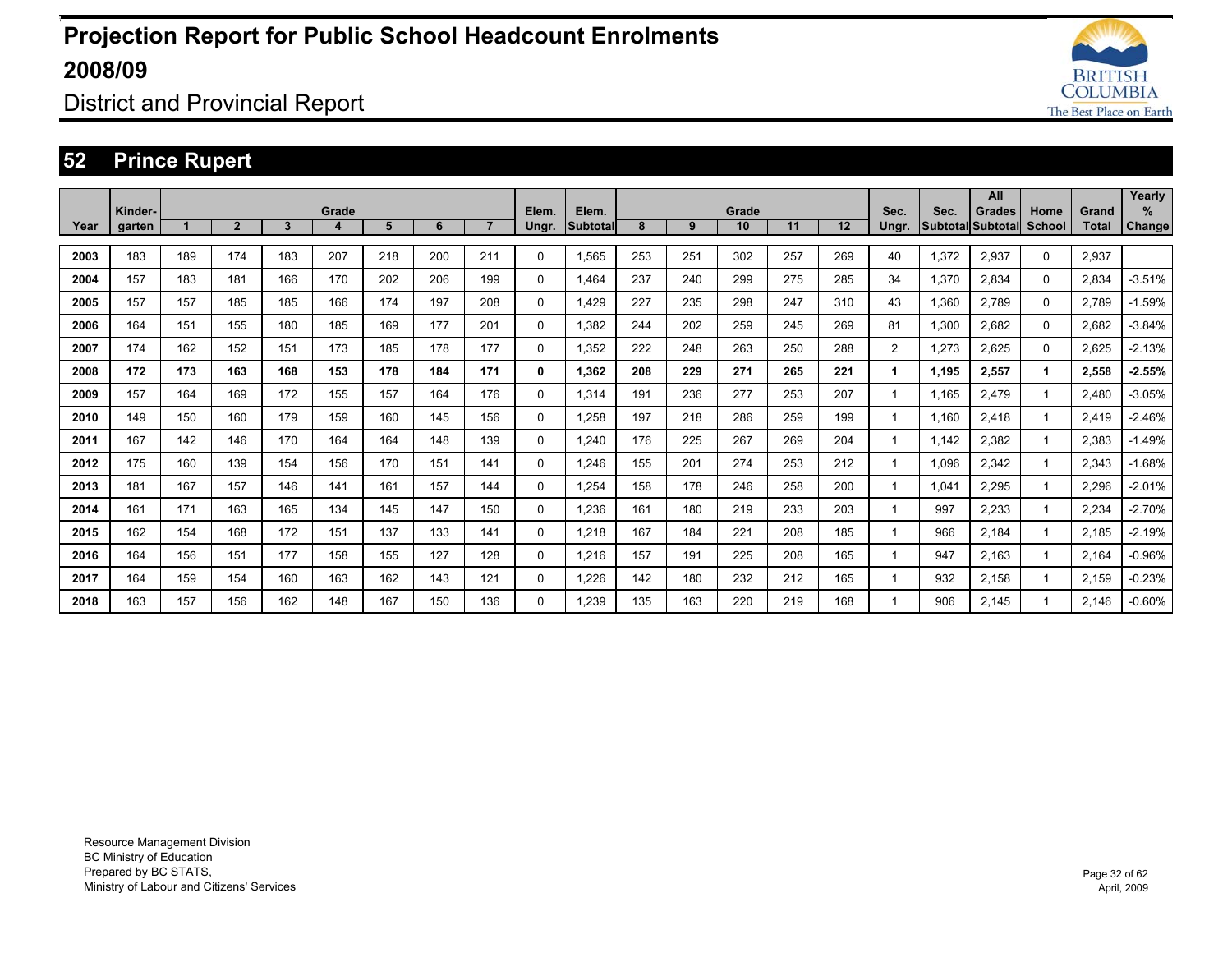

### District and Provincial Report

### **53 Okanagan Similkameen**

|      |         |     |                |     |       |     |     |                |       |                 |     |     |       |     |     |                |       | All               |              |              | Yearly        |
|------|---------|-----|----------------|-----|-------|-----|-----|----------------|-------|-----------------|-----|-----|-------|-----|-----|----------------|-------|-------------------|--------------|--------------|---------------|
|      | Kinder- |     |                |     | Grade |     |     |                | Elem. | Elem.           |     |     | Grade |     |     | Sec.           | Sec.  | <b>Grades</b>     | Home         | Grand        | %             |
| Year | garten  |     | $\overline{2}$ | 3   |       | 5   | 6   | $\overline{7}$ | Ungr. | <b>Subtotal</b> | 8   | 9   | 10    | 11  | 12  | Ungr.          |       | Subtotal Subtotal | School       | <b>Total</b> | <b>Change</b> |
| 2003 | 190     | 196 | 195            | 207 | 200   | 205 | 227 | 227            | 0     | 1.647           | 256 | 253 | 238   | 239 | 283 | -1             | 1.270 | 2,917             | $\Omega$     | 2.917        |               |
| 2004 | 171     | 184 | 193            | 202 | 217   | 204 | 205 | 227            | 0     | 1.603           | 241 | 256 | 252   | 264 | 205 | 3              | 1.221 | 2.824             | 1            | 2.825        | $-3.15%$      |
| 2005 | 178     | 179 | 194            | 199 | 199   | 216 | 206 | 213            | 0     | 1.584           | 247 | 244 | 255   | 251 | 235 | 4              | 1.236 | 2.820             | $\Omega$     | 2.820        | $-0.18%$      |
| 2006 | 163     | 176 | 178            | 196 | 200   | 197 | 206 | 212            | 0     | 1,528           | 217 | 236 | 260   | 249 | 245 | $\Omega$       | 1.207 | 2.735             | $\Omega$     | 2,735        | $-3.01%$      |
| 2007 | 160     | 175 | 175            | 178 | 217   | 207 | 184 | 211            | 0     | 1,507           | 213 | 215 | 247   | 238 | 211 | 38             | 1,162 | 2,669             | 0            | 2,669        | $-2.41%$      |
| 2008 | 151     | 167 | 176            | 187 | 178   | 210 | 199 | 190            | 0     | 1.458           | 214 | 207 | 209   | 235 | 208 | $\overline{7}$ | 1.080 | 2,538             | $\mathbf{0}$ | 2,538        | $-4.91%$      |
| 2009 | 154     | 165 | 166            | 182 | 174   | 208 | 193 | 183            | 0     | 1.425           | 215 | 220 | 187   | 208 | 198 | $\overline{7}$ | 1,035 | 2.460             | 0            | 2.460        | $-3.07%$      |
| 2010 | 138     | 168 | 164            | 173 | 170   | 203 | 191 | 178            | 0     | 1,385           | 208 | 222 | 198   | 187 | 175 | $\overline{7}$ | 997   | 2,382             | $\Omega$     | 2,382        | $-3.17%$      |
| 2011 | 144     | 151 | 167            | 170 | 161   | 198 | 187 | 176            | 0     | 1.354           | 202 | 215 | 200   | 196 | 157 | $\overline{7}$ | 977   | 2.331             | 0            | 2.331        | $-2.14%$      |
| 2012 | 149     | 157 | 150            | 174 | 159   | 188 | 182 | 172            | 0     | 1,331           | 200 | 209 | 194   | 198 | 164 | $\overline{7}$ | 972   | 2,303             | $\Omega$     | 2,303        | $-1.20%$      |
| 2013 | 151     | 163 | 157            | 156 | 162   | 185 | 173 | 168            | 0     | 1.315           | 196 | 207 | 189   | 193 | 167 | $\overline{7}$ | 959   | 2,274             | 0            | 2,274        | $-1.26%$      |
| 2014 | 143     | 165 | 163            | 163 | 146   | 189 | 170 | 160            | 0     | 1.299           | 191 | 203 | 187   | 188 | 163 | $\overline{7}$ | 939   | 2,238             | 0            | 2,238        | $-1.58%$      |
| 2015 | 148     | 156 | 164            | 169 | 152   | 171 | 174 | 157            | 0     | 1.291           | 182 | 198 | 183   | 186 | 159 | $\overline{7}$ | 915   | 2.206             | 0            | 2.206        | $-1.43%$      |
| 2016 | 151     | 161 | 155            | 171 | 158   | 178 | 157 | 160            | 0     | 1,291           | 179 | 188 | 178   | 182 | 157 | $\overline{7}$ | 891   | 2.182             | 0            | 2,182        | $-1.09%$      |
| 2017 | 154     | 165 | 161            | 161 | 159   | 184 | 163 | 146            | 0     | 1,293           | 183 | 185 | 170   | 177 | 154 | $\overline{7}$ | 876   | 2.169             | $\Omega$     | 2,169        | $-0.60%$      |
| 2018 | 157     | 169 | 165            | 167 | 151   | 186 | 169 | 151            | 0     | 1.315           | 166 | 189 | 168   | 170 | 151 | $\overline{7}$ | 851   | 2.166             | $\Omega$     | 2.166        | $-0.14%$      |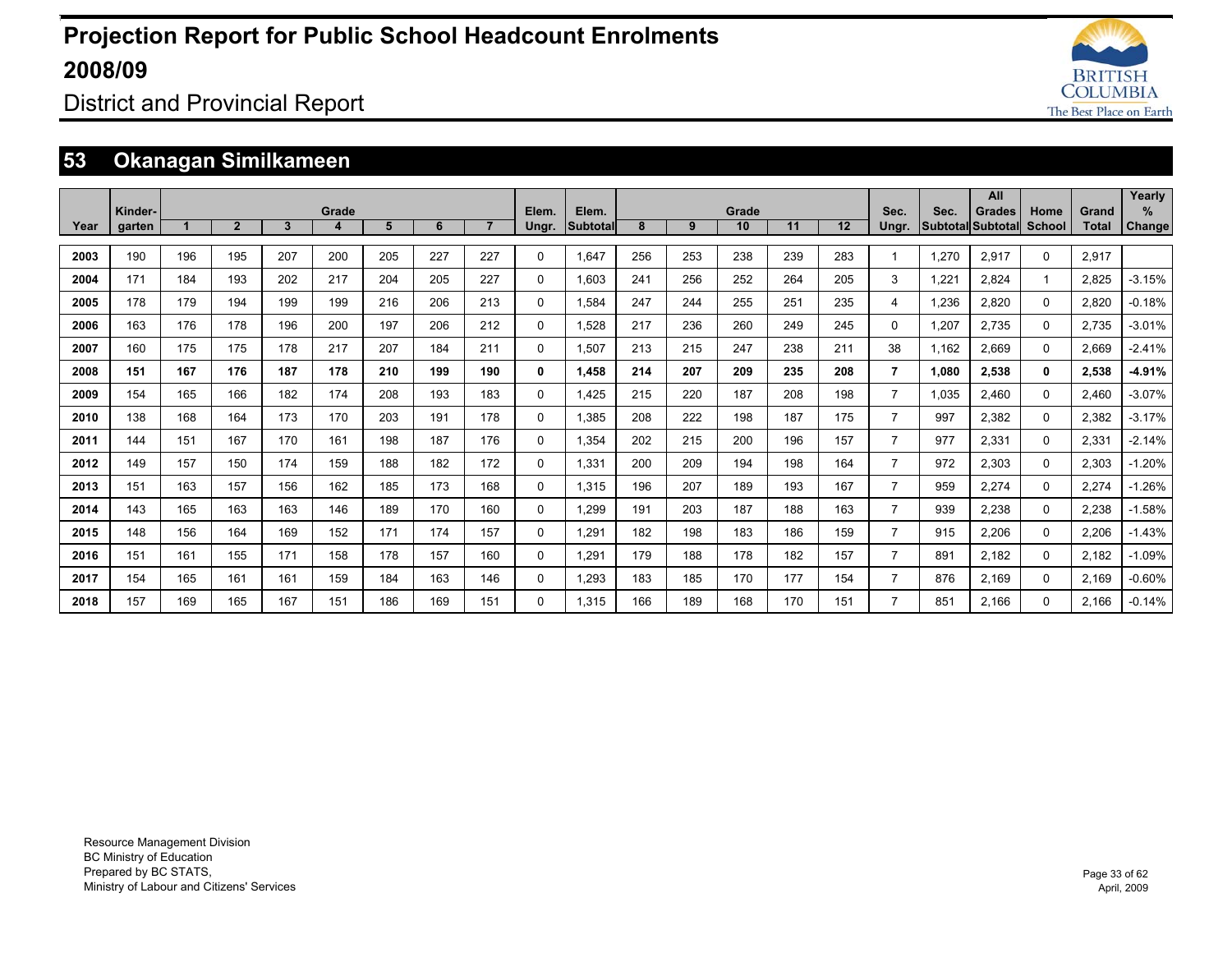

District and Provincial Report

### **54 Bulkley Valley**

|      |                   |     |              |              |            |     |     |                |                |                          |     |     |             |     |     |               |       | All                         |                |                       | Yearly             |
|------|-------------------|-----|--------------|--------------|------------|-----|-----|----------------|----------------|--------------------------|-----|-----|-------------|-----|-----|---------------|-------|-----------------------------|----------------|-----------------------|--------------------|
| Year | Kinder-<br>garten |     | $\mathbf{2}$ | $\mathbf{3}$ | Grade<br>4 | 5   | 6   | $\overline{7}$ | Elem.<br>Ungr. | Elem.<br><b>Subtotal</b> | 8   | 9   | Grade<br>10 | 11  | 12  | Sec.<br>Ungr. | Sec.  | Grades<br>Subtotal Subtotal | Home<br>School | Grand<br><b>Total</b> | %<br><b>Change</b> |
|      |                   |     |              |              |            |     |     |                |                |                          |     |     |             |     |     |               |       |                             |                |                       |                    |
| 2003 | 139               | 200 | 169          | 194          | 165        | 189 | 206 | 217            | 0              | 1.479                    | 242 | 272 | 248         | 280 | 251 | 9             | 1,302 | 2.781                       | $\mathbf{1}$   | 2.782                 |                    |
| 2004 | 179               | 132 | 190          | 161          | 179        | 167 | 174 | 198            | 0              | 1.380                    | 224 | 266 | 261         | 257 | 251 | 22            | 1.281 | 2.661                       | 0              | 2.661                 | $-4.35%$           |
| 2005 | 167               | 178 | 134          | 183          | 159        | 182 | 162 | 185            | 0              | 1.350                    | 247 | 230 | 270         | 266 | 230 | 47            | 1,290 | 2.640                       | 0              | 2.640                 | $-0.79%$           |
| 2006 | 152               | 163 | 170          | 143          | 178        | 165 | 174 | 166            | 0              | 1.311                    | 232 | 265 | 238         | 285 | 238 | 47            | 1.305 | 2.616                       | 0              | 2.616                 | $-0.91%$           |
| 2007 | 153               | 154 | 151          | 175          | 145        | 177 | 163 | 183            | 0              | 1,301                    | 218 | 235 | 269         | 279 | 252 | $\Omega$      | 1,253 | 2,554                       | 0              | 2,554                 | $-2.37%$           |
| 2008 | 159               | 148 | 154          | 148          | 176        | 149 | 183 | 166            | 0              | 1,283                    | 220 | 228 | 258         | 253 | 259 | 4             | 1,222 | 2,505                       | 0              | 2,505                 | $-1.92%$           |
| 2009 | 158               | 158 | 142          | 127          | 187        | 148 | 175 | 150            | 0              | 1,245                    | 222 | 226 | 233         | 255 | 241 | 4             | 1.181 | 2,426                       | 0              | 2,426                 | $-3.15%$           |
| 2010 | 153               | 158 | 154          | 119          | 162        | 158 | 175 | 144            | 0              | 1,223                    | 202 | 230 | 233         | 233 | 244 | 4             | 1.146 | 2,369                       | 0              | 2,369                 | $-2.35%$           |
| 2011 | 160               | 153 | 154          | 129          | 152        | 137 | 188 | 145            | 0              | 1,218                    | 195 | 210 | 237         | 233 | 225 | 4             | 1.104 | 2,322                       | 0              | 2,322                 | $-1.98%$           |
| 2012 | 167               | 159 | 148          | 129          | 164        | 128 | 162 | 155            | 0              | 1,212                    | 194 | 201 | 216         | 235 | 221 | 4             | 1,071 | 2,283                       | 0              | 2,283                 | $-1.68%$           |
| 2013 | 172               | 167 | 156          | 124          | 164        | 139 | 151 | 134            | 0              | 1,207                    | 208 | 201 | 207         | 216 | 224 | 4             | 1.060 | 2,267                       | 0              | 2,267                 | $-0.70%$           |
| 2014 | 169               | 172 | 163          | 130          | 158        | 139 | 164 | 125            | 0              | 1,220                    | 181 | 215 | 207         | 208 | 207 | 4             | 1,022 | 2,242                       | 0              | 2,242                 | $-1.10%$           |
| 2015 | 167               | 169 | 168          | 136          | 164        | 133 | 164 | 135            | 0              | 1,236                    | 168 | 187 | 220         | 206 | 199 | 4             | 984   | 2,220                       | 0              | 2,220                 | $-0.98%$           |
| 2016 | 166               | 167 | 164          | 139          | 172        | 139 | 158 | 135            | 0              | 1.240                    | 181 | 174 | 193         | 218 | 197 | 4             | 967   | 2.207                       | 0              | 2,207                 | $-0.59%$           |
| 2017 | 167               | 167 | 163          | 137          | 177        | 145 | 164 | 130            | 0              | 1,250                    | 181 | 187 | 180         | 194 | 208 | 4             | 954   | 2,204                       | 0              | 2,204                 | $-0.14%$           |
| 2018 | 171               | 168 | 162          | 135          | 173        | 149 | 171 | 136            | 0              | 1.265                    | 174 | 187 | 192         | 181 | 187 | 4             | 925   | 2.190                       | 0              | 2.190                 | $-0.64%$           |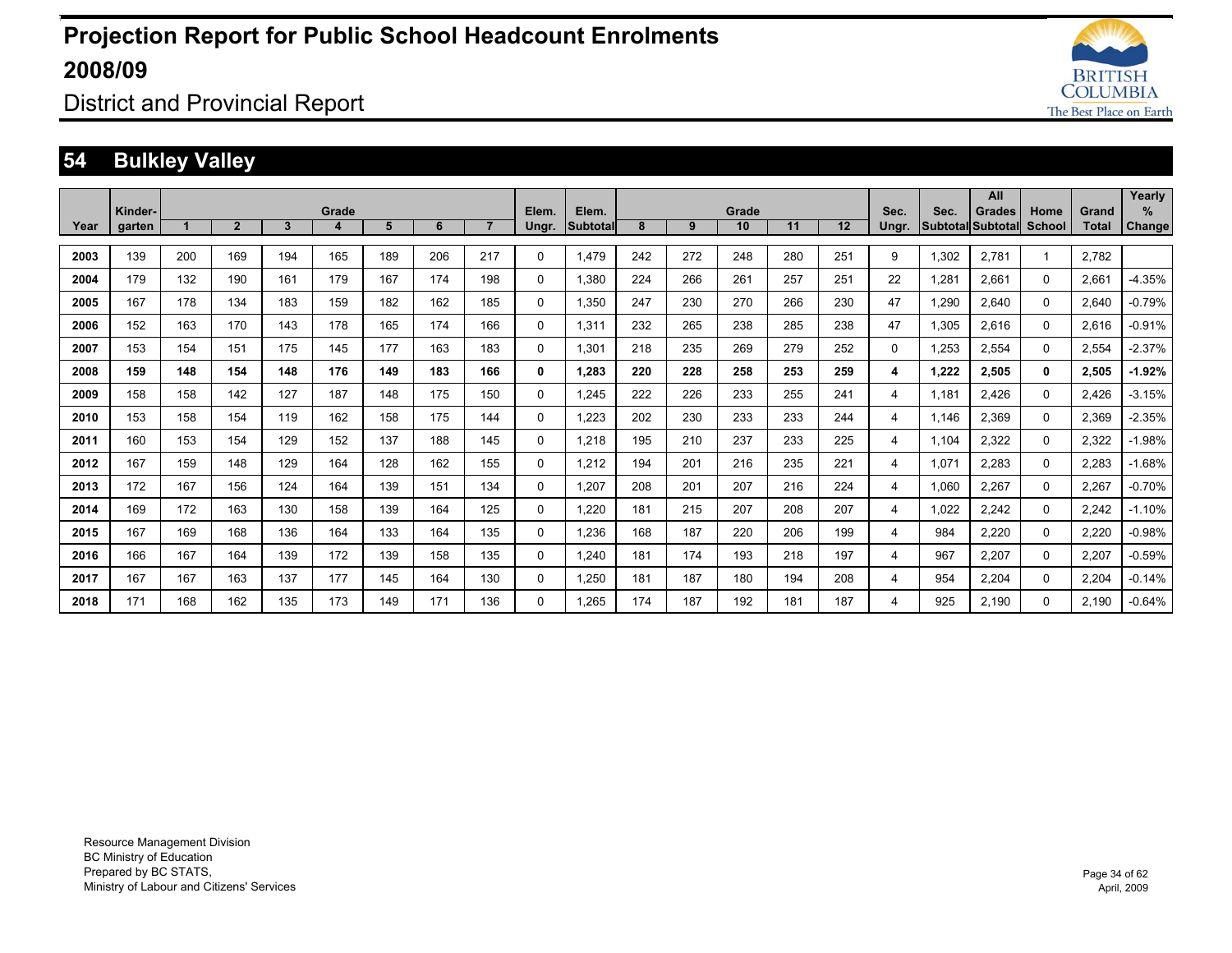

### District and Provincial Report

### **57 Prince George**

|      |                   |       |                |       |            |       |       |                |                |                          |       |       |             |       |       |               |       | All                                |      |                       | Yearly      |
|------|-------------------|-------|----------------|-------|------------|-------|-------|----------------|----------------|--------------------------|-------|-------|-------------|-------|-------|---------------|-------|------------------------------------|------|-----------------------|-------------|
| Year | Kinder-<br>garten |       | $\overline{2}$ | 3     | Grade<br>4 | 5     | 6     | $\overline{7}$ | Elem.<br>Ungr. | Elem.<br><b>Subtotal</b> | 8     | 9     | Grade<br>10 | 11    | 12    | Sec.<br>Ungr. | Sec.  | Grades<br>Subtotal Subtotal School | Home | Grand<br><b>Total</b> | %<br>Change |
|      |                   |       |                |       |            |       |       |                |                |                          |       |       |             |       |       |               |       |                                    |      |                       |             |
| 2003 | 1.018             | 1.049 | 1.073          | 1.071 | 1.169      | 1.255 | 1.162 | 1.278          | 0              | 9.075                    | 1.430 | 1,332 | 1.248       | 1.585 | 1.188 | 495           | 7.278 | 16.353                             | 10   | 16.363                |             |
| 2004 | 953               | 1.022 | 1.052          | 1.085 | 1.075      | 1.191 | 1.249 | 1.152          | $\Omega$       | 8.779                    | 1.334 | 1,390 | 1.331       | 1.432 | 1.297 | 399           | 7.183 | 15.962                             | 6    | 15.968                | $-2.41%$    |
| 2005 | 922               | 987   | 994            | 1.062 | 1.087      | 1.103 | 1.185 | 1.248          | 0              | 8.588                    | .245  | 1,374 | 1.363       | 1.482 | 1.189 | 398           | 7.051 | 15.639                             | 2    | 15.641                | $-2.05%$    |
| 2006 | 902               | 972   | 1.005          | 1.016 | 1.077      | 1.094 | 1.107 | 1.215          | $\Omega$       | 8.388                    | 1.336 | 1.248 | 1.386       | 1.492 | 1.280 | 221           | 6.963 | 15.351                             | 0    | 15.351                | $-1.85%$    |
| 2007 | 925               | 896   | 957            | 1.002 | 1.031      | 1,097 | 1.093 | 1.119          | $\Omega$       | 8.120                    | .294  | 1,322 | 1,302       | 1,541 | 1.384 | 189           | 7,032 | 15,152                             |      | 15.153                | $-1.29%$    |
| 2008 | 924               | 890   | 880            | 932   | 986        | 987   | 1.079 | 1,094          | 0              | 7.772                    | 1.160 | 1,267 | 1,442       | 1,348 | 1,379 | 199           | 6,795 | 14,567                             | 4    | 14,571                | $-3.84%$    |
| 2009 | 910               | 909   | 875            | 905   | 928        | 974   | 1,018 | 1.062          | 0              | 7,581                    | 1.142 | 1,214 | 1,375       | 1,315 | 1,295 | 197           | 6,538 | 14,119                             | 4    | 14.123                | $-3.07%$    |
| 2010 | 912               | 895   | 894            | 901   | 903        | 919   | 1.006 | 1.004          | $\Omega$       | 7.434                    | 1.111 | 1,196 | 1,321       | 1,259 | 1,265 | 194           | 6,346 | 13.780                             | 4    | 13.784                | $-2.40%$    |
| 2011 | 931               | 899   | 881            | 920   | 898        | 895   | 950   | 992            | 0              | 7,366                    | 1.051 | 1,166 | 1,303       | 1,212 | 1,215 | 191           | 6,138 | 13,504                             | 4    | 13,508                | $-2.00%$    |
| 2012 | 951               | 917   | 884            | 907   | 919        | 891   | 925   | 939            | 0              | 7,333                    | 1.041 | 1,106 | 1,272       | 1.198 | 1.173 | 190           | 5,980 | 13,313                             | 4    | 13,317                | $-1.41%$    |
| 2013 | 959               | 937   | 903            | 911   | 907        | 911   | 921   | 916            | 0              | 7.365                    | 986   | 1,095 | 1,210       | 1.171 | 1.158 | 188           | 5,808 | 13.173                             | 4    | 13.177                | $-1.05%$    |
| 2014 | 945               | 944   | 922            | 932   | 912        | 900   | 943   | 912            | 0              | 7.410                    | 962   | 1,040 | 1,197       | 1.118 | 1.137 | 187           | 5,641 | 13,051                             | 4    | 13,055                | $-0.93%$    |
| 2015 | 942               | 931   | 930            | 952   | 932        | 905   | 932   | 934            | 0              | 7.458                    | 958   | 1,015 | 1.140       | 1.106 | 1.088 | 186           | 5,493 | 12,951                             | 4    | 12,955                | $-0.77%$    |
| 2016 | 939               | 927   | 918            | 960   | 952        | 924   | 937   | 923            | 0              | 7.480                    | 982   | 1,011 | 1,112       | 1.056 | 1.075 | 185           | 5,421 | 12.901                             | 4    | 12,905                | $-0.39%$    |
| 2017 | 935               | 926   | 913            | 947   | 961        | 945   | 958   | 928            | $\Omega$       | 7,513                    | 971   | 1,036 | 1,108       | 1,031 | 1,031 | 184           | 5,361 | 12,874                             | 4    | 12,878                | $-0.21%$    |
| 2018 | 930               | 922   | 912            | 945   | 949        | 955   | 979   | 949            | 0              | 7.541                    | 977   | 1.025 | 1.132       | 1.027 | 1.007 | 184           | 5.352 | 12.893                             | 4    | 12.897                | 0.15%       |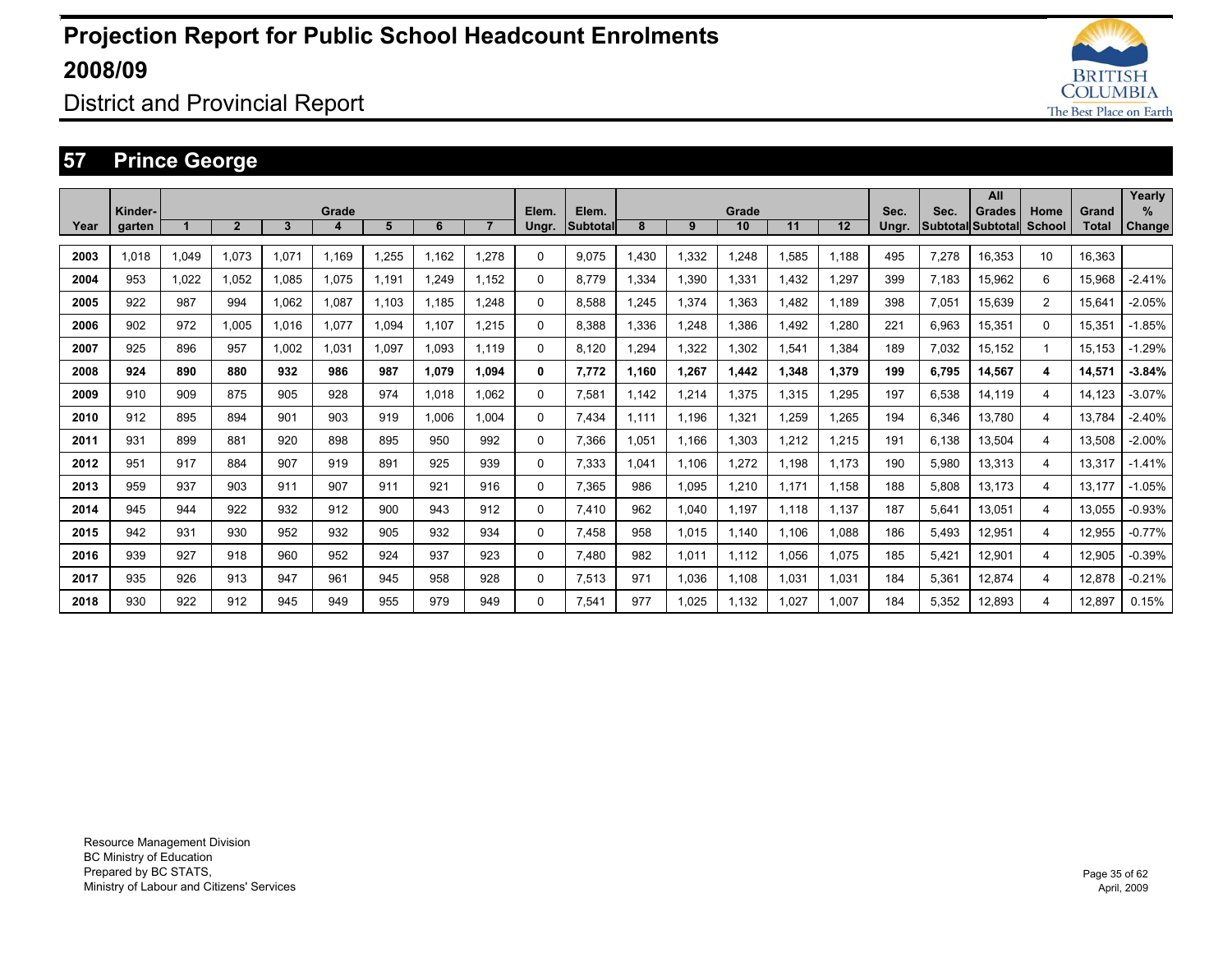

### District and Provincial Report

#### **58 Nicola - Similkameen**

|      | Kinder- |     |                |              | Grade |     |     |                | Elem.       | Elem.    |     |     | Grade |     |     | Sec.  | Sec.  | All<br><b>Grades</b>     | Home     | Grand        | Yearly<br>%   |
|------|---------|-----|----------------|--------------|-------|-----|-----|----------------|-------------|----------|-----|-----|-------|-----|-----|-------|-------|--------------------------|----------|--------------|---------------|
| Year | garten  |     | $\overline{2}$ | $\mathbf{3}$ | 4     | 5   | 6   | $\overline{7}$ | Ungr.       | Subtotal | 8   | 9   | 10    | 11  | 12  | Ungr. |       | <b>Subtotal Subtotal</b> | School   | <b>Total</b> | <b>Change</b> |
| 2003 | 162     | 164 | 200            | 185          | 204   | 228 | 226 | 232            | $\Omega$    | 1,601    | 256 | 245 | 248   | 260 | 249 | 177   | 1,435 | 3,036                    | 4        | 3,040        |               |
| 2004 | 151     | 178 | 171            | 203          | 197   | 200 | 222 | 240            | $\mathbf 0$ | 1,562    | 247 | 283 | 236   | 339 | 339 | 136   | 1,580 | 3.142                    |          | 3.143        | 3.39%         |
| 2005 | 135     | 155 | 169            | 173          | 200   | 185 | 203 | 230            | 0           | 1.450    | 253 | 293 | 267   | 381 | 312 | 108   | 1.614 | 3.064                    |          | 3.065        | $-2.48%$      |
| 2006 | 135     | 146 | 145            | 166          | 178   | 208 | 184 | 212            |             | 1.375    | 228 | 288 | 265   | 269 | 242 | 14    | 1,306 | 2.681                    |          | 2.682        | $-12.50%$     |
| 2007 | 142     | 150 | 148            | 153          | 164   | 184 | 207 | 193            | $\Omega$    | 1,341    | 236 | 278 | 298   | 310 | 365 | 84    | 1,571 | 2,912                    | $\Omega$ | 2,912        | 8.58%         |
| 2008 | 128     | 149 | 146            | 153          | 159   | 168 | 199 | 213            | 0           | 1,315    | 217 | 266 | 285   | 322 | 265 | 69    | 1,424 | 2.739                    | 0        | 2.739        | $-5.94%$      |
| 2009 | 146     | 143 | 136            | 161          | 156   | 162 | 170 | 208            | 0           | 1.282    | 219 | 257 | 281   | 311 | 264 | 69    | 1.401 | 2.683                    | 0        | 2,683        | $-2.04%$      |
| 2010 | 154     | 162 | 130            | 150          | 164   | 159 | 164 | 179            | 0           | 1.262    | 214 | 260 | 273   | 307 | 256 | 70    | 1.380 | 2.642                    | 0        | 2.642        | $-1.53%$      |
| 2011 | 152     | 172 | 148            | 144          | 153   | 167 | 162 | 173            | 0           | 1.271    | 184 | 255 | 275   | 298 | 252 | 69    | 1,333 | 2.604                    | 0        | 2.604        | $-1.44%$      |
| 2012 | 155     | 169 | 157            | 164          | 149   | 158 | 170 | 170            | 0           | 1.292    | 178 | 220 | 270   | 300 | 245 | 69    | 1.282 | 2.574                    | $\Omega$ | 2.574        | $-1.15%$      |
| 2013 | 149     | 173 | 155            | 174          | 169   | 153 | 161 | 178            | $\Omega$    | 1,312    | 175 | 213 | 236   | 295 | 246 | 69    | 1,234 | 2,546                    | 0        | 2,546        | $-1.09%$      |
| 2014 | 160     | 166 | 158            | 171          | 177   | 173 | 155 | 168            | $\mathbf 0$ | 1,328    | 184 | 210 | 229   | 260 | 242 | 69    | 1,194 | 2,522                    | $\Omega$ | 2,522        | $-0.94%$      |
| 2015 | 161     | 178 | 151            | 175          | 175   | 181 | 176 | 163            | 0           | 1.360    | 174 | 219 | 225   | 252 | 216 | 68    | 1,154 | 2,514                    | 0        | 2,514        | $-0.32%$      |
| 2016 | 164     | 180 | 163            | 168          | 179   | 179 | 184 | 185            | 0           | 1,402    | 169 | 208 | 233   | 247 | 208 | 68    | 1,133 | 2.535                    | 0        | 2,535        | 0.84%         |
| 2017 | 165     | 182 | 163            | 179          | 171   | 182 | 181 | 193            | $\Omega$    | 1,416    | 190 | 202 | 221   | 255 | 204 | 67    | 1,139 | 2,555                    | 0        | 2,555        | 0.79%         |
| 2018 | 169     | 184 | 166            | 180          | 183   | 175 | 185 | 190            | $\Omega$    | 1.432    | 199 | 226 | 215   | 243 | 210 | 67    | 1.160 | 2.592                    | 0        | 2.592        | 1.45%         |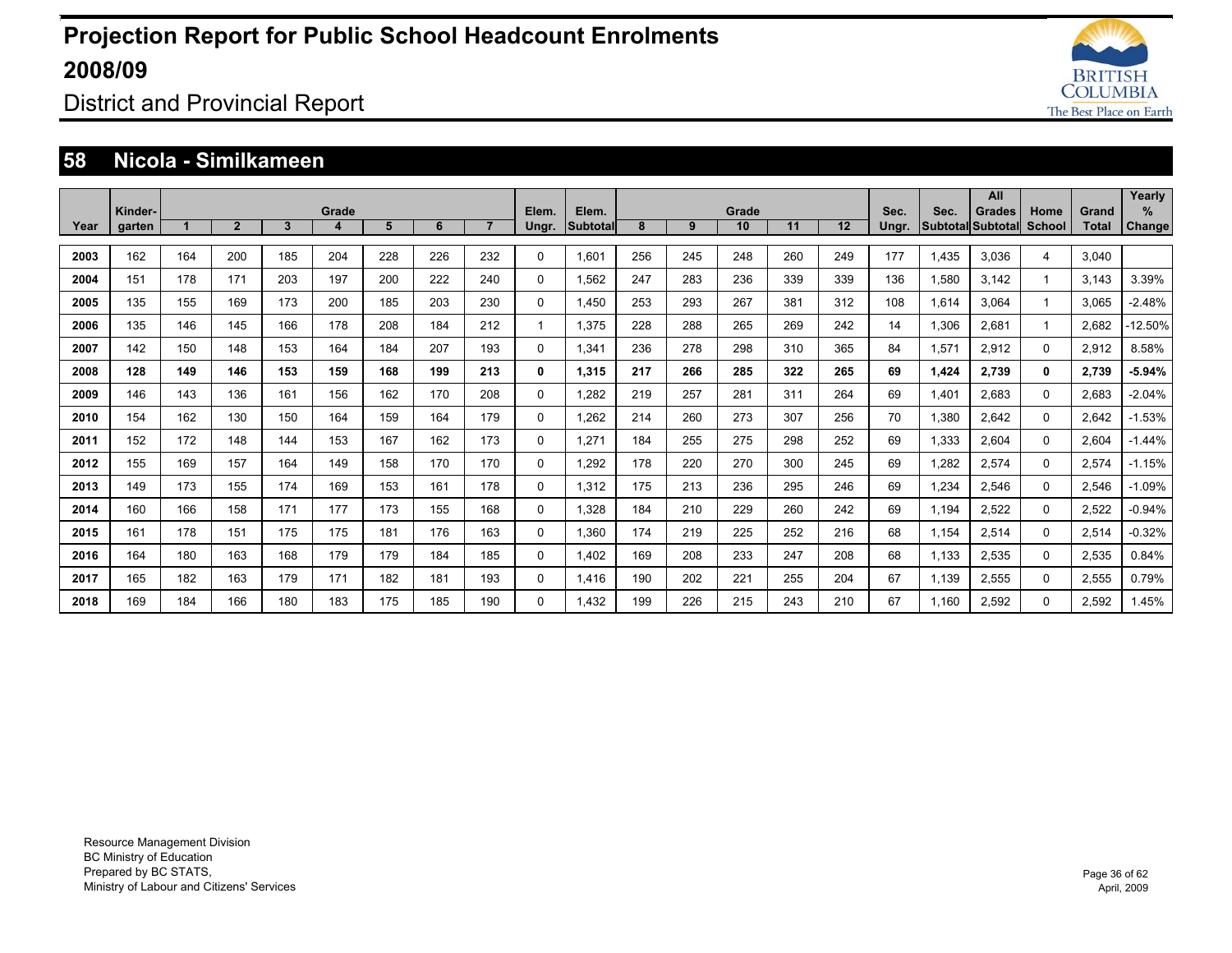

District and Provincial Report

#### **59 Peace River South**

|      | Kinder- |     |                |     | Grade |     |     |                | Elem.    | Elem.           |     |     | Grade |     |     | Sec.            | Sec.  | All<br><b>Grades</b>     | Home           | Grand        | Yearly<br>%   |
|------|---------|-----|----------------|-----|-------|-----|-----|----------------|----------|-----------------|-----|-----|-------|-----|-----|-----------------|-------|--------------------------|----------------|--------------|---------------|
| Year | garten  |     | $\overline{2}$ | 3   | 4     | 5   | 6   | $\overline{7}$ | Ungr.    | <b>Subtotal</b> | 8   | 9   | 10    | 11  | 12  | Ungr.           |       | <b>Subtotal Subtotal</b> | <b>School</b>  | <b>Total</b> | <b>Change</b> |
| 2003 | 273     | 321 | 336            | 336 | 354   | 361 | 380 | 396            |          | 2,758           | 413 | 411 | 420   | 408 | 391 | 54              | 2,097 | 4.855                    | 10             | 4,865        |               |
| 2004 | 291     | 285 | 322            | 329 | 354   | 346 | 356 | 400            | 0        | 2,683           | 406 | 402 | 413   | 452 | 378 | 77              | 2,128 | 4.811                    | 5              | 4,816        | $-1.01%$      |
| 2005 | 260     | 298 | 291            | 334 | 332   | 358 | 326 | 370            | 0        | 2,569           | 403 | 384 | 409   | 421 | 409 | 32              | 2,058 | 4.627                    | $\overline{7}$ | 4.634        | $-3.78%$      |
| 2006 | 277     | 286 | 302            | 297 | 343   | 336 | 360 | 342            | 0        | 2.543           | 373 | 415 | 401   | 437 | 350 | 24              | 2,000 | 4.543                    | 0              | 4,543        | $-1.96%$      |
| 2007 | 297     | 281 | 285            | 304 | 300   | 335 | 333 | 367            | 0        | 2,502           | 360 | 377 | 422   | 446 | 367 | 10              | 1,982 | 4.484                    | $\Omega$       | 4.484        | $-1.30%$      |
| 2008 | 253     | 310 | 276            | 276 | 297   | 288 | 323 | 342            | 0        | 2.365           | 373 | 347 | 386   | 466 | 328 | 12              | 1,912 | 4,277                    | 0              | 4,277        | $-4.62%$      |
| 2009 | 242     | 315 | 292            | 271 | 280   | 282 | 312 | 319            | 0        | 2.313           | 360 | 347 | 382   | 450 | 302 | 12              | 1.853 | 4.166                    | 0              | 4.166        | $-2.60%$      |
| 2010 | 237     | 303 | 298            | 288 | 276   | 267 | 307 | 310            | 0        | 2.286           | 337 | 335 | 380   | 446 | 293 | 12              | 1.803 | 4.089                    | 0              | 4.089        | $-1.85%$      |
| 2011 | 252     | 297 | 285            | 293 | 293   | 263 | 290 | 305            | 0        | 2.278           | 328 | 314 | 370   | 445 | 289 | 12 <sup>2</sup> | 1.758 | 4.036                    | 0              | 4,036        | $-1.30%$      |
| 2012 | 273     | 315 | 278            | 281 | 299   | 279 | 286 | 287            | 0        | 2.298           | 323 | 306 | 348   | 434 | 289 | 12              | 1.712 | 4.010                    | $\Omega$       | 4.010        | $-0.64%$      |
| 2013 | 265     | 342 | 297            | 275 | 286   | 285 | 304 | 283            | 0        | 2,337           | 304 | 301 | 338   | 409 | 282 | 12 <sup>2</sup> | 1,646 | 3,983                    | $\Omega$       | 3,983        | $-0.67%$      |
| 2014 | 252     | 332 | 322            | 293 | 281   | 275 | 311 | 302            | 0        | 2,368           | 300 | 285 | 332   | 397 | 267 | 12              | 1,593 | 3,961                    | 0              | 3,961        | $-0.55%$      |
| 2015 | 259     | 316 | 314            | 318 | 299   | 269 | 299 | 308            | 0        | 2,382           | 318 | 281 | 315   | 389 | 259 | 12              | 1,574 | 3,956                    | 0              | 3,956        | $-0.13%$      |
| 2016 | 264     | 325 | 299            | 310 | 325   | 286 | 293 | 296            | 0        | 2.398           | 326 | 297 | 310   | 372 | 254 | 12              | 1,571 | 3.969                    | 0              | 3,969        | 0.33%         |
| 2017 | 265     | 331 | 307            | 295 | 317   | 311 | 311 | 290            | 0        | 2,427           | 314 | 303 | 327   | 366 | 243 | 12              | 1,565 | 3,992                    | 0              | 3,992        | 0.58%         |
| 2018 | 266     | 332 | 313            | 303 | 303   | 303 | 337 | 308            | $\Omega$ | 2.465           | 307 | 294 | 333   | 383 | 239 | 12              | 1.568 | 4.033                    | 0              | 4.033        | 1.03%         |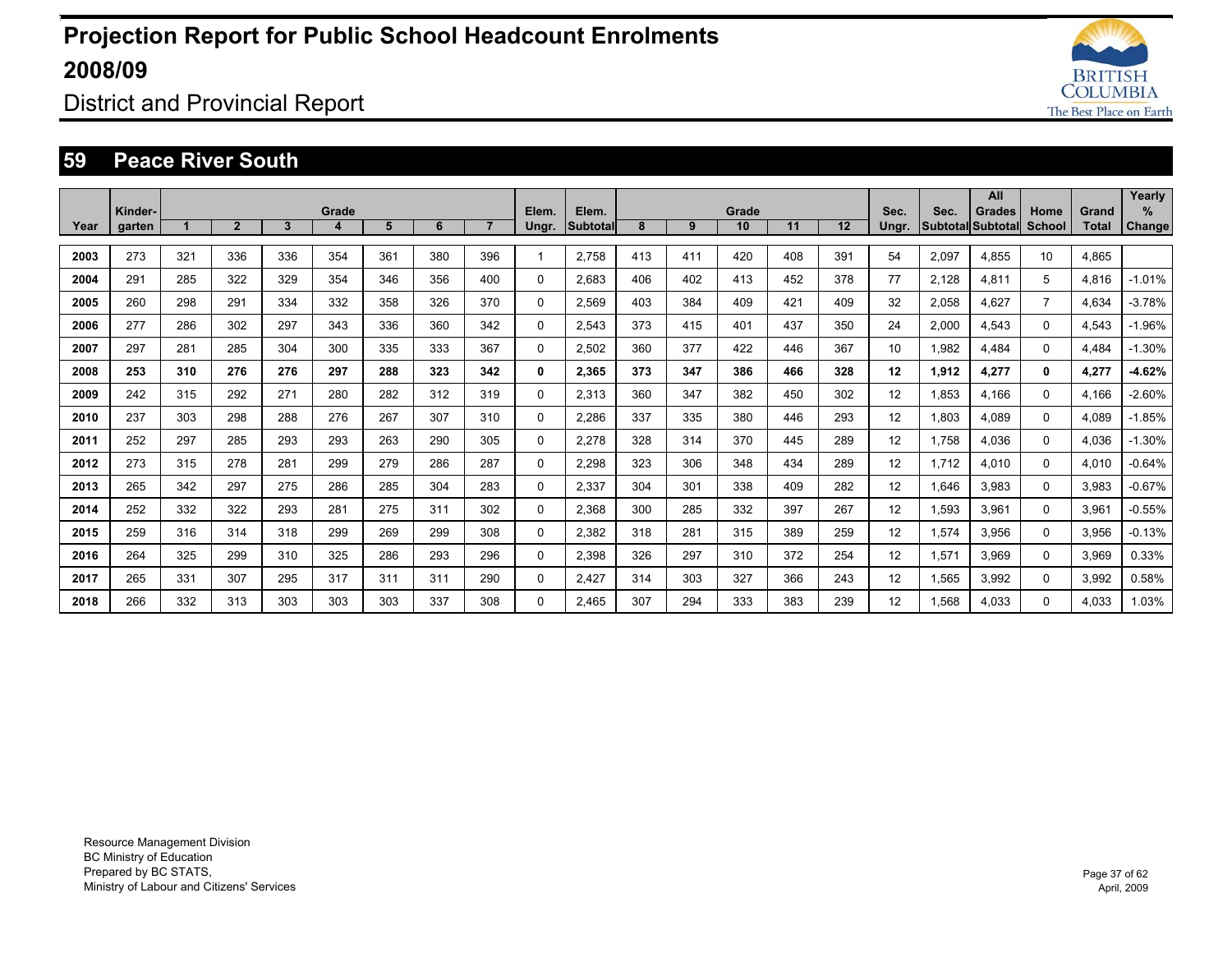

### District and Provincial Report

#### **60 Peace River North**

|      |                   |     |                |     |            |     |     |                |                |                          |     |     |             |     |     |               |       | All                                |                |                | Yearly             |
|------|-------------------|-----|----------------|-----|------------|-----|-----|----------------|----------------|--------------------------|-----|-----|-------------|-----|-----|---------------|-------|------------------------------------|----------------|----------------|--------------------|
| Year | Kinder-<br>garten |     | $\overline{2}$ | 3   | Grade<br>4 | 5   | 6   | 7 <sup>2</sup> | Elem.<br>Ungr. | Elem.<br><b>Subtotal</b> | 8   | 9   | Grade<br>10 | 11  | 12  | Sec.<br>Ungr. | Sec.  | <b>Grades</b><br>Subtotal Subtotal | Home<br>School | Grand<br>Total | %<br><b>Change</b> |
|      |                   |     |                |     |            |     |     |                |                |                          |     |     |             |     |     |               |       |                                    |                |                |                    |
| 2003 | 418               | 431 | 427            | 421 | 471        | 448 | 462 | 459            | $\Omega$       | 3.537                    | 506 | 453 | 465         | 429 | 410 | 47            | 2,310 | 5.847                              | 36             | 5.883          |                    |
| 2004 | 388               | 421 | 425            | 455 | 429        | 457 | 449 | 452            | $\Omega$       | 3.476                    | 495 | 499 | 426         | 512 | 407 | 48            | 2.387 | 5.863                              | 40             | 5.903          | 0.34%              |
| 2005 | 487               | 400 | 431            | 419 | 457        | 445 | 451 | 469            | $\Omega$       | 3.559                    | 500 | 504 | 484         | 409 | 439 | 70            | 2.406 | 5.965                              | 14             | 5.979          | 1.29%              |
| 2006 | 466               | 478 | 412            | 424 | 422        | 455 | 443 | 457            | $\overline{2}$ | 3.559                    | 482 | 516 | 454         | 479 | 378 | 60            | 2.369 | 5.928                              | 3              | 5.931          | $-0.80%$           |
| 2007 | 398               | 450 | 459            | 393 | 414        | 425 | 453 | 434            | 5              | 3.431                    | 461 | 497 | 496         | 486 | 436 | 60            | 2,436 | 5.867                              | 8              | 5,875          | $-0.94%$           |
| 2008 | 457               | 407 | 428            | 460 | 387        | 412 | 424 | 459            | $\overline{2}$ | 3.436                    | 450 | 458 | 491         | 516 | 464 | 89            | 2,468 | 5,904                              | 6              | 5,910          | 0.60%              |
| 2009 | 459               | 411 | 433            | 453 | 426        | 414 | 408 | 456            | $\overline{2}$ | 3.462                    | 458 | 464 | 462         | 508 | 481 | 89            | 2,462 | 5,924                              | 6              | 5,930          | 0.34%              |
| 2010 | 489               | 414 | 439            | 459 | 420        | 456 | 410 | 440            | $\overline{2}$ | 3.529                    | 456 | 472 | 468         | 481 | 477 | 90            | 2,444 | 5,973                              | 6              | 5,979          | 0.83%              |
| 2011 | 498               | 442 | 442            | 465 | 426        | 450 | 452 | 442            | $\overline{2}$ | 3.619                    | 440 | 471 | 475         | 486 | 453 | 91            | 2,416 | 6.035                              | 6              | 6,041          | 1.04%              |
| 2012 | 540               | 450 | 473            | 469 | 431        | 456 | 447 | 487            | $\overline{2}$ | 3.755                    | 442 | 455 | 474         | 493 | 456 | 91            | 2,411 | 6.166                              | 6              | 6.172          | 2.17%              |
| 2013 | 547               | 488 | 481            | 501 | 435        | 462 | 453 | 482            | $\overline{2}$ | 3.851                    | 487 | 458 | 460         | 494 | 464 | 92            | 2,455 | 6.306                              | $\overline{7}$ | 6,313          | 2.28%              |
| 2014 | 540               | 495 | 522            | 510 | 465        | 467 | 459 | 489            | 2              | 3.949                    | 482 | 502 | 463         | 481 | 466 | 93            | 2,487 | 6.436                              | $\overline{7}$ | 6.443          | 2.06%              |
| 2015 | 539               | 490 | 530            | 553 | 474        | 499 | 463 | 495            | $\overline{2}$ | 4.045                    | 488 | 498 | 504         | 482 | 453 | 95            | 2,520 | 6.565                              | 7              | 6,572          | 2.00%              |
| 2016 | 541               | 489 | 524            | 562 | 514        | 508 | 495 | 500            | $\overline{2}$ | 4.135                    | 495 | 504 | 501         | 522 | 455 | 96            | 2,573 | 6.708                              | $\overline{7}$ | 6.715          | 2.18%              |
| 2017 | 543               | 490 | 523            | 557 | 523        | 552 | 504 | 534            | $\overline{2}$ | 4,228                    | 500 | 512 | 507         | 521 | 490 | 97            | 2,627 | 6.855                              | $\overline{7}$ | 6.862          | 2.19%              |
| 2018 | 540               | 493 | 525            | 555 | 517        | 561 | 546 | 545            | 3              | 4.285                    | 534 | 517 | 515         | 528 | 491 | 99            | 2.684 | 6.969                              |                | 6.976          | 1.66%              |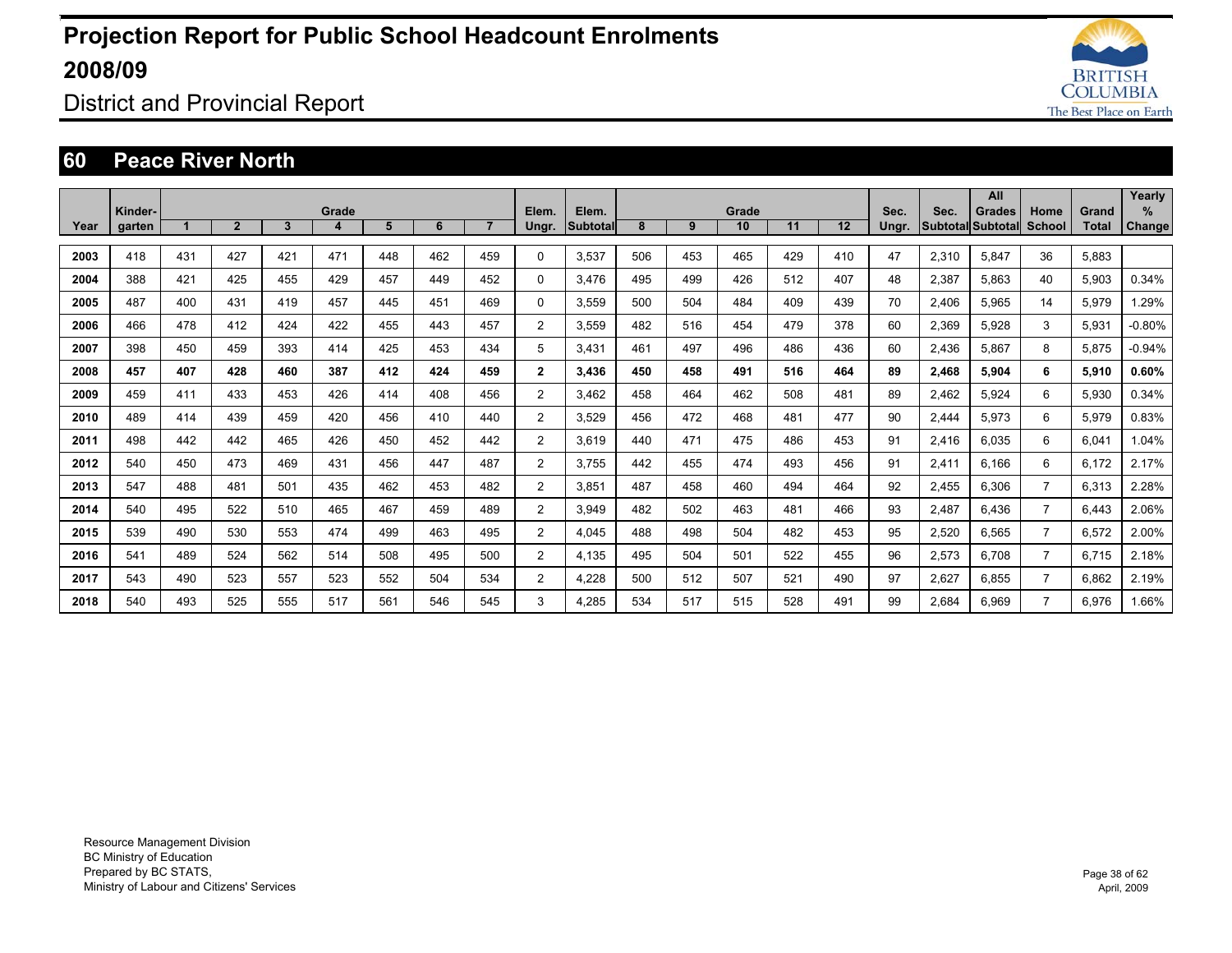

### District and Provincial Report

#### **61 Greater Victoria**

|      |         |       |                |       |       |       |       |                |          |                 |        |       |       |       |       |          |                   | All           |        |        | Yearly   |
|------|---------|-------|----------------|-------|-------|-------|-------|----------------|----------|-----------------|--------|-------|-------|-------|-------|----------|-------------------|---------------|--------|--------|----------|
|      | Kinder- |       |                |       | Grade |       |       |                | Elem.    | Elem.           |        |       | Grade |       |       | Sec.     | Sec.              | <b>Grades</b> | Home   | Grand  | $\%$     |
| Year | garten  |       | $\overline{2}$ | 3     | Δ     | 5     | 6     | $\overline{7}$ | Ungr.    | <b>Subtotal</b> | 8      | 9     | 10    | 11    | 12    | Ungr.    | Subtotal Subtotal |               | School | Total  | Change   |
| 2003 | 1,265   | 1,396 | 1.384          | 1.493 | 1.619 | 1.543 | 1.552 | 1.564          | $\Omega$ | 11.816          | 1.672  | 1.767 | 1.864 | 2.006 | 1,806 | $\Omega$ | 9.115             | 20.931        | 13     | 20.944 |          |
| 2004 | 1,279   | 1,348 | 1,393          | 1.401 | 1,502 | 1.618 | 1,545 | 1.562          | 0        | 11.648          | 1.674  | 1.765 | 1.765 | 2,084 | 1.803 | 0        | 9.091             | 20,739        | 11     | 20.750 | $-0.93%$ |
| 2005 | 1.251   | 1,344 | 1.351          | 1.400 | 1.413 | 1,516 | 1.607 | 1.565          | 0        | 11.447          | 1.612  | 1.820 | 1.843 | 1.855 | 1.905 | 0        | 9.035             | 20.482        | 8      | 20.490 | $-1.25%$ |
| 2006 | 1.263   | 1,317 | 1.338          | 1.338 | 1.374 | 1.393 | 1.484 | 1.563          | $\Omega$ | 11.070          | 1.542  | 1.641 | 1.833 | 1.818 | 1.610 | 78       | 8.522             | 19.592        | 16     | 19.608 | $-4.30%$ |
| 2007 | 1,269   | 1,337 | 1.306          | 1.339 | .336  | 1,392 | 1.360 | 1.483          | 0        | 10,822          | 1,550  | 1,668 | 1.760 | 1.880 | 1.781 | 122      | 8.761             | 19.583        | 12     | 19.595 | $-0.07%$ |
| 2008 | 1.305   | 1,328 | 1.339          | 1.318 | 1.322 | 1.353 | 1.349 | 1.377          | 0        | 10.691          | 1.469  | 1,655 | 1.825 | 1.756 | 1.887 | 232      | 8.824             | 19.515        | 15     | 19.530 | $-0.33%$ |
| 2009 | 1,334   | 1,394 | 1,311          | 1.279 | .359  | 1,352 | 1.352 | 1.371          | $\Omega$ | 10.752          | .468   | 1,584 | 1.801 | 1.720 | 1.846 | 231      | 8,650             | 19,402        | 15     | 19.417 | $-0.58%$ |
| 2010 | 1,351   | 1,420 | 1.367          | 1.244 | 1,313 | 1,383 | 1.345 | 1.368          | $\Omega$ | 10.791          | .454   | 1,570 | 1.713 | 1.681 | 1.789 | 230      | 8,437             | 19,228        | 15     | 19,243 | $-0.90%$ |
| 2011 | 1.343   | 1,443 | 1.401          | 1.306 | .288  | 1.346 | 1.383 | 1.370          | 0        | 10.880          | 1.463  | 1,572 | 1.718 | 1.628 | 1.779 | 230      | 8,390             | 19.270        | 15     | 19,285 | 0.22%    |
| 2012 | 1,323   | 1,435 | 1.424          | 1,338 | 1,350 | 1,320 | 1.347 | 1.408          | 0        | 10,945          | .465   | 1,582 | 1,720 | 1,632 | 1.728 | 230      | 8,357             | 19,302        | 15     | 19,317 | 0.17%    |
| 2013 | 1,369   | 1,413 | 1.414          | 1,357 | 1,378 | 1,379 | 1,317 | .368           | $\Omega$ | 10,995          | 499. ا | 1,577 | 1,721 | 1,624 | 1.719 | 230      | 8,370             | 19,365        | 15     | 19,380 | 0.33%    |
| 2014 | 1.414   | 1.458 | 1.386          | 1,341 | 1,391 | 1,402 | 1,370 | 1.333          | 0        | 11,095          | 1.450  | 1,601 | 1.701 | 1.610 | 1.694 | 229      | 8,285             | 19.380        | 15     | 19,395 | 0.08%    |
| 2015 | 1,435   | 1,512 | 1.440          | 1,325 | 1,386 | 1,425 | 1,402 | .394           | 0        | 11,319          | 1,427  | 1,569 | 1,748 | 1,617 | 1.710 | 230      | 8,301             | 19,620        | 15     | 19,635 | 1.24%    |
| 2016 | 1,448   | 1,535 | 1,493          | 1,376 | 1,371 | 1,419 | 1,424 | .426           | $\Omega$ | 11,492          | 489. ا | 1,546 | 1,719 | 1,659 | 1.719 | 232      | 8,364             | 19,856        | 16     | 19,872 | 1.21%    |
| 2017 | 1.449   | 1,549 | 1,516          | 1.428 | 1.423 | 1,405 | 1.419 | 1.449          | 0        | 11,638          | 1,524  | 1,611 | 1,697 | 1.637 | 1.761 | 233      | 8.463             | 20.101        | 16     | 20.117 | 1.23%    |
| 2018 | 1.446   | 1.550 | 1.530          | 1.449 | 1.474 | 1.457 | .404  | 1.444          | $\Omega$ | 11.754          | 1.548  | 1.647 | 1.761 | 1.617 | 1.742 | 235      | 8.550             | 20.304        | 16     | 20.320 | 1.01%    |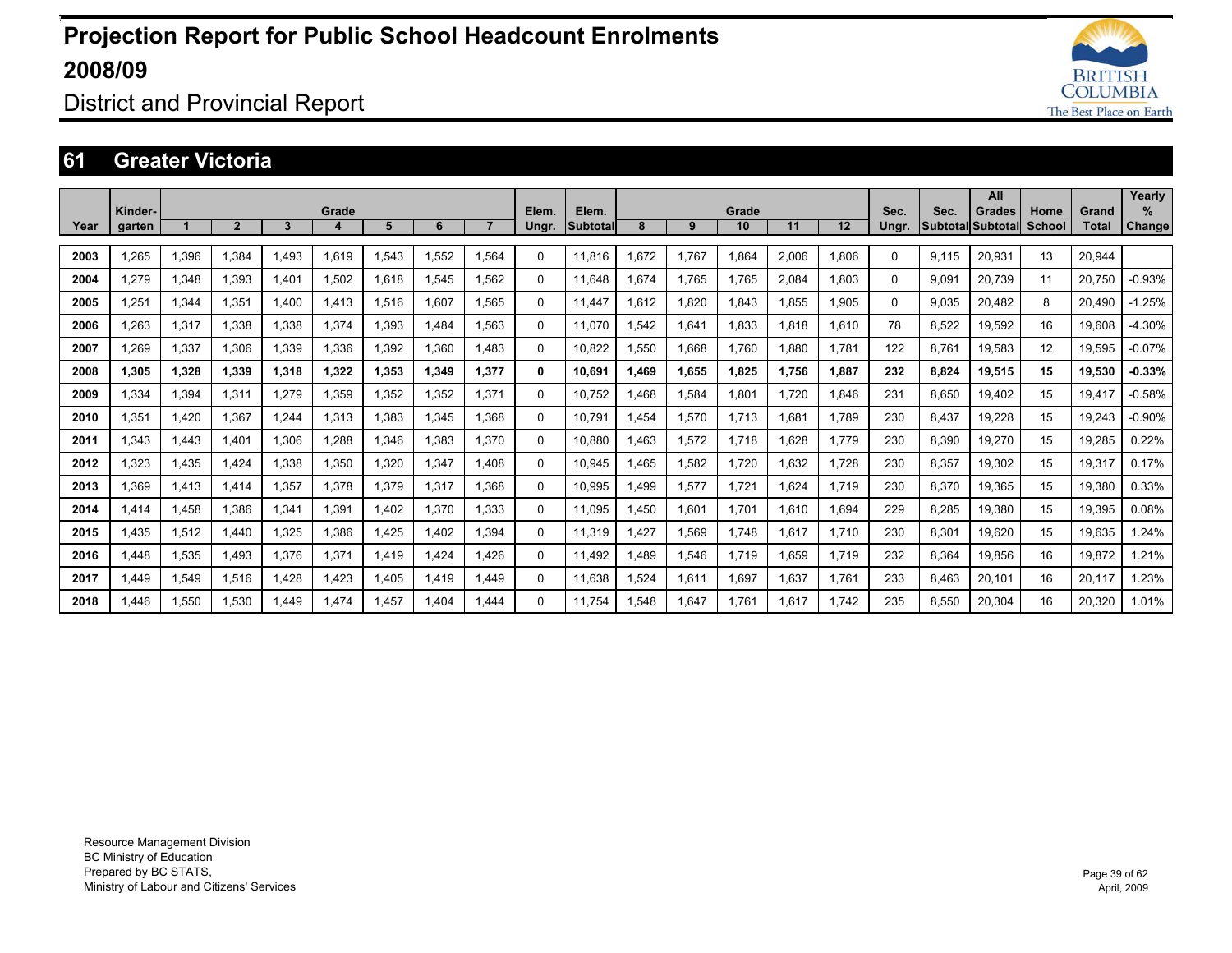

### District and Provincial Report

#### **62 Sooke**

|      |         |     |                |     |       |     |     |                |          |                 |     |     |       |       |     |       |       | All               |                |              | Yearly        |
|------|---------|-----|----------------|-----|-------|-----|-----|----------------|----------|-----------------|-----|-----|-------|-------|-----|-------|-------|-------------------|----------------|--------------|---------------|
|      | Kinder- |     |                |     | Grade |     |     |                | Elem.    | Elem.           |     |     | Grade |       |     | Sec.  | Sec.  | Grades            | Home           | Grand        | ℅             |
| Year | garten  |     | $\overline{2}$ | 3   | 4     | 5   | 6   | $\overline{7}$ | Ungr.    | <b>Subtotal</b> | 8   | 9   | 10    | 11    | 12  | Ungr. |       | Subtotal Subtotal | School         | <b>Total</b> | <b>Change</b> |
| 2003 | 564     | 613 | 632            | 644 | 694   | 690 | 731 | 723            | 0        | 5,291           | 755 | 725 | 773   | 1.031 | 675 | 65    | 4,024 | 9.315             |                | 9,316        |               |
| 2004 | 553     | 583 | 621            | 646 | 651   | 701 | 705 | 754            | 0        | 5,214           | 726 | 748 | 723   | 1.173 | 696 | 36    | 4,102 | 9,316             | 1              | 9,317        | 0.01%         |
| 2005 | 558     | 560 | 599            | 627 | 658   | 656 | 709 | 706            | 0        | 5.073           | 744 | 728 | 744   | 1.085 | 785 | 13    | 4,099 | 9,172             | 0              | 9.172        | $-1.56%$      |
| 2006 | 544     | 558 | 576            | 609 | 640   | 667 | 669 | 698            | 0        | 4,961           | 698 | 756 | 687   | 801   | 689 | 270   | 3,901 | 8.862             | 0              | 8.862        | $-3.38%$      |
| 2007 | 573     | 574 | 572            | 597 | 588   | 643 | 678 | 666            | 0        | 4,891           | 697 | 661 | 737   | 819   | 717 | 236   | 3,867 | 8,758             | $\overline{2}$ | 8.760        | $-1.15%$      |
| 2008 | 574     | 588 | 587            | 592 | 616   | 600 | 664 | 685            | 0        | 4,906           | 686 | 703 | 725   | 828   | 705 | 452   | 4,099 | 9,005             |                | 9,006        | 2.81%         |
| 2009 | 615     | 587 | 614            | 612 | 615   | 586 | 646 | 696            | 0        | 4.971           | 679 | 684 | 679   | 787   | 682 | 453   | 3,964 | 8.935             | 1              | 8.936        | $-0.78%$      |
| 2010 | 664     | 627 | 612            | 640 | 636   | 586 | 632 | 678            | 0        | 5.075           | 690 | 678 | 660   | 740   | 651 | 453   | 3,872 | 8,947             | 1              | 8,948        | 0.13%         |
| 2011 | 686     | 676 | 653            | 638 | 664   | 607 | 632 | 663            | 0        | 5,219           | 673 | 689 | 652   | 719   | 612 | 454   | 3.799 | 9.018             | 1              | 9.019        | 0.79%         |
| 2012 | 657     | 697 | 703            | 681 | 663   | 632 | 653 | 663            | 0        | 5.349           | 659 | 671 | 661   | 709   | 595 | 455   | 3.750 | 9.099             | 1              | 9.100        | 0.90%         |
| 2013 | 726     | 671 | 727            | 732 | 706   | 630 | 680 | 684            | 0        | 5,556           | 658 | 657 | 646   | 719   | 586 | 457   | 3,723 | 9,279             | 1              | 9,280        | .98%          |
| 2014 | 769     | 740 | 700            | 758 | 759   | 672 | 679 | 713            | 0        | 5,790           | 679 | 656 | 632   | 703   | 593 | 461   | 3,724 | 9,514             |                | 9,515        | 2.53%         |
| 2015 | 783     | 783 | 770            | 730 | 786   | 721 | 723 | 712            | 0        | 6.008           | 707 | 676 | 630   | 689   | 581 | 467   | 3.750 | 9.758             |                | 9.759        | 2.56%         |
| 2016 | 797     | 796 | 815            | 802 | 758   | 746 | 776 | 758            | 0        | 6,248           | 707 | 704 | 648   | 685   | 569 | 474   | 3,787 | 10,035            | 1              | 10,036       | 2.84%         |
| 2017 | 812     | 811 | 829            | 848 | 832   | 721 | 803 | 813            | $\Omega$ | 6,469           | 751 | 704 | 673   | 703   | 565 | 480   | 3,876 | 10,345            |                | 10,346       | 3.09%         |
| 2018 | 832     | 826 | 843            | 862 | 878   | 790 | 775 | 841            | 0        | 6.647           | 804 | 747 | 675   | 731   | 580 | 488   | 4.025 | 10.672            |                | 10.673       | 3.16%         |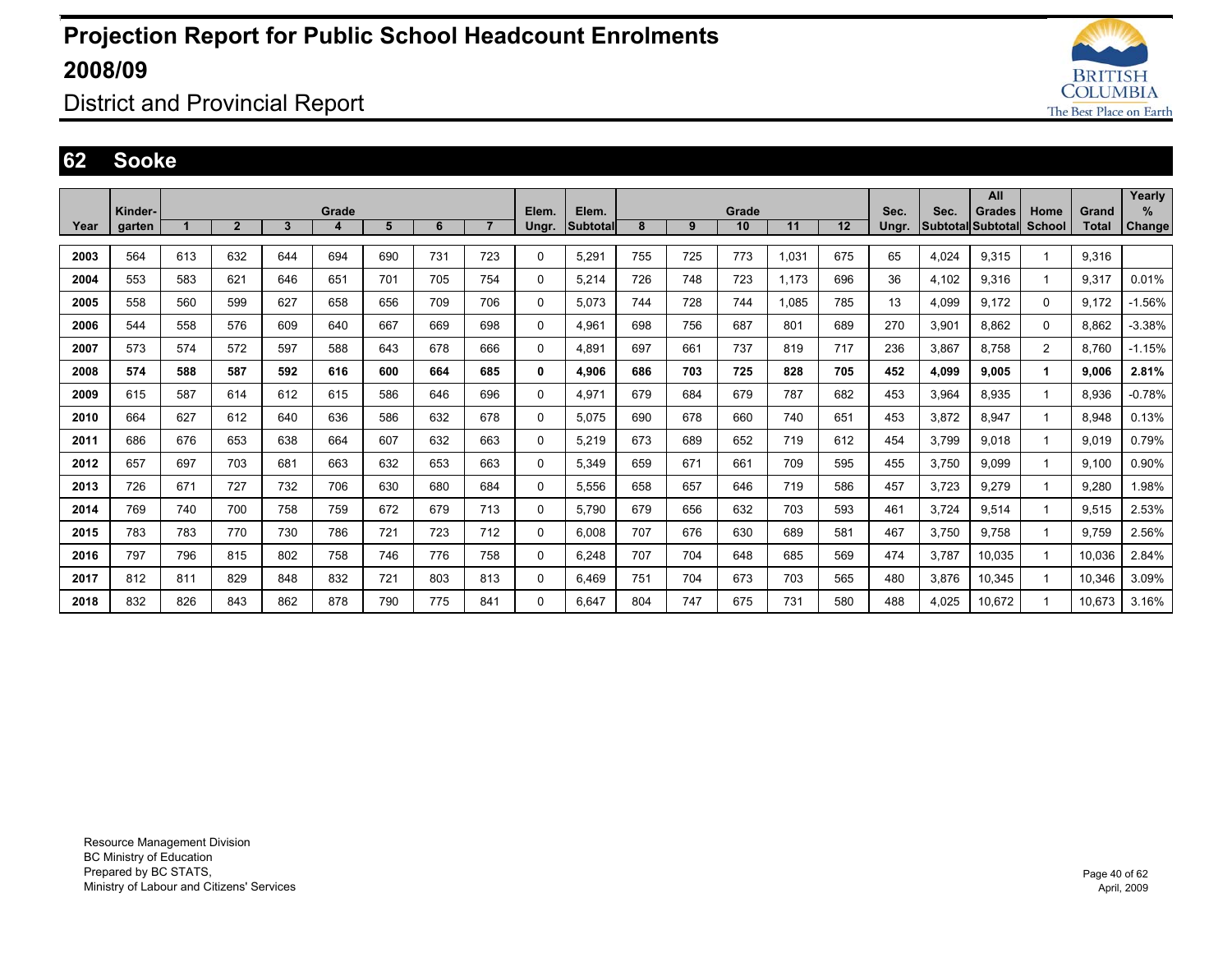

District and Provincial Report

#### **63 Saanich**

|      |         |     |                |     |       |     |     |                |                |          |     |     |       |       |       |                |       | All               |               |       | Yearly   |
|------|---------|-----|----------------|-----|-------|-----|-----|----------------|----------------|----------|-----|-----|-------|-------|-------|----------------|-------|-------------------|---------------|-------|----------|
|      | Kinder- |     |                |     | Grade |     |     |                | Elem.          | Elem.    |     |     | Grade |       |       | Sec.           | Sec.  | <b>Grades</b>     | Home          | Grand | $\%$     |
| Year | garten  |     | $\overline{2}$ | 3   | 4     | 5   | 6   | $\overline{7}$ | Ungr.          | Subtotal | 8   | 9   | 10    | 11    | 12    | Ungr.          |       | Subtotal Subtotal | <b>School</b> | Total | Change   |
|      |         |     |                |     |       |     |     |                |                |          |     |     |       |       |       |                |       |                   |               |       |          |
| 2003 | 420     | 490 | 510            | 562 | 592   | 600 | 690 | 738            | $\mathbf 0$    | 4.602    | 766 | 854 | 926   | 1,135 | 798   | 0              | 4,479 | 9.081             | 8             | 9.089 |          |
| 2004 | 408     | 466 | 491            | 521 | 555   | 611 | 631 | 708            | $\Omega$       | 4,391    | 779 | 852 | 956   | 1,074 | 930   | $\overline{7}$ | 4,598 | 8,989             | 4             | 8,993 | $-1.06%$ |
| 2005 | 381     | 443 | 484            | 493 | 534   | 552 | 632 | 651            | $\mathbf 0$    | 4,170    | 726 | 804 | 939   | 1,085 | 917   | 0              | 4,471 | 8.641             | 5             | 8,646 | $-3.86%$ |
| 2006 | 390     | 411 | 464            | 481 | 502   | 530 | 588 | 659            | $\overline{2}$ | 4.027    | 662 | 791 | 871   | 997   | 927   | 16             | 4,264 | 8.291             | 3             | 8.294 | $-4.07%$ |
| 2007 | 379     | 414 | 429            | 466 | 504   | 522 | 574 | 613            | 3              | 3,904    | 686 | 739 | 900   | 1,016 | 1,209 | 165            | 4,715 | 8.619             | 2             | 8.621 | 3.94%    |
| 2008 | 409     | 410 | 434            | 454 | 481   | 514 | 582 | 602            |                | 3.887    | 630 | 733 | 894   | 1.032 | 1,523 | 239            | 5,051 | 8,938             | 4             | 8,942 | 3.72%    |
| 2009 | 394     | 404 | 434            | 437 | 455   | 503 | 549 | 573            |                | 3.750    | 603 | 703 | 863   | 997   | 1.402 | 237            | 4,805 | 8.555             | 4             | 8.559 | $-4.28%$ |
| 2010 | 372     | 390 | 429            | 437 | 438   | 476 | 537 | 541            |                | 3.621    | 576 | 676 | 829   | 963   | 1,352 | 234            | 4,630 | 8,251             | 4             | 8,255 | $-3.55%$ |
| 2011 | 375     | 370 | 415            | 433 | 440   | 460 | 510 | 531            |                | 3,535    | 545 | 645 | 797   | 927   | 1,307 | 231            | 4,452 | 7,987             | 4             | 7,991 | $-3.20%$ |
| 2012 | 389     | 373 | 393            | 420 | 436   | 460 | 494 | 504            |                | 3.470    | 534 | 611 | 762   | 893   | 1,261 | 229            | 4,290 | 7.760             | 4             | 7.764 | $-2.84%$ |
| 2013 | 384     | 388 | 397            | 399 | 423   | 457 | 495 | 489            |                | 3,433    | 509 | 600 | 724   | 855   | 1,216 | 227            | 4,131 | 7,564             | 3             | 7,567 | $-2.54%$ |
| 2014 | 408     | 383 | 414            | 402 | 403   | 445 | 491 | 490            |                | 3.437    | 493 | 571 | 708   | 813   | 1.165 | 225            | 3,975 | 7,412             | 3             | 7.415 | $-2.01%$ |
| 2015 | 417     | 406 | 408            | 419 | 406   | 424 | 478 | 486            |                | 3.445    | 494 | 554 | 676   | 795   | 1.110 | 222            | 3,851 | 7.296             | 3             | 7,299 | $-1.56%$ |
| 2016 | 426     | 414 | 432            | 414 | 423   | 427 | 455 | 474            |                | 3,466    | 490 | 555 | 655   | 761   | 1,085 | 220            | 3,766 | 7,232             | 3             | 7,235 | $-0.88%$ |
| 2017 | 435     | 423 | 442            | 438 | 418   | 444 | 459 | 452            |                | 3,512    | 478 | 550 | 655   | 738   | 1,041 | 219            | 3,681 | 7,193             | 3             | 7,196 | $-0.54%$ |
| 2018 | 451     | 433 | 451            | 448 | 442   | 440 | 478 | 455            |                | 3.599    | 456 | 536 | 649   | 737   | 1.009 | 217            | 3.604 | 7.203             | 3             | 7.206 | 0.14%    |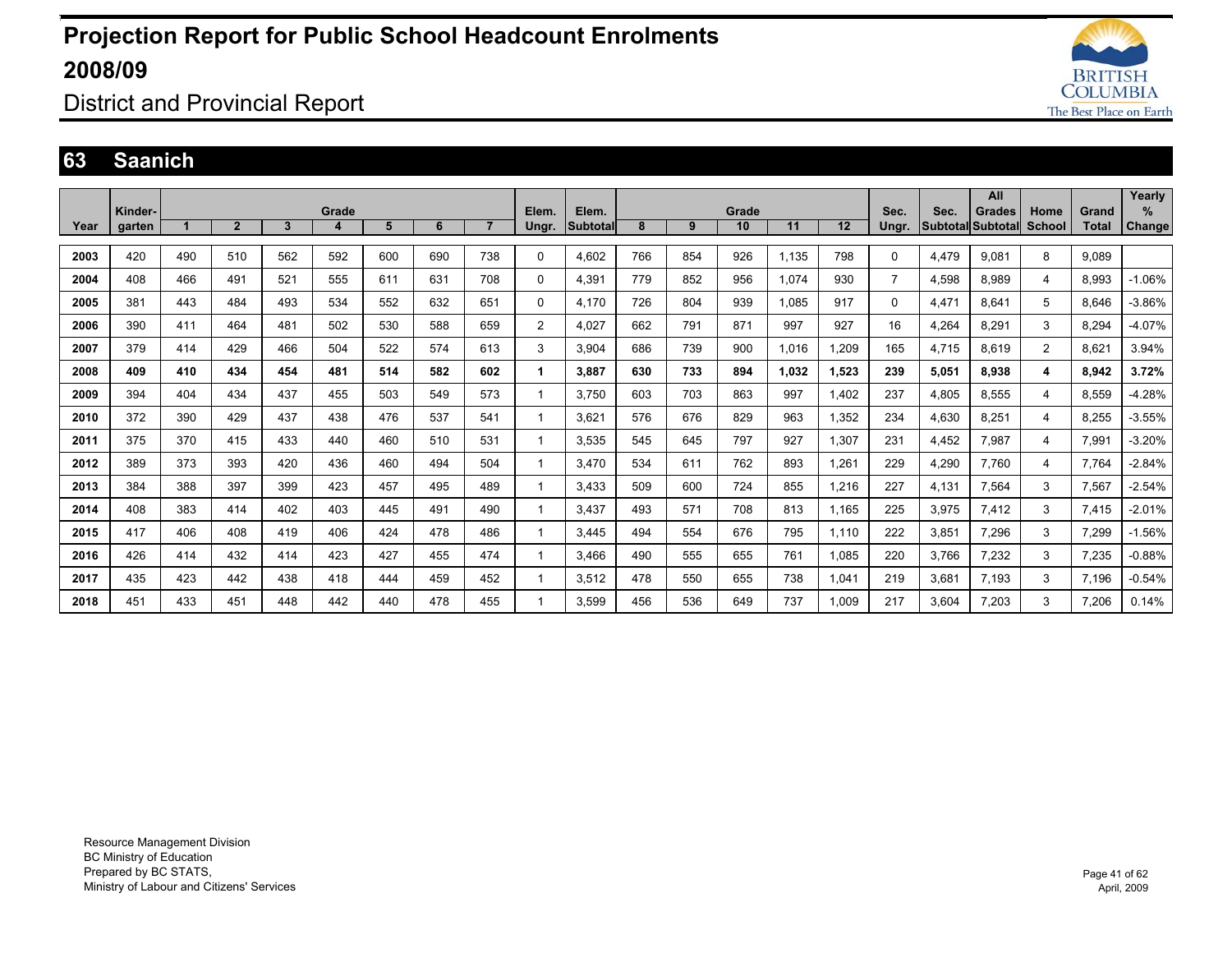

District and Provincial Report

#### **64 Gulf Islands**

|      |         |     |                |     |       |     |     |                |              |          |     |     |       |     |     |       |      | All               |        |              | Yearly        |
|------|---------|-----|----------------|-----|-------|-----|-----|----------------|--------------|----------|-----|-----|-------|-----|-----|-------|------|-------------------|--------|--------------|---------------|
|      | Kinder- |     |                |     | Grade |     |     |                | Elem.        | Elem.    |     |     | Grade |     |     | Sec.  | Sec. | Grades            | Home   | Grand        | ℅             |
| Year | garten  |     | $\overline{2}$ | 3   | 4     | 5   | 6   | $\overline{7}$ | Ungr.        | Subtotal | 8   | 9   | 10    | 11  | 12  | Ungr. |      | Subtotal Subtotal | School | <b>Total</b> | <b>Change</b> |
|      |         |     |                |     |       |     |     |                |              |          |     |     |       |     |     |       |      |                   |        |              |               |
| 2003 | 102     | 106 | 111            | 117 | 96    | 129 | 143 | 136            | $\mathbf 0$  | 940      | 132 | 135 | 144   | 197 | 157 | 94    | 859  | 1.799             | 1      | 1,800        |               |
| 2004 | 85      | 106 | 108            | 125 | 121   | 105 | 141 | 146            | $\mathbf 0$  | 937      | 133 | 136 | 145   | 185 | 165 | 54    | 818  | 1.755             | 0      | 1,755        | $-2.50%$      |
| 2005 | 100     | 93  | 108            | 120 | 124   | 125 | 102 | 136            | $\mathbf 0$  | 908      | 147 | 126 | 143   | 201 | 158 | 56    | 831  | 1.739             | 1      | 1.740        | $-0.85%$      |
| 2006 | 81      | 99  | 98             | 115 | 117   | 112 | 125 | 96             | $\mathbf 0$  | 843      | 134 | 148 | 142   | 134 | 179 | 13    | 750  | 1,593             | 4      | 1,597        | $-8.22%$      |
| 2007 | 94      | 91  | 111            | 94  | 120   | 122 | 118 | 124            | $\mathbf 0$  | 874      | 95  | 135 | 147   | 135 | 139 | 38    | 689  | 1,563             | 9      | 1,572        | $-1.57%$      |
| 2008 | 83      | 99  | 96             | 109 | 92    | 104 | 113 | 120            | 0            | 816      | 121 | 104 | 154   | 166 | 127 | 69    | 741  | 1,557             | 3      | 1.560        | $-0.76%$      |
| 2009 | 74      | 110 | 98             | 106 | 85    | 98  | 108 | 118            | 0            | 797      | 133 | 98  | 143   | 166 | 130 | 69    | 739  | 1.536             | 3      | 1.539        | $-1.35%$      |
| 2010 | 68      | 99  | 109            | 108 | 83    | 91  | 102 | 113            | $\Omega$     | 773      | 131 | 107 | 135   | 155 | 130 | 70    | 728  | 1,501             | 3      | 1,504        | $-2.27%$      |
| 2011 | 74      | 91  | 99             | 120 | 85    | 90  | 95  | 107            | $\mathbf{0}$ | 761      | 126 | 106 | 146   | 146 | 121 | 70    | 715  | 1,476             | 3      | 1.479        | $-1.66%$      |
| 2012 | 85      | 99  | 90             | 109 | 94    | 91  | 94  | 100            | $\mathbf 0$  | 762      | 119 | 101 | 144   | 157 | 114 | 70    | 705  | 1.467             | 3      | 1.470        | $-0.61%$      |
| 2013 | 90      | 112 | 98             | 101 | 86    | 101 | 96  | 98             | $\mathbf 0$  | 782      | 111 | 96  | 139   | 155 | 122 | 70    | 693  | 1,475             | 3      | 1,478        | 0.54%         |
| 2014 | 90      | 120 | 111            | 109 | 80    | 93  | 106 | 100            | $\Omega$     | 809      | 109 | 90  | 132   | 151 | 122 | 70    | 674  | 1.483             | 3      | 1,486        | 0.54%         |
| 2015 | 93      | 119 | 118            | 122 | 86    | 86  | 97  | 110            | 0            | 831      | 112 | 89  | 125   | 144 | 118 | 71    | 659  | 1.490             | 3      | 1.493        | 0.47%         |
| 2016 | 96      | 122 | 117            | 129 | 96    | 92  | 89  | 102            | 0            | 843      | 122 | 91  | 123   | 136 | 113 | 72    | 657  | 1,500             | 3      | 1,503        | 0.67%         |
| 2017 | 100     | 127 | 120            | 129 | 102   | 103 | 96  | 94             | $\Omega$     | 871      | 113 | 99  | 125   | 133 | 107 | 71    | 648  | 1,519             | 3      | 1,522        | 1.26%         |
| 2018 | 103     | 132 | 125            | 133 | 101   | 109 | 107 | 101            | $\Omega$     | 911      | 105 | 92  | 135   | 136 | 105 | 71    | 644  | 1.555             | 3      | 1.558        | 2.37%         |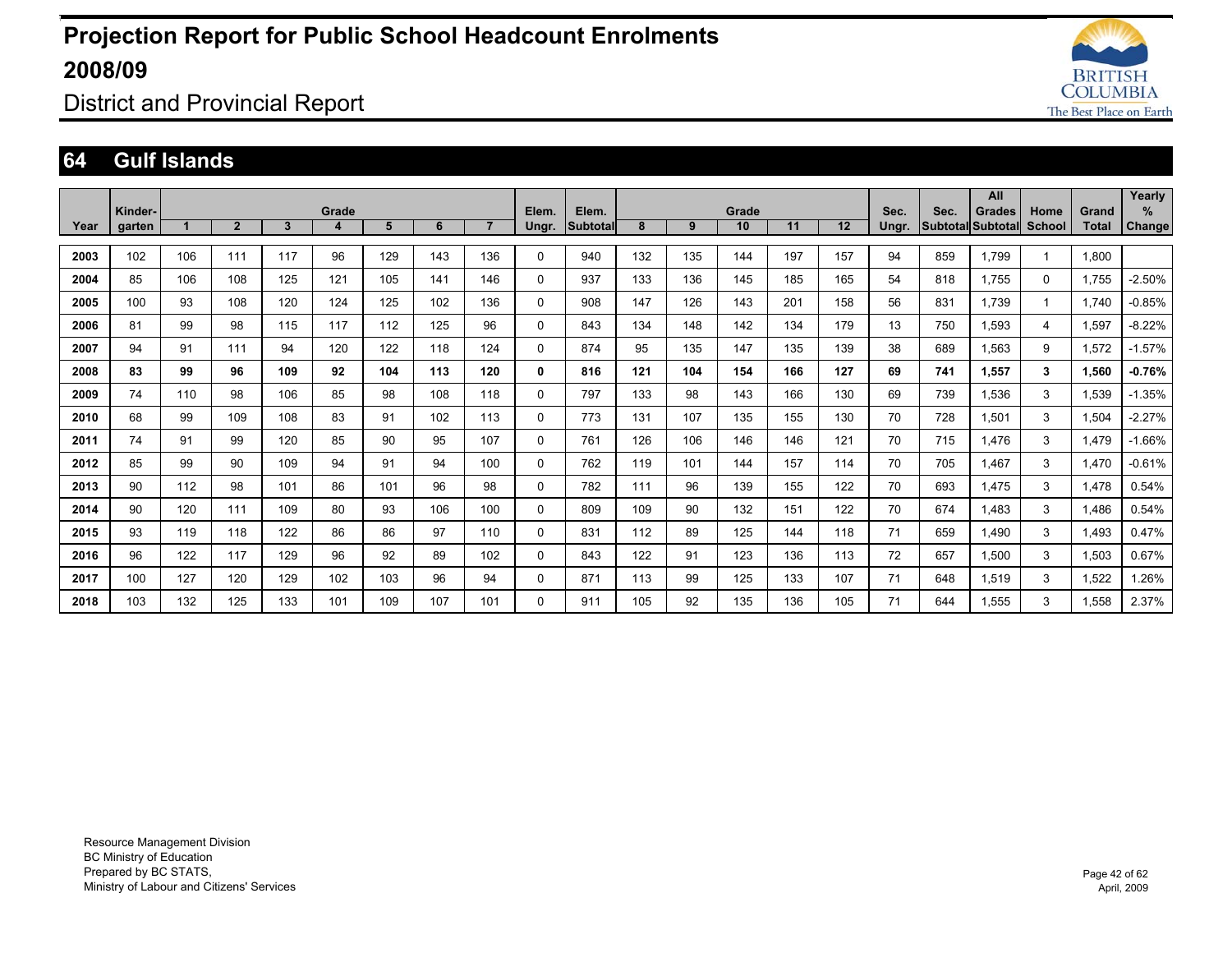

### District and Provincial Report

### **67 Okanagan Skaha**

|      | Kinder- |     |                |              | Grade |     |     |                | Elem.    | Elem.           |     |     | Grade |     |     | Sec.  | Sec.  | All<br><b>Grades</b>     | Home          | Grand        | Yearly<br>%   |
|------|---------|-----|----------------|--------------|-------|-----|-----|----------------|----------|-----------------|-----|-----|-------|-----|-----|-------|-------|--------------------------|---------------|--------------|---------------|
| Year | garten  |     | $\overline{2}$ | $\mathbf{3}$ | 4     | 5   | 6   | $\overline{7}$ | Ungr.    | <b>Subtotal</b> | 8   | 9   | 10    | 11  | 12  | Ungr. |       | <b>Subtotal Subtotal</b> | <b>School</b> | <b>Total</b> | <b>Change</b> |
| 2003 | 376     | 444 | 445            | 498          | 496   | 538 | 590 | 606            | $\Omega$ | 3.993           | 647 | 637 | 686   | 757 | 591 | 100   | 3.418 | 7,411                    |               | 7.412        |               |
| 2004 | 407     | 381 | 449            | 477          | 498   | 515 | 565 | 597            | 0        | 3.889           | 641 | 669 | 647   | 848 | 579 | 117   | 3,501 | 7.390                    |               | 7,391        | $-0.28%$      |
| 2005 | 380     | 411 | 379            | 445          | 486   | 512 | 544 | 575            | 0        | 3.732           | 607 | 665 | 699   | 791 | 634 | 97    | 3.493 | 7.225                    |               | 7.226        | $-2.23%$      |
| 2006 | 369     | 406 | 413            | 387          | 464   | 494 | 539 | 555            | 0        | 3.627           | 605 | 625 | 695   | 794 | 617 | 97    | 3.433 | 7.060                    | $\Omega$      | 7.060        | $-2.30%$      |
| 2007 | 362     | 390 | 431            | 410          | 404   | 471 | 543 | 559            | $\Omega$ | 3.570           | 570 | 625 | 667   | 821 | 583 | 60    | 3,326 | 6.896                    | $\Omega$      | 6,896        | $-2.32%$      |
| 2008 | 354     | 370 | 396            | 430          | 423   | 423 | 500 | 541            |          | 3,438           | 563 | 577 | 636   | 800 | 586 | 63    | 3,225 | 6.663                    | $\mathbf{0}$  | 6,663        | $-3.38%$      |
| 2009 | 343     | 358 | 394            | 418          | 415   | 415 | 469 | 529            |          | 3.342           | 567 | 554 | 639   | 759 | 562 | 63    | 3.144 | 6.486                    | 0             | 6.486        | $-2.66%$      |
| 2010 | 352     | 348 | 383            | 417          | 404   | 408 | 460 | 497            |          | 3.270           | 555 | 559 | 617   | 762 | 535 | 63    | 3.091 | 6.361                    | 0             | 6.361        | $-1.93%$      |
| 2011 | 373     | 358 | 373            | 406          | 404   | 398 | 453 | 488            |          | 3.254           | 522 | 547 | 621   | 737 | 536 | 62    | 3,025 | 6,279                    | 0             | 6.279        | $-1.29%$      |
| 2012 | 382     | 378 | 383            | 396          | 394   | 399 | 443 | 482            |          | 3.258           | 513 | 517 | 609   | 741 | 521 | 62    | 2,963 | 6.221                    | $\Omega$      | 6.221        | $-0.92%$      |
| 2013 | 415     | 388 | 405            | 406          | 385   | 390 | 444 | 470            |          | 3.304           | 507 | 508 | 578   | 729 | 523 | 62    | 2,907 | 6,211                    | $\Omega$      | 6,211        | $-0.16%$      |
| 2014 | 459     | 421 | 416            | 429          | 395   | 381 | 435 | 472            |          | 3,409           | 495 | 502 | 567   | 693 | 515 | 62    | 2,834 | 6,243                    | $\Omega$      | 6,243        | 0.52%         |
| 2015 | 476     | 464 | 449            | 440          | 416   | 391 | 425 | 463            |          | 3,525           | 497 | 491 | 559   | 680 | 491 | 62    | 2,780 | 6,305                    | 0             | 6,305        | 0.99%         |
| 2016 | 485     | 482 | 495            | 475          | 428   | 411 | 436 | 452            |          | 3.665           | 488 | 492 | 547   | 671 | 481 | 62    | 2,741 | 6.406                    | 0             | 6.406        | 1.60%         |
| 2017 | 491     | 490 | 513            | 522          | 461   | 422 | 458 | 463            |          | 3,821           | 477 | 484 | 548   | 658 | 476 | 62    | 2,705 | 6.526                    | 0             | 6,526        | 1.87%         |
| 2018 | 500     | 496 | 522            | 541          | 505   | 454 | 469 | 487            |          | 3.975           | 489 | 473 | 539   | 660 | 468 | 62    | 2.691 | 6.666                    | 0             | 6.666        | 2.15%         |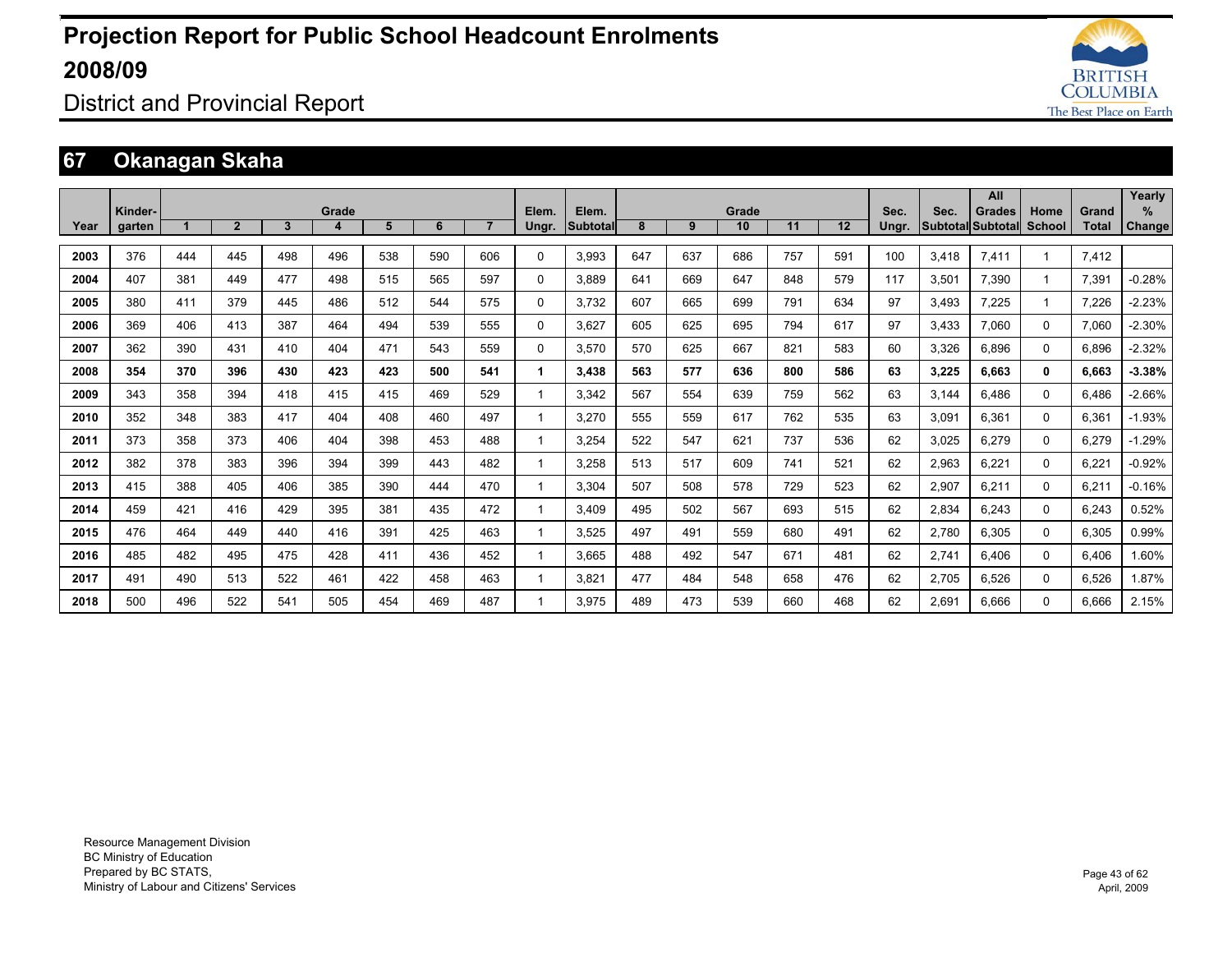

### District and Provincial Report

### **68 Nanaimo-Ladysmith**

|      | Kinder- |       |                |       | Grade |       |       |                | Elem. | Elem.           |       |       | Grade |       |       | Sec.  | Sec.  | All<br><b>Grades</b>     | Home           | Grand  | Yearly<br>%   |
|------|---------|-------|----------------|-------|-------|-------|-------|----------------|-------|-----------------|-------|-------|-------|-------|-------|-------|-------|--------------------------|----------------|--------|---------------|
| Year | garten  |       | $\overline{2}$ | 3     | 4     | 5     | 6     | $\overline{7}$ | Ungr. | <b>Subtotal</b> | 8     | 9     | 10    | 11    | 12    | Ungr. |       | <b>Subtotal Subtotal</b> | School         | Total  | <b>Change</b> |
| 2003 | 917     | 1.035 | 1.146          | 1.106 | 1.122 | 1.186 | 1.254 | 1.311          | 16    | 9.093           | 1.295 | 1.360 | 1.401 | 1.382 | .440  | 311   | 7.189 | 16.282                   | $\overline{7}$ | 16.289 |               |
| 2004 | 972     | 958   | 1.056          | 1.136 | 1.110 | 1.137 | 1.204 | 1.252          | 14    | 8.839           | 1.350 | 1.276 | 1,360 | 1.426 | 1.449 | 265   | 7.126 | 15.965                   | 11             | 15.976 | $-1.92%$      |
| 2005 | 885     | 994   | 978            | 1.070 | 1.129 | 1,132 | 1.153 | 1.243          | 12    | 8.596           | 1.276 | 1,352 | 1,311 | 1.400 | .462  | 293   | 7,094 | 15.690                   | 5              | 15.695 | $-1.76%$      |
| 2006 | 924     | 868   | 991            | 986   | 1,057 | 1.132 | 1.122 | 1.152          | 9     | 8.241           | 1.271 | 1.268 | 1.344 | 1.270 | .369  | 256   | 6.778 | 15.019                   | 10             | 15.029 | $-4.24%$      |
| 2007 | 886     | 946   | 891            | 997   | 1.005 | 1.063 | 1.135 | 1.109          | 9     | 8.041           | 1.196 | 1.273 | 1.297 | 1.342 | .253  | 206   | 6.567 | 14.608                   | 10             | 14.618 | $-2.73%$      |
| 2008 | 890     | 919   | 982            | 893   | 1.036 | 1.019 | 1.084 | 1.146          |       | 7.970           | 1.149 | 1,229 | 1.323 | 1.331 | 1.434 | 59    | 6,525 | 14.495                   | 13             | 14.508 | $-0.75%$      |
| 2009 | 903     | 944   | 1.002          | 860   | 1,042 | 1,007 | 1.028 | 1.142          |       | 7.929           | 1.165 | 1,227 | 1,279 | 1,271 | .404  | 59    | 6,405 | 14,334                   | 13             | 14,347 | $-1.11%$      |
| 2010 | 935     | 956   | 1.028          | 877   | 1.007 | 1,013 | 1.016 | 1.084          |       | 7,917           | 1.160 | 1,245 | 1,276 | 1,232 | 1,347 | 59    | 6,319 | 14,236                   | 13             | 14,249 | $-0.68%$      |
| 2011 | 954     | 988   | 1.040          | 899   | 1.025 | 978   | 1,021 | 1.072          |       | 7.978           | 1.104 | 1,239 | 1,290 | .227  | .306  | 60    | 6,226 | 14,204                   | 13             | 14,217 | $-0.22%$      |
| 2012 | 980     | 1,007 | 1.074          | 909   | 1.049 | 997   | 987   | 1.076          |       | 8.080           | 090.  | 1.182 | 1,286 | .240  | 1.301 | 60    | 6,159 | 14,239                   | 13             | 14,252 | 0.25%         |
| 2013 | 1.083   | 1,036 | 1.095          | 939   | 1.061 | 1.019 | 1.004 | 1.040          |       | 8.278           | 1.093 | 1.165 | 1,231 | .235  | 1.313 | 60    | 6.097 | 14.375                   | 13             | 14.388 | 0.95%         |
| 2014 | 1.109   | 1,141 | 1,125          | 957   | 1,094 | 1,030 | 1,027 | 1.057          |       | 8,541           | 1.060 | 1.170 | 1,214 | 1.187 | 1.310 | 60    | 6,001 | 14,542                   | 13             | 14,555 | 1.16%         |
| 2015 | 1,134   | 1,169 | 1,239          | 981   | 1,115 | 1,061 | 1,037 | 1,080          |       | 8,817           | 1.075 | 1,135 | 1,217 | 1,172 | .263  | 61    | 5,923 | 14,740                   | 14             | 14,754 | 1.37%         |
| 2016 | 1.165   | 1,195 | 1,266          | 1,078 | 1.142 | 1,081 | 1,068 | 1,092          |       | 9.088           | 1,098 | 1,150 | 1,182 | 1.174 | .245  | 61    | 5,910 | 14,998                   | 14             | 15,012 | 1.75%         |
| 2017 | 1,196   | 1,226 | 1,292          | 1,103 | 1,251 | 1,106 | 1,087 | 1,123          |       | 9,385           | 1.110 | 1,174 | 1,196 | 1,144 | ,248  | 61    | 5,933 | 15,318                   | 14             | 15,332 | 2.13%         |
| 2018 | .212    | 1,256 | 1.326          | 1.127 | 1.281 | 1,210 | 1.113 | 1.143          |       | 9.669           | 1.141 | 1.185 | 1.217 | 1.155 | .219  | 62    | 5.979 | 15.648                   | 15             | 15.663 | 2.16%         |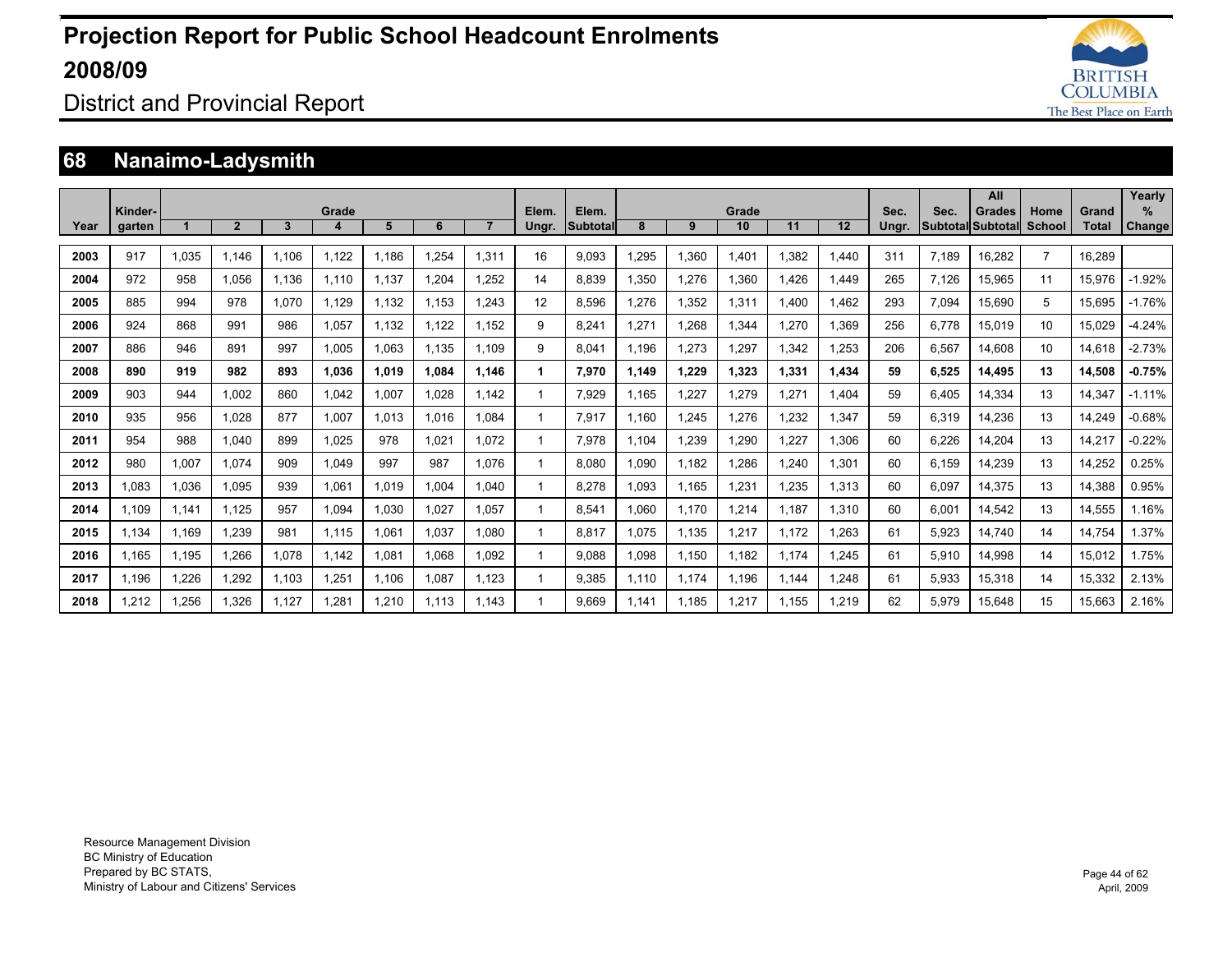

### District and Provincial Report

#### **69 Qualicum**

|      |         |     |              |     |       |     |     |                |       |                 |     |     |       |     |     |       |       | All                      |                |       | Yearly   |
|------|---------|-----|--------------|-----|-------|-----|-----|----------------|-------|-----------------|-----|-----|-------|-----|-----|-------|-------|--------------------------|----------------|-------|----------|
|      | Kinder- |     |              |     | Grade |     |     |                | Elem. | Elem.           |     |     | Grade |     |     | Sec.  | Sec.  | Grades                   | Home           | Grand | $\%$     |
| Year | garten  |     | $\mathbf{2}$ | 3   | 4     | 5   | 6   | $\overline{7}$ | Ungr. | <b>Subtotal</b> | 8   | 9   | 10    | 11  | 12  | Ungr. |       | <b>Subtotal Subtotal</b> | School         | Total | Change   |
|      |         |     |              |     |       |     |     |                |       |                 |     |     |       |     |     |       |       |                          |                |       |          |
| 2003 | 301     | 315 | 320          | 345 | 367   | 425 | 434 | 437            | 0     | 2,944           | 452 | 513 | 454   | 524 | 434 |       | 2,378 | 5,322                    | $\overline{7}$ | 5,329 |          |
| 2004 | 294     | 324 | 328          | 335 | 368   | 400 | 447 | 453            | 0     | 2,949           | 461 | 496 | 513   | 467 | 434 | 0     | 2,371 | 5,320                    | $\overline{7}$ | 5,327 | $-0.04%$ |
| 2005 | 259     | 288 | 333          | 332 | 334   | 368 | 395 | 436            | 0     | 2.745           | 481 | 469 | 479   | 537 | 429 | 0     | 2,395 | 5.140                    | 6              | 5,146 | $-3.40%$ |
| 2006 | 287     | 266 | 304          | 335 | 337   | 316 | 366 | 395            |       | 2,607           | 456 | 487 | 499   | 477 | 436 |       | 2,356 | 4.963                    | 5              | 4,968 | $-3.46%$ |
| 2007 | 229     | 295 | 275          | 300 | 337   | 336 | 322 | 386            |       | 2.481           | 396 | 469 | 500   | 474 | 430 |       | 2,270 | 4.751                    | 4              | 4.755 | -4.29%   |
| 2008 | 295     | 244 | 288          | 284 | 314   | 344 | 359 | 339            |       | 2.468           | 392 | 422 | 500   | 497 | 467 | 9     | 2,287 | 4.755                    | 6              | 4.761 | 0.13%    |
| 2009 | 310     | 260 | 283          | 273 | 292   | 352 | 369 | 321            |       | 2.461           | 380 | 402 | 463   | 490 | 486 | 9     | 2,230 | 4.691                    | 6              | 4.697 | $-1.34%$ |
| 2010 | 325     | 272 | 300          | 268 | 281   | 328 | 377 | 330            |       | 2,482           | 361 | 391 | 443   | 457 | 481 | 9     | 2,142 | 4.624                    | 6              | 4,630 | $-1.43%$ |
| 2011 | 346     | 285 | 313          | 283 | 276   | 316 | 352 | 337            |       | 2,509           | 370 | 372 | 430   | 438 | 451 | 9     | 2,070 | 4,579                    | 6              | 4,585 | $-0.97%$ |
| 2012 | 348     | 302 | 327          | 294 | 289   | 309 | 339 | 315            |       | 2.524           | 378 | 381 | 411   | 426 | 432 | 9     | 2,037 | 4.561                    | 6              | 4,567 | $-0.39%$ |
| 2013 | 350     | 302 | 344          | 305 | 298   | 322 | 331 | 302            |       | 2,555           | 354 | 388 | 419   | 408 | 421 | 9     | 1.999 | 4.554                    | 6              | 4,560 | $-0.15%$ |
| 2014 | 356     | 306 | 347          | 323 | 311   | 334 | 346 | 296            |       | 2.620           | 341 | 365 | 425   | 413 | 403 | 9     | 1.956 | 4.576                    | 6              | 4,582 | 0.48%    |
| 2015 | 366     | 311 | 351          | 325 | 329   | 349 | 358 | 309            |       | 2,699           | 334 | 351 | 402   | 419 | 407 | 9     | 1,922 | 4,621                    | 6              | 4,627 | 0.98%    |
| 2016 | 372     | 319 | 357          | 330 | 332   | 368 | 373 | 320            |       | 2,772           | 348 | 344 | 387   | 398 | 413 | 9     | 1,899 | 4,671                    | 6              | 4,677 | 1.08%    |
| 2017 | 384     | 324 | 366          | 335 | 337   | 371 | 393 | 333            |       | 2.844           | 360 | 358 | 380   | 385 | 394 | 9     | 1.886 | 4.730                    | 6              | 4,736 | 1.26%    |
| 2018 | 399     | 334 | 371          | 343 | 342   | 376 | 396 | 350            |       | 2.912           | 373 | 370 | 392   | 377 | 381 | 9     | 1.902 | 4.814                    |                | 4.821 | 1.79%    |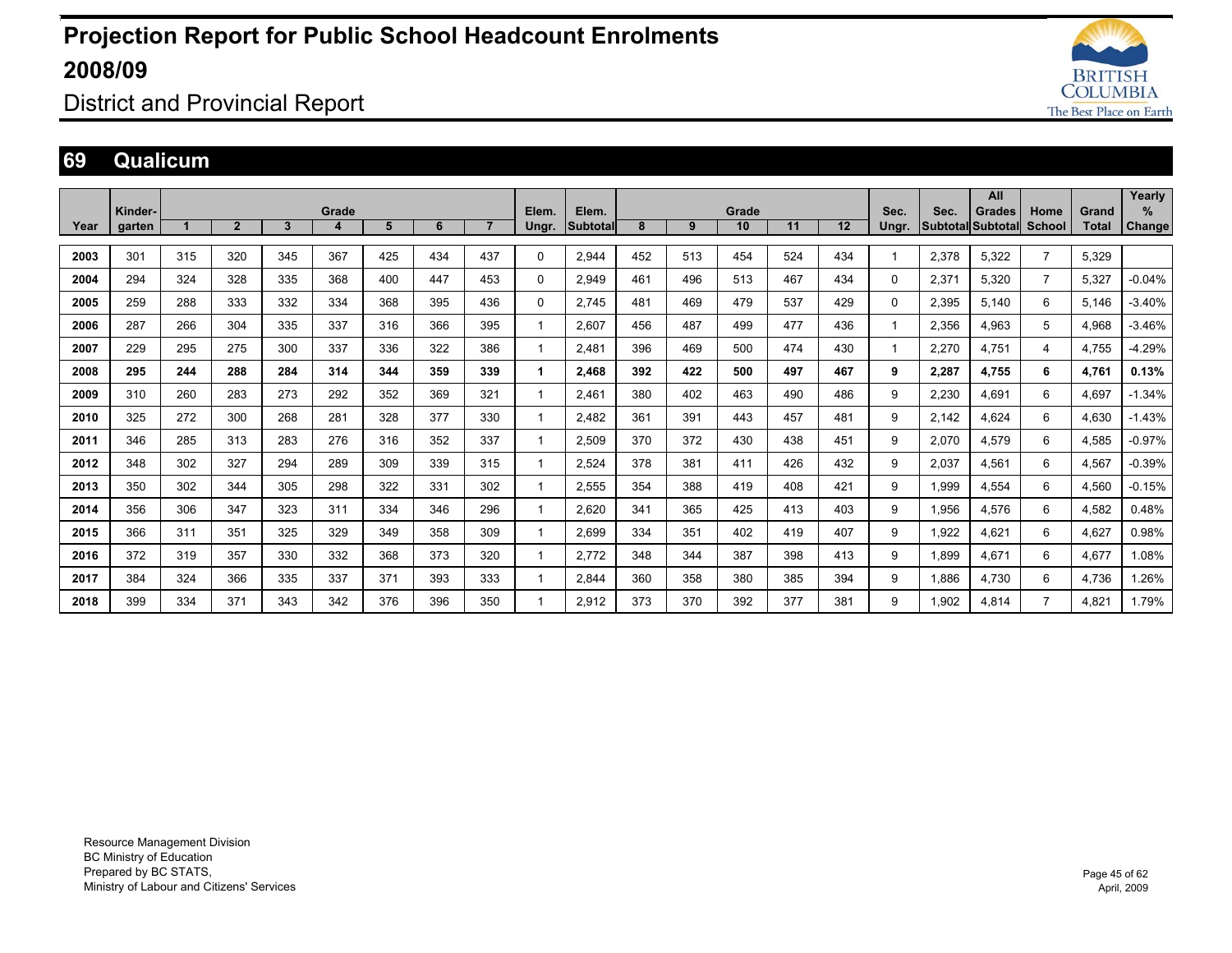

District and Provincial Report

#### **70 Alberni**

|      |         |     |                |     |       |     |     |                |              |          |     |     |       |     |     |       |       | All                      |               |       | Yearly   |
|------|---------|-----|----------------|-----|-------|-----|-----|----------------|--------------|----------|-----|-----|-------|-----|-----|-------|-------|--------------------------|---------------|-------|----------|
|      | Kinder- |     |                |     | Grade |     |     |                | Elem.        | Elem.    |     |     | Grade |     |     | Sec.  | Sec.  | <b>Grades</b>            | Home          | Grand | %        |
| Year | garten  |     | $\overline{2}$ | 3   | 4     | 5   | 6   | $\overline{7}$ | Ungr.        | Subtotal | 8   | 9   | 10    | 11  | 12  | Ungr. |       | <b>Subtotal Subtotal</b> | <b>School</b> | Total | Change   |
|      |         |     |                |     |       |     |     |                |              |          |     |     |       |     |     |       |       |                          |               |       |          |
| 2003 | 236     | 295 | 327            | 326 | 349   | 330 | 359 | 380            | $\mathbf 0$  | 2.602    | 414 | 462 | 421   | 481 | 562 | 37    | 2,377 | 4,979                    | 3             | 4,982 |          |
| 2004 | 278     | 262 | 312            | 339 | 339   | 369 | 333 | 384            | $\Omega$     | 2,616    | 410 | 411 | 441   | 571 | 543 | 12    | 2,388 | 5.004                    | 3             | 5,007 | 0.50%    |
| 2005 | 251     | 284 | 265            | 313 | 341   | 350 | 369 | 357            | $\mathbf 0$  | 2,530    | 400 | 398 | 408   | 573 | 498 | 13    | 2,290 | 4,820                    | 0             | 4,820 | $-3.73%$ |
| 2006 | 246     | 249 | 286            | 259 | 309   | 334 | 354 | 370            | 0            | 2.407    | 355 | 394 | 405   | 465 | 500 | 26    | 2,145 | 4,552                    | 0             | 4,552 | $-5.56%$ |
| 2007 | 267     | 245 | 261            | 293 | 256   | 312 | 336 | 355            | $\mathbf 0$  | 2,325    | 380 | 359 | 435   | 518 | 467 | 45    | 2,204 | 4,529                    | 0             | 4,529 | $-0.51%$ |
| 2008 | 219     | 269 | 235            | 262 | 279   | 251 | 314 | 346            | 0            | 2,175    | 373 | 382 | 406   | 507 | 421 | 59    | 2,148 | 4,323                    | 0             | 4,323 | $-4.55%$ |
| 2009 | 229     | 261 | 240            | 246 | 279   | 229 | 303 | 319            | $\mathbf 0$  | 2,106    | 356 | 379 | 382   | 461 | 415 | 58    | 2,051 | 4.157                    | 0             | 4.157 | $-3.84%$ |
| 2010 | 246     | 273 | 233            | 252 | 262   | 229 | 277 | 309            | $\mathbf{0}$ | 2,081    | 330 | 362 | 379   | 435 | 381 | 57    | 1,944 | 4.025                    | $\Omega$      | 4,025 | $-3.18%$ |
| 2011 | 259     | 293 | 243            | 244 | 268   | 216 | 278 | 283            | $\mathbf{0}$ | 2.084    | 319 | 336 | 364   | 432 | 360 | 56    | 1.867 | 3,951                    | $\Omega$      | 3,951 | $-1.84%$ |
| 2012 | 264     | 308 | 261            | 255 | 261   | 221 | 261 | 284            | $\Omega$     | 2.115    | 293 | 326 | 338   | 416 | 357 | 55    | 1.785 | 3,900                    | 0             | 3.900 | $-1.29%$ |
| 2013 | 242     | 315 | 275            | 274 | 272   | 215 | 267 | 267            | $\Omega$     | 2,127    | 294 | 300 | 329   | 390 | 346 | 54    | 1,713 | 3.840                    | $\Omega$      | 3,840 | $-1.54%$ |
| 2014 | 243     | 288 | 281            | 288 | 293   | 225 | 260 | 274            | $\Omega$     | 2,152    | 277 | 302 | 305   | 380 | 326 | 53    | 1,643 | 3.795                    | $\Omega$      | 3,795 | $-1.17%$ |
| 2015 | 237     | 289 | 257            | 294 | 308   | 241 | 273 | 267            | $\Omega$     | 2.166    | 284 | 285 | 306   | 353 | 318 | 53    | 1,599 | 3.765                    | 0             | 3.765 | $-0.79%$ |
| 2016 | 231     | 283 | 258            | 269 | 314   | 254 | 293 | 280            | $\Omega$     | 2,182    | 277 | 291 | 290   | 355 | 298 | 52    | 1,563 | 3.745                    | $\Omega$      | 3,745 | $-0.53%$ |
| 2017 | 225     | 276 | 252            | 271 | 288   | 259 | 308 | 301            | $\Omega$     | 2,180    | 291 | 285 | 296   | 338 | 299 | 51    | 1,560 | 3.740                    | $\Omega$      | 3,740 | $-0.13%$ |
| 2018 | 222     | 268 | 246            | 265 | 289   | 238 | 315 | 316            | $\Omega$     | 2.159    | 313 | 300 | 290   | 344 | 286 | 51    | 1.584 | 3.743                    | 0             | 3.743 | 0.08%    |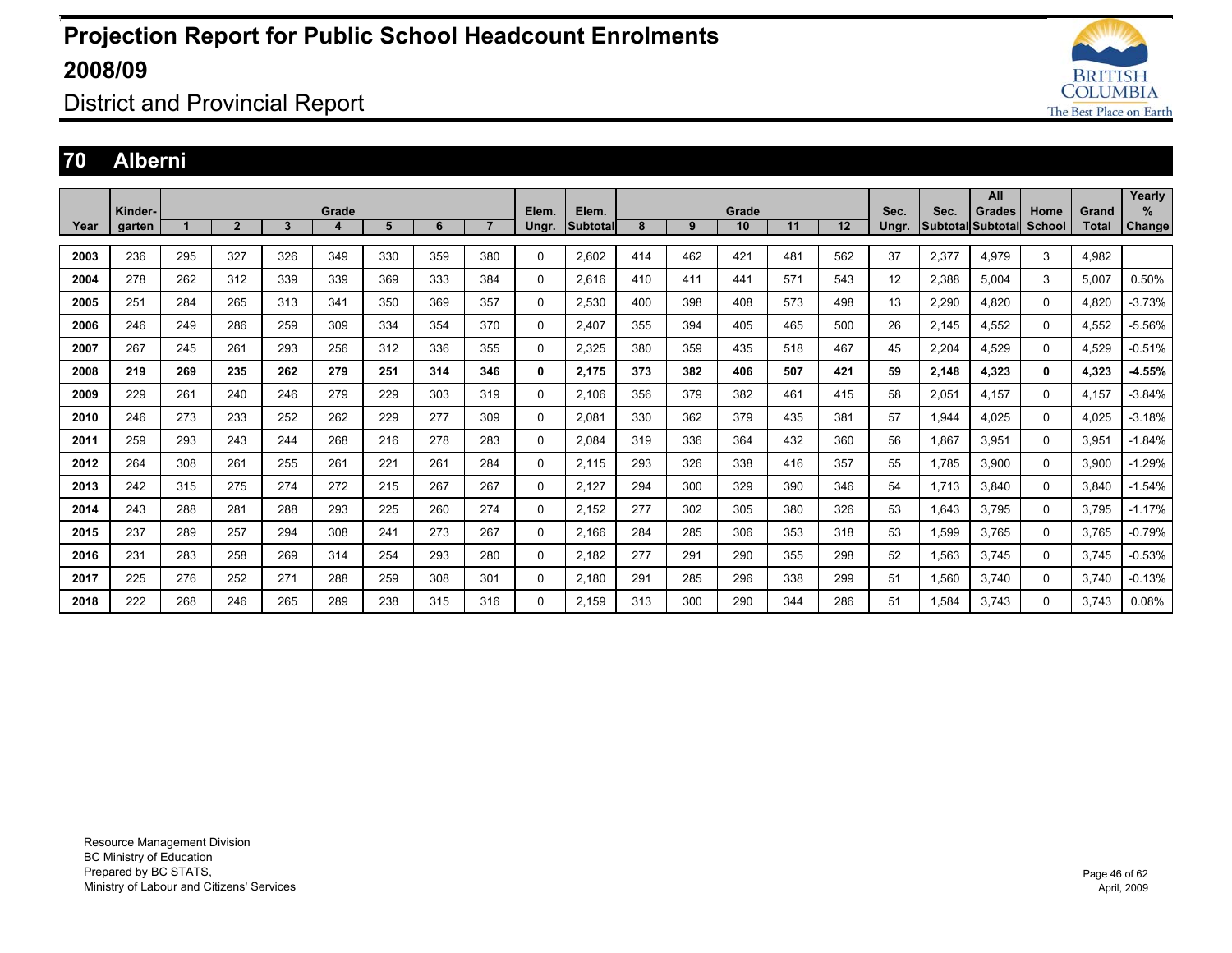

District and Provincial Report

### **71 Comox Valley**

|      |                   |     |              |              |            |     |     |                |                |                          |     |     |             |       |     |               |       | All                                       |                |                | Yearly             |
|------|-------------------|-----|--------------|--------------|------------|-----|-----|----------------|----------------|--------------------------|-----|-----|-------------|-------|-----|---------------|-------|-------------------------------------------|----------------|----------------|--------------------|
| Year | Kinder-<br>garten |     | $\mathbf{2}$ | $\mathbf{3}$ | Grade<br>4 | 5   | 6   | 7 <sup>2</sup> | Elem.<br>Ungr. | Elem.<br><b>Subtotal</b> | 8   | 9   | Grade<br>10 | 11    | 12  | Sec.<br>Ungr. | Sec.  | <b>Grades</b><br><b>Subtotal Subtotal</b> | Home<br>School | Grand<br>Total | %<br><b>Change</b> |
|      |                   |     |              |              |            |     |     |                |                |                          |     |     |             |       |     |               |       |                                           |                |                |                    |
| 2003 | 551               | 594 | 678          | 623          | 695        | 696 | 680 | 795            | $\mathbf{0}$   | 5.312                    | 838 | 842 | 901         | 954   | 812 | 0             | 4,347 | 9.659                                     | 19             | 9.678          |                    |
| 2004 | 544               | 562 | 596          | 686          | 621        | 701 | 724 | 729            | $\Omega$       | 5.163                    | 864 | 852 | 911         | 940   | 913 | $\Omega$      | 4.480 | 9.643                                     | 16             | 9.659          | $-0.20%$           |
| 2005 | 499               | 554 | 574          | 594          | 701        | 636 | 718 | 765            | $\Omega$       | 5.041                    | 744 | 865 | 953         | 940   | 890 | 0             | 4,392 | 9.433                                     | 15             | 9.448          | $-2.18%$           |
| 2006 | 541               | 517 | 555          | 567          | 609        | 711 | 644 | 758            | $\Omega$       | 4.902                    | 767 | 746 | 916         | 1.059 | 723 | 1             | 4.212 | 9.114                                     | 11             | 9.125          | $-3.42%$           |
| 2007 | 518               | 544 | 539          | 596          | 599        | 614 | 729 | 678            | $\mathbf{0}$   | 4,817                    | 814 | 775 | 856         | 1,043 | 978 | 2             | 4,468 | 9,285                                     | 5              | 9.290          | 1.81%              |
| 2008 | 499               | 528 | 550          | 550          | 595        | 599 | 613 | 720            | 0              | 4.654                    | 679 | 794 | 854         | 1,019 | 826 | 87            | 4,259 | 8,913                                     | 8              | 8,921          | $-3.97%$           |
| 2009 | 497               | 541 | 548          | 549          | 572        | 597 | 583 | 701            | 0              | 4,588                    | 675 | 783 | 829         | 1,017 | 808 | 88            | 4,200 | 8.788                                     | 8              | 8.796          | $-1.40%$           |
| 2010 | 502               | 540 | 562          | 548          | 572        | 575 | 581 | 668            | $\mathbf{0}$   | 4,548                    | 658 | 779 | 818         | 990   | 807 | 88            | 4,140 | 8.688                                     | 8              | 8.696          | $-1.14%$           |
| 2011 | 468               | 544 | 561          | 562          | 571        | 575 | 560 | 666            | $\Omega$       | 4,507                    | 628 | 760 | 813         | 978   | 789 | 89            | 4,057 | 8.564                                     | 8              | 8,572          | $-1.43%$           |
| 2012 | 479               | 510 | 566          | 561          | 585        | 575 | 560 | 643            | 0              | 4.479                    | 627 | 727 | 796         | 973   | 779 | 89            | 3,991 | 8.470                                     | 8              | 8.478          | $-1.10%$           |
| 2013 | 544               | 522 | 532          | 567          | 585        | 589 | 560 | 643            | $\Omega$       | 4.542                    | 605 | 725 | 763         | 954   | 775 | 89            | 3,911 | 8.453                                     | 8              | 8.461          | $-0.20%$           |
| 2014 | 559               | 591 | 545          | 534          | 591        | 589 | 574 | 644            | 0              | 4,627                    | 606 | 702 | 760         | 918   | 762 | 90            | 3,838 | 8.465                                     | 8              | 8,473          | 0.14%              |
| 2015 | 573               | 607 | 614          | 546          | 559        | 595 | 575 | 661            | 0              | 4.730                    | 607 | 701 | 736         | 912   | 734 | 90            | 3,780 | 8.510                                     | 8              | 8,518          | 0.53%              |
| 2016 | 583               | 622 | 632          | 615          | 572        | 564 | 582 | 662            | $\Omega$       | 4.832                    | 622 | 703 | 735         | 886   | 728 | 91            | 3.765 | 8.597                                     | 8              | 8.605          | 1.02%              |
| 2017 | 596               | 632 | 646          | 631          | 640        | 577 | 551 | 668            | $\Omega$       | 4,941                    | 622 | 719 | 736         | 883   | 708 | 91            | 3,759 | 8.700                                     | 8              | 8.708          | 1.20%              |
| 2018 | 618               | 646 | 657          | 645          | 658        | 644 | 563 | 635            | $\Omega$       | 5.066                    | 628 | 720 | 751         | 884   | 706 | 92            | 3.781 | 8.847                                     | 8              | 8.855          | 1.69%              |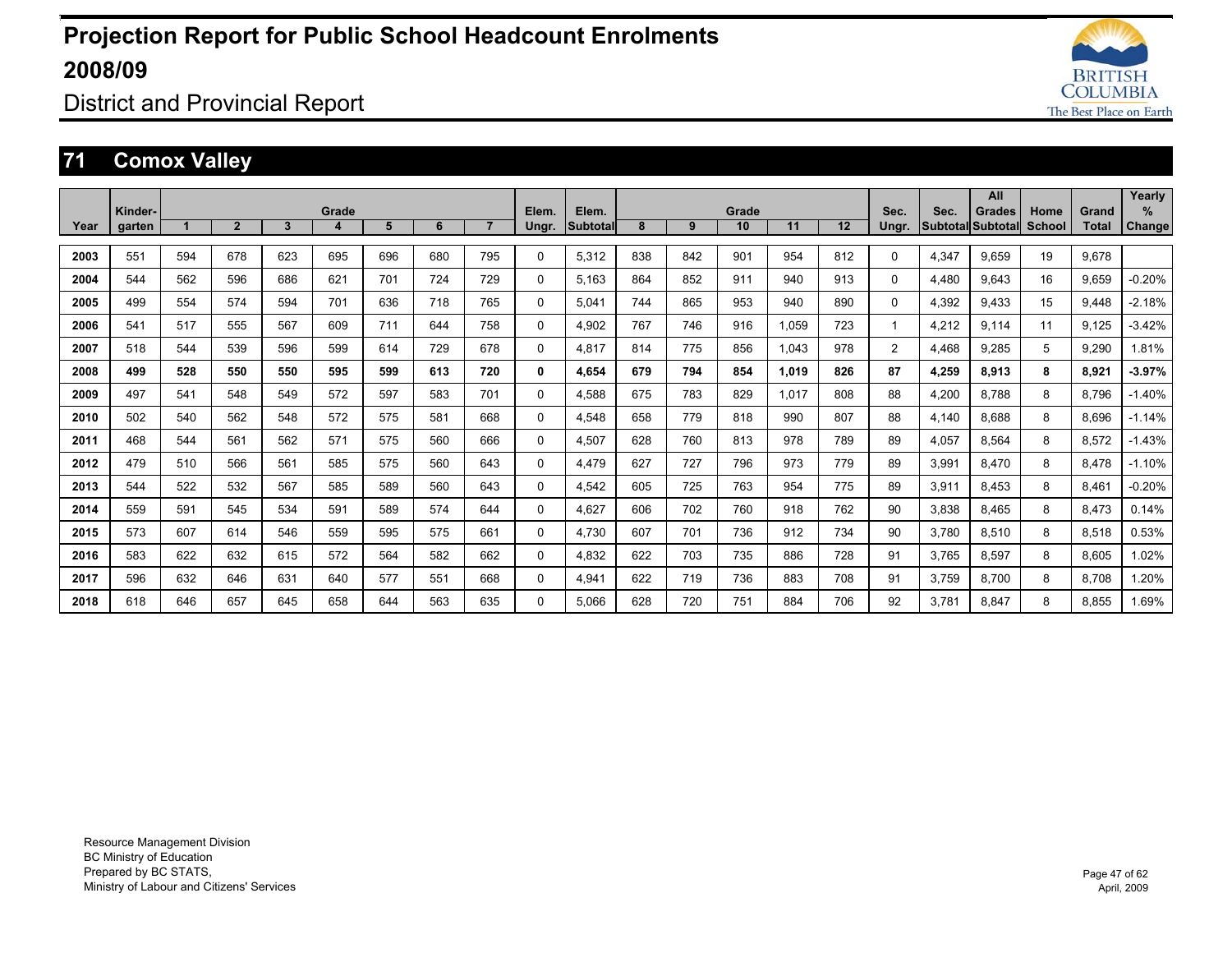

District and Provincial Report

### **72 Campbell River**

|      |         |     |                |     |       |     |     |                |          |                 |     |     |       |     |     |          |       | All                      |                |              | Yearly        |
|------|---------|-----|----------------|-----|-------|-----|-----|----------------|----------|-----------------|-----|-----|-------|-----|-----|----------|-------|--------------------------|----------------|--------------|---------------|
|      | Kinder- |     |                |     | Grade |     |     |                | Elem.    | Elem.           |     |     | Grade |     |     | Sec.     | Sec.  | <b>Grades</b>            | Home           | Grand        | %             |
| Year | garten  |     | $\overline{2}$ | 3   | 4     | 5   | 6   | $\overline{7}$ | Ungr.    | <b>Subtotal</b> | 8   | 9   | 10    | 11  | 12  | Ungr.    |       | <b>Subtotal Subtotal</b> | School         | <b>Total</b> | <b>Change</b> |
| 2003 | 399     | 402 | 433            | 431 | 456   | 449 | 479 | 526            | $\Omega$ | 3.575           | 553 | 559 | 567   | 578 | 634 | $\Omega$ | 2.891 | 6.466                    | 6              | 6.472        |               |
| 2004 | 393     | 404 | 413            | 440 | 444   | 471 | 453 | 486            | $\Omega$ | 3.504           | 534 | 554 | 577   | 633 | 521 | 3        | 2,822 | 6,326                    | 3              | 6,329        | $-2.21%$      |
| 2005 | 369     | 382 | 414            | 427 | 460   | 465 | 469 | 462            | $\Omega$ | 3.448           | 500 | 526 | 602   | 598 | 573 | 3        | 2,802 | 6,250                    | 3              | 6,253        | $-1.20%$      |
| 2006 | 348     | 374 | 399            | 411 | 427   | 477 | 460 | 474            | 0        | 3.370           | 452 | 523 | 560   | 634 | 525 | 0        | 2.694 | 6.064                    | 3              | 6.067        | $-2.97%$      |
| 2007 | 358     | 369 | 371            | 403 | 416   | 410 | 457 | 458            | 0        | 3.242           | 457 | 446 | 548   | 563 | 555 | 24       | 2,593 | 5.835                    | $\overline{2}$ | 5,837        | $-3.79%$      |
| 2008 | 389     | 369 | 362            | 370 | 398   | 416 | 411 | 475            | 0        | 3.190           | 456 | 464 | 479   | 524 | 533 | 0        | 2.456 | 5.646                    | $\overline{2}$ | 5.648        | $-3.24%$      |
| 2009 | 372     | 353 | 401            | 329 | 382   | 419 | 395 | 463            | $\Omega$ | 3.114           | 442 | 474 | 463   | 479 | 506 | $\Omega$ | 2,364 | 5.478                    | $\overline{2}$ | 5.480        | $-2.97%$      |
| 2010 | 364     | 339 | 384            | 365 | 341   | 402 | 398 | 446            | $\Omega$ | 3.039           | 431 | 461 | 473   | 462 | 464 | $\Omega$ | 2,291 | 5.330                    | $\overline{2}$ | 5,332        | $-2.70%$      |
| 2011 | 379     | 331 | 369            | 350 | 377   | 360 | 382 | 449            | 0        | 2.997           | 416 | 450 | 460   | 471 | 448 | 0        | 2,245 | 5.242                    | $\overline{2}$ | 5,244        | $-1.65%$      |
| 2012 | 405     | 345 | 361            | 336 | 362   | 397 | 342 | 432            | 0        | 2,980           | 418 | 435 | 449   | 459 | 455 | 0        | 2,216 | 5.196                    | $\overline{2}$ | 5,198        | $-0.88%$      |
| 2013 | 446     | 369 | 376            | 329 | 347   | 381 | 378 | 387            | 0        | 3.013           | 403 | 437 | 435   | 450 | 446 | $\Omega$ | 2.171 | 5.184                    | $\overline{2}$ | 5.186        | $-0.23%$      |
| 2014 | 422     | 405 | 401            | 342 | 340   | 366 | 363 | 426            | 0        | 3.065           | 361 | 421 | 436   | 435 | 437 | 0        | 2,090 | 5.155                    | $\overline{2}$ | 5,157        | $-0.56%$      |
| 2015 | 434     | 383 | 442            | 364 | 354   | 359 | 348 | 410            | 0        | 3,094           | 397 | 379 | 420   | 436 | 423 | 0        | 2,055 | 5.149                    | 2              | 5,151        | $-0.12%$      |
| 2016 | 446     | 395 | 418            | 402 | 378   | 374 | 342 | 394            | $\Omega$ | 3.149           | 382 | 414 | 381   | 421 | 423 | 0        | 2,021 | 5.170                    | $\overline{2}$ | 5.172        | 0.41%         |
| 2017 | 460     | 407 | 431            | 382 | 416   | 399 | 356 | 387            | $\Omega$ | 3,238           | 369 | 400 | 412   | 384 | 410 | 0        | 1,975 | 5.213                    | $\overline{2}$ | 5,215        | 0.83%         |
| 2018 | 466     | 419 | 444            | 393 | 396   | 439 | 380 | 403            | $\Omega$ | 3.340           | 362 | 386 | 400   | 413 | 376 | $\Omega$ | 1.937 | 5.277                    | 2              | 5.279        | 1.23%         |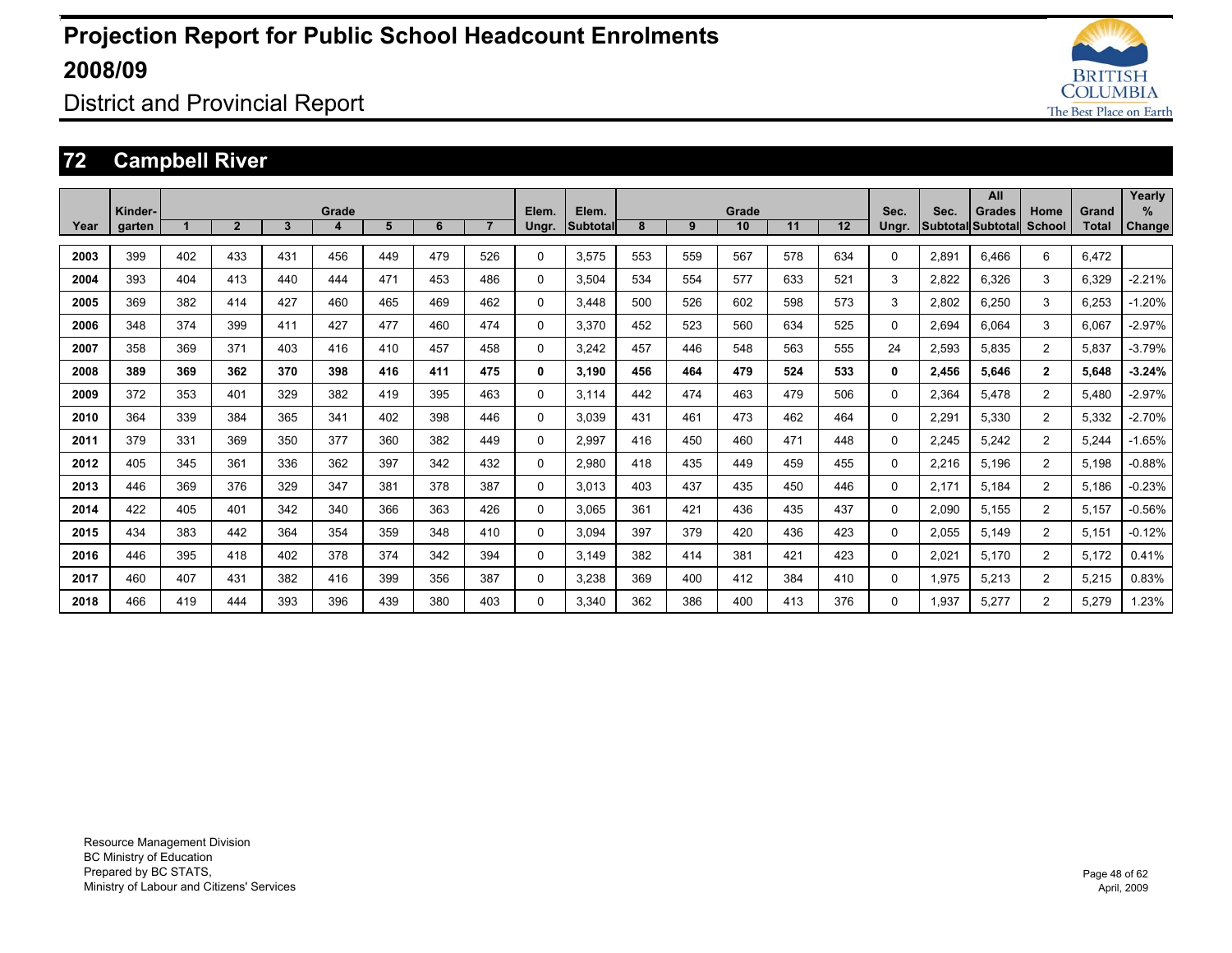

### District and Provincial Report

### **73 Kamloops/Thompson**

|      |                   |       |                |       |            |       |       |                |                |                   |       |       |             |       |       |               |       | All                                       |                |                       | Yearly             |
|------|-------------------|-------|----------------|-------|------------|-------|-------|----------------|----------------|-------------------|-------|-------|-------------|-------|-------|---------------|-------|-------------------------------------------|----------------|-----------------------|--------------------|
| Year | Kinder-<br>garten |       | $\overline{2}$ | 3     | Grade<br>4 | 5     | 6     | $\overline{7}$ | Elem.<br>Ungr. | Elem.<br>Subtotal | 8     | 9     | Grade<br>10 | 11    | 12    | Sec.<br>Ungr. | Sec.  | <b>Grades</b><br><b>Subtotal Subtotal</b> | Home<br>School | Grand<br><b>Total</b> | %<br><b>Change</b> |
|      |                   |       |                |       |            |       |       |                |                |                   |       |       |             |       |       |               |       |                                           |                |                       |                    |
| 2003 | 938               | 1.037 | 1.069          | 1.099 | 1.136      | 1,183 | 1.195 | 1.249          | 54             | 8.960             | 1.410 | 1,370 | 1.448       | 1.437 | 1.199 | 58            | 6,922 | 15.882                                    | 4              | 15.886                |                    |
| 2004 | 892               | 1.001 | 1.018          | 1.095 | 1.109      | 1.140 | 1.181 | 1.191          | 54             | 8.681             | 1.404 | 1.431 | 1.406       | 1.464 | 1.218 | 75            | 6.998 | 15.679                                    | 3              | 15.682                | $-1.28%$           |
| 2005 | 843               | 944   | 1.019          | .044  | 1,109      | 1.124 | 1.154 | 1.207          | 54             | 8.498             | 1.315 | 1,412 | 1.464       | 1.381 | .265  | 64            | 6.901 | 15.399                                    | $\overline{2}$ | 15.401                | $-1.79%$           |
| 2006 | 862               | 862   | 953            | .034  | 1.047      | 1.119 | 1.119 | 1.157          | 60             | 8.213             | .286  | 1,321 | 1.467       | 1.332 | .234  | 62            | 6.702 | 14.915                                    | 8              | 14.923                | $-3.10%$           |
| 2007 | 928               | 914   | 899            | 1.001 | 1.062      | 1.077 | 1.127 | 1.167          | 51             | 8.226             | .263  | 1,328 | 1.383       | 1.445 | .365  | 49            | 6,833 | 15,059                                    | 5              | 15.064                | 0.94%              |
| 2008 | 899               | 968   | 912            | 912   | 1.003      | 1.068 | 1.091 | 1.136          | 56             | 8.045             | 1,258 | 1,285 | 1,343       | 1,334 | 1,348 | 162           | 6,730 | 14.775                                    | 7              | 14,782                | $-1.87%$           |
| 2009 | 911               | 965   | 925            | 892   | 948        | 1,037 | 1,074 | 1.107          | 55             | 7,914             | 1,250 | 1,252 | 1,333       | 1,270 | .282  | 162           | 6,549 | 14,463                                    |                | 14.470                | $-2.11%$           |
| 2010 | 899               | 978   | 922            | 905   | 930        | 982   | 1,045 | 1,092          | 54             | 7,807             | 1,220 | 1,246 | 1,302       | 1,260 | ,223  | 161           | 6,412 | 14,219                                    | $\overline{7}$ | 14,226                | $-1.69%$           |
| 2011 | 905               | 966   | 936            | 902   | 943        | 964   | 992   | 1.063          | 53             | 7,724             | 1,206 | 1,218 | 1,296       | 1,235 | 1,213 | 160           | 6,328 | 14,052                                    | 7              | 14,059                | $-1.17%$           |
| 2012 | 925               | 974   | 925            | 915   | 943        | 980   | 975   | 1.011          | 52             | 7.700             | 1.175 | 1.204 | 1,269       | ,229  | 1.193 | 160           | 6,230 | 13,930                                    | $\overline{7}$ | 13,937                | $-0.87%$           |
| 2013 | 988               | 996   | 933            | 906   | 958        | 979   | 990   | 994            | 52             | 7.796             | 1.120 | 1.176 | 1,256       | 1,207 | 1.188 | 160           | 6,107 | 13.903                                    |                | 13.910                | $-0.19%$           |
| 2014 | 1.009             | 1,063 | 955            | 916   | 951        | 997   | 991   | 1.009          | 53             | 7.944             | 1.101 | 1.123 | 1.228       | 1.196 | 1.170 | 160           | 5,978 | 13.922                                    | $\overline{7}$ | 13,929                | 0.14%              |
| 2015 | 1,028             | 1,087 | 1,021          | 939   | 961        | 990   | 1,010 | 1.012          | 53             | 8.101             | 1.119 | 1.103 | 1.174       | 1,171 | 1.158 | 161           | 5,886 | 13,987                                    | 7              | 13,994                | 0.47%              |
| 2016 | 1,052             | 1.109 | 1,044          | 1,003 | 985        | 1,001 | 1,003 | 1,032          | 54             | 8,283             | 1,122 | 1,120 | 1,155       | 1,123 | 1,135 | 161           | 5,816 | 14,099                                    |                | 14,106                | 0.80%              |
| 2017 | 1.066             | 1,134 | 1.064          | 1.027 | 1,051      | 1,026 | 1,015 | 1.024          | 55             | 8.462             | 1.143 | 1.125 | 1.171       | 1.105 | 1.092 | 161           | 5,797 | 14,259                                    | 7              | 14,266                | 1.13%              |
| 2018 | 1.075             | 1.149 | 1.089          | 1.048 | 1,077      | 1.096 | 1.041 | 1.038          | 56             | 8.669             | 1.137 | 1.146 | 1.175       | 1,119 | 1.075 | 161           | 5.813 | 14.482                                    | $\overline{7}$ | 14,489                | 1.56%              |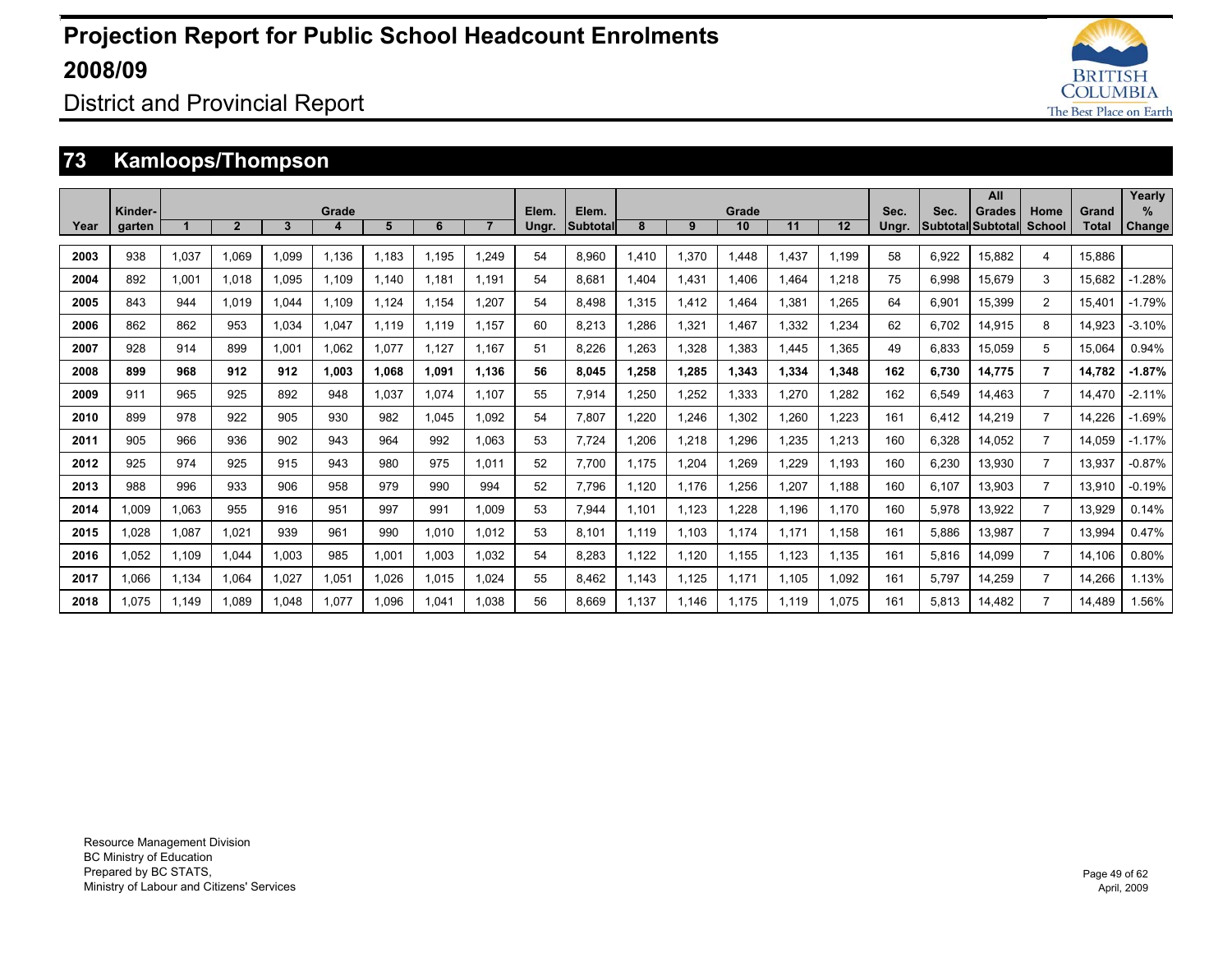

District and Provincial Report

#### **74 Gold Trail**

|      |         |     |                |     |       |     |     |                |          |          |     |     |       |     |     |       |      | All               |          |              | Yearly        |
|------|---------|-----|----------------|-----|-------|-----|-----|----------------|----------|----------|-----|-----|-------|-----|-----|-------|------|-------------------|----------|--------------|---------------|
|      | Kinder- |     |                |     | Grade |     |     |                | Elem.    | Elem.    |     |     | Grade |     |     | Sec.  | Sec. | <b>Grades</b>     | Home     | Grand        | ℅             |
| Year | garten  |     | $\overline{2}$ | 3   | 4     | 5   | 6   | $\overline{7}$ | Ungr.    | Subtotal | 8   | 9   | 10    | 11  | 12  | Ungr. |      | Subtotal Subtotal | School   | <b>Total</b> | <b>Change</b> |
|      |         |     |                |     |       |     |     |                |          |          |     |     |       |     |     |       |      |                   |          |              |               |
| 2003 | 126     | 151 | 128            | 145 | 156   | 130 | 140 | 161            | 0        | 1,137    | 182 | 203 | 180   | 154 | 111 | 35    | 865  | 2,002             | 0        | 2,002        |               |
| 2004 | 107     | 121 | 126            | 119 | 128   | 147 | 121 | 142            | 0        | 1,011    | 155 | 178 | 189   | 168 | 125 | 91    | 906  | 1,917             | 0        | 1,917        | $-4.25%$      |
| 2005 | 93      | 105 | 113            | 126 | 120   | 126 | 142 | 116            | 0        | 941      | 157 | 169 | 193   | 191 | 139 | 103   | 952  | 1,893             | 0        | 1,893        | $-1.25%$      |
| 2006 | 113     | 97  | 102            | 113 | 118   | 121 | 123 | 129            | 0        | 916      | 114 | 151 | 162   | 165 | 226 | 17    | 835  | 1.751             | 0        | 1.751        | $-7.50%$      |
| 2007 | 92      | 101 | 89             | 105 | 111   | 125 | 117 | 119            | 0        | 859      | 145 | 137 | 162   | 136 | 253 | 0     | 833  | 1.692             | 1        | 1.693        | $-3.31%$      |
| 2008 | 88      | 81  | 95             | 88  | 97    | 103 | 122 | 114            | 0        | 788      | 127 | 140 | 144   | 141 | 225 | 17    | 794  | 1,582             | 0        | 1,582        | $-6.56%$      |
| 2009 | 97      | 77  | 89             | 90  | 86    | 112 | 127 | 105            | 0        | 783      | 128 | 140 | 135   | 130 | 199 | 17    | 749  | 1.532             | 0        | 1.532        | $-3.16%$      |
| 2010 | 93      | 84  | 85             | 84  | 88    | 99  | 138 | 109            | $\Omega$ | 780      | 118 | 140 | 134   | 122 | 184 | 16    | 714  | 1.494             | $\Omega$ | 1.494        | $-2.48%$      |
| 2011 | 85      | 82  | 93             | 80  | 82    | 101 | 122 | 118            | 0        | 763      | 123 | 130 | 134   | 121 | 172 | 16    | 696  | 1.459             | $\Omega$ | 1,459        | $-2.34%$      |
| 2012 | 86      | 74  | 90             | 88  | 78    | 95  | 125 | 104            | 0        | 740      | 133 | 135 | 125   | 122 | 171 | 16    | 702  | 1,442             | 0        | 1.442        | $-1.17%$      |
| 2013 | 84      | 75  | 81             | 86  | 86    | 90  | 117 | 107            | 0        | 726      | 118 | 145 | 129   | 114 | 172 | 16    | 694  | 1.420             | $\Omega$ | 1,420        | $-1.53%$      |
| 2014 | 91      | 74  | 83             | 78  | 84    | 99  | 112 | 100            | 0        | 721      | 121 | 129 | 138   | 117 | 161 | 16    | 682  | 1.403             | $\Omega$ | 1.403        | $-1.20%$      |
| 2015 | 94      | 81  | 82             | 80  | 76    | 97  | 123 | 95             | 0        | 728      | 113 | 132 | 125   | 125 | 164 | 16    | 675  | 1.403             | 0        | 1.403        | $0.00\%$      |
| 2016 | 94      | 83  | 89             | 78  | 78    | 88  | 120 | 105            | 0        | 735      | 108 | 124 | 128   | 114 | 175 | 15    | 664  | 1,399             | $\Omega$ | 1,399        | $-0.29%$      |
| 2017 | 94      | 83  | 92             | 85  | 76    | 90  | 109 | 103            | 0        | 732      | 118 | 117 | 120   | 116 | 162 | 16    | 649  | 1,381             | $\Omega$ | 1,381        | $-1.29%$      |
| 2018 | 95      | 83  | 92             | 88  | 83    | 87  | 111 | 94             | 0        | 733      | 116 | 129 | 115   | 111 | 164 | 16    | 651  | 1.384             | 0        | 1.384        | 0.22%         |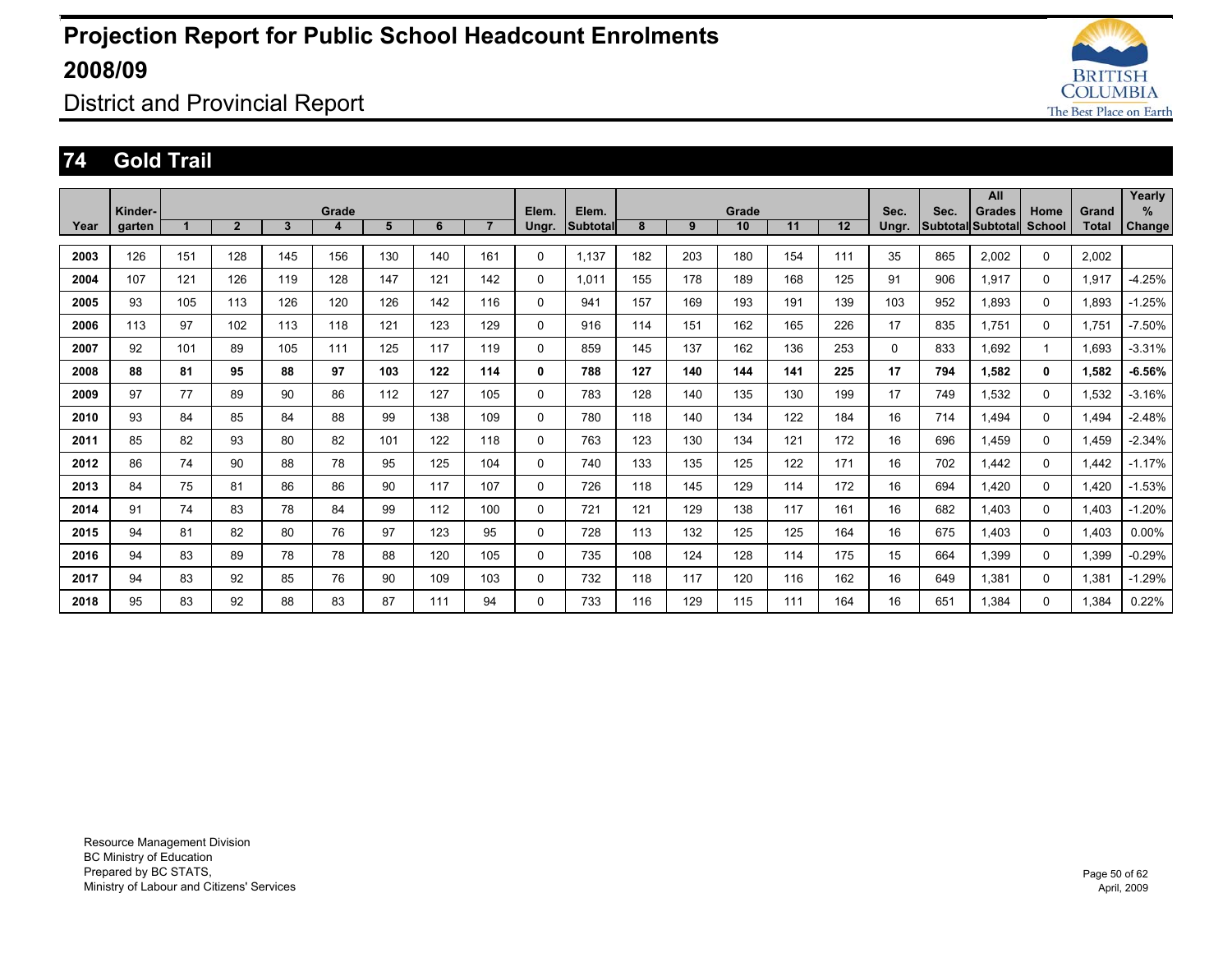

District and Provincial Report

#### **75 Mission**

|      |         |     |                |              |       |     |     |                |       |                 |     |     |       |     |     |                |       | All               |                |              | Yearly        |
|------|---------|-----|----------------|--------------|-------|-----|-----|----------------|-------|-----------------|-----|-----|-------|-----|-----|----------------|-------|-------------------|----------------|--------------|---------------|
|      | Kinder- |     |                |              | Grade |     |     |                | Elem. | Elem.           |     |     | Grade |     |     | Sec.           | Sec.  | <b>Grades</b>     | Home           | Grand        | $\%$          |
| Year | garten  |     | $\overline{2}$ | $\mathbf{3}$ | 4     | 5   | 6   | $\overline{7}$ | Ungr. | <b>Subtotal</b> | 8   | 9   | 10    | 11  | 12  | Ungr.          |       | Subtotal Subtotal | School         | <b>Total</b> | <b>Change</b> |
|      |         |     |                |              |       |     |     |                |       |                 |     |     |       |     |     |                |       |                   |                |              |               |
| 2003 | 450     | 496 | 540            | 512          | 543   | 563 | 636 | 637            | 0     | 4,377           | 651 | 626 | 600   | 615 | 716 | 19             | 3,227 | 7,604             | 5              | 7.609        |               |
| 2004 | 492     | 472 | 502            | 530          | 517   | 554 | 549 | 631            | 0     | 4,247           | 637 | 633 | 590   | 600 | 566 | $\overline{7}$ | 3,033 | 7,280             | $\overline{7}$ | 7,287        | $-4.23%$      |
| 2005 | 420     | 518 | 497            | 532          | 527   | 551 | 581 | 550            | 0     | 4,176           | 643 | 662 | 648   | 571 | 573 | 5              | 3,102 | 7,278             | 4              | 7,282        | $-0.07%$      |
| 2006 | 487     | 457 | 507            | 510          | 526   | 538 | 528 | 559            | 0     | 4.112           | 552 | 643 | 634   | 554 | 550 | 13             | 2,946 | 7,058             | 20             | 7.078        | $-2.80%$      |
| 2007 | 425     | 449 | 435            | 480          | 464   | 487 | 517 | 491            | 0     | 3.748           | 526 | 530 | 642   | 605 | 557 | 19             | 2,879 | 6.627             | 21             | 6.648        | $-6.08%$      |
| 2008 | 460     | 425 | 443            | 426          | 488   | 449 | 490 | 502            | 0     | 3.683           | 489 | 522 | 550   | 612 | 633 | 25             | 2,831 | 6,514             | 18             | 6.532        | $-1.74%$      |
| 2009 | 472     | 437 | 453            | 429          | 493   | 451 | 484 | 495            | 0     | 3.714           | 473 | 498 | 544   | 572 | 612 | 25             | 2.724 | 6.438             | 18             | 6.456        | $-1.16%$      |
| 2010 | 467     | 448 | 465            | 438          | 496   | 456 | 486 | 489            | 0     | 3.745           | 467 | 483 | 521   | 566 | 574 | 25             | 2.636 | 6.381             | 18             | 6.399        | $-0.88%$      |
| 2011 | 463     | 443 | 477            | 449          | 507   | 458 | 491 | 491            | 0     | 3.779           | 461 | 476 | 504   | 543 | 567 | 25             | 2,576 | 6.355             | 18             | 6.373        | $-0.41%$      |
| 2012 | 497     | 440 | 472            | 461          | 520   | 468 | 494 | 496            | 0     | 3.848           | 463 | 471 | 497   | 526 | 546 | 25             | 2,528 | 6,376             | 18             | 6,394        | 0.33%         |
| 2013 | 514     | 472 | 469            | 457          | 533   | 480 | 505 | 499            | 0     | 3.929           | 468 | 473 | 491   | 519 | 530 | 26             | 2,507 | 6.436             | 18             | 6,454        | 0.94%         |
| 2014 | 536     | 489 | 503            | 454          | 529   | 492 | 517 | 510            | 0     | 4.030           | 471 | 478 | 493   | 512 | 522 | 26             | 2,502 | 6.532             | 19             | 6,551        | 1.50%         |
| 2015 | 544     | 509 | 520            | 486          | 527   | 489 | 530 | 522            | 0     | 4.127           | 480 | 481 | 497   | 514 | 516 | 26             | 2,514 | 6.641             | 19             | 6.660        | 1.66%         |
| 2016 | 555     | 516 | 541            | 502          | 561   | 485 | 527 | 536            | 0     | 4.223           | 493 | 491 | 502   | 521 | 520 | 26             | 2,553 | 6.776             | 20             | 6.796        | 2.04%         |
| 2017 | 567     | 527 | 549            | 522          | 581   | 518 | 524 | 532            | 0     | 4.320           | 505 | 502 | 512   | 524 | 524 | 27             | 2,594 | 6.914             | 20             | 6.934        | 2.03%         |
| 2018 | 582     | 538 | 561            | 530          | 604   | 535 | 558 | 529            | 0     | 4.437           | 502 | 514 | 522   | 534 | 528 | 27             | 2,627 | 7.064             | 20             | 7.084        | 2.16%         |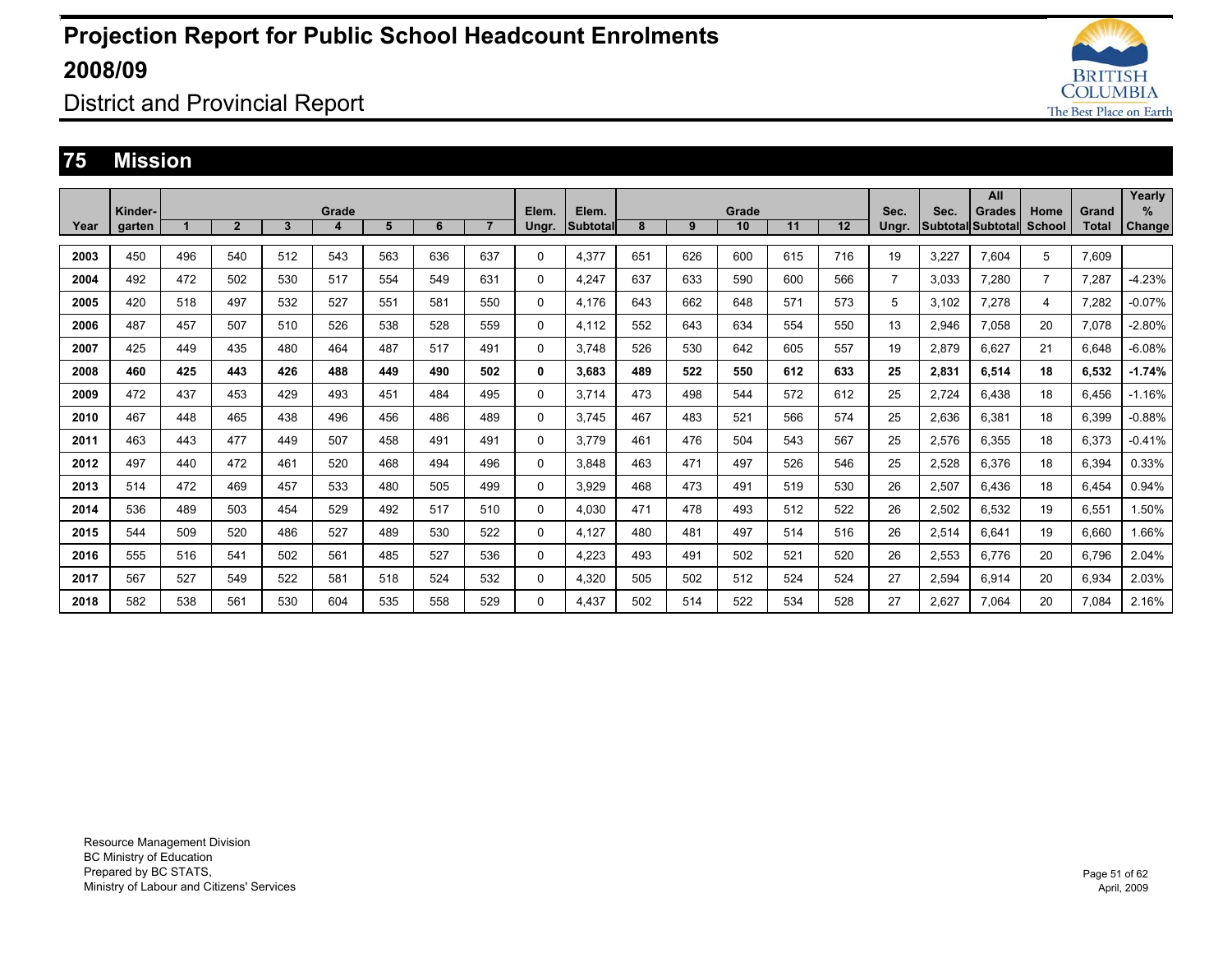

District and Provincial Report

#### **78 Fraser - Cascade**

|      | Kinder- |     |                |              | Grade |     |     |                | Elem.        | Elem.    |     |     | Grade |     |     | Sec.           | Sec.  | All<br><b>Grades</b>     | Home     | Grand        | Yearly<br>%   |
|------|---------|-----|----------------|--------------|-------|-----|-----|----------------|--------------|----------|-----|-----|-------|-----|-----|----------------|-------|--------------------------|----------|--------------|---------------|
| Year | garten  |     | $\overline{2}$ | $\mathbf{3}$ | 4     | 5   | 6   | $\overline{7}$ | Ungr.        | Subtotal | 8   | 9   | 10    | 11  | 12  | Ungr.          |       | <b>Subtotal Subtotal</b> | School   | <b>Total</b> | <b>Change</b> |
| 2003 | 122     | 144 | 162            | 172          | 172   | 171 | 211 | 186            | $\Omega$     | 1,340    | 231 | 202 | 201   | 184 | 167 | 0              | 985   | 2,325                    | $\Omega$ | 2,325        |               |
| 2004 | 114     | 161 | 146            | 167          | 172   | 172 | 167 | 210            | $\mathbf 0$  | 1.309    | 213 | 234 | 173   | 225 | 142 | 0              | 987   | 2,296                    | 0        | 2,296        | $-1.25%$      |
| 2005 | 119     | 124 | 166            | 140          | 172   | 175 | 165 | 180            | $\mathbf 0$  | 1.241    | 223 | 199 | 217   | 196 | 179 | 0              | 1.014 | 2,255                    | 0        | 2,255        | $-1.79%$      |
| 2006 | 116     | 126 | 123            | 166          | 136   | 160 | 172 | 161            | $\mathbf 0$  | 1.160    | 198 | 216 | 181   | 204 | 147 | 0              | 946   | 2.106                    |          | 2.107        | $-6.56%$      |
| 2007 | 113     | 133 | 118            | 129          | 169   | 143 | 158 | 163            | $\Omega$     | 1,126    | 171 | 199 | 194   | 163 | 189 | 0              | 916   | 2.042                    | $\Omega$ | 2,042        | $-3.08%$      |
| 2008 | 105     | 134 | 137            | 110          | 135   | 173 | 140 | 162            | 0            | 1.096    | 160 | 177 | 198   | 211 | 173 | $\overline{2}$ | 921   | 2,017                    | 1        | 2.018        | $-1.18%$      |
| 2009 | 100     | 135 | 145            | 114          | 121   | 158 | 138 | 159            | 0            | 1.070    | 147 | 194 | 192   | 199 | 169 | $\overline{2}$ | 903   | 1.973                    |          | 1,974        | $-2.18%$      |
| 2010 | 108     | 129 | 146            | 120          | 125   | 141 | 126 | 157            | $\mathbf 0$  | 1.052    | 145 | 179 | 210   | 194 | 160 | $\overline{2}$ | 890   | 1.942                    |          | 1.943        | $-1.57%$      |
| 2011 | 112     | 140 | 139            | 122          | 132   | 147 | 112 | 143            | 0            | 1.047    | 143 | 176 | 195   | 211 | 156 | $\overline{2}$ | 883   | 1.930                    |          | 1,931        | $-0.62%$      |
| 2012 | 109     | 145 | 150            | 116          | 133   | 155 | 117 | 129            | 0            | 1.054    | 131 | 174 | 191   | 197 | 168 | $\overline{2}$ | 863   | 1.917                    |          | 1.918        | $-0.67%$      |
| 2013 | 111     | 140 | 156            | 125          | 127   | 156 | 123 | 133            | $\Omega$     | 1.071    | 117 | 159 | 189   | 194 | 158 | $\overline{2}$ | 819   | 1.890                    |          | 1,891        | $-1.41%$      |
| 2014 | 112     | 143 | 150            | 130          | 137   | 148 | 124 | 140            | 0            | 1.084    | 121 | 143 | 174   | 190 | 155 | $\overline{2}$ | 785   | 1.869                    |          | 1,870        | $-1.11%$      |
| 2015 | 109     | 144 | 154            | 125          | 142   | 160 | 118 | 140            | 0            | 1.092    | 127 | 147 | 156   | 176 | 152 | $\overline{2}$ | 760   | 1.852                    |          | 1,853        | $-0.91%$      |
| 2016 | 110     | 141 | 155            | 128          | 137   | 167 | 127 | 135            | 0            | 1.100    | 128 | 155 | 160   | 159 | 142 | $\overline{2}$ | 746   | 1.846                    |          | 1,847        | $-0.32%$      |
| 2017 | 113     | 142 | 152            | 129          | 141   | 162 | 134 | 146            | $\mathbf{0}$ | 1,119    | 123 | 156 | 168   | 163 | 129 | $\overline{2}$ | 741   | 1,860                    |          | 1,861        | 0.76%         |
| 2018 | 113     | 146 | 153            | 126          | 142   | 165 | 129 | 151            | $\Omega$     | 1.125    | 133 | 150 | 169   | 169 | 130 | $\overline{2}$ | 753   | 1.878                    |          | 1.879        | 0.97%         |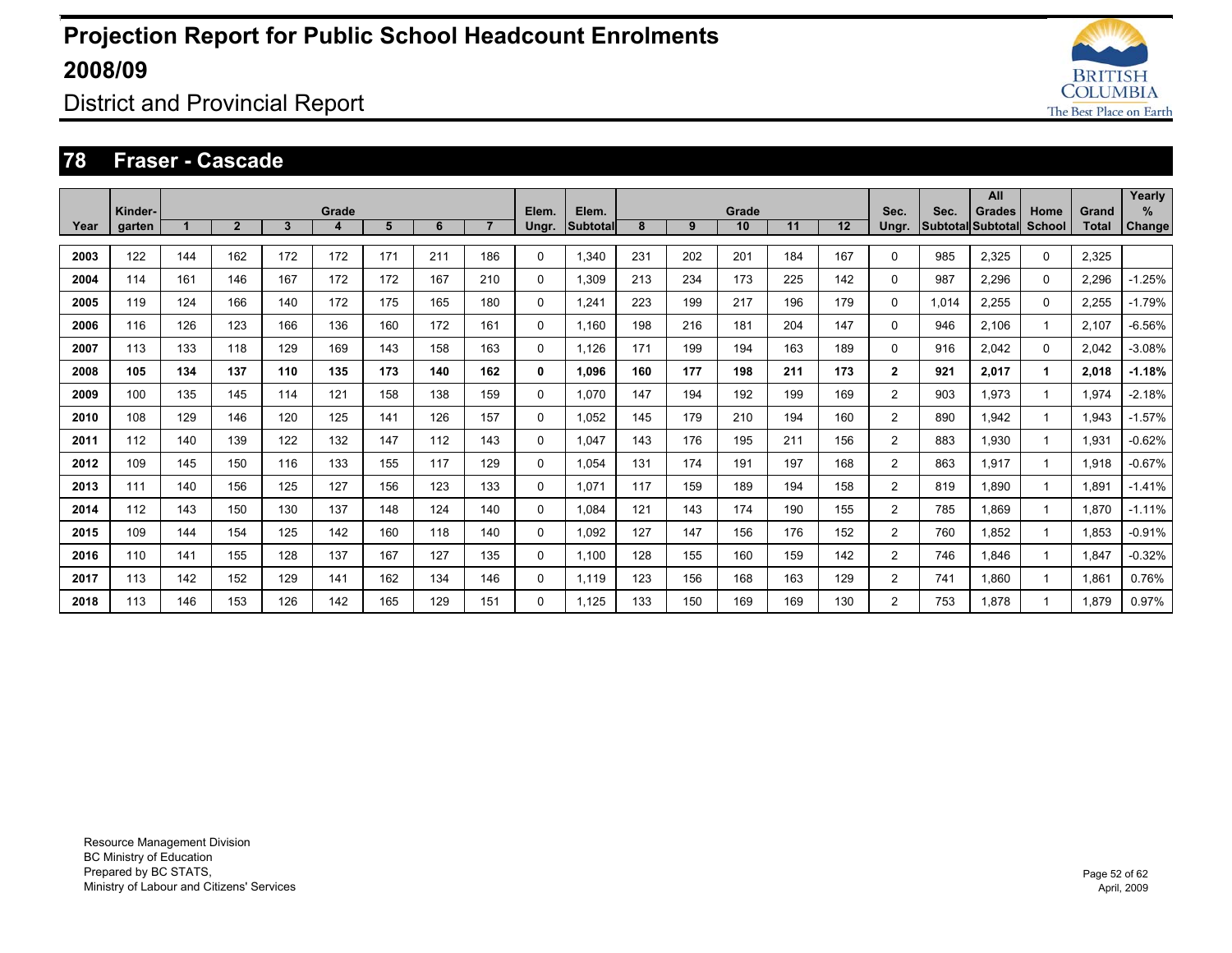

District and Provincial Report

### **79 Cowichan Valley**

|      |                   |     |                |              |            |     |     |                |                |                   |     |     |             |       |     |               |       | All                                       |                |                | Yearly             |
|------|-------------------|-----|----------------|--------------|------------|-----|-----|----------------|----------------|-------------------|-----|-----|-------------|-------|-----|---------------|-------|-------------------------------------------|----------------|----------------|--------------------|
| Year | Kinder-<br>garten |     | $\overline{2}$ | $\mathbf{3}$ | Grade<br>4 | 5   | 6   | $\overline{7}$ | Elem.<br>Ungr. | Elem.<br>Subtotal | 8   | 9   | Grade<br>10 | 11    | 12  | Sec.<br>Ungr. | Sec.  | <b>Grades</b><br><b>Subtotal Subtotal</b> | Home<br>School | Grand<br>Total | %<br><b>Change</b> |
| 2003 | 553               | 598 | 614            | 675          | 695        | 744 | 718 | 835            | 3              | 5.435             | 889 | 946 | 1,029       | 829   | 662 | 11            | 4,366 | 9,801                                     |                | 9.802          |                    |
| 2004 | 525               | 589 | 615            | 628          | 672        | 718 | 756 | 730            | 5              | 5,238             | 861 | 936 | 887         | 1.021 | 622 | 126           | 4.453 | 9.691                                     | 2              | 9.693          | $-1.11%$           |
| 2005 | 539               | 551 | 603            | 636          | 645        | 689 | 736 | 762            | 8              | 5.169             | 741 | 844 | 968         | 935   | 761 | 113           | 4,362 | 9.531                                     |                | 9.532          | $-1.66%$           |
| 2006 | 498               | 569 | 544            | 624          | 635        | 654 | 692 | 722            | 4              | 4.942             | 740 | 772 | 907         | 962   | 673 | 96            | 4,150 | 9.092                                     | $\Omega$       | 9.092          | $-4.62%$           |
| 2007 | 503               | 535 | 581            | 563          | 646        | 618 | 646 | 695            | 5              | 4.792             | 719 | 762 | 855         | 897   | 742 | 49            | 4,024 | 8.816                                     |                | 8.817          | $-3.02%$           |
| 2008 | 477               | 533 | 550            | 603          | 573        | 648 | 616 | 633            | 0              | 4.633             | 702 | 729 | 823         | 898   | 739 | 5             | 3,896 | 8.529                                     | 3              | 8,532          | $-3.23%$           |
| 2009 | 475               | 555 | 534            | 571          | 577        | 640 | 610 | 611            | 0              | 4,573             | 671 | 723 | 811         | 844   | 674 | 5             | 3.728 | 8.301                                     | 3              | 8,304          | $-2.67%$           |
| 2010 | 491               | 553 | 557            | 555          | 548        | 644 | 602 | 604            | 0              | 4.554             | 647 | 693 | 805         | 831   | 634 | 5             | 3,615 | 8.169                                     | 3              | 8.172          | $-1.59%$           |
| 2011 | 504               | 571 | 552            | 577          | 533        | 612 | 606 | 597            | $\Omega$       | 4,552             | 640 | 669 | 773         | 824   | 624 | 5             | 3,535 | 8.087                                     | 3              | 8.090          | $-1.00%$           |
| 2012 | 517               | 586 | 572            | 574          | 553        | 595 | 576 | 600            | $\Omega$       | 4.573             | 634 | 662 | 746         | 793   | 619 | 5             | 3.459 | 8.032                                     | 3              | 8.035          | $-0.68%$           |
| 2013 | 529               | 601 | 586            | 591          | 550        | 618 | 560 | 571            | $\mathbf{0}$   | 4,606             | 636 | 655 | 737         | 766   | 597 | 5             | 3,396 | 8,002                                     | 3              | 8,005          | $-0.37%$           |
| 2014 | 539               | 614 | 601            | 606          | 567        | 614 | 581 | 555            | $\Omega$       | 4.677             | 606 | 658 | 730         | 758   | 577 | 5             | 3,334 | 8.011                                     | 3              | 8,014          | 0.11%              |
| 2015 | 549               | 626 | 613            | 622          | 581        | 633 | 578 | 575            | 0              | 4.777             | 589 | 627 | 731         | 750   | 570 | 5             | 3,272 | 8.049                                     | 3              | 8,052          | 0.47%              |
| 2016 | 559               | 637 | 626            | 636          | 596        | 649 | 596 | 573            | 0              | 4.872             | 610 | 610 | 699         | 752   | 565 | 5             | 3,241 | 8.113                                     | 3              | 8.116          | 0.79%              |
| 2017 | 568               | 647 | 637            | 647          | 608        | 665 | 610 | 590            | $\Omega$       | 4.972             | 608 | 630 | 681         | 722   | 567 | 5             | 3,213 | 8.185                                     | 3              | 8,188          | 0.89%              |
| 2018 | 580               | 660 | 647            | 657          | 620        | 678 | 624 | 603            | $\Omega$       | 5.069             | 624 | 628 | 701         | 703   | 546 | 5             | 3.207 | 8.276                                     | 3              | 8.279          | 1.11%              |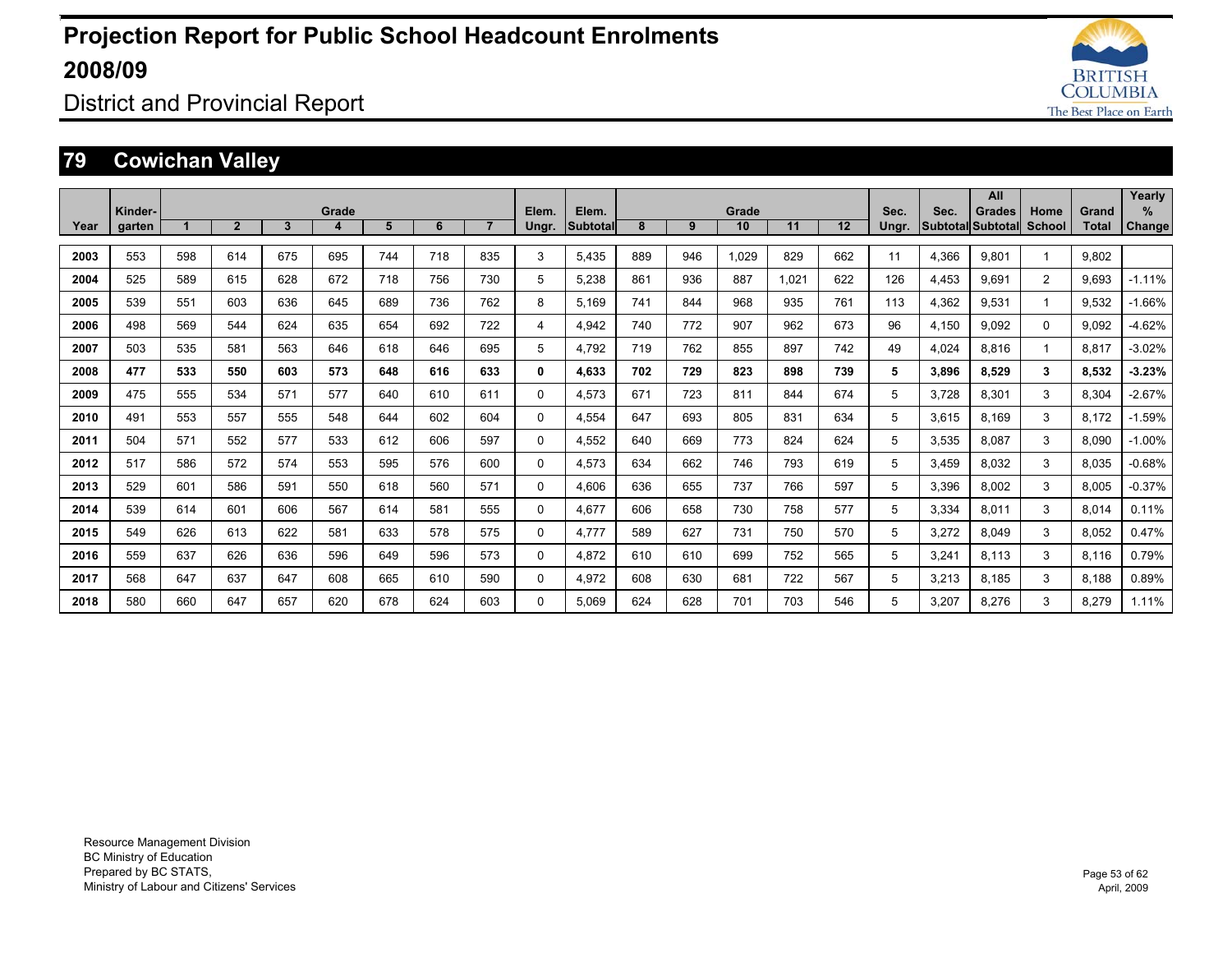

District and Provincial Report

#### **81 Fort Nelson**

|      | Kinder- |    |                |    | Grade |     |     |                | Elem.    | Elem.    |     |     | Grade |     |    | Sec.           | Sec. | All                                |                       |                       | Yearly<br>% |
|------|---------|----|----------------|----|-------|-----|-----|----------------|----------|----------|-----|-----|-------|-----|----|----------------|------|------------------------------------|-----------------------|-----------------------|-------------|
| Year | garten  |    | $\overline{2}$ | 3  | 4     | 5   | 6   | $\overline{7}$ | Ungr.    | Subtotal | 8   | 9   | 10    | 11  | 12 | Ungr.          |      | <b>Grades</b><br>Subtotal Subtotal | Home<br><b>School</b> | Grand<br><b>Total</b> | Change      |
| 2003 | 74      | 82 | 74             | 90 | 110   | 85  | 104 | 77             | 0        | 696      | 101 | 113 | 86    | 114 | 79 | 21             | 514  | 1.210                              | 6                     | 1.216                 |             |
| 2004 | 78      | 82 | 82             | 78 | 89    | 109 | 89  | 99             | $\Omega$ | 706      | 79  | 87  | 103   | 94  | 81 | 6              | 450  | 1.156                              | 6                     | 1.162                 | $-4.44%$    |
| 2005 | 88      | 75 | 79             | 86 | 79    | 94  | 99  | 91             | 0        | 691      | 88  | 70  | 79    | 96  | 73 | $\mathbf{1}$   | 407  | 1.098                              | 5                     | 1,103                 | $-5.08%$    |
| 2006 | 60      | 82 | 66             | 74 | 87    | 72  | 86  | 101            | 0        | 628      | 83  | 87  | 68    | 87  | 77 | $\Omega$       | 402  | 1.030                              | 5                     | 1.035                 | $-6.17%$    |
| 2007 | 62      | 50 | 67             | 62 | 69    | 80  | 68  | 76             | 0        | 534      | 87  | 76  | 88    | 66  | 81 | $\Omega$       | 398  | 932                                | $\Omega$              | 932                   | $-9.95%$    |
| 2008 | 65      | 57 | 52             | 64 | 59    | 62  | 76  | 72             | 0        | 507      | 77  | 89  | 73    | 86  | 56 | $\overline{2}$ | 383  | 890                                | 0                     | 890                   | $-4.51%$    |
| 2009 | 63      | 57 | 56             | 55 | 60    | 66  | 78  | 64             | 0        | 499      | 67  | 93  | 78    | 87  | 54 | $\overline{2}$ | 381  | 880                                | 0                     | 880                   | $-1.12%$    |
| 2010 | 65      | 57 | 57             | 60 | 52    | 66  | 84  | 66             | 0        | 507      | 60  | 82  | 82    | 93  | 55 | 2              | 374  | 881                                | $\Omega$              | 881                   | 0.11%       |
| 2011 | 67      | 57 | 55             | 60 | 56    | 57  | 84  | 70             | 0        | 506      | 61  | 73  | 72    | 99  | 59 | $\overline{2}$ | 366  | 872                                | $\Omega$              | 872                   | $-1.02%$    |
| 2012 | 64      | 60 | 56             | 60 | 56    | 62  | 72  | 71             | 0        | 501      | 66  | 74  | 65    | 88  | 62 | $\overline{2}$ | 357  | 858                                | $\mathbf 0$           | 858                   | $-1.61%$    |
| 2013 | 61      | 57 | 59             | 60 | 55    | 63  | 78  | 61             | 0        | 494      | 66  | 79  | 66    | 78  | 56 | $\overline{2}$ | 347  | 841                                | 0                     | 841                   | $-1.98%$    |
| 2014 | 62      | 55 | 56             | 63 | 56    | 61  | 79  | 66             | 0        | 498      | 57  | 80  | 70    | 79  | 50 | $\overline{2}$ | 338  | 836                                | $\mathbf 0$           | 836                   | $-0.59%$    |
| 2015 | 60      | 56 | 54             | 60 | 59    | 63  | 77  | 66             | 0        | 495      | 62  | 69  | 71    | 83  | 50 | 2              | 337  | 832                                | $\mathbf 0$           | 832                   | $-0.48%$    |
| 2016 | 59      | 54 | 55             | 57 | 56    | 66  | 79  | 65             | 0        | 491      | 62  | 75  | 62    | 85  | 53 | $\overline{2}$ | 339  | 830                                | $\mathbf 0$           | 830                   | $-0.24%$    |
| 2017 | 57      | 53 | 54             | 58 | 53    | 62  | 83  | 67             | 0        | 487      | 61  | 76  | 66    | 74  | 53 | $\overline{2}$ | 332  | 819                                | $\mathbf 0$           | 819                   | $-1.33%$    |
| 2018 | 57      | 51 | 52             | 57 | 55    | 60  | 79  | 70             | 0        | 481      | 63  | 74  | 67    | 78  | 47 | $\overline{2}$ | 331  | 812                                | 0                     | 812                   | $-0.85%$    |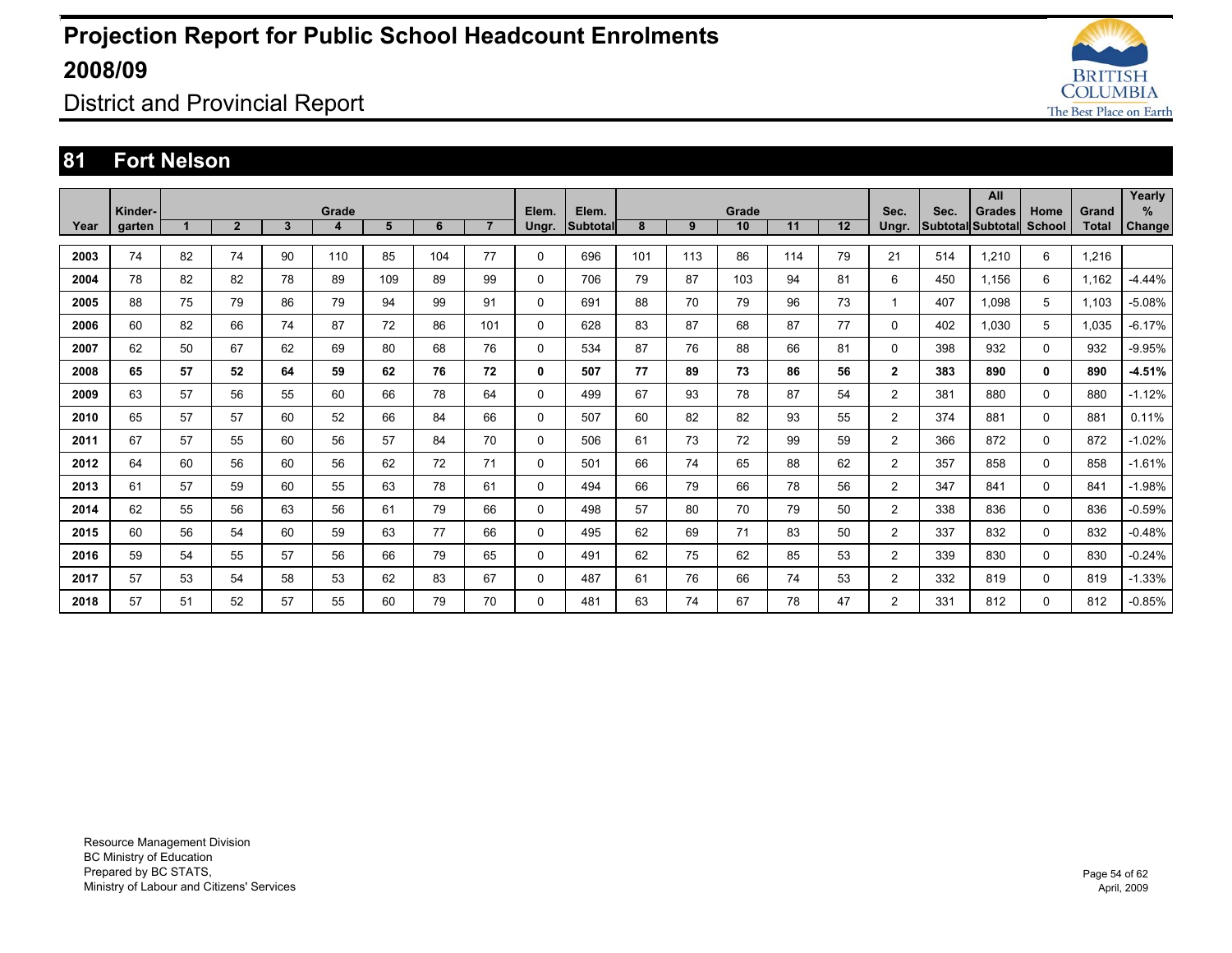

District and Provincial Report

#### **82 Coast Mountains**

|      |                   |     |                |              |            |     |     |                |                |                          |     |     |             |     |     |               |       | All                                |                |                       | Yearly      |
|------|-------------------|-----|----------------|--------------|------------|-----|-----|----------------|----------------|--------------------------|-----|-----|-------------|-----|-----|---------------|-------|------------------------------------|----------------|-----------------------|-------------|
| Year | Kinder-<br>garten |     | $\overline{2}$ | $\mathbf{3}$ | Grade<br>4 | 5   | 6   | $\overline{7}$ | Elem.<br>Ungr. | Elem.<br><b>Subtotal</b> | 8   | 9   | Grade<br>10 | 11  | 12  | Sec.<br>Ungr. | Sec.  | Grades<br>Subtotal Subtotal School | Home           | Grand<br><b>Total</b> | %<br>Change |
| 2003 | 346               | 371 | 425            | 396          | 461        | 428 | 460 | 506            | $\Omega$       | 3,393                    | 591 | 633 | 595         | 529 | 596 | 42            | 2,986 | 6,379                              | 4              | 6,383                 |             |
| 2004 | 329               | 357 | 362            | 407          | 389        | 445 | 421 | 447            | 0              | 3.157                    | 585 | 579 | 601         | 552 | 546 | 31            | 2.894 | 6.051                              | 4              | 6.055                 | $-5.14%$    |
| 2005 | 316               | 325 | 362            | 349          | 418        | 377 | 459 | 422            | 0              | 3.028                    | 522 | 588 | 604         | 531 | 523 | 83            | 2,851 | 5.879                              | $\overline{2}$ | 5.881                 | $-2.87%$    |
|      |                   |     |                |              |            |     |     |                |                |                          |     |     |             |     |     |               |       |                                    |                |                       |             |
| 2006 | 322               | 319 | 316            | 362          | 358        | 410 | 377 | 443            |                | 2.908                    | 496 | 526 | 620         | 525 | 531 | 88            | 2,786 | 5.694                              | 0              | 5.694                 | $-3.18%$    |
| 2007 | 320               | 317 | 330            | 328          | 346        | 356 | 407 | 363            |                | 2.768                    | 540 | 492 | 547         | 679 | 604 | 44            | 2,906 | 5.674                              | 0              | 5.674                 | $-0.35%$    |
| 2008 | 282               | 334 | 324            | 323          | 333        | 351 | 363 | 399            | 0              | 2.709                    | 445 | 544 | 506         | 613 | 630 | 101           | 2,839 | 5,548                              | 0              | 5,548                 | $-2.22%$    |
| 2009 | 284               | 340 | 302            | 299          | 325        | 335 | 363 | 362            | 0              | 2.610                    | 430 | 534 | 486         | 564 | 584 | 100           | 2,698 | 5,308                              | 0              | 5.308                 | $-4.33%$    |
| 2010 | 280               | 343 | 310            | 281          | 303        | 328 | 348 | 363            | 0              | 2.556                    | 390 | 516 | 478         | 542 | 537 | 98            | 2,561 | 5.117                              | 0              | 5.117                 | $-3.60%$    |
| 2011 | 274               | 337 | 311            | 288          | 285        | 305 | 340 | 348            | 0              | 2.488                    | 392 | 471 | 462         | 533 | 517 | 96            | 2,471 | 4.959                              | 0              | 4,959                 | $-3.09%$    |
| 2012 | 271               | 331 | 308            | 291          | 292        | 287 | 317 | 341            | 0              | 2.438                    | 376 | 473 | 424         | 517 | 510 | 94            | 2.394 | 4.832                              | 0              | 4.832                 | $-2.56%$    |
| 2013 | 272               | 327 | 303            | 288          | 295        | 295 | 299 | 317            | 0              | 2,396                    | 368 | 453 | 424         | 477 | 497 | 93            | 2,312 | 4.708                              | 0              | 4.708                 | $-2.57%$    |
| 2014 | 275               | 329 | 299            | 283          | 293        | 298 | 307 | 299            | 0              | 2,383                    | 344 | 444 | 407         | 477 | 460 | 92            | 2,224 | 4,607                              | 0              | 4,607                 | $-2.15%$    |
| 2015 | 268               | 332 | 301            | 280          | 288        | 295 | 310 | 308            | 0              | 2.382                    | 324 | 416 | 399         | 460 | 460 | 91            | 2,150 | 4,532                              | 0              | 4,532                 | $-1.63%$    |
| 2016 | 263               | 324 | 304            | 282          | 285        | 290 | 308 | 311            | 0              | 2,367                    | 333 | 392 | 375         | 452 | 446 | 90            | 2,088 | 4.455                              | 0              | 4.455                 | $-1.70%$    |
| 2017 | 258               | 319 | 297            | 286          | 287        | 288 | 302 | 308            | 0              | 2,345                    | 338 | 404 | 355         | 426 | 439 | 90            | 2,052 | 4,397                              | 0              | 4,397                 | $-1.30%$    |
| 2018 | 255               | 313 | 292            | 279          | 291        | 291 | 301 | 304            | 0              | 2.326                    | 335 | 409 | 364         | 403 | 415 | 89            | 2.015 | 4.341                              | 0              | 4.341                 | $-1.27%$    |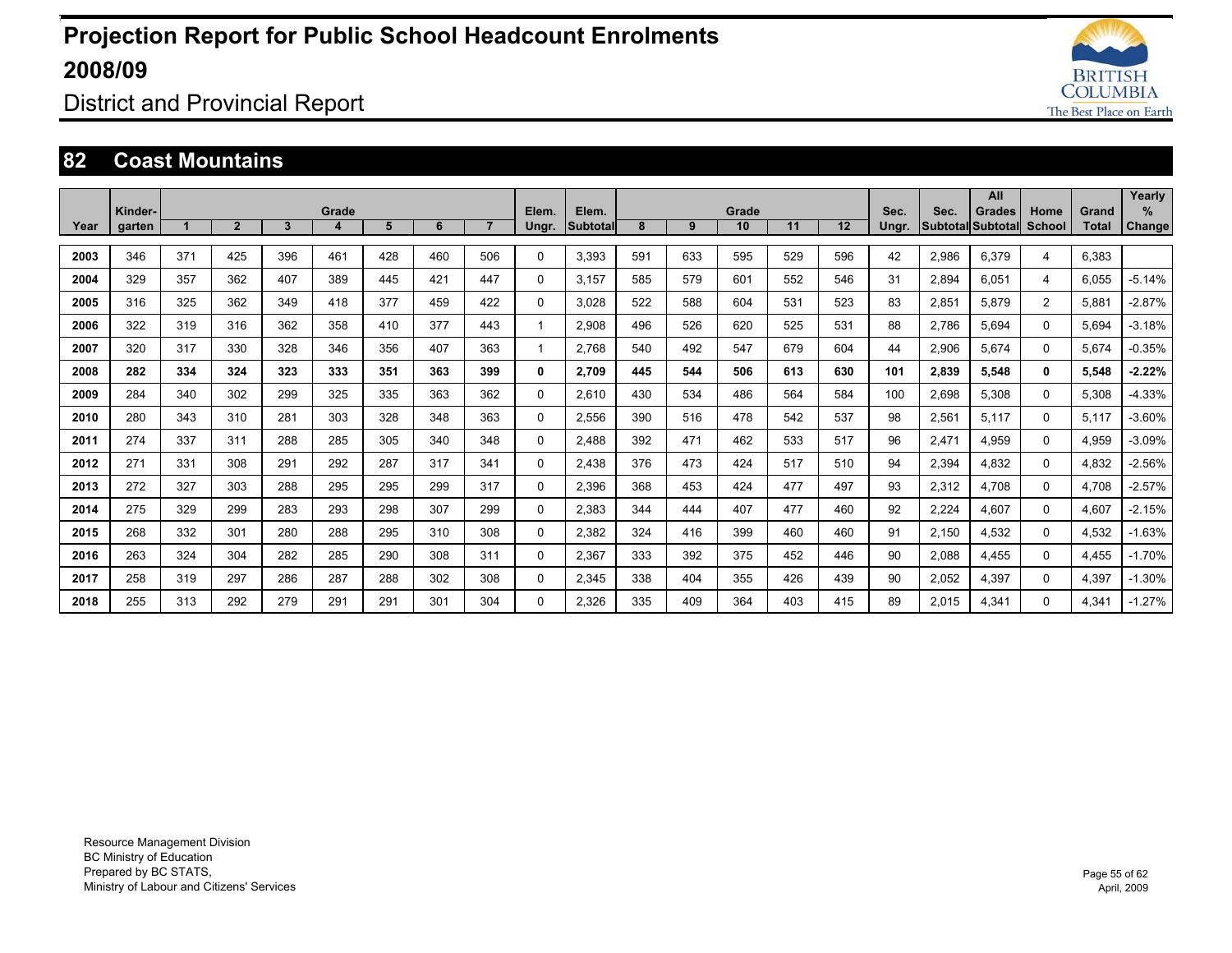

District and Provincial Report

### **83 North Okanagan - Shuswap**

|      |         |     |                |     |       |     |     |                |       |                 |     |     |       |     |     |       |       | All               |                |              | Yearly        |
|------|---------|-----|----------------|-----|-------|-----|-----|----------------|-------|-----------------|-----|-----|-------|-----|-----|-------|-------|-------------------|----------------|--------------|---------------|
|      | Kinder- |     |                |     | Grade |     |     |                | Elem. | Elem.           |     |     | Grade |     |     | Sec.  | Sec.  | <b>Grades</b>     | Home           | Grand        | %             |
| Year | garten  |     | $\overline{2}$ | 3   |       | 5   | 6   | $\overline{7}$ | Ungr. | <b>Subtotal</b> | 8   | 9   | 10    | 11  | 12  | Ungr. |       | Subtotal Subtotal | School         | <b>Total</b> | <b>Change</b> |
| 2003 | 447     | 465 | 491            | 533 | 590   | 582 | 615 | 706            | 0     | 4.429           | 693 | 672 | 727   | 737 | 817 | 18    | 3.664 | 8.093             | 5              | 8.098        |               |
| 2004 | 414     | 450 | 466            | 514 | 545   | 616 | 603 | 615            | 0     | 4,223           | 707 | 697 | 693   | 743 | 850 | 8     | 3,698 | 7,921             | 4              | 7,925        | $-2.14%$      |
| 2005 | 424     | 440 | 454            | 479 | 517   | 548 | 623 | 593            | 0     | 4.078           | 646 | 704 | 718   | 663 | 946 | 5     | 3,682 | 7.760             | $\Omega$       | 7.760        | $-2.08%$      |
| 2006 | 428     | 424 | 431            | 459 | 491   | 527 | 560 | 637            | 0     | 3.957           | 621 | 661 | 721   | 694 | 864 | 16    | 3,577 | 7.534             | $\overline{2}$ | 7,536        | $-2.89%$      |
| 2007 | 367     | 450 | 434            | 452 | 470   | 512 | 553 | 573            | 0     | 3,811           | 654 | 620 | 686   | 730 | 824 | 3     | 3,517 | 7,328             | $\Omega$       | 7,328        | $-2.76%$      |
| 2008 | 419     | 395 | 449            | 427 | 468   | 477 | 517 | 550            | 0     | 3.702           | 567 | 652 | 638   | 683 | 907 | 37    | 3.484 | 7.186             | $\mathbf{0}$   | 7.186        | $-1.94%$      |
| 2009 | 432     | 409 | 430            | 417 | 473   | 467 | 482 | 531            | 0     | 3.641           | 542 | 608 | 609   | 658 | 901 | 37    | 3,355 | 6,996             | $\Omega$       | 6,996        | $-2.64%$      |
| 2010 | 448     | 421 | 445            | 401 | 463   | 472 | 474 | 497            | 0     | 3,621           | 524 | 581 | 569   | 631 | 871 | 37    | 3,213 | 6.834             | $\Omega$       | 6,834        | $-2.32%$      |
| 2011 | 468     | 438 | 458            | 415 | 446   | 464 | 479 | 487            | 0     | 3.655           | 491 | 563 | 544   | 591 | 835 | 37    | 3.061 | 6.716             | $\Omega$       | 6.716        | $-1.73%$      |
| 2012 | 463     | 457 | 477            | 427 | 461   | 447 | 471 | 494            | 0     | 3.697           | 482 | 529 | 527   | 565 | 784 | 37    | 2,924 | 6.621             | $\Omega$       | 6.621        | $-1.41%$      |
| 2013 | 475     | 452 | 497            | 443 | 474   | 462 | 455 | 486            | 0     | 3.744           | 488 | 519 | 496   | 547 | 750 | 36    | 2,836 | 6.580             | $\Omega$       | 6.580        | $-0.62%$      |
| 2014 | 467     | 465 | 493            | 461 | 491   | 474 | 468 | 469            | 0     | 3.788           | 480 | 525 | 488   | 518 | 728 | 36    | 2,775 | 6.563             | $\Omega$       | 6.563        | $-0.26%$      |
| 2015 | 479     | 458 | 507            | 459 | 512   | 491 | 480 | 483            | 0     | 3,869           | 465 | 517 | 492   | 508 | 690 | 36    | 2,708 | 6,577             | $\Omega$       | 6,577        | 0.21%         |
| 2016 | 491     | 470 | 500            | 473 | 510   | 511 | 497 | 495            | 0     | 3.947           | 478 | 501 | 484   | 512 | 676 | 36    | 2,687 | 6.634             | $\Omega$       | 6.634        | 0.87%         |
| 2017 | 505     | 482 | 513            | 466 | 524   | 509 | 517 | 512            | 0     | 4.028           | 489 | 514 | 470   | 505 | 681 | 36    | 2,695 | 6.723             | $\Omega$       | 6.723        | 1.34%         |
| 2018 | 524     | 495 | 525            | 476 | 516   | 524 | 515 | 531            | 0     | 4.106           | 504 | 525 | 481   | 491 | 674 | 36    | 2.711 | 6.817             | $\Omega$       | 6.817        | 1.40%         |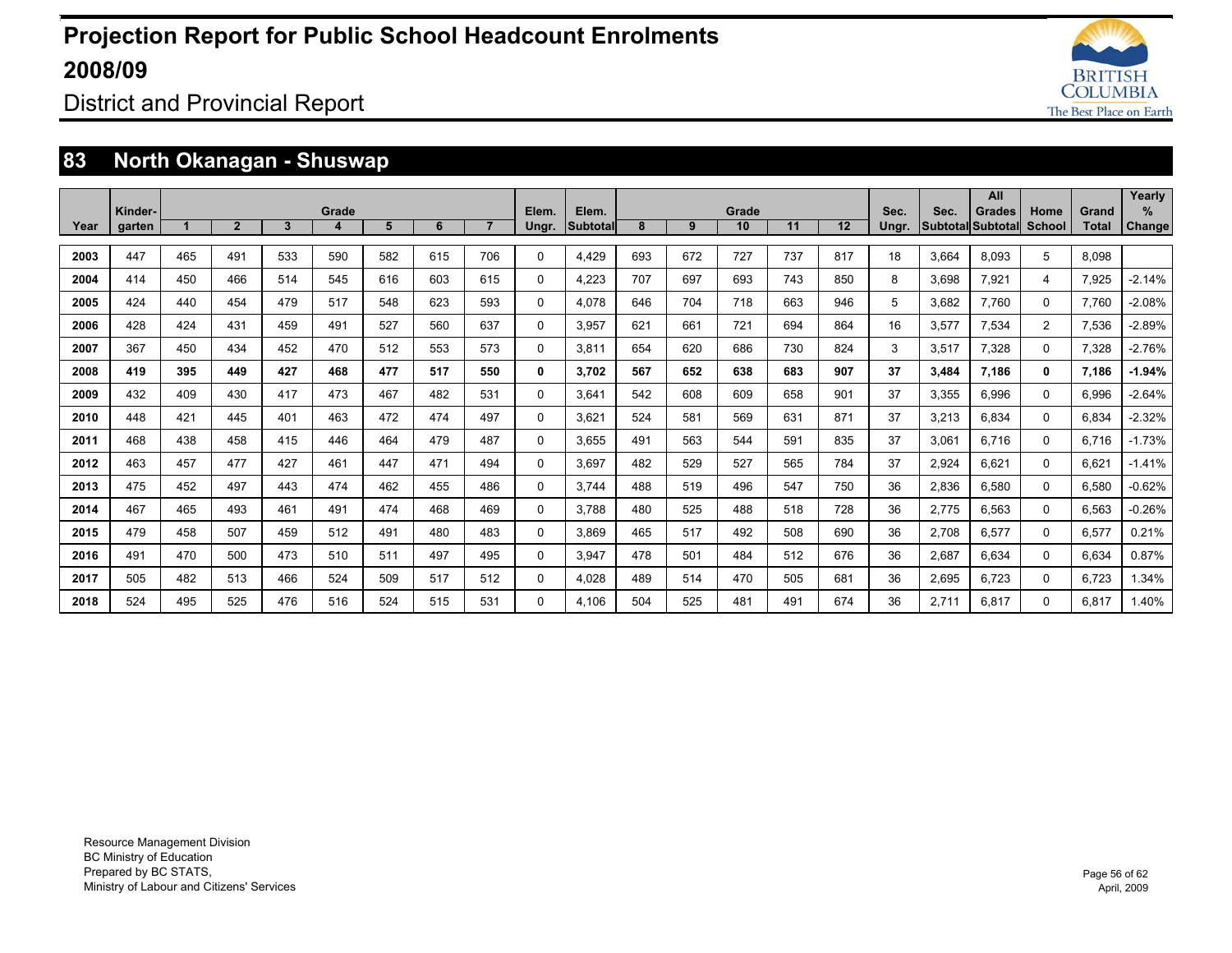

### District and Provincial Report

#### **84 Vancouver Island West**

|      | Kinder- |    |                |    | Grade |    |    |                | Elem.    | Elem.    |    |    | Grade |    |    | Sec.         | Sec. | All<br><b>Grades</b>     | Home           | Grand        | Yearly<br>% |
|------|---------|----|----------------|----|-------|----|----|----------------|----------|----------|----|----|-------|----|----|--------------|------|--------------------------|----------------|--------------|-------------|
| Year | garten  |    | $\overline{2}$ | 3  | 4     | 5  | 6  | $\overline{7}$ | Ungr.    | Subtotal | 8  | 9  | 10    | 11 | 12 | Ungr.        |      | <b>Subtotal Subtotal</b> | School         | <b>Total</b> | Change      |
| 2003 | 33      | 40 | 30             | 41 | 37    | 30 | 50 | 48             | 0        | 309      | 56 | 41 | 37    | 52 | 33 | 0            | 219  | 528                      | 0              | 528          |             |
| 2004 | 24      | 38 | 39             | 27 | 42    | 30 | 25 | 47             | $\Omega$ | 272      | 41 | 56 | 38    | 36 | 63 | 0            | 234  | 506                      | $\Omega$       | 506          | $-4.17%$    |
| 2005 | 22      | 35 | 34             | 35 | 22    | 39 | 36 | 23             | 0        | 246      | 48 | 42 | 50    | 32 | 48 | 0            | 220  | 466                      | 4              | 470          | $-7.11%$    |
| 2006 | 32      | 28 | 29             | 35 | 36    | 21 | 39 | 37             | 0        | 257      | 30 | 41 | 52    | 41 | 35 | $\mathbf{1}$ | 200  | 457                      | 5              | 462          | $-1.70%$    |
| 2007 | 32      | 36 | 28             | 31 | 36    | 37 | 27 | 37             | 0        | 264      | 42 | 28 | 47    | 45 | 59 | $\mathbf{1}$ | 222  | 486                      | $\Omega$       | 486          | 5.19%       |
| 2008 | 26      | 37 | 35             | 31 | 30    | 37 | 31 | 27             | 0        | 254      | 39 | 40 | 30    | 35 | 43 | 1            | 188  | 442                      | $\mathbf{2}$   | 444          | $-8.64%$    |
| 2009 | 27      | 38 | 38             | 38 | 25    | 33 | 34 | 22             | 0        | 255      | 32 | 55 | 30    | 29 | 35 | 1            | 182  | 437                      | $\overline{2}$ | 439          | $-1.13%$    |
| 2010 | 24      | 40 | 39             | 40 | 29    | 27 | 30 | 24             | $\Omega$ | 253      | 26 | 45 | 40    | 29 | 29 | $\mathbf{1}$ | 170  | 423                      | $\overline{2}$ | 425          | $-3.19%$    |
| 2011 | 19      | 35 | 41             | 42 | 31    | 32 | 24 | 22             | 0        | 246      | 27 | 38 | 34    | 38 | 28 | 1            | 166  | 412                      | $\overline{2}$ | 414          | $-2.59%$    |
| 2012 | 23      | 29 | 37             | 45 | 33    | 34 | 29 | 18             | 0        | 248      | 25 | 38 | 29    | 34 | 39 | 1            | 166  | 414                      | $\overline{2}$ | 416          | 0.48%       |
| 2013 | 29      | 34 | 29             | 40 | 36    | 37 | 32 | 21             | 0        | 258      | 20 | 35 | 28    | 28 | 35 | $\mathbf 1$  | 147  | 405                      | $\overline{2}$ | 407          | $-2.16%$    |
| 2014 | 26      | 42 | 35             | 31 | 31    | 39 | 34 | 23             | 0        | 261      | 24 | 28 | 25    | 27 | 28 |              | 133  | 394                      | $\overline{2}$ | 396          | $-2.70%$    |
| 2015 | 26      | 38 | 43             | 38 | 24    | 34 | 36 | 25             | 0        | 264      | 26 | 33 | 20    | 25 | 28 | 1            | 133  | 397                      | $\overline{2}$ | 399          | 0.76%       |
| 2016 | 25      | 37 | 38             | 47 | 29    | 27 | 31 | 25             | 0        | 259      | 28 | 37 | 25    | 20 | 26 | 1            | 137  | 396                      | $\overline{2}$ | 398          | $-0.25%$    |
| 2017 | 25      | 37 | 38             | 42 | 38    | 33 | 25 | 22             | 0        | 260      | 29 | 39 | 27    | 24 | 20 |              | 140  | 400                      | $\overline{2}$ | 402          | 1.01%       |
| 2018 | 25      | 37 | 38             | 40 | 33    | 41 | 30 | 18             | 0        | 262      | 26 | 41 | 30    | 27 | 25 |              | 150  | 412                      | 2              | 414          | 2.99%       |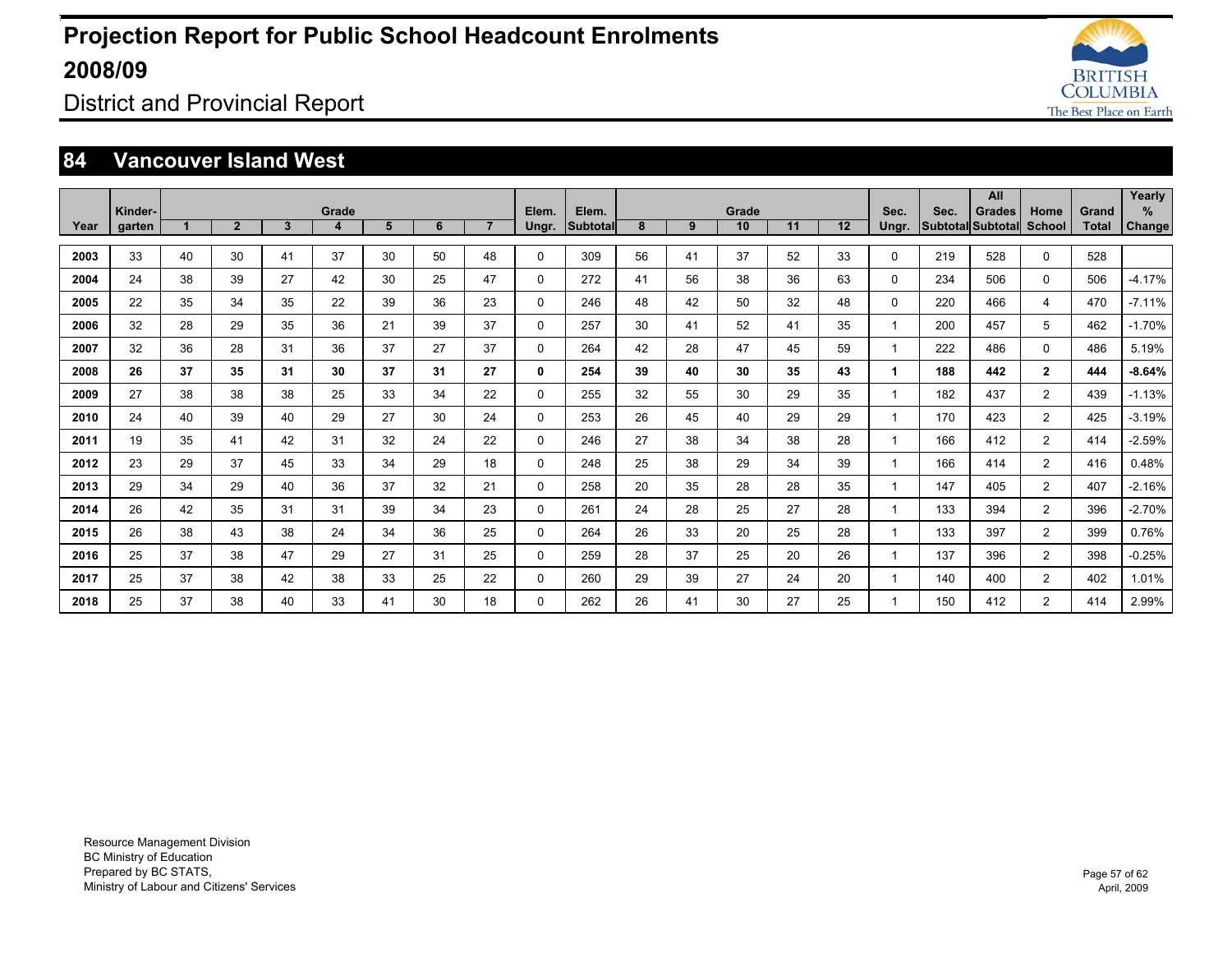

### District and Provincial Report

#### **85 Vancouver Island North**

|      |         |     |                |              |       |     |     |                |       |          |     |     |       |     |     |              |                          | All           |               |       | Yearly        |
|------|---------|-----|----------------|--------------|-------|-----|-----|----------------|-------|----------|-----|-----|-------|-----|-----|--------------|--------------------------|---------------|---------------|-------|---------------|
|      | Kinder- |     |                |              | Grade |     |     |                | Elem. | Elem.    |     |     | Grade |     |     | Sec.         | Sec.                     | <b>Grades</b> | Home          | Grand | %             |
| Year | garten  |     | $\overline{2}$ | $\mathbf{3}$ | 4     | 5   | 6   | $\overline{7}$ | Ungr. | Subtotal | 8   | 9   | 10    | 11  | 12  | Ungr.        | <b>Subtotal Subtotal</b> |               | <b>School</b> | Total | <b>Change</b> |
| 2003 | 96      | 107 | 140            | 130          | 121   | 151 | 151 | 149            | 0     | 1.045    | 192 | 168 | 184   | 189 | 185 | 0            | 918                      | 1.963         | 3             | 1,966 |               |
| 2004 | 107     | 100 | 105            | 130          | 120   | 121 | 148 | 143            | 0     | 974      | 165 | 198 | 169   | 185 | 173 | 0            | 890                      | 1.864         | 2             | 1.866 | $-5.09%$      |
| 2005 | 95      | 111 | 101            | 110          | 126   | 120 | 118 | 143            | 0     | 924      | 157 | 181 | 206   | 158 | 157 | 0            | 859                      | 1.783         | 2             | 1.785 | $-4.34%$      |
| 2006 | 105     | 100 | 108            | 104          | 105   | 122 | 116 | 114            | 0     | 874      | 159 | 159 | 176   | 206 | 113 | 0            | 813                      | 1.687         | 2             | 1.689 | $-5.38%$      |
| 2007 | 102     | 113 | 104            | 106          | 99    | 107 | 131 | 111            | 0     | 873      | 136 | 150 | 167   | 189 | 140 | 0            | 782                      | 1.655         | 2             | 1.657 | $-1.89%$      |
| 2008 | 95      | 108 | 122            | 106          | 101   | 103 | 109 | 130            | 0     | 874      | 117 | 136 | 160   | 171 | 135 | 1            | 720                      | 1.594         | 1             | 1.595 | $-3.74%$      |
| 2009 | 113     | 102 | 108            | 109          | 96    | 102 | 106 | 119            | 0     | 855      | 126 | 129 | 149   | 164 | 116 | 1            | 685                      | 1.540         |               | 1.541 | $-3.39%$      |
| 2010 | 112     | 121 | 101            | 97           | 99    | 98  | 105 | 117            | 0     | 850      | 116 | 139 | 141   | 154 | 111 | 1            | 662                      | 1.512         |               | 1,513 | $-1.82%$      |
| 2011 | 104     | 120 | 121            | 91           | 88    | 100 | 100 | 115            | 0     | 839      | 113 | 128 | 150   | 145 | 105 | 1            | 642                      | 1.481         |               | 1.482 | $-2.05%$      |
| 2012 | 111     | 114 | 124            | 111          | 84    | 89  | 103 | 110            | 0     | 846      | 112 | 125 | 141   | 156 | 101 | 1            | 636                      | 1.482         |               | 1.483 | 0.07%         |
| 2013 | 112     | 122 | 118            | 114          | 102   | 85  | 92  | 113            | 0     | 858      | 107 | 124 | 138   | 147 | 107 | $\mathbf{1}$ | 624                      | 1.482         |               | 1,483 | 0.00%         |
| 2014 | 107     | 122 | 125            | 108          | 106   | 105 | 89  | 102            | 0     | 864      | 111 | 118 | 137   | 144 | 102 | 1            | 613                      | 1.477         |               | 1.478 | $-0.34%$      |
| 2015 | 102     | 117 | 126            | 116          | 101   | 108 | 109 | 99             | 0     | 878      | 100 | 122 | 130   | 142 | 99  | 1            | 594                      | 1.472         |               | 1.473 | $-0.34%$      |
| 2016 | 97      | 112 | 121            | 117          | 108   | 104 | 112 | 119            | 0     | 890      | 95  | 110 | 134   | 136 | 98  | 1            | 574                      | 1.464         |               | 1.465 | $-0.54%$      |
| 2017 | 92      | 106 | 115            | 111          | 109   | 110 | 107 | 123            | 0     | 873      | 117 | 106 | 122   | 139 | 93  | 1            | 578                      | 1.451         |               | 1.452 | $-0.89%$      |
| 2018 | 90      | 101 | 109            | 106          | 103   | 112 | 114 | 118            | 0     | 853      | 120 | 129 | 117   | 127 | 96  |              | 590                      | 1.443         |               | .444  | $-0.55%$      |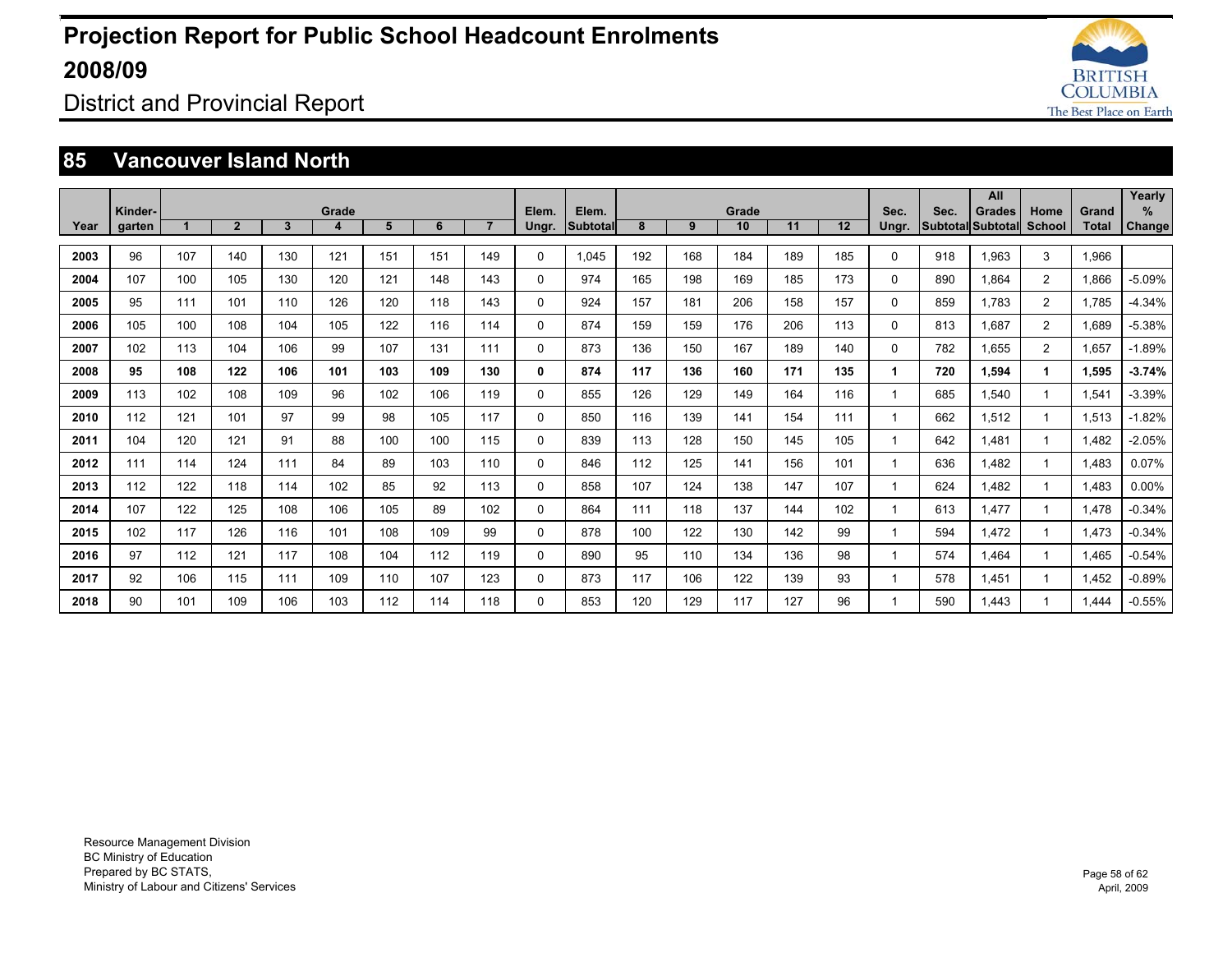

### District and Provincial Report

#### **87 Stikine**

|      |                   |    |                |                |            |    |    |                |                |                          |    |    |             |    |    |               |      | All                                |                       |                       | Yearly        |
|------|-------------------|----|----------------|----------------|------------|----|----|----------------|----------------|--------------------------|----|----|-------------|----|----|---------------|------|------------------------------------|-----------------------|-----------------------|---------------|
| Year | Kinder-<br>garten |    | $\overline{2}$ | $3\phantom{a}$ | Grade<br>4 | 5  | 6  | $\overline{7}$ | Elem.<br>Ungr. | Elem.<br><b>Subtotal</b> | 8  | 9  | Grade<br>10 | 11 | 12 | Sec.<br>Ungr. | Sec. | <b>Grades</b><br>Subtotal Subtotal | Home<br><b>School</b> | Grand<br><b>Total</b> | %             |
|      |                   |    |                |                |            |    |    |                |                |                          |    |    |             |    |    |               |      |                                    |                       |                       | <b>Change</b> |
| 2003 | 21                | 23 | 16             | 32             | 19         | 20 | 24 | 20             | $\overline{2}$ | 177                      | 24 | 41 | 20          | 19 | 33 | 5             | 142  | 319                                | $\mathbf 0$           | 319                   |               |
| 2004 | 19                | 19 | 24             | 16             | 29         | 17 | 18 | 21             | $\overline{2}$ | 165                      | 30 | 17 | 27          | 15 | 25 | 4             | 118  | 283                                | 0                     | 283                   | $-11.29%$     |
| 2005 | 30                | 20 | 26             | 22             | 16         | 30 | 19 | 18             |                | 182                      | 22 | 19 | 30          | 19 | 28 | $\mathbf{1}$  | 119  | 301                                | $\mathbf 0$           | 301                   | 6.36%         |
| 2006 | 27                | 27 | 22             | 20             | 20         | 17 | 26 | 16             | 2              | 177                      | 22 | 18 | 16          | 20 | 28 | 1             | 105  | 282                                | 0                     | 282                   | $-6.31%$      |
| 2007 | 21                | 26 | 27             | 20             | 22         | 19 | 12 | 23             | 2              | 172                      | 21 | 18 | 26          | 13 | 33 | 3             | 114  | 286                                | 0                     | 286                   | 1.42%         |
| 2008 | 15                | 16 | 22             | 25             | 15         | 20 | 17 | 12             | $\overline{2}$ | 144                      | 23 | 17 | 22          | 21 | 27 | 10            | 120  | 264                                | 0                     | 264                   | $-7.69%$      |
| 2009 | 16                | 16 | 18             | 27             | 17         | 20 | 19 | 14             | $\overline{2}$ | 149                      | 19 | 18 | 36          | 20 | 23 | 10            | 126  | 275                                | 0                     | 275                   | 4.17%         |
| 2010 | 15                | 17 | 18             | 22             | 18         | 23 | 19 | 15             | 2              | 149                      | 22 | 15 | 39          | 33 | 22 | 11            | 142  | 291                                | 0                     | 291                   | 5.82%         |
| 2011 | 15                | 16 | 18             | 21             | 14         | 24 | 22 | 15             | 2              | 147                      | 24 | 17 | 34          | 36 | 34 | 11            | 156  | 303                                | 0                     | 303                   | 4.12%         |
| 2012 | 15                | 17 | 17             | 22             | 14         | 20 | 23 | 17             | 2              | 147                      | 24 | 19 | 37          | 32 | 39 | 12            | 163  | 310                                | 0                     | 310                   | 2.31%         |
| 2013 | 14                | 16 | 18             | 21             | 15         | 19 | 19 | 18             | $\overline{2}$ | 142                      | 28 | 19 | 41          | 34 | 35 | 14            | 171  | 313                                | 0                     | 313                   | 0.97%         |
| 2014 | 18                | 15 | 18             | 21             | 14         | 20 | 19 | 15             | $\overline{2}$ | 142                      | 29 | 21 | 43          | 39 | 37 | 14            | 183  | 325                                | 0                     | 325                   | 3.83%         |
| 2015 | 17                | 20 | 16             | 21             | 14         | 18 | 19 | 15             | $\overline{2}$ | 142                      | 24 | 23 | 48          | 40 | 42 | 14            | 191  | 333                                | 0                     | 333                   | 2.46%         |
| 2016 | 15                | 18 | 21             | 18             | 13         | 18 | 18 | 15             | $\overline{2}$ | 138                      | 24 | 19 | 51          | 45 | 44 | 15            | 198  | 336                                | 0                     | 336                   | 0.90%         |
| 2017 | 14                | 16 | 19             | 25             | 12         | 18 | 17 | 14             | $\overline{2}$ | 137                      | 24 | 19 | 43          | 48 | 48 | 15            | 197  | 334                                | 0                     | 334                   | $-0.60%$      |
| 2018 | 14                | 15 | 17             | 22             | 16         | 16 | 17 | 14             | $\overline{2}$ | 133                      | 22 | 19 | 42          | 41 | 50 | 15            | 189  | 322                                | $\Omega$              | 322                   | $-3.59%$      |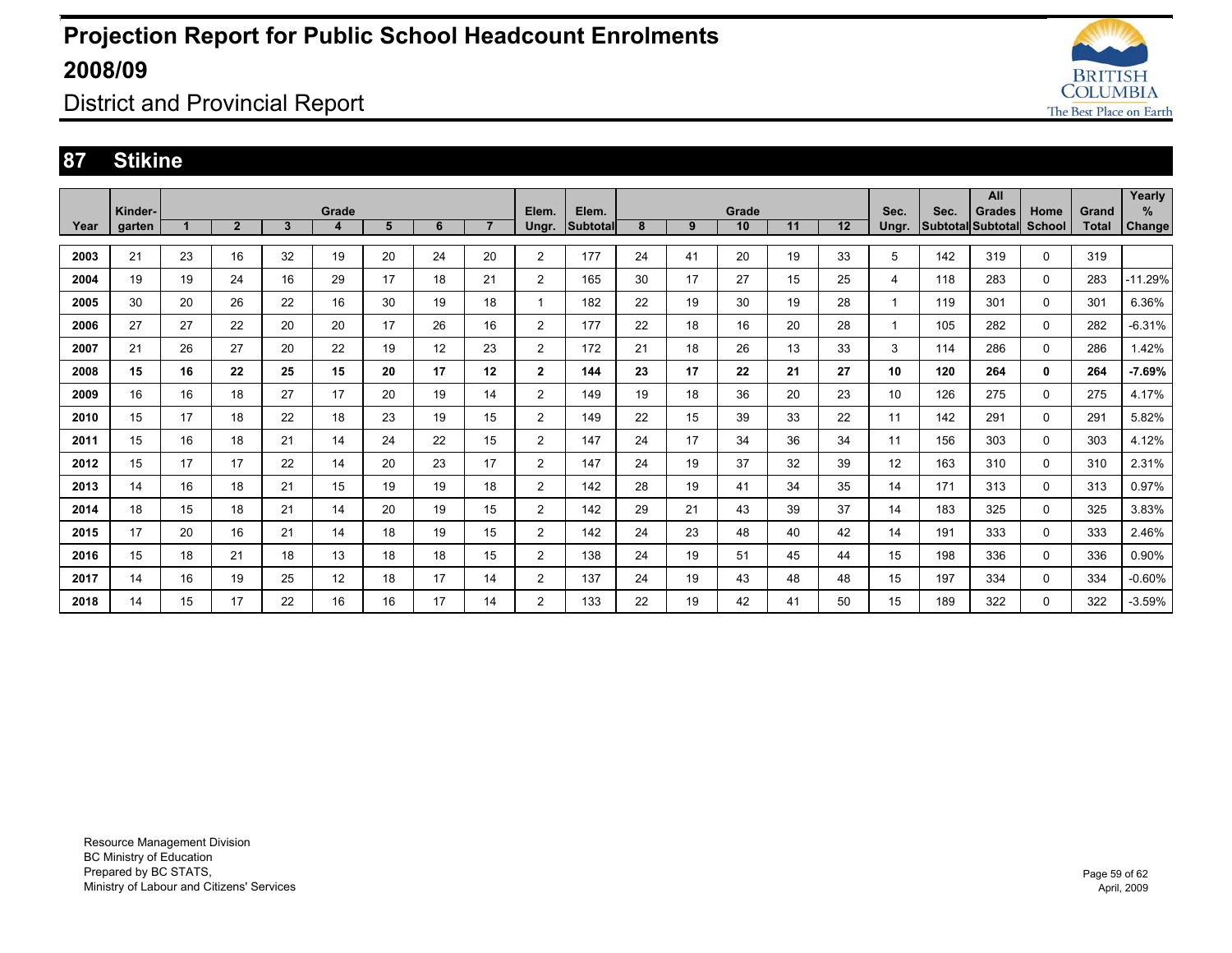

District and Provincial Report

#### **91 Nechako Lakes**

|      |         |       |                |     |     |     |     |                |          |          |     |     |       |     |     |          |       | All                      |          |              | Yearly        |
|------|---------|-------|----------------|-----|-----|-----|-----|----------------|----------|----------|-----|-----|-------|-----|-----|----------|-------|--------------------------|----------|--------------|---------------|
|      | Kinder- | Grade |                |     |     |     |     |                |          | Elem.    |     |     | Grade |     |     | Sec.     | Sec.  | <b>Grades</b>            | Home     | Grand        | %             |
| Year | garten  |       | 2 <sup>1</sup> | 3   | 4   | 5   | 6   | $\overline{7}$ | Ungr.    | Subtotal | 8   | 9   | 10    | 11  | 12  | Ungr.    |       | <b>Subtotal Subtotal</b> | School   | <b>Total</b> | <b>Change</b> |
| 2003 | 336     | 398   | 424            | 376 | 422 | 402 | 426 | 365            | $\Omega$ | 3.149    | 501 | 486 | 500   | 908 | 602 | $\Omega$ | 2.997 | 6.146                    | $\Omega$ | 6.146        |               |
| 2004 | 333     | 385   | 411            | 429 | 386 | 417 | 410 | 411            | $\Omega$ | 3.182    | 434 | 494 | 511   | 860 | 669 | 1        | 2,969 | 6.151                    | $\Omega$ | 6,151        | 0.08%         |
| 2005 | 310     | 329   | 370            | 393 | 438 | 360 | 397 | 393            | $\Omega$ | 2.990    | 445 | 427 | 446   | 441 | 484 | $\Omega$ | 2,243 | 5,233                    | $\Omega$ | 5,233        | -14.92%       |
| 2006 | 291     | 309   | 327            | 339 | 381 | 397 | 358 | 368            | 0        | 2.770    | 442 | 457 | 431   | 401 | 474 | 0        | 2.205 | 4.975                    | $\Omega$ | 4.975        | $-4.93%$      |
| 2007 | 273     | 300   | 304            | 302 | 342 | 374 | 374 | 329            | 0        | 2,598    | 412 | 437 | 445   | 462 | 454 | 123      | 2,333 | 4,931                    | $\Omega$ | 4,931        | $-0.88%$      |
| 2008 | 236     | 298   | 303            | 285 | 324 | 346 | 368 | 377            | 0        | 2.537    | 356 | 402 | 460   | 533 | 465 | 603      | 2,819 | 5.356                    | 3        | 5.359        | 8.68%         |
| 2009 | 227     | 299   | 311            | 281 | 300 | 324 | 373 | 375            | 0        | 2.490    | 358 | 393 | 433   | 526 | 461 | 603      | 2,774 | 5,264                    | 3        | 5,267        | $-1.72%$      |
| 2010 | 221     | 289   | 312            | 288 | 295 | 299 | 348 | 377            | 0        | 2.429    | 354 | 393 | 419   | 492 | 453 | 599      | 2,710 | 5.139                    | 3        | 5,142        | $-2.37%$      |
| 2011 | 223     | 280   | 301            | 290 | 302 | 294 | 321 | 353            | 0        | 2.364    | 357 | 388 | 418   | 477 | 425 | 595      | 2,660 | 5.024                    | 3        | 5.027        | $-2.24%$      |
| 2012 | 235     | 283   | 293            | 280 | 304 | 302 | 317 | 327            | 0        | 2,341    | 336 | 392 | 415   | 478 | 414 | 593      | 2,628 | 4,969                    | 3        | 4,972        | $-1.09%$      |
| 2013 | 253     | 299   | 296            | 272 | 293 | 304 | 325 | 323            | 0        | 2.365    | 311 | 369 | 418   | 475 | 416 | 589      | 2,578 | 4.943                    | 3        | 4.946        | $-0.52%$      |
| 2014 | 247     | 321   | 312            | 273 | 285 | 293 | 327 | 332            | 0        | 2.390    | 307 | 342 | 396   | 479 | 414 | 588      | 2,526 | 4.916                    | 3        | 4.919        | $-0.55%$      |
| 2015 | 246     | 313   | 335            | 289 | 287 | 284 | 316 | 333            | 0        | 2,403    | 314 | 337 | 367   | 453 | 415 | 587      | 2,473 | 4.876                    | 3        | 4,879        | $-0.81%$      |
| 2016 | 244     | 313   | 327            | 310 | 303 | 287 | 306 | 321            | $\Omega$ | 2.411    | 315 | 344 | 361   | 421 | 393 | 584      | 2,418 | 4.829                    | 3        | 4.832        | $-0.96%$      |
| 2017 | 243     | 310   | 326            | 302 | 326 | 303 | 309 | 312            | $\Omega$ | 2.431    | 304 | 346 | 368   | 414 | 365 | 580      | 2,377 | 4.808                    | 3        | 4.811        | $-0.43%$      |
| 2018 | 241     | 308   | 324            | 302 | 318 | 326 | 327 | 314            | $\Omega$ | 2.460    | 295 | 334 | 369   | 421 | 358 | 572      | 2.349 | 4.809                    | 3        | 4.812        | 0.02%         |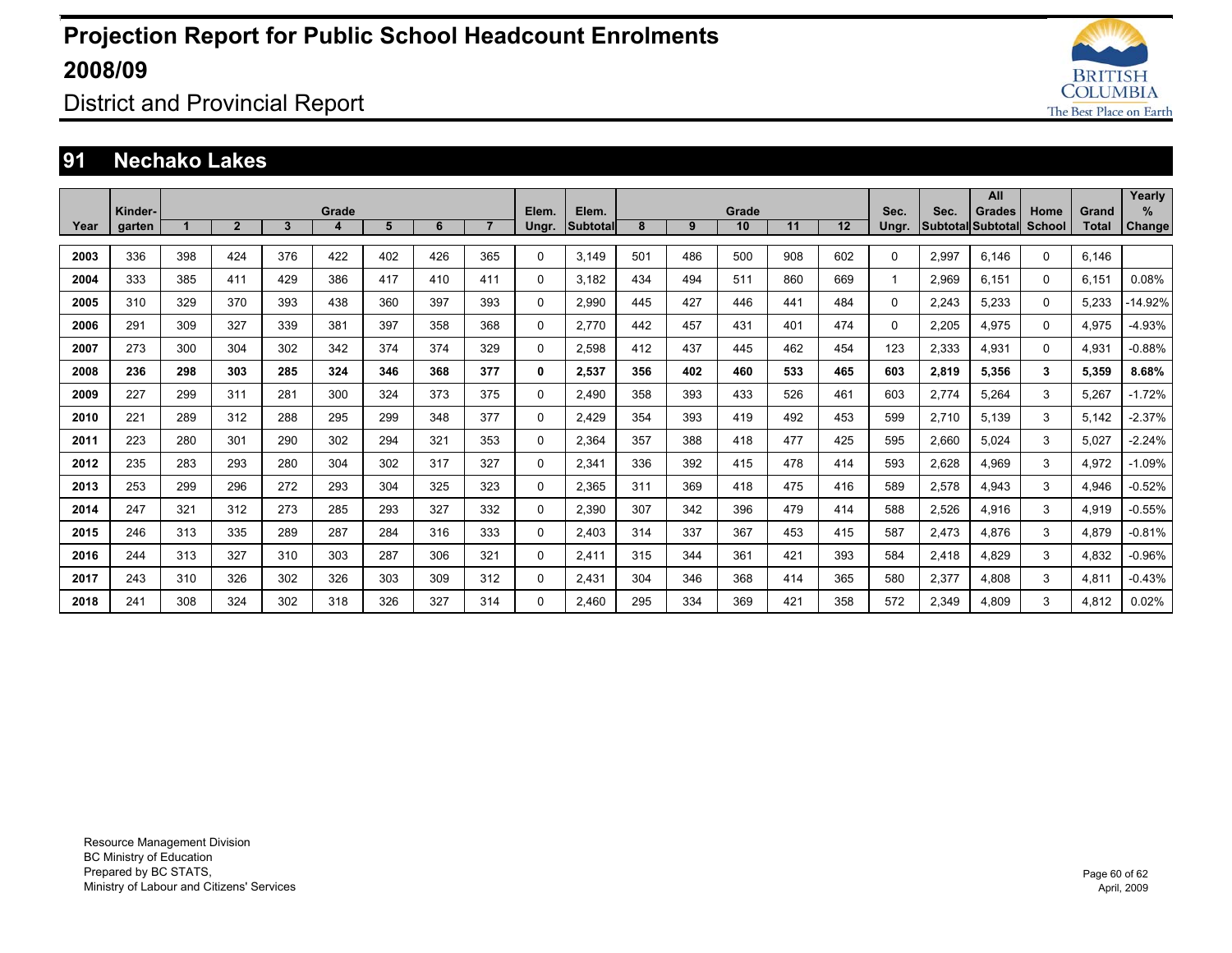

District and Provincial Report

### **92 Nisga'a**

|      |         |    |                |    |       |    |    |                |       |                 |    |    |       |    |    |              |      | All                      |             |              | Yearly        |
|------|---------|----|----------------|----|-------|----|----|----------------|-------|-----------------|----|----|-------|----|----|--------------|------|--------------------------|-------------|--------------|---------------|
|      | Kinder- |    |                |    | Grade |    |    |                | Elem. | Elem.           |    |    | Grade |    |    | Sec.         | Sec. | <b>Grades</b>            | Home        | Grand        | %             |
| Year | garten  |    | $\overline{2}$ | 3  | 4     | 5  | 6  | $\overline{7}$ | Ungr. | <b>Subtotal</b> | 8  | 9  | 10    | 11 | 12 | Ungr.        |      | <b>Subtotal Subtotal</b> | School      | <b>Total</b> | <b>Change</b> |
| 2003 | 27      | 34 | 28             | 34 | 41    | 38 | 40 | 37             |       | 280             | 39 | 32 | 46    | 43 | 25 | 108          | 293  | 573                      | 0           | 573          |               |
| 2004 | 25      | 26 | 31             | 29 | 32    | 44 | 38 | 48             | 0     | 273             | 37 | 43 | 34    | 43 | 39 | 130          | 326  | 599                      | $\mathbf 0$ | 599          | 4.54%         |
| 2005 | 28      | 21 | 19             | 33 | 27    | 33 | 36 | 33             | 0     | 230             | 43 | 48 | 41    | 39 | 61 | 166          | 398  | 628                      | 1           | 629          | 5.01%         |
| 2006 | 29      | 28 | 18             | 18 | 31    | 31 | 35 | 36             | 0     | 226             | 31 | 42 | 40    | 47 | 45 | 105          | 310  | 536                      | 1           | 537          | $-14.63%$     |
| 2007 | 35      | 27 | 32             | 16 | 23    | 30 | 26 | 33             | 0     | 222             | 30 | 37 | 50    | 41 | 62 | 86           | 306  | 528                      | 0           | 528          | $-1.68%$      |
| 2008 | 28      | 41 | 23             | 34 | 15    | 24 | 28 | 30             | 0     | 223             | 30 | 34 | 34    | 41 | 47 | 0            | 186  | 409                      | 0           | 409          | $-22.54%$     |
| 2009 | 26      | 34 | 31             | 34 | 12    | 21 | 34 | 38             | 0     | 230             | 22 | 33 | 34    | 40 | 48 | 0            | 177  | 407                      | 0           | 407          | $-0.49%$      |
| 2010 | 26      | 32 | 26             | 46 | 12    | 17 | 30 | 46             | 0     | 235             | 28 | 25 | 33    | 40 | 48 | 0            | 174  | 409                      | 0           | 409          | 0.49%         |
| 2011 | 30      | 31 | 24             | 38 | 17    | 17 | 24 | 40             | 0     | 221             | 34 | 31 | 25    | 38 | 47 | 0            | 175  | 396                      | 0           | 396          | $-3.18%$      |
| 2012 | 41      | 36 | 24             | 35 | 14    | 23 | 24 | 33             | 0     | 230             | 30 | 38 | 31    | 30 | 46 | $\mathbf{0}$ | 175  | 405                      | 0           | 405          | 2.27%         |
| 2013 | 34      | 50 | 28             | 35 | 13    | 19 | 33 | 32             | 0     | 244             | 24 | 33 | 37    | 36 | 37 | 0            | 167  | 411                      | 0           | 411          | 1.48%         |
| 2014 | 33      | 41 | 38             | 41 | 13    | 18 | 27 | 44             | 0     | 255             | 24 | 27 | 34    | 43 | 43 | 0            | 171  | 426                      | $\mathbf 0$ | 426          | 3.65%         |
| 2015 | 34      | 41 | 31             | 57 | 15    | 18 | 25 | 37             | 0     | 258             | 33 | 27 | 28    | 40 | 51 | 0            | 179  | 437                      | 0           | 437          | 2.58%         |
| 2016 | 33      | 42 | 31             | 47 | 20    | 20 | 25 | 34             | 0     | 252             | 27 | 37 | 28    | 34 | 49 | $\Omega$     | 175  | 427                      | 0           | 427          | $-2.29%$      |
| 2017 | 31      | 40 | 32             | 46 | 17    | 28 | 29 | 34             | 0     | 257             | 25 | 31 | 36    | 33 | 41 | 0            | 166  | 423                      | 0           | 423          | $-0.94%$      |
| 2018 | 30      | 38 | 31             | 47 | 16    | 23 | 40 | 39             | 0     | 264             | 25 | 28 | 31    | 42 | 40 | 0            | 166  | 430                      | 0           | 430          | 1.65%         |